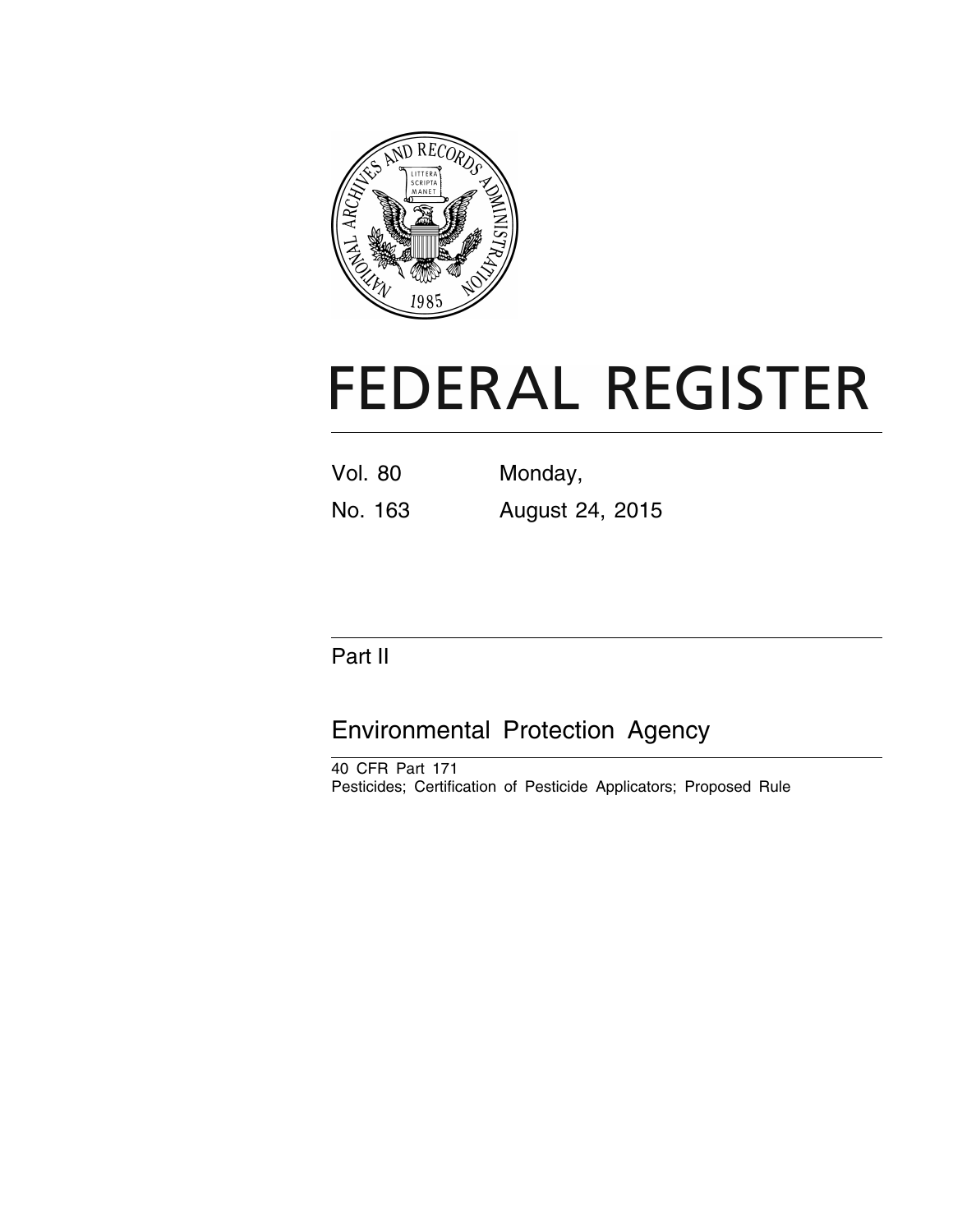#### **ENVIRONMENTAL PROTECTION AGENCY**

**40 CFR Part 171** 

**[EPA–HQ–OPP–2011–0183; FRL–9931–83]** 

**RIN 2070–AJ20** 

#### **Pesticides; Certification of Pesticide Applicators**

**AGENCY:** Environmental Protection Agency (EPA).

**ACTION:** Proposed rule.

**SUMMARY:** EPA is proposing changes to the existing regulation concerning the certification of applicators of restricted use pesticides (RUPs) in response to extensive stakeholder review of the regulation and its implementation since 1974. EPA's proposed changes would ensure the Federal certification program standards adequately protect applicators, the public, and the environment from risks associated with use of RUPs. The proposed changes are intended to improve the competency of certified applicators of RUPs, increase protection for noncertified applicators of RUPs operating under the direct supervision of a certified applicator through enhanced pesticide safety training and standards for supervision of noncertified applicators, and establish a minimum age requirement for certified and noncertified applicators. In keeping with EPA's commitment to work more closely with Tribal governments to strengthen environmental protection in Indian country, certain changes are intended to provide more practical options for establishing certification programs in Indian country.

**DATES:** Comments must be received on or before November 23, 2015.

**ADDRESSES:** Submit your comments, identified by docket identification (ID) number EPA–HQ–OPP–2011–0183, by one of the following methods:

• *Federal eRulemaking Portal: [http://](http://www.regulations.gov)  [www.regulations.gov.](http://www.regulations.gov)* Follow the online instructions for submitting comments. Do not submit electronically any information you consider to be Confidential Business Information (CBI) or other information whose disclosure is restricted by statute.

• *Mail:* OPP Docket, Environmental Protection Agency Docket Center (EPA/ DC) (28221T), 1200 Pennsylvania Ave. NW., Washington, DC 20460–0001. In addition, please mail a copy of your comments on the information collection provisions to the Office of Information and Regulatory Affairs, Office of Management and Budget, ATTN: Desk

Officer for EPA, 725 17th St. NW., Washington, DC 20503.

• *Hand Delivery:* To make special arrangements for hand delivery or delivery of boxed information, please follow the instructions at *[http://](http://www.epa.gov/dockets/contacts.html) [www.epa.gov/dockets/contacts.html.](http://www.epa.gov/dockets/contacts.html)* 

Additional instructions on commenting or visiting the docket, along with more information about dockets generally, is available at *[http://](http://www.epa.gov/dockets) [www.epa.gov/dockets.](http://www.epa.gov/dockets)* 

**FOR FURTHER INFORMATION CONTACT:**  Michelle Arling, Field and External Affairs Division (7506P), Office of Pesticide Programs, Environmental Protection Agency, 1200 Pennsylvania Ave. NW., Washington, DC 20460; telephone number: (703) 308–5891; email address: *[arling.michelle@epa.gov.](mailto:arling.michelle@epa.gov)*  **SUPPLEMENTARY INFORMATION:** 

#### **I. Executive Summary**

*A. Does this action apply to me?* 

You may be potentially affected by this action if you apply RUPs. You may also be potentially affected by this action if you are: Certified by a State, Tribe, or Federal agency to apply pesticides; a State, Tribal, or Federal agency who administers a certification program for pesticide applicators or a pesticide safety educator; or other person who provides pesticide safety training for pesticide applicator certification or recertification.

The following list of North American Industrial Classification System (NAICS) codes is not intended to be exhaustive, but rather provides a guide to help readers determine whether this rulemaking applies to them. Potentially affected entities may include:

• Agricultural Establishments (Crop Production) (NAICS code 111).

• Nursery and Tree Production (NAICS code 111421).

• Agricultural Pest Control and Pesticide Handling on Farms (NAICS code 115112).

• Crop Advisors (NAICS codes 115112, 541690, 541712).

• Agricultural (Animal) Pest Control (Livestock Spraying) (NAICS code 115210).

• Forestry Pest Control (NAICS code 115310).

• Wood Preservation Pest Control (NAICS code 321114).

• Pesticide Registrants (NAICS code 325320).

• Pesticide Dealers (NAICS codes 424690, 424910, 444220).

• Research & Demonstration Pest Control, Crop Advisor (NAICS code 541710).

• Industrial, Institutional, Structural & Health Related Pest Control (NAICS code 561710).

• Ornamental & Turf, Rights-of-Way Pest Control (NAICS code 561730).

• Environmental Protection Program Administrators (NAICS code 924110).

• Governmental Pest Control Programs (NAICS code 926140).

#### *B. What is the Agency's authority for taking this action?*

This action is issued under the authority of the Federal Insecticide, Fungicide, and Rodenticide Act (FIFRA), 7 U.S.C. 136–136y, particularly sections 136a(d), 136i, and 136w.

#### *C. What action is the Agency taking?*

The proposed rule would revise the existing Certification of Pesticide Applicators (certification) rule at 40 CFR part 171 to enhance the following: Private applicator competency standards, exam and training security standards, standards for noncertified applicators working under the direct supervision of a certified applicator, Tribal applicator certification, and State, Tribal, and Federal agency certification plans. The proposed rule would revise the existing certification rule at 40 CFR part 171 to add: Application methodspecific categories of certification for commercial and private applicators, predator control categories for commercial and private applicators, recertification standards and interval, and minimum age for certified applicators and noncertified applicators working under direct supervision.

1. *Private applicator competency standards.* The proposed rule would clarify the standards of competency a private applicator must meet in order to be certified. The proposed rule would expand the private applicator competency standards to include the general standards of competency for commercial applicators (also known as ''core'' competency), standards generally applicable to pesticide use in agriculture, and specific related regulations relevant to private applicators, such as the Worker Protection Standard (WPS) (40 CFR part 170). The proposed rule also would amend the options for determining private applicator competency by requiring the applicator to complete a training program or to pass a written exam that covers the specific competency standards.

2. *Application method-specific categories of certification for commercial and private applicators.*  The proposed rule would require that commercial and private applicators who apply pesticides aerially or by fumigation demonstrate competency to make these types of applications. The proposal would add categories for aerial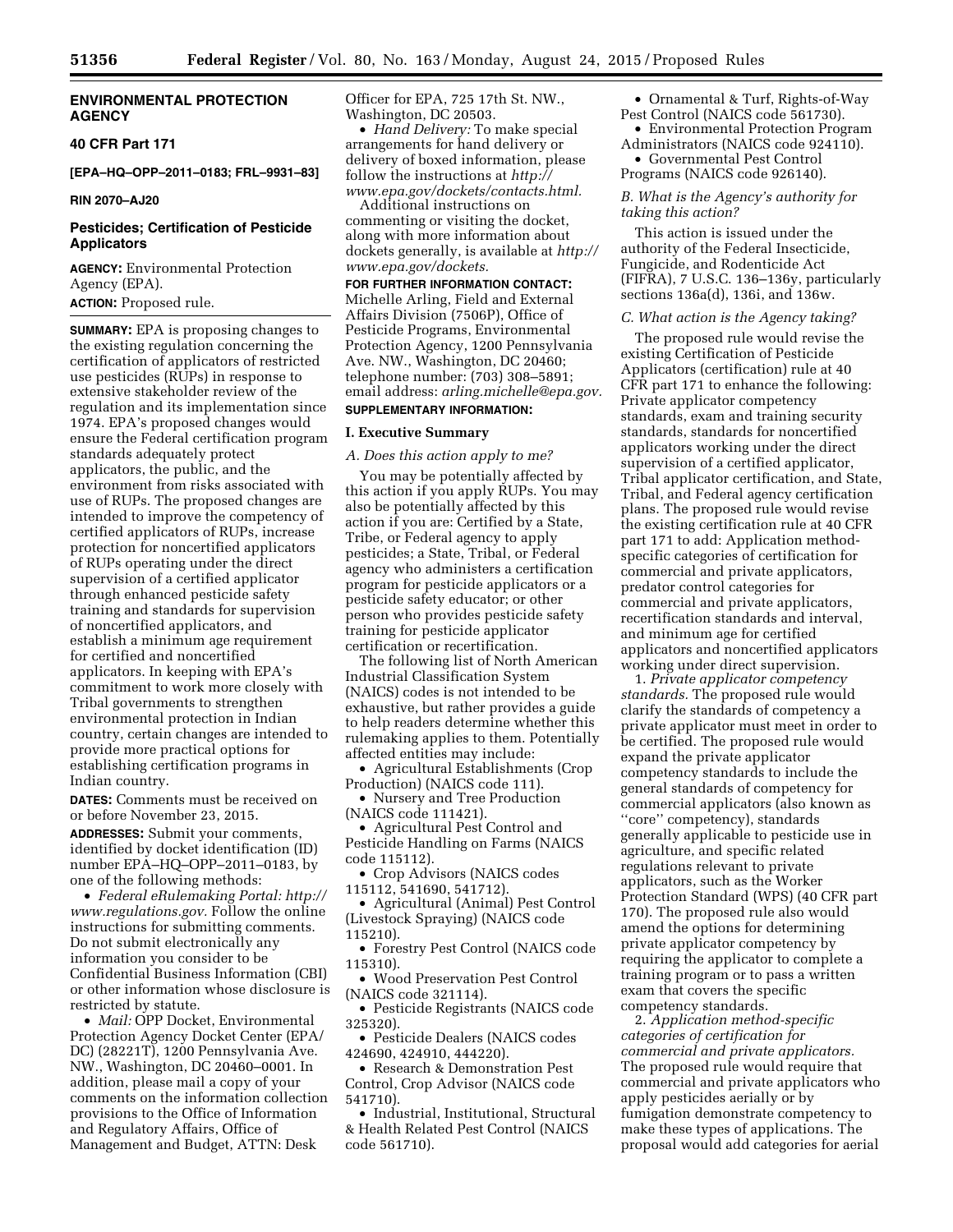application, soil fumigation, and nonsoil fumigation.

3. *Recertification standards and interval.* The proposed rule would require that commercial and private applicators demonstrate continued competency to use RUPs every 3 years by either passing written exams for each certification they hold or completing specific training in a continuing education program administered by the certifying authority. Commercial applicators would be required to demonstrate continued competency in the core standards and each category in which they intend to maintain their certification. Private applicators would be required to demonstrate continued general competency and competency in each relevant application methodspecific category in which they intend to maintain their certification.

4. *Standards for noncertified applicators working under the direct supervision.* The proposed rule would include several new requirements to ensure that noncertified applicators are competent to use RUPs under the supervision of a certified applicator. In order for noncertified applicators to work under the direct supervision of a certified applicator they would have to complete specific training as outlined in the proposed rule, complete training required for handlers under the WPS, or pass the exam covering general standards of competency for commercial pesticide applicators (''core exam''). Noncertified applicators who qualify by satisfying the training requirement under the proposed rule or the training required for handlers under the WPS would be required to renew their qualification after a year; noncertified applicators who qualify by passing the core exam would need to renew their qualification after 3 years. Noncertified applicators can renew their qualifications using any of these same options. All applicators would be required to ensure noncertified applicators have met these qualifications and commercial applicators would be required to maintain records of the noncertified applicators' qualifications. The proposal would require a certified applicator supervising noncertified applicators to be certified in each category in which he or she supervises applications, to provide to the noncertified applicators a copy of the labeling for the RUPs used, and to ensure that a means for immediate communication between the supervising applicator and noncertified applicators under his or her direct supervision is available.

5. *Minimum age.* The proposed rule would require commercial and private applicators to be at least 18 years old and noncertified applicators using RUPs under the direct supervision of certified applicators to be at least 18 years old.

6. *Indian country certification.* The proposed rule would offer three options for certification for applicators in Indian country. A Tribe may choose to allow persons holding currently valid certifications issued under one or more specified State or Federal agency certification plans to apply RUPs within the Tribe's Indian country, develop its own certification plan for certifying private and commercial applicators, or take no action, in which case EPA may, in consultation with the Tribe(s) affected, implement an EPAadministered certification plan. EPA currently administers a Federal certification program covering Indian country not otherwise covered by a certification plan (Ref. 1) as well as a certification program specifically for Navajo Indian country (Ref. 2).

7. *State, Tribal, and Federal agency certification plans.* The proposed rule would update the requirements for submission, approval, and maintenance of State, Tribal, and Federal agency certification plans. The proposed rule would delete the section on Government Agency Plans (GAP) and would codify existing policy on review and approval of Federal agency certification plans.

#### *D. Why is the Agency taking this action?*

The Agency is proposing revisions to the existing certification regulation at 40 CFR part 171 in order to reduce occupational pesticide exposure and the incidence of related illness among certified applicators, noncertified applicators working under their direct supervision, and agricultural workers, and to ensure that when used according to their labeling, RUPs do not cause unreasonable adverse effects to applicators, workers, the public, or the environment. Discussions with State regulatory partners and key stakeholders over many years, together with EPA's review of incident data, have led EPA to identify several shortcomings in the current regulation that should be addressed, including:

• Absence of a minimum age for certified pesticide applicators and noncertified applicators working under their direct supervision.

• Absence of standards or a time period for ensuring that certified pesticide applicators maintain continued competency.

• Lack of certification standards for specific types of pesticide application (aerial and fumigation) that may pose risks to applicators, bystanders, and the environment if not performed correctly.

• Vague standards for evaluating the competency of private applicators to use RUPs.

• Incomplete protections for persons applying pesticides under the direct supervision of a certified applicator.

• Inconsistent national program for applicator certification that hinders applicators' ability to work in different states without duplicative burden and inhibits EPA's ability to develop certification and training materials that can be used nationally.

• Limited options for establishing applicator certification programs in Indian country.

• Incomplete information incorporated into the regulation about certification of applicators by Federal agencies.

A detailed discussion about the rationale for the proposed rule and EPA's regulatory objectives are provided in Units III. and VI. through XX. The proposed changes would offer targeted improvements that are reasonably expected to reduce risk to applicators, workers, the public, and the environment and improve applicator certification programs' operational efficiencies. EPA expects the proposed changes would:

• Improve competency of private and commercial applicators and noncertified applicators using RUPs under their direct supervision.

• Provide more uniform competency among certified applicators across the nation, thereby assuring the effectiveness of restricted use registration as a risk management tool.

• Protect applicators, workers, the public, and the environment from unreasonable adverse effects from the use of RUPs.

• Ensure that applicators are competent to use high-risk application methods.

• Ensure applicators' ongoing competency to use RUPs.

• Protect children by establishing a minimum age for commercial, private, and noncertified applicators.

• Improve human health and environmental protection in Indian country.

• Clarify and streamline requirements for States, Tribes, and Federal agencies to administer their own certification programs.

#### *E. What are the estimated impacts of this action?*

EPA has prepared an economic analysis (EA) of the potential costs and impacts associated with this rulemaking (Ref. 3). This analysis, which is available in the docket, is discussed in more detail in Unit III., and is briefly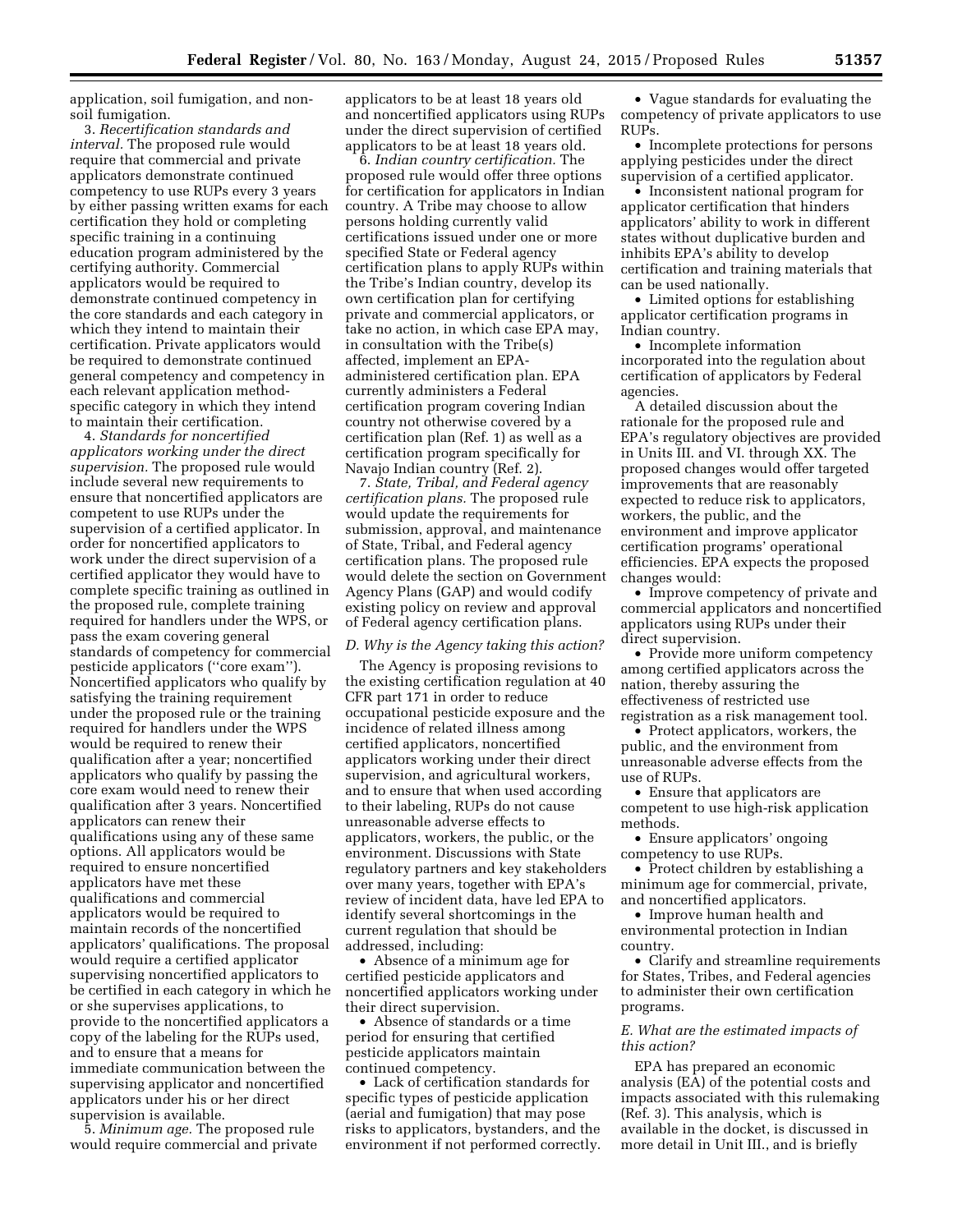summarized here. The following chart provides a brief outline of the costs and impacts of this proposed rule.

| Category                                                        | Description                                                                                                                                                                                                                                                                                                                                                                                                                                                         | Source                                     |
|-----------------------------------------------------------------|---------------------------------------------------------------------------------------------------------------------------------------------------------------------------------------------------------------------------------------------------------------------------------------------------------------------------------------------------------------------------------------------------------------------------------------------------------------------|--------------------------------------------|
| Monetized Benefits Avoided acute<br>pesticide incidents.        | \$80.5 million/year after adjustment for underreporting of pesticide incidents                                                                                                                                                                                                                                                                                                                                                                                      | EA Chapter 6.5.                            |
|                                                                 | Willingness to pay to avoid acute effects of pesticide exposure beyond cost<br>of treatment and loss of productivity.<br>• Reduced latent effect of avoided acute pesticide exposure.<br>• Reduced chronic effects from lower chronic pesticide exposure to workers,<br>handlers, and farmworker families, including a range of illnesses such as<br>Non-Hodgkins lymphoma, prostate cancer, Parkinson's disease, lung can-<br>cer, chronic bronchitis, and asthma. | EA Chapter 6.4 & 6.6.                      |
|                                                                 |                                                                                                                                                                                                                                                                                                                                                                                                                                                                     | EA Chapter 5.                              |
| Costs to Private Applicators<br>Costs to Commercial Applicators | 490,000 impacted; \$19.5 million/year; average \$40 per applicator<br>414,000 impacted; \$27.4 million/year; average \$66 per applicator                                                                                                                                                                                                                                                                                                                            | EA Chapter 5 & 5.6.<br>EA Chapter 5 & 5.6. |
| Costs to States and Other Jurisdic-<br>tions.                   |                                                                                                                                                                                                                                                                                                                                                                                                                                                                     | EA Chapter 5.                              |
| Small Business Impacts                                          | • The rule may affect over 800,000 small farms that use pesticides, although<br>about half are unlikely to apply restricted use pesticides.<br>• Impact less than 0.1% of the annual revenues for the average small entity.                                                                                                                                                                                                                                         | EA Chapter 5.7.                            |
|                                                                 | • Most private and commercial applicators are self-employed.<br>• Incremental cost per applicator represents from 0.3 to 0.5 percent of the<br>cost of a part-time employee.                                                                                                                                                                                                                                                                                        | EA Chapter 5.6.                            |

#### **II. Background**

#### *A. Regulatory Framework*

This unit discusses the legal framework within which EPA regulates the safety of those who apply RUPs as certified applicators and noncertified applicators working under the direct supervision of certified applicators, as well as of the general public and the environment.

*1. FIFRA.* FIFRA, 7. U.S.C. 136 *et seq.,*  was signed into law in 1947 and established a framework for the regulation of pesticide products, requiring them to be registered by the Federal government before sale or distribution in commerce. Amended in 1972 by the Federal Environmental Pesticide Control Act, FIFRA broadened Federal pesticide regulatory authority in several respects, notably by making it unlawful for anyone to use any registered product in a manner inconsistent with its labeling, 7 U.S.C. 136i(a)(2)(G), and limiting the sale and use of RUPs to certified applicators and those under their direct supervision. 7 U.S.C. 136i(a)(2)(F). The amendments provided civil and criminal penalties for violations of FIFRA. 7 U.S.C. 136l. The new and revised provisions augmented EPA's authority to protect humans and the environment from unreasonable adverse effects of pesticides.

As a general matter, in order to obtain a registration for a pesticide under FIFRA, an applicant must demonstrate that the pesticide satisfies the statutory standard for registration, section 3(c)(5) of FIFRA. 7 U.S.C. 136a(c)(5). That standard requires, among other things,

that the pesticide performs its intended function without causing ''unreasonable adverse effects on the environment.'' The term ''unreasonable adverse effects on the environment'' takes into account the economic, social, and environmental costs and benefits of the use of any pesticide and includes any unreasonable risk to man or the environment. 7 U.S.C. 136(bb). This standard requires a finding that the risks associated with the use of a pesticide are justified by the benefits of such use, when the pesticide is used in compliance with the terms and conditions of registration or in accordance with commonly recognized practices. See *Defenders of Wildlife* v. *Administrator, EPA,* 882 F.2d 1294, 1298–99 (8th Cir. 1989) (describing FIFRA's required balancing of risks and benefits).

A pesticide product may be unclassified, or it may be classified for restricted or for general use. Unclassified and general use pesticides generally have a lower toxicity than RUPs and so pose less potential to harm humans or the environment. The general public can buy and use unclassified and general use pesticides without special permits or restrictions.

Where EPA determines that a pesticide product would not meet these registration criteria if unclassified or available for general use, but could meet the registration criteria if applied by experienced, competent applicators, EPA classifies the pesticide, or particular uses of the pesticide, for restricted use only by certified

applicators. 7 U.S.C. 136a(d)(1). Generally, EPA classifies a pesticide as restricted use if its toxicity exceeds one or more human health toxicity criteria or based on other standards established in regulation. EPA may also classify a pesticide as restricted use if it meets certain criteria for hazards to non-target organisms or ecosystems, or if EPA determines that a product (or class of products) may cause unreasonable adverse effect on human health and/or the environment without such restriction. The restricted use classification designation must be prominently placed on the top of the front panel of the pesticide product labeling.

The risks associated with products classified as RUP require additional controls to ensure that when used they do not cause unreasonable adverse effects on human health or the environment. However, RUPs can be used safely when labeling instructions are followed. These products may only be applied by certified applicators or persons working under their direct supervision who have demonstrated competency in the safe application of pesticides, including the ability to read and understand the complex labeling requirements. FIFRA requires EPA to develop standards for certification of applicators (7 U.S.C. 136i(a)(1)) and allows States to certify applicators under a certification plan submitted to and approved by EPA. 7 U.S.C. 136i(a)(2).

Provisions limiting EPA's authority with respect to applicator certification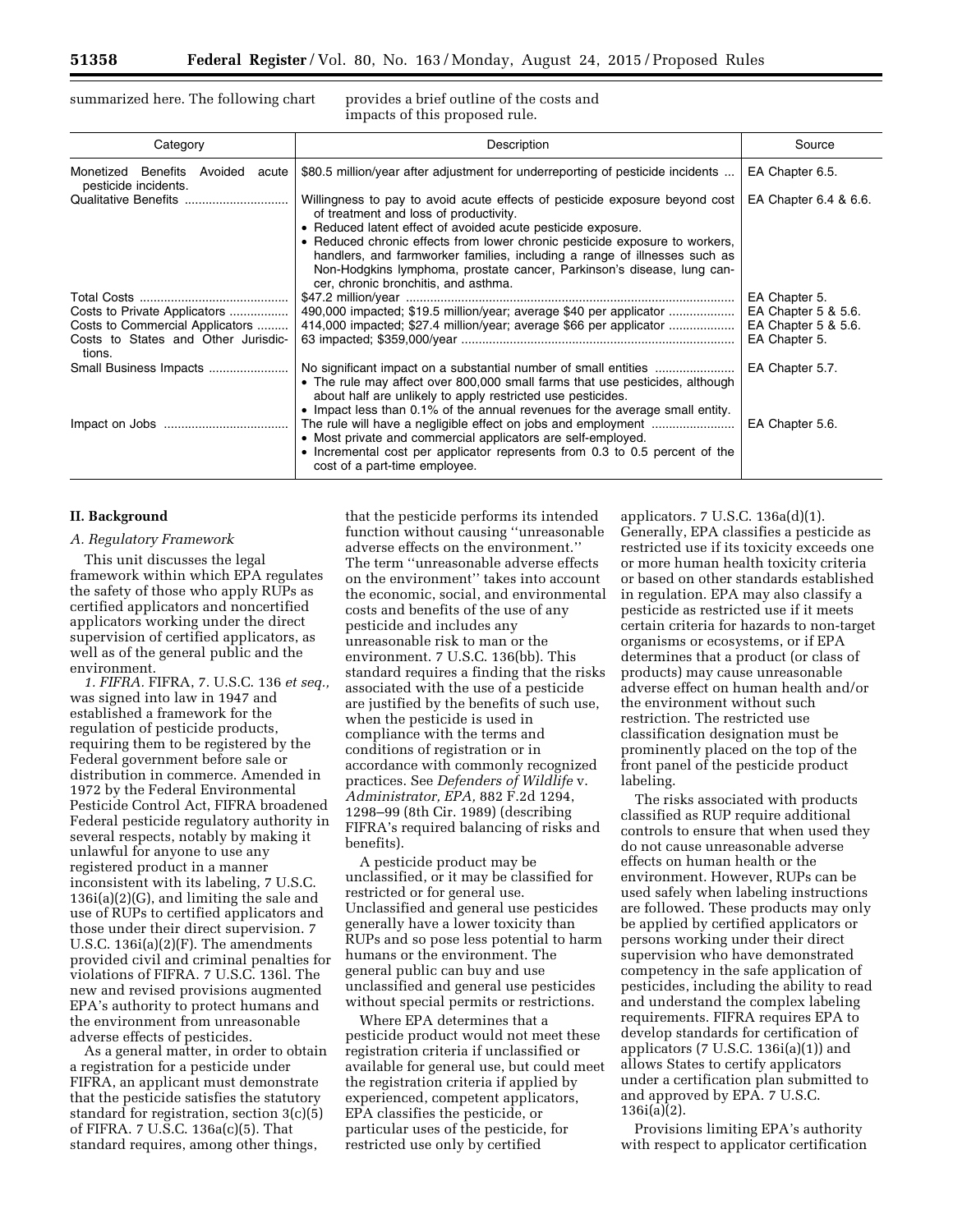include 7 U.S.C. 136i(a)(1), (c), and (d); 7 U.S.C. 136w–5; and 7 U.S.C. 136(2)(e)(4). Section 136i(a)(1) of FIFRA prohibits EPA from requiring private applicators to take an exam to establish competency in the use of pesticides under an EPA certification program, or from requiring States to impose an exam requirement as part of a State plan for certification of applicators.

Section 136i(c) of FIFRA instructs EPA to make instructional materials on Integrated Pest Management (IPM) available to individuals, but it prohibits EPA from establishing requirements for instruction or competency determination on IPM. EPA makes IPM instructional materials available to individual users through the National Pesticide Applicator Certification Core Manual, which is used directly or as a model by many States. Additionally, EPA has developed and implemented a variety of programs in other areas of the pesticide program to inform pesticide applicators about the principles and benefits of IPM. These include the EPA's IPM in Schools Program, the Pesticide Environmental Stewardship Program (PESP), and the Strategic Agricultural Initiative (SAI) Grant Program, as well as several other efforts. The Agency will continue to place a high priority on initiatives and programs that promote IPM practices. For additional information about the range of programs and activities, visit the Office of Pesticide Programs PestWise Web page on the EPA Web site at: *[http://www.epa.gov/pesp/about/](http://www.epa.gov/pesp/about/index.html) [index.html.](http://www.epa.gov/pesp/about/index.html)* 

Section 136i(d) of FIFRA prohibits EPA from requiring private applicators to keep records or file reports in connection with certification requirements. However, private applicators must keep records of RUP applications containing information substantially similar to that which EPA requires commercial applicators to maintain pursuant to USDA regulations at 7 CFR 110.3.

Section 136w–5 of FIFRA prohibits EPA from establishing training requirements for maintenance applicators (certain applicators of nonagricultural, non-RUPs) or service technicians.

FIFRA section 2(e)(4)'s definition of ''under the direct supervision of a certified applicator'' allows noncertified applicators to apply RUPs under the direct supervision of a certified applicator even though the certified applicator may not be physically present at the time and place the pesticide is applied. EPA can, on a product-by-product basis and through the pesticide's labeling, require

application of an RUP only by a certified applicator.

*2. Pesticide registration.* In order to protect human health and the environment from unreasonable adverse effects that might be caused by pesticides, EPA has developed and implemented a rigorous process for registering and re-evaluating pesticides. The registration process begins when a manufacturer submits an application to register a pesticide. The application must contain required test data, including information on the pesticide's chemistry, environmental fate, toxicity to humans and wildlife, and potential for human exposure. The Agency also requires a copy of the proposed labeling, including directions for use, and appropriate warnings.

Once an application for a new pesticide product is received, EPA conducts an evaluation, which includes a detailed review of scientific data to determine the potential impact on human health and the environment. The Agency considers the risk assessments and results of any peer review, and evaluates potential risk management measures that could mitigate risks above EPA's level of concern. Risk management measures could include, among other things, classifying the pesticide as restricted use, limitations on the use of the pesticide or requiring the use of engineering controls.

In the decision-making process, EPA evaluates the proposed use(s) of the pesticide to determine whether it would cause adverse effects on human health, non-target species, and the environment. FIFRA requires that EPA balance the benefits of using a pesticide against the risks from that use.

If the application for registration does not contain evidence sufficient for EPA to determine that the pesticide meets the FIFRA registration criteria, EPA communicates to the applicant the need for more or better refined data, labeling modifications, or additional use restrictions. Once the applicant has demonstrated that a proposed product meets the FIFRA registration criteria and—if the use would result in residues of the pesticide on food or feed—a tolerance or exemption from the requirement of a tolerance under the Federal Food, Drug, and Cosmetic Act (FFDCA), 21 U.S.C. 301 *et seq.,* is available, EPA approves the registration subject to any risk mitigation measures necessary to achieve that approval. EPA devotes significant resources to the regulation of pesticides to ensure that each pesticide product meets the FIFRA requirement that pesticides not cause unreasonable adverse effects to the public and the environment.

Part of EPA's pesticide regulation and evaluation process is determining whether a pesticide should be classified as for restricted use. As discussed in Unit II.A., EPA classifies products as RUPs when they would cause unreasonable adverse effects on the environment, the applicator, or the public when used according to the labeling directions and without additional restrictions. 7 U.S.C. 136a(d)(1)(C). EPA maintains a list of active ingredients with uses that have been classified as restricted use at 40 CFR 152.175. In addition, EPA periodically publishes an ''RUP Report'' that lists RUP products' registration number, product name, status, registration status, company name, and active ingredients (*[http://www.epa.gov/](http://www.epa.gov/opprd001/rup/) [opprd001/rup/\).](http://www.epa.gov/opprd001/rup/)* EPA has classified about 900 pesticide products as RUPs, which is about 5% of all registered pesticide products. EPA does not have data on the relative usage of RUPs versus general use or unclassified pesticides.

When EPA approves a pesticide, the labeling reflects the risk mitigation measures required by EPA. The potential risk mitigation measures include requiring certain engineering controls, such as use of closed systems for mixing pesticides and loading them into application equipment to reduce potential exposure to those who handle pesticides; establishing conditions on the use of the pesticide by specifying certain use sites, maximum application rate or maximum number of applications; or limiting the use of the product to certified applicators (*i.e.,*  prohibit application of an RUP by a noncertified applicator working under the direct supervision of a certified applicator) to protect users, the public, and the environment against risks associated with misapplication by unqualified or incompetent applicators. Since users must comply with the directions for use and use restrictions on a product's labeling, EPA uses the labeling to establish and convey mandatory requirements for how the pesticide must be used to protect the applicator, the public, and the environment from pesticide exposure.

*3. Pesticide Reregistration and Registration Review.* Under FIFRA, EPA is required to review periodically the registration of pesticides currently registered in the United States. The 1988 FIFRA amendments required EPA to establish a pesticide reregistration program. Reregistration was a one-time comprehensive review of the human health and environmental effects of pesticides first registered before November 1, 1984 to make decisions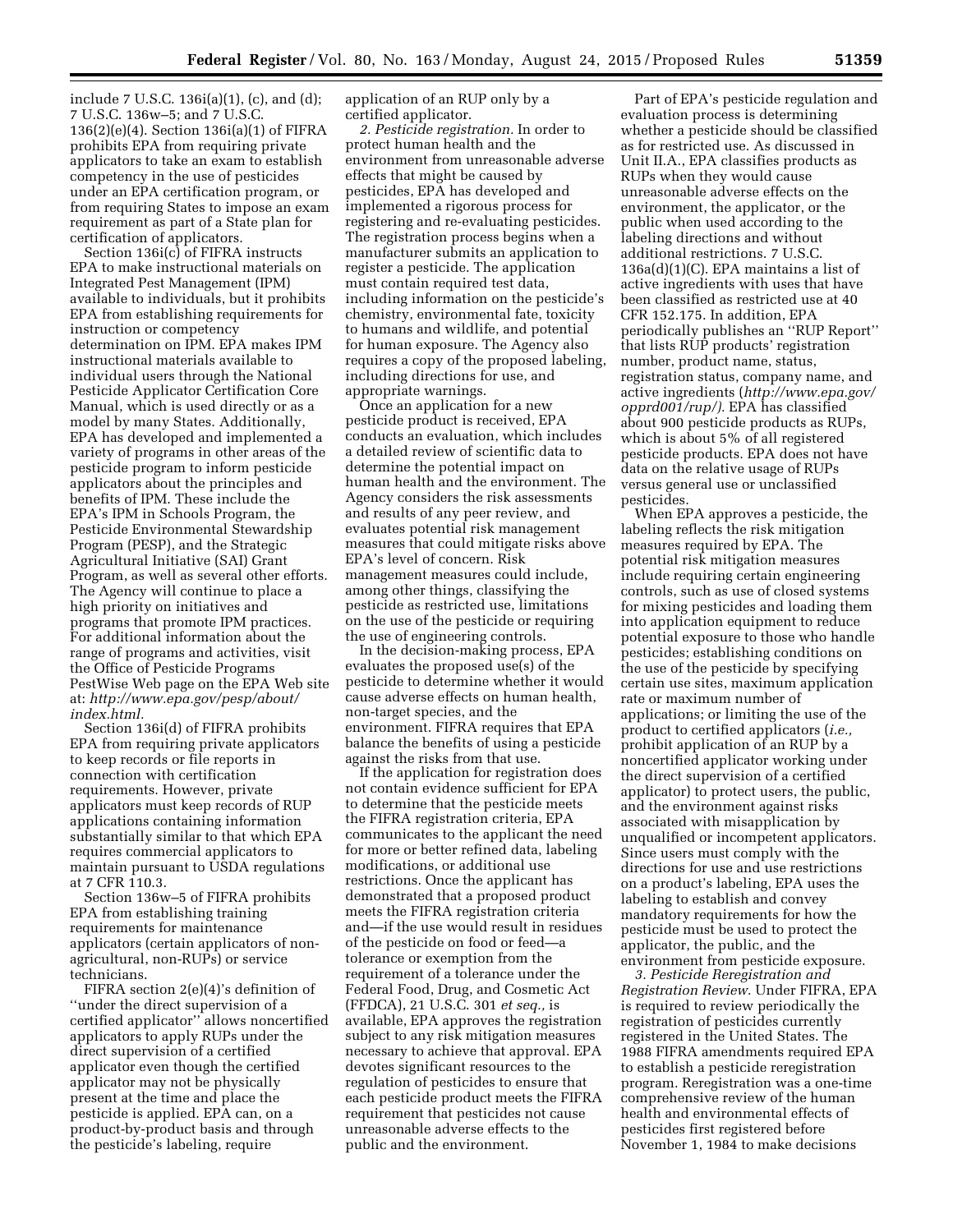about these pesticides' future use. The Food Quality Protection Act of 1996 (FQPA) amendments to FIFRA require that EPA establish, through rule making, an ongoing ''registration review'' process of all pesticides at least every 15 years. The final rule establishing the registration review program was signed in August 2006. The purpose of both reevaluation programs is to review all pesticides registered in the United States to ensure that they continue to meet current safety standards based on up-to-date scientific approaches and relevant data.

Pesticides reviewed under the reregistration program that met current scientific and safety standards were declared ''eligible'' for reregistration. The results of EPA's reviews are summarized in Reregistration Eligibility Decision (RED) documents. The last RED was completed in 2008. Often before a pesticide could be determined ''eligible,'' certain risk reduction measures had to be put in place. For a number of pesticides, measures intended to reduce exposure to certified applicators and pesticide handlers were needed and are reflected on pesticide labeling. To address occupational risk concerns, REDs include mitigation measures such as: Voluntary cancellation of the product or specific use(s); limiting the amount, frequency or timing of applications; imposing other application restrictions; classifying a product or specific use(s) as for restricted use; requiring the use of specific personal protective equipment (PPE); and establishing specific restricted entry intervals; and improving use directions.

Under the registration review program, EPA will review each registered pesticide at least every 15 years to determine whether it continues to meet the FIFRA standard for registration. Pesticides registered before 1984 were reevaluated initially under the reregistration program. These pesticides also are subject to registration review.

Rigorous ongoing education and enforcement are needed to ensure that these mitigation measures are appropriately implemented in the field. The framework provided by the pesticide applicator certification regulation and associated training programs are critical for ensuring that the improvements brought about by reregistration and registration review are realized in the field. For example, the requirement for applicators to demonstrate continued competency, or to renew their certifications periodically, is one way to educate applicators about changes in product

labeling to ensure they continue to use RUPs in a manner that will not harm themselves, the public, or the environment. The changes being proposed are designed to enhance the effectiveness of the existing structure.

In summary, EPA's pesticide reregistration and registration reviews assess the specific risks associated with particular chemicals and ensure that the public and environment do not suffer unreasonable adverse effects from the risks. EPA implements the risk reduction and mitigation measures that result from the pesticide reregistration and registration review programs through individual pesticide product labeling.

*4. Related rulemaking.* EPA also issued proposed amendments to the WPS (Ref. 4). Since 40 CFR parts 170 and 171, along with other components of the pesticide program, work together to reduce and prevent unreasonable adverse effects from pesticides, EPA's experience with the proposed amendments to 40 CFR part 170 significantly informs its effort to amend the current certification rule at 40 CFR part 171.

#### *B. Overview of Certified Applicator Information*

*1. Existing Certification of Pesticide Applicators Rule.* The certification regulation is intended to ensure that persons using or supervising the use of RUPs are competent to use these products without causing unreasonable adverse effects to human health or the environment and to provide a mechanism by which States, Tribes, and Federal agencies can administer their own programs to certify applicators of RUPs as competent. FIFRA distinguishes three categories of persons who might apply RUPs:

• *Commercial applicators.*  ''Commercial applicator'' is defined at 7 U.S.C. 136(e)(3). This group consists primarily of those who apply RUPs for hire, including applicators who perform agricultural pest control, structural pest control, lawn and turf care, and public health pest control.

• *Private applicators.* ''Private applicator'' is defined at 7 U.S.C. 136(e)(2). This group consists primarily of farmers or agricultural growers who apply RUPs to their own land to produce an agricultural commodity.

• *Noncertified applicators.* A noncertified applicator is a person who uses RUPs under the direct supervision of a certified applicator. The phrase ''under the direct supervision of a certified applicator'' is defined at 7 U.S.C. 136(e)(4).

The current certification regulation establishes requirements for submission and approval of State plans for the certification of applicators. Consistent with the provisions of FIFRA section 11(a)(2) and the State plan requirements in the current rule, programs for the certification of applicators of RUPs are currently implemented by each of the fifty States. The certification programs are conducted by the States and Tribes in accordance with their State or Tribal certification plans, which are approved by the EPA Administrator and filed with EPA after approval. (Ref. 5) In some cases, certification programs are also carried out by other Federal agencies under approved Federal agency plans or by EPA under EPA-administered plans. In addition to the 50 State-implemented plans, EPA has approved plans for 3 territories, 4 Federal agencies, and 4 Tribes. EPA also directly administers a national certification plan for Indian country (Ref. 1) and has implemented a specific certification plan for the Navajo Nation (Ref. 2). As used in FIFRA, the term State means a State, the District of Columbia, the Commonwealth of Puerto Rico, The Virgin Islands, Guam, the Trust Territory of the Pacific Islands, and American Samoa; the term *State*  will have the same meaning in this proposed rulemaking.

The current certification regulation establishes competency standards for persons seeking to become certified as private or commercial applicators. For a person to become certified as a private applicator, he or she must either pass an exam covering a general set of information related to pesticide application and safety or qualify through a non-exam option administered by the certifying authority. For a person to become certified as a commercial applicator, he or she must pass at least two exams—one covering the general or ''core'' competencies related to general pesticide application and environmental safety and an exam related to each specific category in which he or she intends to apply pesticides. The current certification rule lists 10 categories of certification for commercial applicators: Agricultural pest control—plant; agricultural pest control—animal; forest pest control; ornamental and turf pest control; seed treatment; aquatic pest control; right-ofway pest control; industrial, institutional, structural and health related pest control; public health pest control; regulatory pest control; and demonstration and research pest control. 40 CFR 171.3(b). (Note: EPA and other certifying authorities may sometimes refer to 11 categories of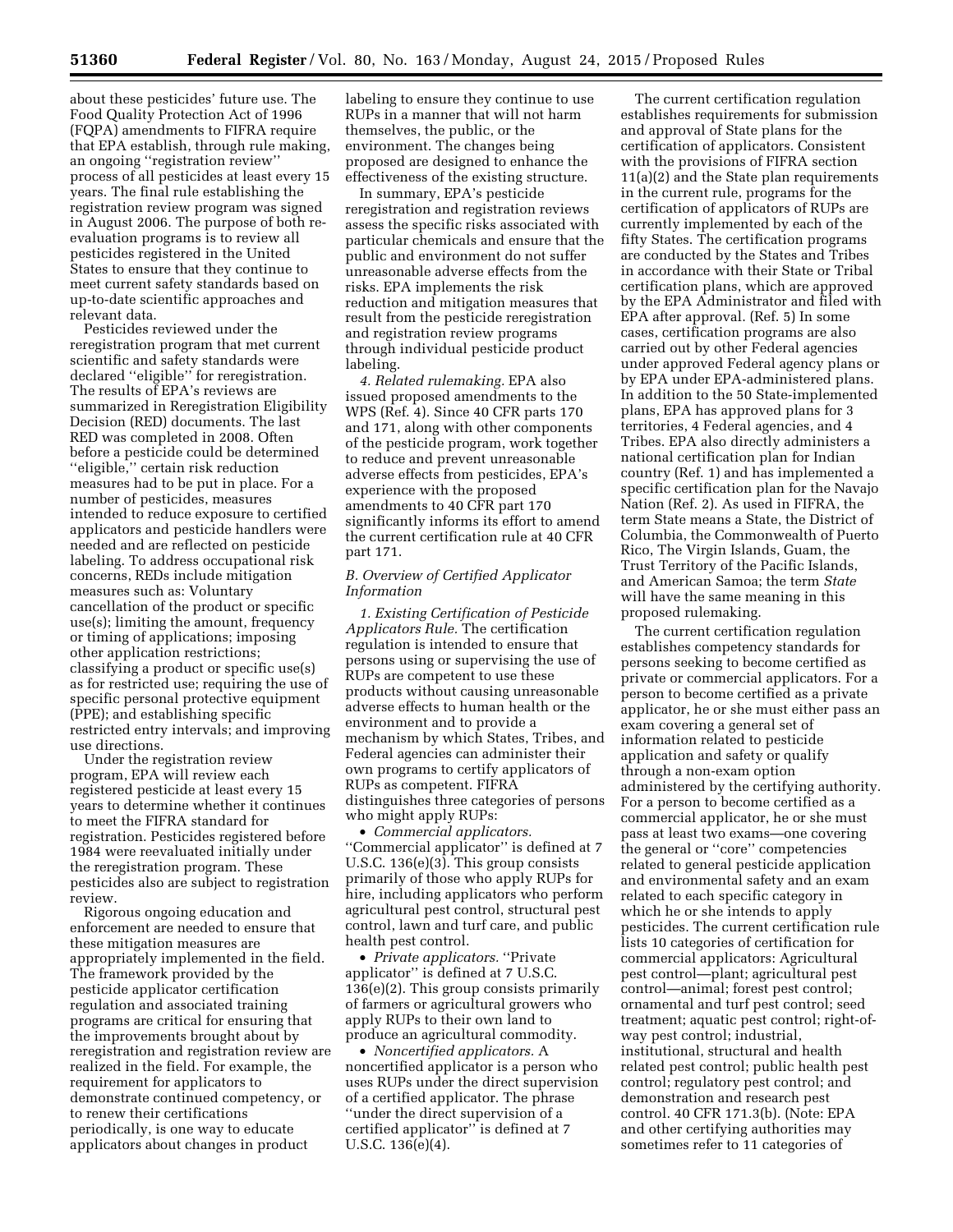certification if the two subcategories under agricultural pest control are counted as individual categories.) Although EPA only requires certification of applicators who use RUPs, most States require all commercial ''for hire'' applicators to be certified, regardless of whether they plan to use RUPs. Once the applicator completes the necessary requirements, the certifying authority issues to the applicator a certification valid for a set period of time, ranging from 1–6 years depending on the State, Tribe, or Federal agency that provides the certification.

The current regulation requires States to implement a recertification process to ensure that applicators maintain ongoing competency to use pesticides safely and properly. 40 CFR 171.8(a)(2). However, the current rule does not have a requirement for the frequency, content, or standards for applicator recertification. States, Tribes and Federal agencies have established varying requirements for applicators to be recertified, such as attending a fullday workshop, earning a specific number of ''continuing education units,'' or passing written exams. Applicators who do not complete the recertification requirements in the established period no longer hold a valid certification and cannot use RUPs after their certification expires.

Under the current certification regulation, noncertified applicators, *i.e.,*  persons using RUPs under the direct supervision of certified applicators, must receive general instructions and be able to contact their supervisor in the event of an emergency. The rule does not have specific training requirements, a limit on the distance between the supervisor and noncertified applicator, or a restriction on the number of noncertified applicators that one certified applicator can supervise.

An overview of the development of the certification rule and the process leading to this proposal appear in Unit IV.

*2. Applicator demographics.* The profile of certified applicators of RUPs has shifted over time. The U.S. is moving away from small agricultural production and more individuals seek professional pest control to address issues in their home or workplace. In 1987, around 1.2 million applicators held a certification, almost 80% of which were private applicators, and 20% of which were commercial applicators (Ref. 6). In 2013, the total number of certified applicators decreased to just over 900,000 (Ref. 5). The respective proportions of private and commercial applicators changed

more significantly—private applicators account only for 53% of the total certified applicator population and commercial applicators now make up about 47%.

Applicators work in a diverse array of situations including agricultural production, residential pest control, mosquito spraying for public health protection, treating weeds along roadside and railroad rights of way, fumigating rail cars and buildings, maintaining lawns and other ornamental plantings, and controlling weeds and algae in waterways through pesticide application. Specific information on applicators across all industries or in each certification category is difficult to find and summarize. However, the broad trends indicate a decrease in agricultural applicators and an increase in urban and public health pest control.

Since publication of the original rule, pesticide usage and reliance on hired pest control applicators have increased. The U.S. Bureau of Labor Statistics expects that ''employment of pest control workers [will] grow by 15 percent between 2008 and 2018, . . . [because] more people are expected to use pest control services as environmental and health concerns and improvements in the standard of living convince more people to hire professionals, rather than attempt pest control work themselves'' (Ref. 7).

3. *Incident data and general information.* 

i. Incident Databases. Incident monitoring programs have informed EPA's understanding of common types of pesticide exposures and their outcomes. In 2007, EPA released a report detailing the coverage of all pesticide incident reporting databases considered by EPA (Ref. 8). When developing the proposed changes to the certification rule, EPA consulted three major databases for information on pesticide incidents involving applicator errors while using RUPs.

To identify deaths and high severity incidents associated with use of RUPs, EPA consulted its Incident Data System (IDS). IDS is maintained by EPA's Office of Pesticide Programs (OPP) and incorporates data submitted by registrants under FIFRA section 6(a)(2), as well as other incidents reported directly to EPA. FIFRA allows the aggregation of individual events in some circumstances, meaning an incident with negative impacts to a number of individuals (persons, livestock, birds, pollinators) and/or the environment could be reported as a single incident. In addition to incidents involving human health, IDS also collects

information on claims of adverse effects from pesticides involving plants and animals (wild and domestic), as well as detections of pesticide in water. EPA uses this information to identify incidents involving the use of RUPs that have ecological effects. While IDS reports may be broad in scope, the system does not consistently capture detailed information about incident events, such as occupational exposure circumstances or medical outcome, and the reports are not necessarily verified or investigated.

The second database, the Sentinel Event Notification System for Occupational Risk (SENSOR), is maintained by the Centers for Disease Control and Prevention's National Institute for Occupational Safety and Health (NIOSH). SENSOR covers all occupational injuries and has a specific component for pesticides (SENSOR-Pesticides). EPA uses SENSOR-Pesticides to monitor trends in occupational health related to acute exposures to pesticides, to identify emerging pesticide problems, and to build and maintain State surveillance capacity. SENSOR-Pesticides is a Statebased surveillance system with 12 State participants. The program collects most poisoning incident cases from:

• U.S. Department of Labor (DOL) workers' compensation claims when reported by physicians.

• State Departments of Agriculture.

• Poison control centers.

A State SENSOR-Pesticides contact specialist follows up with workers and obtains medical records to verify symptoms, circumstances surrounding the exposure, severity, and outcome. SENSOR-Pesticides captures incidents only when the affected person has two or more symptoms. Using a standardized protocol and case definitions, SENSOR-Pesticides coordinators enter the incident interview description provided by the worker, medical report, and physician into the SENSOR data system. SENSOR-Pesticides has a severity index, based partly on poison control center criteria, to assign illness severity in a standardized fashion. SENSOR-Pesticides provides the most comprehensive information on occupational pesticide exposure, but its coverage is not nationwide and a majority of the data come from California and Washington State. Since 2009, SENSOR has been including information about how the incidents may have been prevented.

The third database, the American Association of Poison Control Centers maintains the National Poison Data System (NPDS), formerly the Toxic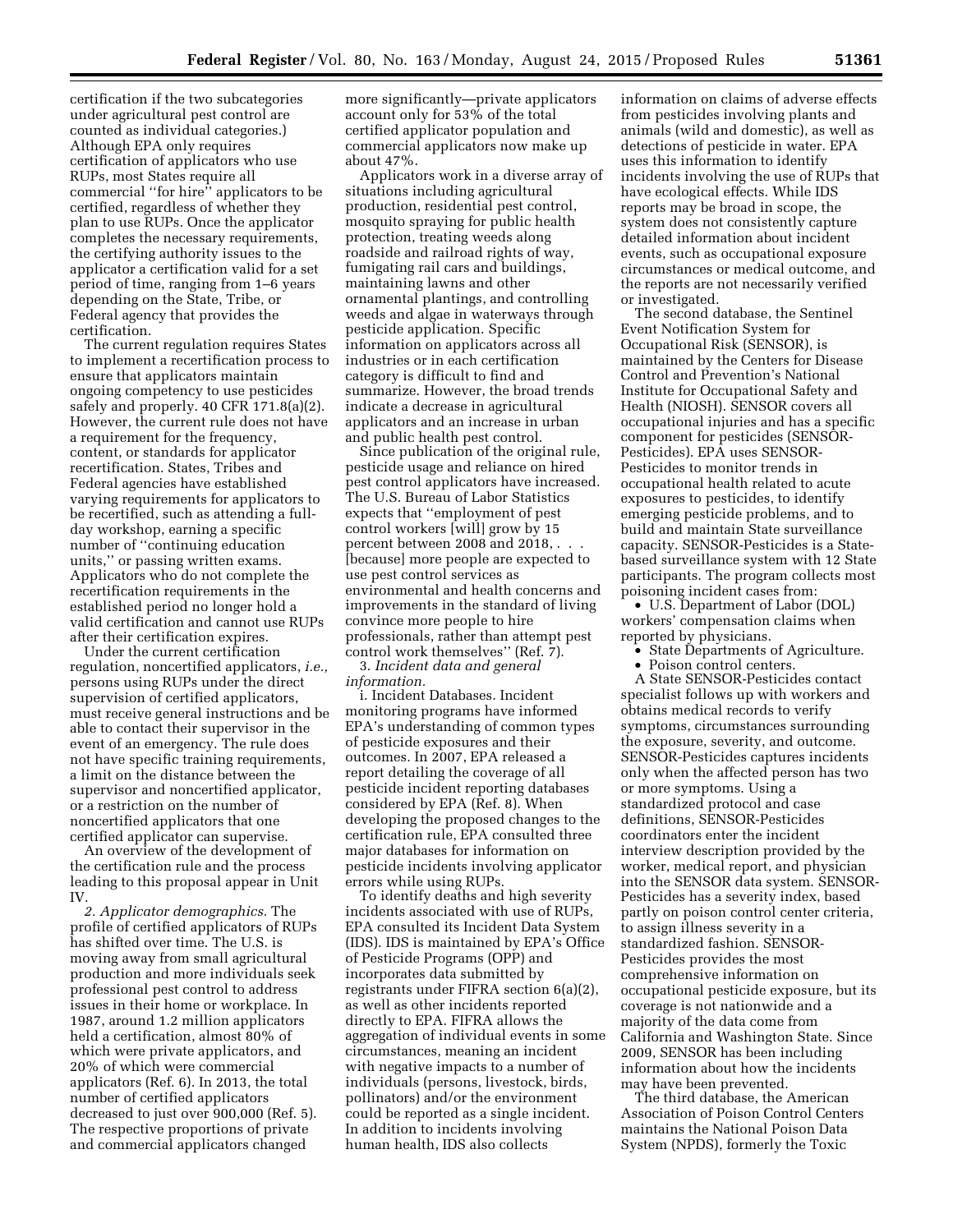Effects Surveillance System (TESS). NPDS is a computerized information system with geographically-specific and near real-time reporting. While the main mission of Poison Control Centers (PCC) is helping callers respond to emergencies, not collecting specific information about incidents, NPDS data help identify emerging problems in chemical product safety. Hotlines at 61 PCCs nationwide are open 24 hours every day of the year. There are many bilingual PCCs in predominantly Spanish speaking areas. Hotlines are staffed by toxicology specialists to provide poisoning information and clinical care recommendations to callers with a focus on triage to give patients appropriate care. Using computer assisted data entry, standardized protocols, and strict data entry criteria, local callers report incidents that are retained locally and updated in summary form to the national database. Since 2000, nearly all calls in the system are submitted in a computerassisted interview format by the 61 certified PCCs, adhering to clinical criteria designed to provide a consistent approach to evaluating and managing pesticide and drug related adverse incidents. Information calls are tallied separately and not counted as incidents. The NPDS system covers nearly the entire United States and its territories, but the system is clinically oriented and not designed to collect detailed occupational incident data. Additionally, NPDS does not capture EPA pesticide registration numbers, a critical element for identifying the specific product and whether it was an RUP.

Three studies showing undercounting of poison control data indicate the magnitude of the problem. The studies each focus on a specific region and compare cases reported to poison control with those poisonings for which there are hospital records. In all three cases, the studies indicate a substantial underreporting of poisoning incidents to poison control, especially related to pesticides (Refs. 9, 10 and 11). Underreporting of pesticide incidents is a challenge for all available data sources for a number of reasons.

Symptoms of acute pesticide poisoning are often vague and mimic symptoms with other causes, leading to incorrect diagnoses, and chronic effects are difficult to identify and track. The demographics of the populations that typically work with or around pesticides also contribute to underreporting of incidents. There may not be enough information to determine if the adverse effects noted were in fact the result of pesticide exposure and not

another contributing factor because many incident reports lack useful information such as the exact product that was the source of the exposure, the amount of pesticide involved, or the circumstances of the exposure. A more complete discussion of the underreporting and its effect on pesticide incident reporting is located in the Economic Analysis for this proposal (Ref. 3).

The data available do provide a snapshot of the illnesses faced by those applying RUPs and others impacted by the application and the likely avenues of exposure. Review of these data sources shows that certified applicators continue to face avoidable occupational pesticide exposure and in some instances cause exposures to others. EPA notes that RUPs can be used safely when labeling directions for use are carefully followed. Deaths and illnesses from applicator errors involving RUPs occur for a variety of reasons, including misuse of pesticides in or around homes, faulty application and/or personal protective equipment, failure to confirm a living space is empty before fumigating, or unknowing persons accidentally ingesting an RUP that was improperly put in a beverage container. Common reasons for ecological incidents include failure to follow labeling directions, inattention to weather patterns at the time of application, and faulty application equipment (Ref. 12). Generally, reports on the data note that many of the incidents could be prevented with strengthened requirements for initial and ongoing applicator competency (certification and recertification), improved training for noncertified applicators working under the direction of a certified applicator, and knowledge of proper techniques for using specific methods to apply pesticides (Ref. 12).

ii. Agricultural Health Study. The National Institutes of Health (National Cancer Institute and National Institute of Environmental Health Sciences) and EPA have sponsored the Agricultural Health Study since 1994. This longterm, prospective epidemiological study collects information from farmers who are certified applicators in Iowa and North Carolina to learn about the effects of environmental, occupational, dietary, and genetic factors on the health of the farmers, pesticide applicators, and their families. The study design involves gathering information over many years about the pesticide applicator and his or her family's health, occupational practices, lifestyle, and diet through mailed questionnaires and individual interviews (Ref. 1).

The Agricultural Health Study includes approximately 52,000 private applicators, 32,000 spouses of private applicators, and 5,000 commercial applicators. All applicators participating in the study are certified (or licensed) in every State in which they work and in each category in which they make applications. All participants were healthy before enrolling in the study, allowing the researchers to consider a number of variables such as pesticide use, lifestyle, and diet.

The Agricultural Health Study is observational and considers a variety of factors including, but not limited to, pesticide use and exposure. Therefore, establishing a link between a specific health outcome and pesticide exposure can be difficult. However, it is possible to demonstrate statistical associations between a certain activity and an outcome. Using the information collected, the investigators working on the Agricultural Health Study have produced a number of articles relevant to the health and safety of pesticide applicators. See *[http://aghealth.nih.gov/](http://aghealth.nih.gov/news/publications.html)  [news/publications.html.](http://aghealth.nih.gov/news/publications.html)* For instance, publications include information on characteristics of farmers who experience high pesticide exposure events and potential links between pesticide use and chronic health effects.

EPA considers the information from the Agricultural Health Study when appropriate, such as during a chemical reassessment. The data also provide information on applicator practices that lead to exposures, some of which EPA plans to address through the changes proposed in this rulemaking.

#### **III. Rationale and Objectives for This Action**

#### *A. Reasons for the Proposed Action*

Broadly defined, a pesticide is any agent used to kill or control undesired insects, weeds, rodents, fungi, bacteria, or other organisms. Chemical pest control plays a major role in modern agriculture and has contributed to dramatic increases in crop yields for most field, fruit and vegetable crops. Additionally, pesticides ensure that the public is protected from health risks, such as West Nile Virus, Lyme disease, and the plague, and help manage invasive plants and organisms that pose significant harm to the environment. Pesticides are also used to ensure that housing and workplaces are free of pests, and to control microbial agents in health care settings. EPA's obligation under FIFRA is to register only those pesticides that do not cause unreasonable adverse effects to human health or the environment. EPA is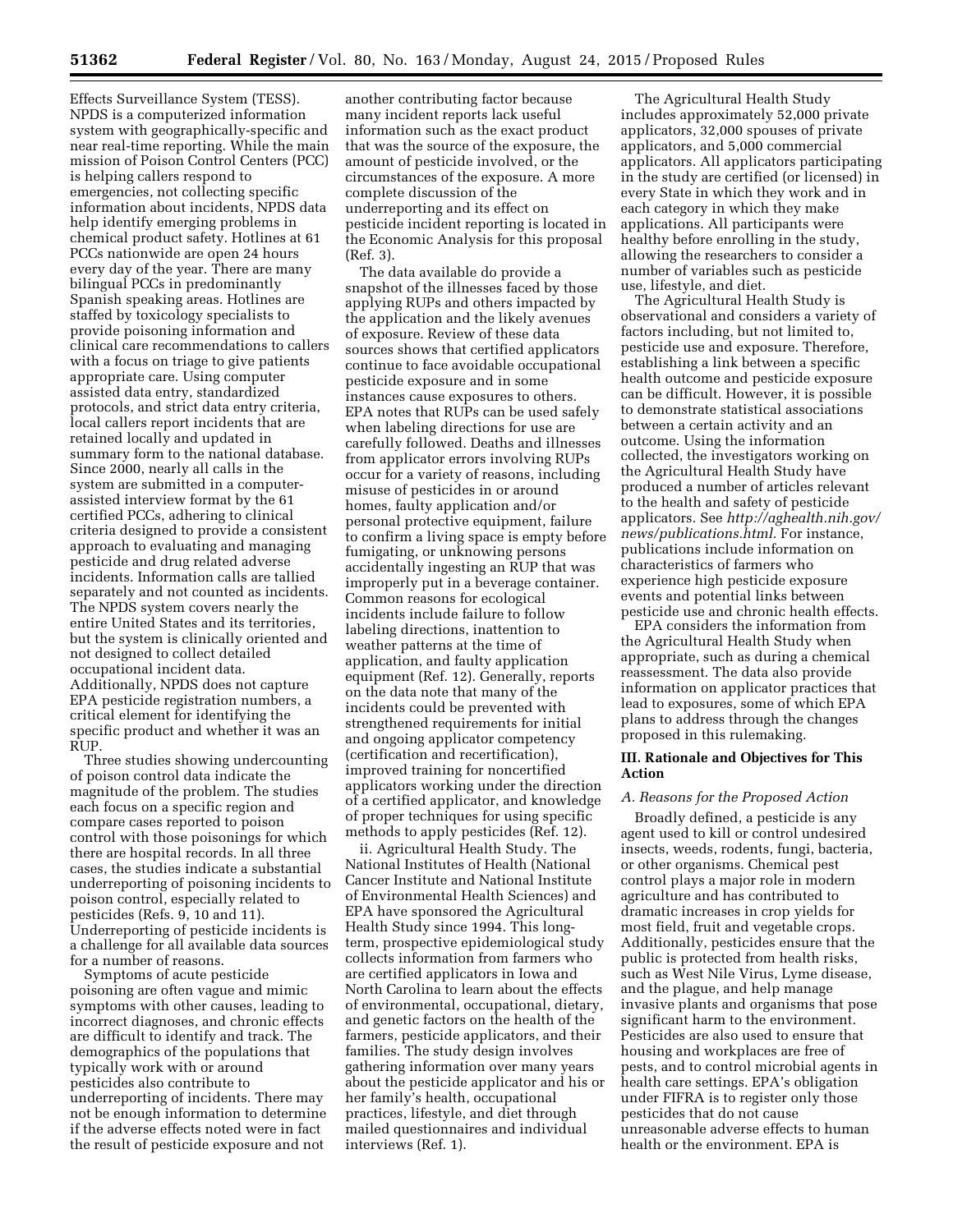committed to protecting against these potential harms and to ensure access to a safe and adequate food supply in the United States.

FIFRA requires EPA to consider the benefits of pesticides as well as the potential risks. This consideration does not override EPA's responsibility to protect human health and the environment; rather, where a pesticide's use provides benefits, EPA must ensure that the product can be used without posing unreasonable adverse effects to human health or the environment. Some pesticides may pose unreasonable adverse effects to human health or the environment without strict adherence to precise and often complex mitigation measures specified on the pesticide labeling—EPA classifies these products as restricted use. To ensure that the necessary measures are followed, EPA requires an additional level of precaution—these pesticides may be applied only by applicators who are certified or by noncertified applicators working under the direct supervision of a certified applicator. Certification serves to ensure competency of applicators to use these restricted products, and therefore to protect the applicator, persons working under the direct supervision of the applicator, the general public, and the environment through judicious and appropriate use of RUPs.

Applicator certification enables the registration of pesticides that otherwise could not be registered, allowing the use of RUPs for pest management in agricultural production, building and other structural pest management, turf and landscape management, forestry, public health, aquatic systems, food processing, stored grain, and other areas.

The certification regulation, which sets standards for applicators using RUPs, is 40 years old and has not been updated significantly since it was finalized. In conjunction with various non-regulatory programs, the certification regulation requirements are intended to reduce unreasonable adverse effects from application of RUPs to applicators, bystanders, the public, and the environment. The certification regulation provisions are meant to:

• Ensure that certified applicators are and remain competent to use RUPs without unreasonable adverse effects.

• Ensure that noncertified applicators receive adequate information and supervision to protect themselves and to ensure they use RUPs without posing unreasonable adverse effects.

• Set standards for States, Tribes, territories, and Federal agencies to

administer their own certification programs.

• Protect human health and the environment from risks associated with use of RUPs.

• Ensure the continued availability of RUPs used for public health and pest control purposes.

Within these five areas, EPA evaluated the costs and benefits of alternative requirements and is proposing a set of requirements that, in combination, is expected to achieve substantial benefits at minimum cost.

The certification regulation must be updated to ensure that the certification process adequately prepares and ensures the continued competency of applicators to use RUPs. Several factors prompted EPA to propose changes to the current rule: The changing nature of pesticide labeling, risks associated with specific methods for applying pesticides, adverse human health and ecological incidents, inadequate protections for noncertified applicators of RUPs, an uneven regulatory landscape, and outdated and obsolete provisions in the rule related to the administration of certification programs by Tribes and Federal agencies.

1. *The changing nature of pesticide labeling.* As discussed above, EPA uses a rigorous process to register pesticides. EPA has also implemented the pesticide reregistration program and the registration review program to review registered pesticides periodically to ensure they continue to meet the necessary standard. As a result of these ongoing evaluations, labeling for pesticides changes with some frequency to incorporate risk mitigation measures that allow the pesticide to continue to be used safely. Changes address, among other topics, pesticide product formulation and packaging, application methods, types of personal protective equipment, and environmental concerns, such as the need to protect pollinators. In addition, EPA conducts risk assessments that result in more detailed risk mitigation measures, which can make the pesticide labeling more complex. For pesticides classified as RUPs, it is essential that applicators stay abreast of the changes to the labeling and understand the risk mitigation measures, because if the products are not used according to their labeling, they may cause harm to the applicator, the public or the environment. EPA's registration decisions assume that the applicator follows all labeling instructions; when the labeling is followed, RUPs can be used safely. The current regulation requires that applicators demonstrate continued competency to use RUPs, but

does not specify the length of the certification period or standards for recertification. The more frequently applicators receive training, the more likely they are retain the substance of the training and apply it on the job. Studies show that information retained from training sessions declines significantly within a year (Refs. 14 and 15). EPA must ensure that certified applicators demonstrate and maintain an understanding of how to use RUPs in a manner that will not cause unreasonable adverse effects so that EPA can continue to register RUPs. Therefore, EPA is proposing changes to the regulation that would establish a certification period and standards for applicator recertification.

2. *Risks associated with specific application methods.* RUPs are applied using a variety of application methods. Some methods of application may pose a higher risk to the applicator, bystander, and the environment if not performed correctly. Spray applications, particularly spraying pesticides from an aircraft, may result in off-target drift of the pesticide. For example, a recent study estimates that 37% to 68% of acute pesticide-related illnesses in agricultural workers are caused by spray drift, including both ground-based and aerial spray applications (Ref. 16). EPA also recognized risks associated with performing soil fumigation in the 2008 REDs for soil fumigants (Ref. 17). As a result of these risks, EPA required additional training for soil fumigant applicators through labeling amendments on top of the existing requirement for the applicator to be certified. The decision also acknowledged that a specific certification category requiring demonstration of competency by passing a written exam related to applying fumigants to soil would be an acceptable alternative risk mitigation measure. EPA must ensure that applicators are competent to perform specific types of applications that may pose higher risks if not performed correctly. Therefore, EPA is proposing changes to the regulation to require applicators to demonstrate competency to apply RUPs using specific application methods.

3. *Adverse human health and ecological incidents.* Much has changed over the last 40 years related to use of RUPs—pesticide product formulation and labeling, application methods, types of personal protective equipment, and environmental concerns, such as the need to protect pollinators. The regulation needs to be updated to address these and other changes affecting applicators of RUPs. In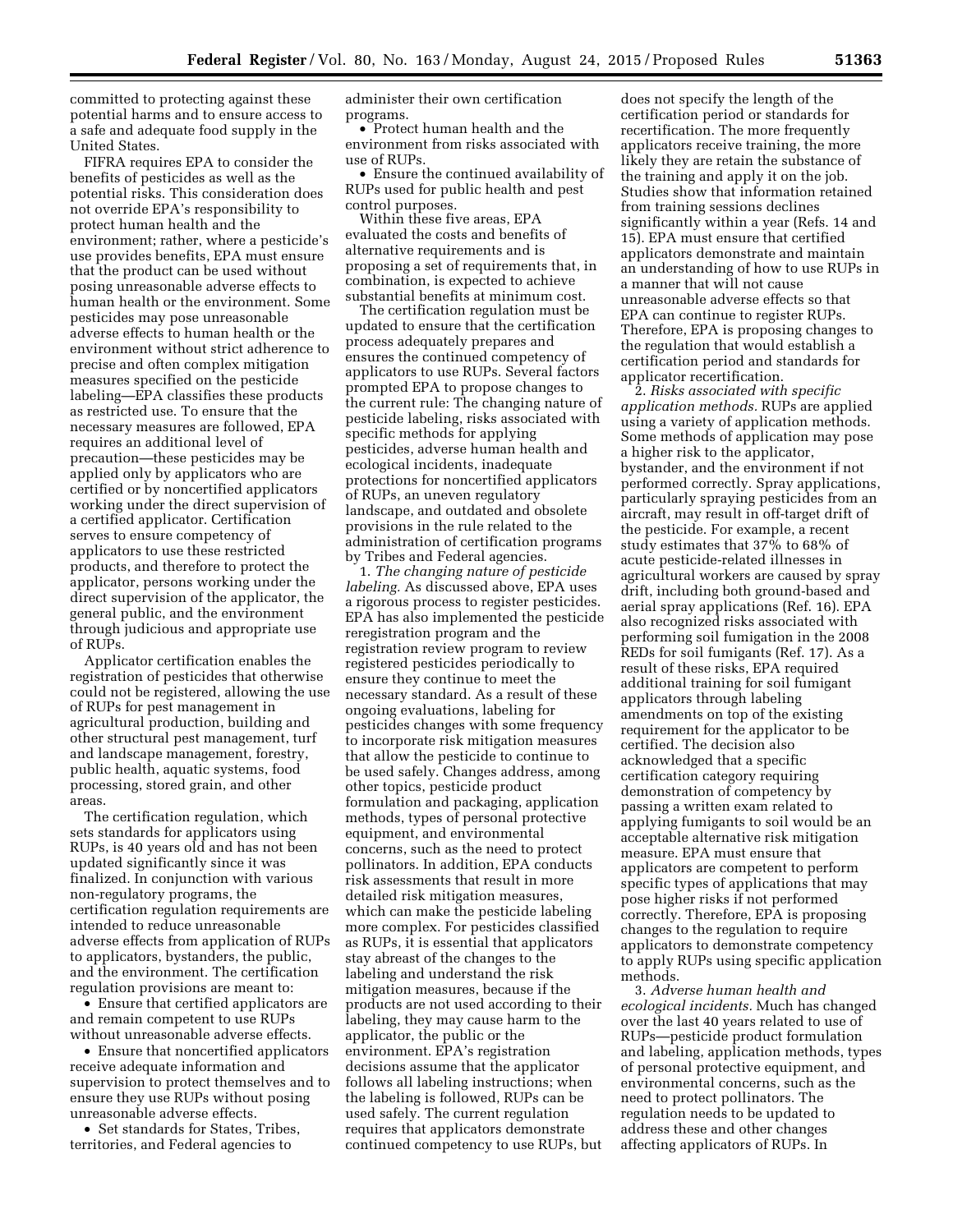addition to the hundreds of potentially avoidable acute health incidents related to RUP exposure reported each year (Ref. 5), several major incidents have occurred that demonstrate that a single or limited misapplication of an RUP can have widespread and serious effects.

In one of the most significant cases from the mid-1990s, there was widespread misuse of the RUP methyl parathion, an insecticide used primarily on cotton and other outdoor agricultural crops, to control pests indoors. The improper use of this product by a limited number of applicators across several States led to the widespread contamination of hundreds of homes, significant pesticide exposures and human health effects for hundreds of homeowners and children, and a cleanup cost of millions of dollars (Refs. 18 and 19). The incident resulted in one of the most significant and widespread pesticide exposure cases in EPA's history. In another incident, an applicator using the RUP aluminum caused the death of 2 young girls and made the rest of the family ill (see, *e.g., [http://www.justice.gov/archive/usao/ut/](http://www.justice.gov/archive/usao/ut/news/2011/bugman%20plea.pdf) [news/2011/bugman%20plea.pdf](http://www.justice.gov/archive/usao/ut/news/2011/bugman%20plea.pdf)* and *[http://cfpub.epa.gov/compliance/](http://cfpub.epa.gov/compliance/criminal_prosecution/index.cfm?action=3&prosecution_summary_id=2249) criminal*\_*[prosecution/](http://cfpub.epa.gov/compliance/criminal_prosecution/index.cfm?action=3&prosecution_summary_id=2249) [index.cfm?action=3&prosecution](http://cfpub.epa.gov/compliance/criminal_prosecution/index.cfm?action=3&prosecution_summary_id=2249)*\_ *[summary](http://cfpub.epa.gov/compliance/criminal_prosecution/index.cfm?action=3&prosecution_summary_id=2249)*\_*id=2249*). Finally, several severe health incidents have resulted from the public getting access to RUPs that have been put into different containers, *e.g.,* transferred to a soda bottle or a sandwich bag, that do not have the necessary labeling (Ref. 3).

In addition to human health incidents from RUP exposure, there are instances where use of RUPs has had negative impacts on the environment. Although data on the damage associated ecological incidents are difficult to capture, EPA has identified a number of incidents of harm to fish and aquatic animals, birds, mammals, bees, and crops that could be prevented by the proposed changes to the certification rule (Ref. 3). See the economic assessment for this rule for more information on human health and ecological incidents stemming from RUP use (Ref. 3).

In light of the incidents discussed above, EPA has determined to update the certification rule to ensure that RUPs can continue to be used without posing unreasonable adverse effects to human health or the environment. EPA's decision to register products as restricted use rests in part on an assumption that applicators will follow all labeling instructions. When labeling instructions are followed, RUPs can be used safely. EPA expects the proposed rule to reduce human health and

environmental incidents related to RUP use by strengthening the standards of competency for certified applicators, improving training for noncertified applicators, and establishing a maximum certification period and standards for recertification training. These changes would ensure that applicators and those under their supervision more carefully follow pesticide label instructions, take proper care to prevent harm, and generally have a higher level of competency.

4. *Inadequate protection for noncertified applicators of RUPs.*  Noncertified applicators using RUPs receive little instruction on how to protect themselves, their families, other persons and the environment from pesticide exposure. Although little demographic data exists on this group, in industries including but not limited to agriculture and ornamental plant production, the profile of the population appears to be similar to that of agricultural pesticide handlers under the WPS. Both groups are permitted to mix, load, and apply pesticides with proper guidance from their employer or supervisor. Agricultural handlers under the WPS only use pesticides in the production of agricultural commodities; noncertified applicators may use pesticides in any setting not prohibited by the labeling. In order to mix, load or apply RUPs, however, all noncertified persons, including agricultural handlers, must be working under the direct supervision of a certified applicator and are protected under the certification rule. These noncertified applicators must be competent to use RUPs in a manner that will not cause unreasonable adverse effects to themselves, the public, or the environment. The existing certification rule does not have specific standards on which noncertified applicators must receive instruction in order to prepare them to use RUPs. EPA identified six incidents from 2006 to 2010 where noncertified applicators experienced high severity health impacts from working with RUPs (Ref. 3). These adverse health effects were largely due to the noncertified applicators' lack of understanding about the risks posed by the RUPs they were applying, proper application procedures and techniques, and labeling instructions.

Under the WPS, agricultural handlers must receive training that covers, among other topics, hazards associated with pesticide use; format and meaning of pesticide labeling; and proper pesticide use, transportation, storage, and disposal. 40 CFR 170.230(c)(4). Agricultural handlers also must be provided a copy of the labeling and any

other information necessary to make the application without causing unreasonable adverse effects. EPA is proposing additional content under the WPS for agricultural handler training that covers proper use and removal of PPE and specific information on fitting and wearing respirators to ensure agricultural handlers are protected adequately and understand how to follow all relevant labeling provisions (Ref. 4).

Like agricultural handlers, some noncertified applicators may face challenges, such as not speaking or reading English. They may bear risks from occupational pesticide exposure because they work with and around pesticides on a daily basis, and language and literacy barriers may make effective training and hazard communication challenging. Under the principles of environmental justice, EPA recognizes the need to reduce the disproportionate burden or risk carried by this population.

Noncertified applicators must receive adequate instruction on understanding and following pesticide labeling to ensure that RUPs are used in a manner that will not cause unreasonable adverse effects to human health or the environment. Additionally, noncertified applicators must have sufficient information in order to protect themselves, others, and the environment before, during, and after pesticide applications. Because of the similar risks faced by agricultural handlers under the WPS and noncertified applicators under the certification rule, EPA proposes to strengthen the standards for noncertified applicators to include relevant provisions from the proposed agricultural handler training under the WPS and to ensure that the training is provided in a manner that the noncertified applicators understand, including through audiovisual materials or a translator if necessary.

5. *Uneven regulatory landscape.* EPA assumes a minimum standard level of competency of RUP applicators as part of the pesticide registration and ongoing review processes, and registers RUPs based on the minimum standard of competency. States, however, may adopt additional requirements as long as they meet the minimum standards established by EPA. Two areas of the rule related to assessing applicator competency lack specificity sufficient to ensure the minimum level of competency: Standards for exams and private applicator competency standards. The lack of specificity in the rule has resulted in States adopting differing standards, some of which do not match EPA's expectation regarding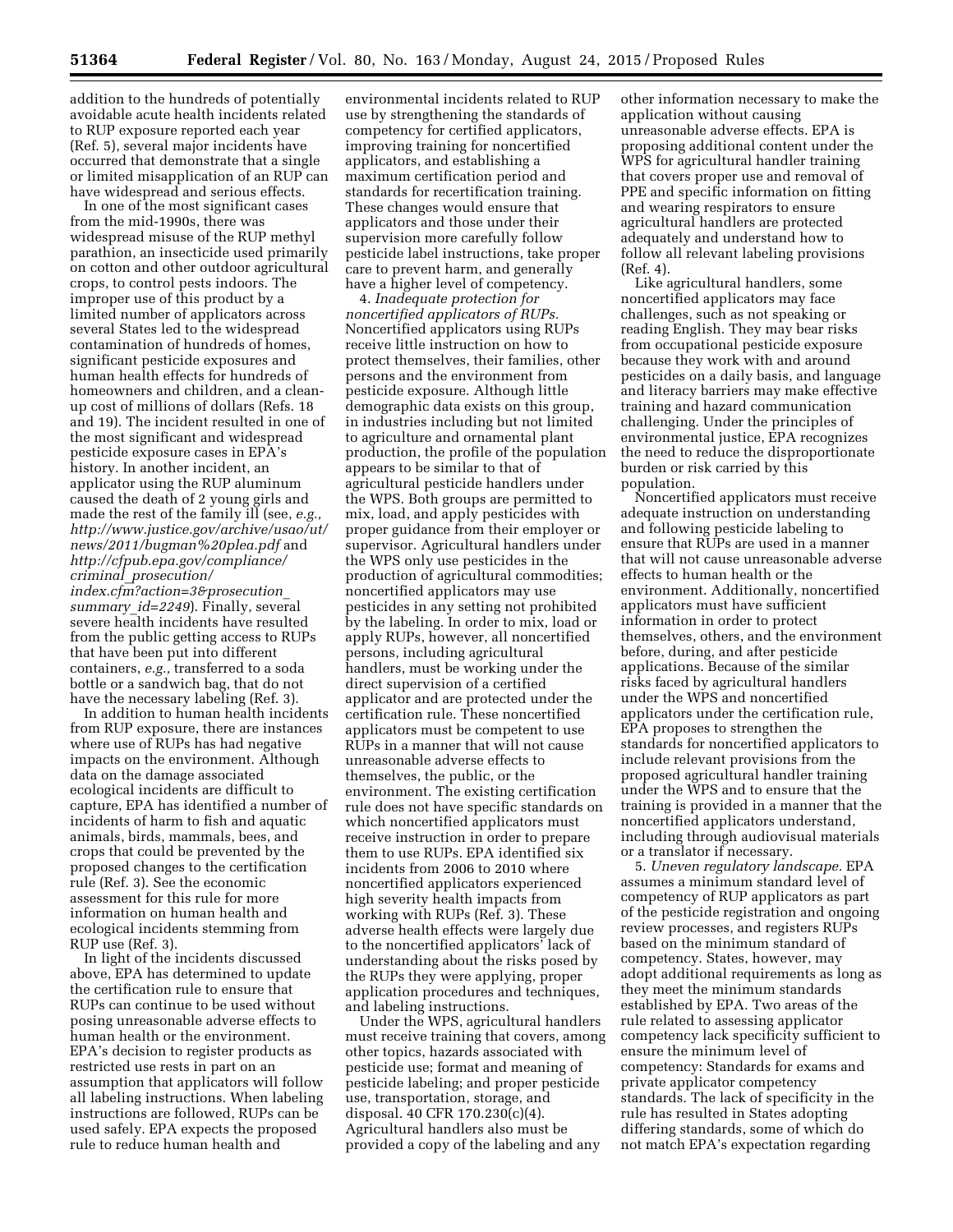the minimum level of competency of a certified applicator.

In 2007, EPA issued guidance on its interpretation of exams in the rule. The guidance notes that EPA interprets any exam administered to gauge applicator competency as being a proctored, closed-book, written exam. EPA has become aware, however, that not all State certification programs reflect this interpretation; several States have certification processes that allow openbook, written exams for determining applicator competency. EPA is concerned that open-book exams allow a lower standard for the process of determining and assuring competency than intended when EPA established the requirement for exams in the regulation. EPA proposes to codify the 2007 guidance and to clarify its expectations regarding administration of certification exams and training programs to ensure that the process for determining competence meets a standard national baseline.

The certification rule lists five points on which a person much demonstrate competency to become a private applicator. While these points cover the main topics that EPA expects an applicator to master before being certified to use RUPs, they do not cover in detail the necessary competencies for a person to use RUPs without causing unreasonable adverse effects. EPA must ensure that private applicators use RUPs competently. Commercial applicators must demonstrate competency in core pesticide use, such as reading and understanding the labeling, calculating application rates, wearing and caring for PPE, how to handle spills and other emergencies, and avoiding environmental contamination from pesticide use, as well as in specific categories of application. Private and commercial applicators have access to the same RUPs and EPA expects that they have the same level of competency. Almost 90% of States have adopted specific standards of competency for private applicators that are comparable to the core standards for commercial applicators. Those States that have not adopted such standards for private applicators may be certifying applicators who do not meet the level of competency that EPA believes is necessary to use RUPs. To address this problem, EPA proposes to make the standards of competency for private applicators more specific—the proposed standards include many concepts from the commercial core standards as well as competencies necessary to use RUPs in agricultural production.

6. *Outdated and obsolete rule provisions.* The certification rule has

one section regarding Tribal programs that is outdated and one section on government agency certification programs that is not necessary. The current rule provides three options for applicator certification programs in Indian country. Consultation with Tribes raised an issue with one of the current options because it calls for Tribes that chooses to utilize a State certification program and rely on State certifications to obtain concurrence from the relevant States and to enter into a documented State-Tribal cooperative agreement. This option has led to questions about jurisdiction and the appropriate exercise of enforcement authority for such programs in Indian country. EPA proposes to revise this option to allow Tribes to administer programs based on certifications issued by a State, a separate Tribe, or a Federal agency by entering into an agreement with the appropriate EPA Regional office. This would allow Tribes to enter into agreements with EPA to recognize the certification of applicators who hold a certificate issued under an EPAapproved certification plan without the need for State-Tribal cooperative agreements. The agreement between the Tribe and the EPA Regional office would address appropriate implementation and enforcement issues.

The current rule includes a provision for a GAP, a certification program that would cover all Federal government employees using RUPs. No such plan was developed or implemented by EPA or any other Federal agency. Subsequently, EPA issued a policy that allows each Federal agency to submit its own plan to certify RUP applicators. Four Federal agencies have EPAapproved certification plans. To streamline the rule and codify the existing policy, EPA proposes to delete the current section on GAP and replace it with requirements from the existing policy on Federal agency certification plans.

#### *B. Regulatory Objectives*

Through this proposal EPA seeks to have those responsible for making pesticide use decisions and applying RUPs and those who benefit from the availability of these products to internalize the effects of their decisions. By strengthening certification standards, adding categories for application methods that present high risk of exposure, establishing recertification standards, and requiring specific training for noncertified applicators, EPA proposes to put the responsibility to ensure that RUPs are used in a manner to avoid unreasonable adverse effects on the parties who are most able

to control the situation. This would minimize the externalities, undesirable or unintended consequences of decisions that result in negative consequences for other parties, in this case bystanders, the public, and the environment.

EPA estimates the total annualized cost of the rule at \$47.2 million (Ref. 3). States and other jurisdictions that administer certification programs would bear annualized costs of about \$359,000, but States would incur most of these costs immediately after the rule is finalized to modify their programs to correspond with the proposed changes to the Federal regulation. The annual cost to private applicators would be about \$19.5 million, or about \$40 per year per private applicator. The estimated annual cost to commercial applicators would be \$27.4 million, or about \$66 per commercial applicator per year. Many of the firms in the affected sectors are small businesses, particularly in the agricultural sector. EPA concludes that there would not be a significant impact on a substantial number of small entities. The impact to the average small farm is anticipated to be less than 1% of annual sales while the impacts to small commercial pest control services are expected to be around 0.1% of annual gross revenue. Given the modest increases in perapplicator costs, EPA also concludes that the proposed rule would not have a substantial effect on employment.

The rule changes proposed by EPA would improve the pesticide applicator certification and training program substantially. Trained and competent applicators are more likely to apply pesticide products without causing unreasonable adverse effects and to use RUPs properly to achieve the intended results than applicators who are not adequately trained or properly certified. In addition to core pesticide safety and practical use concepts, certification and training assures that certified applicators possess critical information on a wide range of environmental issues such as endangered species, water quality, worker protection, and protecting non-target organisms, such as pollinators. Pesticide safety education helps applicators improve their abilities to avoid pesticide misuse, spills and harm to non-target organisms.

The benefits of the proposed rule accrue to certified and noncertified applicators, the public, and the environment. EPA estimates the quantified value of the 638 to 762 acute illnesses from RUP exposure per year that could be prevented by the rule to be between \$20.1 million and \$20.5 million per year (Ref. 3). However, EPA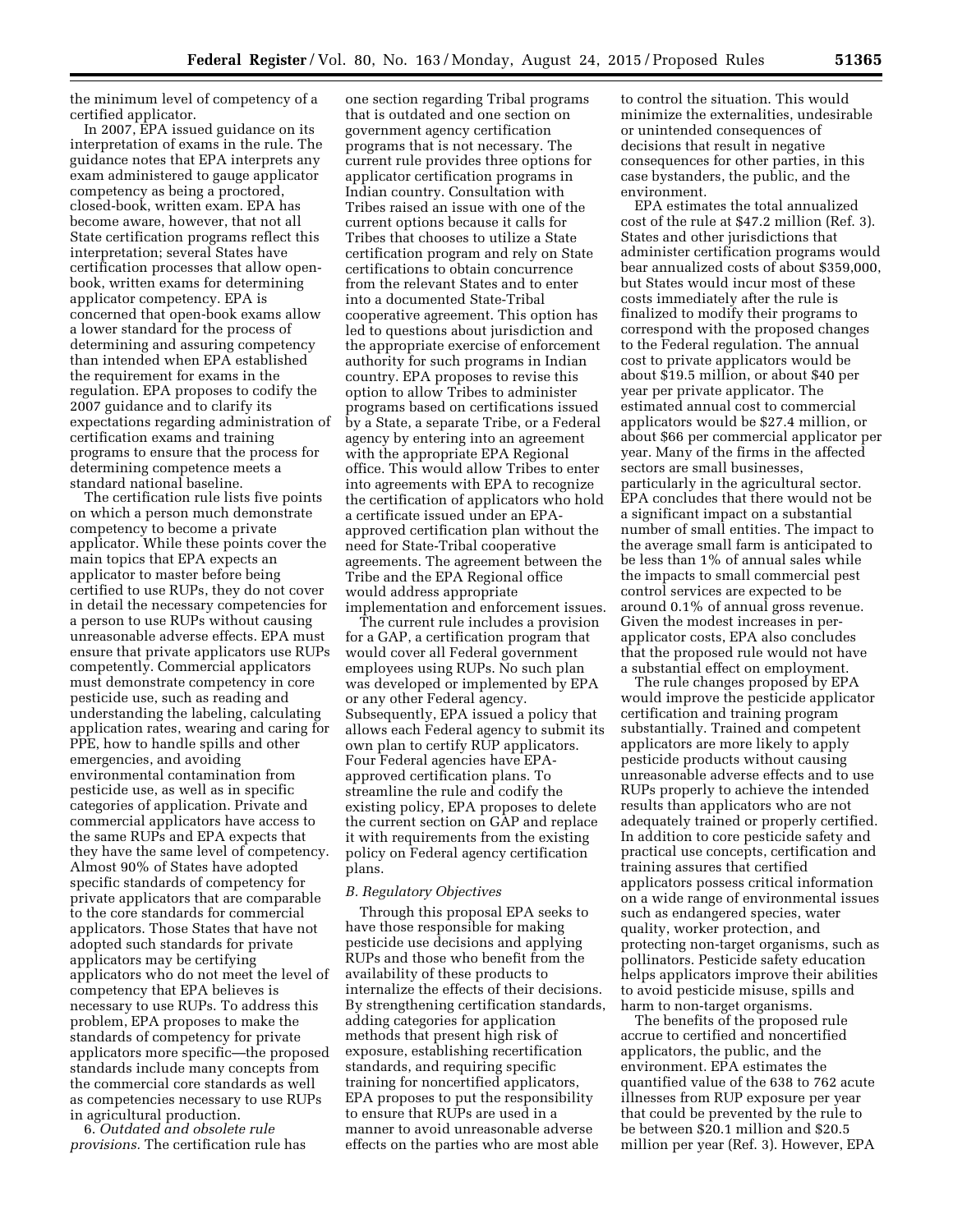recognizes that the estimate is biased downward by an unknown degree. First, pesticide incidents, like many illnesses and accidents, are underreported because sufferers may not seek medical care, cases may not be correctly diagnosed, and correctly diagnosed cases may not be filed to the central reporting database. Also, many symptoms of pesticide poisoning, such as fatigue, nausea, rash, dizziness, and diarrhea, may be confused with other illnesses and may not be reported as related to pesticide exposure. Studies estimate that underreporting of pesticide exposure ranges from 20% to 75% (Refs. 9, 10 and 11). If only 25% of pesticide poisonings are reported, the quantified estimated benefits of the rule would be about \$80.5 million annually (Ref. 3).

EPA's approach to estimating the quantitative benefits of the proposal only measures avoided medical costs and lost wages, not the willingness to pay to avoid possible symptoms due to pesticide exposure, which could be substantially higher. Many of the negative health impacts associated with agricultural pesticide application are borne by agricultural workers and handlers, a population that more acutely feels the impact of lost work time on their incomes and family health. An increase in the overall level of competency for certified applicators and noncertified applicators working under their direct supervision would also be beneficial to people who work, play, or live in areas treated with RUPs, such as agricultural workers, neighbors of agricultural fields, and consumers whose homes are treated. Undertrained and under qualified pesticide applicators may not be aware immediately of the potential impacts to their own health or the health of those who live or work around areas where RUPs are applied, and therefore may not independently adopt measures to increase the safety of themselves or others, necessitating intervention by the government to ensure these populations are adequately protected.

It is reasonable to expect that the qualitative benefits of the rule are more substantial. Although EPA is not able to measure the full benefits that accrue from reducing chronic exposure to pesticides, well-documented associations between pesticide exposure and certain cancer and non-cancer chronic health effects exist in peerreviewed literature. See the economic assessment for this proposal for a discussion of the peer-reviewed literature (Ref. 3). The proposals for strengthened competency standards for private applicators, expanded training

for noncertified applicators, additional application method-specific certification categories, a minimum age for all persons using RUPs, and appropriate certification options in Indian country would lead to an overall reduction in the number of human health incidents related to chronic pesticide exposure and environmental contamination from improper or misapplication of pesticides. Overall, the weight of evidence suggests that the proposed requirements would result in long-term health benefits to certified and noncertified applicators, as well as to bystanders and the public.

It is reasonable to expect that the proposed rule would benefit the environment and the food supply. The proposed changes enhance private applicator competency standards to include information on protecting the environment during and after application, such as protecting pollinators and avoiding contamination of water supplies. The proposal to ensure that all applicators continue to demonstrate their competency to use RUPs without unreasonable adverse effect should better protect the public from RUP exposure when occupying treated buildings or outdoor spaces, consuming treated food products, and when near areas where RUPs have been applied. The economic assessment for this proposal includes a qualitative discussion of 68 incidents from 2009 through 2013 where applicator errors while applying RUPs damaged crops or killed fish, bird, bees, or other animals (Ref. 3). The environment should also be better protected from misapplication, which can result in cleaner water and less impact on non-target plants and animals.

In addition, the proposed changes to the certification regulation specifically mitigate risks to children. The proposal would implement a minimum age of 18 for certified applicators and noncertified applicators working under their direct supervision. Since children's bodies are still developing, they may be more susceptible to risks associated with RUP application and therefore would benefit from strengthened protections. In addition, research has shown that children may not have developed fully the capacity to make decisions and to weigh risks (Refs. 20, 21 and 22). Proper application of RUPs is essential to protect the safety of people who work, visit, or live in or near areas treated with RUPs, people who eat food that has been treated with RUPs, people and animals who depend on an uncontaminated water supply, as well as the safety of the applicator him or herself. Therefore, it is reasonable to

expect that restricting certification to persons over 18 years old would better protect both the applicators and those who may be affected negatively by improper or misapplication.

Children also suffer the effects of RUP exposure from residential applications and accidental ingestion. Accidental ingestion occurs when children get access to an RUP that has been improperly stored, *e.g.,* transferred to an unmarked container or left accessible to the public (Ref. 12). The proposed changes improve training for noncertified applicators, strengthen competency standards for private applicators, and require all applicators to demonstrate continued competency to use RUPs. These changes would remind applicators about core principles of safe pesticide use and storage, reducing the likelihood that children would experience these types of RUP exposures. Thus, the proposed changes may reduce children's exposure to RUPs and contamination caused by improper application of pesticides.

In the almost 4 decades since implementing the certification regulation, EPA has learned from the Pesticide Program Dialogue Committee, Certification and Training Assessment Group (CTAG), National Assessment of the Pesticide Worker Safety Program, meetings with State regulators, and other stakeholder interaction, that the national applicator certification program needs improvements, some of which can only be accomplished through rulemaking. This proposal reflects EPA's commitment to pay particular attention to the health of children and environmental justice concerns.

#### *C. Considerations for Improving the Certification of Applicators Rule*

1. *Regulatory history.* The Agency proposed the existing certification rule in 1974. EPA finalized sections covering applicator competency standards and noncertified applicator requirements (40 CFR 171.1 through 171.6) in 1974 (Ref. 23), followed by sections outlining State plan submission and review and certification in Indian country (40 CFR 171.7 through 171.10) in 1975 (Ref. 24), and the requirements for EPAadministered plans (40 CFR 171.11) in 1978 (Ref. 25). Since 1978, EPA has made minor amendments to the rule, such as requiring dealer recordkeeping and reporting under EPA-implemented plans and establishing standards for EPA-administered plans (Refs. 26 and 27).

In 1990, EPA proposed amendments to the certification regulation that included provisions for establishing private applicator categories, adding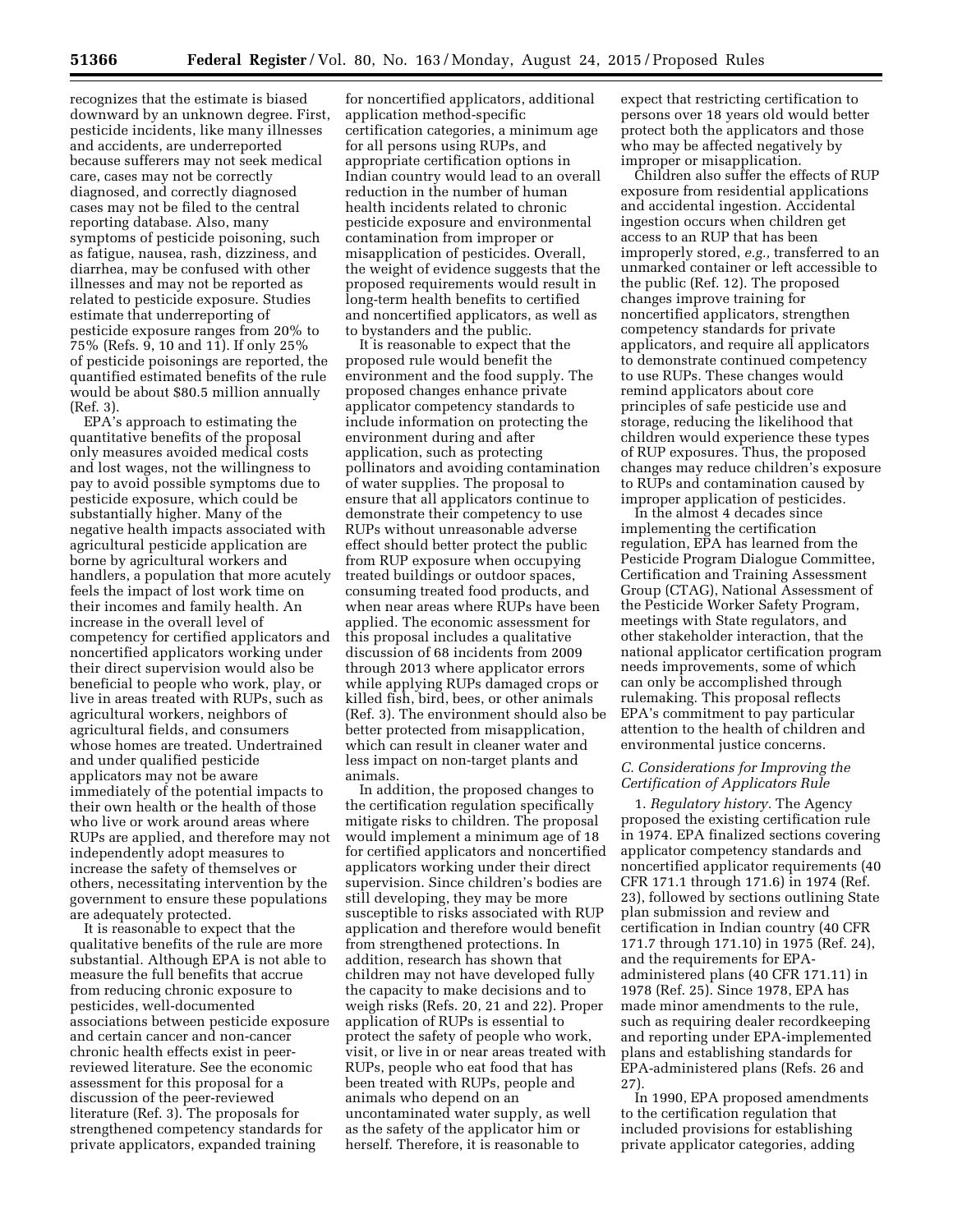categories for commercial applicators, revising applicator competency standards, establishing criteria and levels of supervision for the use of a RUP by a noncertified applicator, criteria for approving State noncertified applicator training programs, establishing recertification requirements for private and commercial applicators, and eliminating the exemption for nonreader certification (Ref. 28). EPA took comments on the proposal but did not finalize it due to constraints on EPA's resources.

Because no major revision has been made to this Federal regulation in almost 40 years, State programs have taken the lead in revising and updating standards for certification and recertification. Many States updated their certification programs based on EPA's 1990 proposal. Others have amended their programs to address changes in technology or other aspects of pesticide application. As a result, the State requirements for certification of applicators are highly varied and most States go beyond the existing Federal requirements for applicator certification. This situation has created an uneven regulatory landscape and problems in program consistency that complicate registration decisions, inhibit State-to-State reciprocity (*i.e.,* recognition of other State certifications as valid), and hinder EPA's ability to develop national program materials that meet the needs of all States.

2. *Stakeholder Engagement.* In 1985, a taskforce was formed by EPA and the State-FIFRA Issues Research and Evaluation Group (SFIREG) to review existing certification programs and policies to determine what, if any, actions should be taken to improve the certification program. The taskforce included representatives from EPA, USDA, State cooperative extension services, and State lead agencies for pesticide regulation. The taskforce issued the *Report of the EPA/SFIREG Certification and Training Task Force* in August 1985 (Ref. 29), which identified areas in need of improvement and made specific recommendations for improvement. The taskforce noted the growing complexity and technological advancements in pesticides and pesticide use practices, especially in the agricultural community. Further, the taskforce recognized proper pesticide use as a growing issue under broader environmental concerns, such as groundwater protection, endangered species protection, worker protection, chronic toxicity, pesticide disposal, and pesticide residues in the food supply (Ref. 29). The agricultural and commercial applicator communities

were becoming aware of these issues and as a consequence sought increased and specialized training. Based on the identified issues and action in the applicator community, the taskforce suggested that EPA upgrade the competency requirements for private and commercial agricultural applicators.

The taskforce's recommendations included adding additional categories ''for certain use and application methods which require more stringent attention [such as] Compound 1080, certain fumigants, or aerial application'' (Ref. 29). In addition, the taskforce recommended strengthening the training for noncertified applicators working under the direct supervision of a certified applicator and requiring commercial applicators to retain records of the training (Ref. 29). It suggested that EPA add dealer requirements for recordkeeping about sales of RUPs and make private applicator competency standards closer to the general commercial applicator competency standards. Lastly, the report discussed the need for a standard recertification period and ''sufficient standardization of training and the process of certification renewal to facilitate interstate commerce'' (Ref. 29).

EPA proposed amendments to the certification regulation in 1990 (Ref. 28), based in part on the taskforce's report (Ref. 29). However, the proposed rule was not finalized and the taskforce's recommendations were not implemented at the Federal level. While many States adopted new regulations meeting or exceeding the proposed standards contained in the 1990 proposal, other States chose to retain their standards until EPA revised the Federal certification regulation. Some States sought to avoid potential conflicts with Federal regulations that had not been finalized, while other States were bound by laws or regulations that prohibited the State's standards from being more restrictive than Federal standards.

In 1996, stakeholders from the Federal and State governments and cooperative extension programs formed CTAG to assess the current status of and provide direction for Federal and State pesticide applicator certification programs. CTAG's mission is to develop and implement proposals to strengthen Federal, State and Tribal pesticide certification and training programs, with the goal of enhancing the knowledge and skills of pesticide users. Pesticide certification and training programs are run primarily by State government programs and cooperative extension service programs from State land grant universities, so these stakeholders

provide valuable insight into the needs of the program.

In 1999, CTAG issued a comprehensive report, *Pesticide Safety in the 21st Century* (Ref. 30), which recommended improvements for State and Federal pesticide applicator certification programs, including how to strengthen the certification regulation. The report suggests that EPA update the core training requirements for private and commercial applicators, establish a minimum age for applicator certification, set standards for a recertification or continuing education program, facilitate the ability of applicators certified in one State to work in another State without going through the whole certification process again, and strengthen protections for noncertified applicators working under the direct supervision of a certified applicator (Ref. 30).

Around the same time as CTAG issued its report, EPA initiated the National Assessment of the Pesticide Worker Safety Program (the National Assessment), an evaluation of its pesticide worker safety program (pesticide applicator certification and agricultural worker protection) (Ref. 31). The National Assessment engaged a wide array of stakeholder groups in public forums to discuss among other things, the CTAG recommendations and other necessary improvements to EPA's pesticide applicator certification program. In 2005, EPA issued the *Report on the National Assessment of EPA's Pesticide Worker Safety Program* (Ref. 32), which included many recommendations for rule revisions to improve the applicator certification program. The various individual opinions and suggestions made during the course of the assessment centered on a few broad improvement areas: The expansion and upgrade of applicator and worker competency and promotion of safer work practices, improved training of and communication with all pesticide workers, increased enforcement efforts and improved training of inspectors, training of health care providers and monitoring of pesticide incidents, and finally, program operation, efficiency and funding (Ref. 32). Suggestions specific to certification of applicators included improving standards for noncertified applicators working under the direct supervision of certified applicators, establishing a minimum age for applicator certification, requiring all applicators to pass an exam to become certified, and facilitating reciprocity between States for certification of applicators (Ref. 32). While EPA addressed some of the recommendations through grants,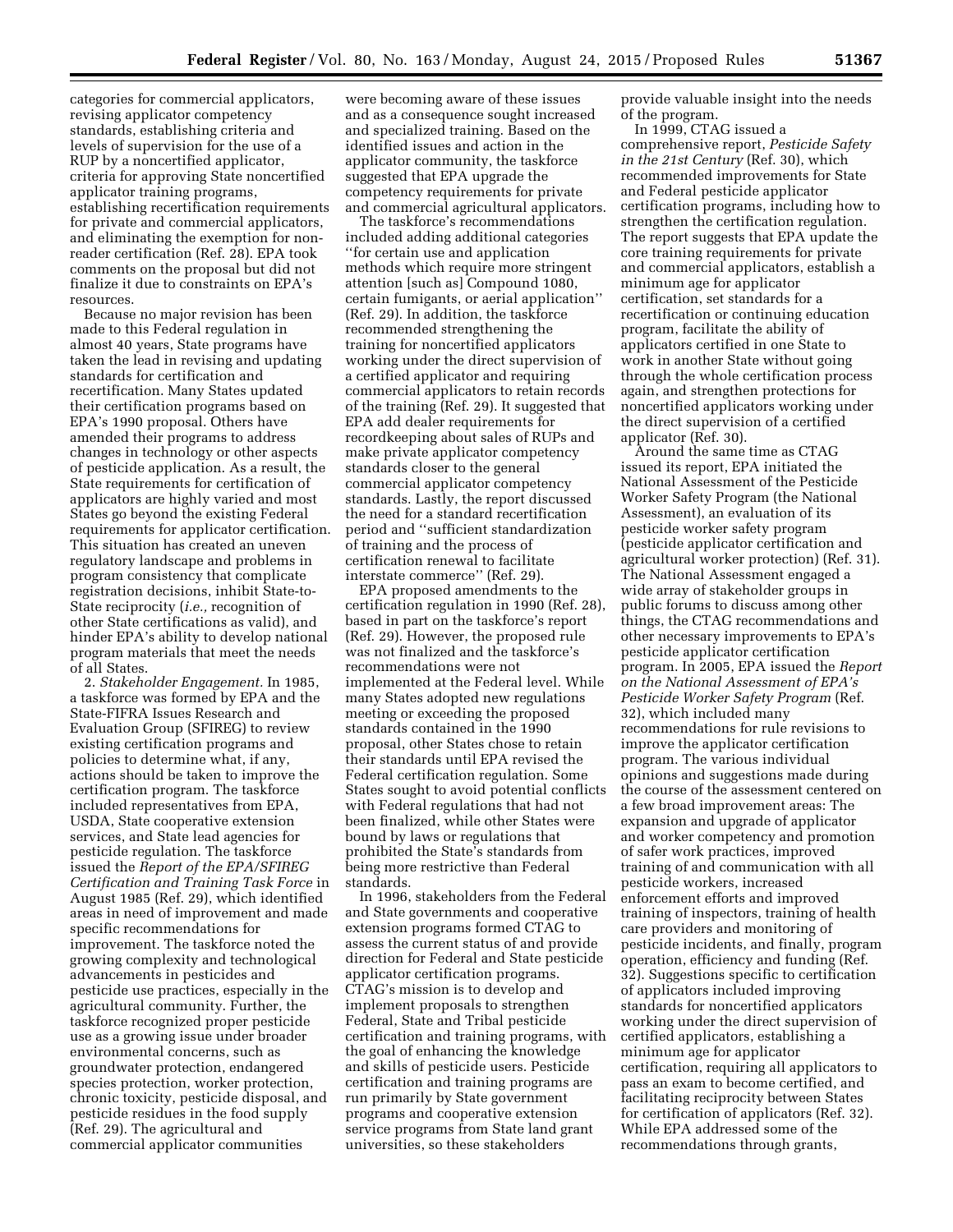program guidance, and other outreach, others could only be accomplished by rulemaking.

During the initial stages of the framing of this proposal, EPA's Federal advisory committee, the Pesticide Program Dialogue Committee (PPDC), formed a workgroup in 2006 to provide feedback to EPA on different areas for change to the certification regulation and the WPS. The workgroup had over 70 members representing a wide range of stakeholders. EPA shared with the workgroup suggestions for regulatory change identified through the National Assessment and solicited comments. The workgroup convened for a series of meetings and conference calls to get more information on specific parts of the regulation and areas where EPA was considering change, and provided feedback to EPA. The workgroup focused on evaluating possible changes under consideration by EPA by providing feedback from each member's or organization's perspective. Comments from the PPDC workgroup members have been compiled into a single document and posted in the docket (Ref. 33).

EPA convened a Small Business Advocacy Review (SBAR) Panel on potential revisions to the certification rule and the WPS in 2008. The SBAR Panel was convened under section 609(b) of the Regulatory Flexibility Act (RFA), 5 U.S.C. 609(b). As part of the SBAR Panel's activities, EPA consulted with a group of Small Entity Representatives (SERs) from small businesses and organizations that could be affected by the potential revisions. EPA provided the SERs with information on potential revisions to both rules and requested feedback on the proposals under consideration. EPA asked the SERs to offer alternate solutions to the potential proposals presented to provide flexibility or to decrease economic impact for small entities while still accomplishing the goal of improved safety (Ref. 34).

Specific to the certification rule, the SERs provided feedback on requirements for the minimum age of pesticide applicators and protections for noncertified applicators working under the direct supervision of a certified applicator. The SERs' responses were compiled in an Appendix to the final Panel Report and posted in the docket (Ref. 34). EPA considered input from the SERs as part of the evaluation of available options for this rulemaking and SER feedback is discussed where relevant in this preamble.

Consistent with EPA's Indian Policy and Tribal Consultation Policy, EPA's Office of Pesticide Programs conducted

a consultation with Tribes. The consultation was carried out via a series of scheduled conference calls with Tribal representatives to inform them about potential regulatory changes, especially areas that could affect Tribes. EPA also informed the Tribal Pesticide Program Council (TPPC) about the potential changes to the regulation.

In addition to formal stakeholder outreach, EPA held numerous individual stakeholder meetings as requested to discuss concerns and suggestions in detail. Stakeholders requesting meetings included the National Association of State Departments of Agriculture (NASDA), the American Association of Pesticide Safety Educators (AAPSE), the Association of American Pesticide Control Officials (AAPCO), the Association of Structural Pest Control Regulatory Officials (ASPCRO), Crop Life America, and others.

3. *Children's health protection.*  Executive Order 13045 (62 FR 19885, April 23, 1997) and modified by Executive Order 13296 (68 FR 19931, April 18, 2003) requires Federal agencies to identify and assess environmental health risks that may disproportionately affect children. Children who apply pesticides face risks of exposure. A 2003 study identified 531 children under 18 years old with acute occupational pesticide-related illnesses over a 10-year period (Ref. 35). The same study raised concerns for chronic impacts: ''because [the] acute illnesses affect young people at a time before they have reached full developmental maturation, there is also concern about unique and persistent chronic effects'' (Ref. 35). Although the study is not limited to RUPs, its findings indicate the potential risk to children from working with and around pesticides.

The Fair Labor Standard Act's (FLSA) child labor provisions, which are administered by DOL, permit children to work at younger ages in agricultural employment than in non-agricultural employment. Children under 16 years old are prohibited from doing hazardous tasks in agriculture, including handling or applying acutely toxic pesticides. 29 CFR 570.71(a)(9). DOL has established a general rule, applicable to most industries other than agriculture, that workers must be at least 18 years old to perform hazardous jobs. 29 CFR 570.120.

Research has shown differences in the decision making of adolescents and adults that leads to the conclusion that applicators that are children may take more risks than those who are adults. Behavioral scientists note that

responsible decision making is more common in young adults than adolescents: ''socially responsible decision making is significantly more common among young adults than among adolescents, but does not increase appreciably after age 19. Adolescents, on average, scored significantly worse than adults did, but individual differences in judgment within each adolescent age group were considerable. These findings call into question recent assertions, derived from studies of logical reasoning, that adolescents and adults are equally competent and that laws and social policies should treat them as such'' (Ref. 22). Decision-making skills and competence differ between adolescents and adults. While research has focused on decision making of juveniles in terms of legal culpability, the research suggests similar logic can be applied to decision making for pesticide application.

In sum, children applying RUPs products that require additional care when used to ensure they do not cause unreasonable adverse effects on people or the environment—may be at a potentially higher risk of pesticide exposure and illness. The elevated risk to the adolescent applicators, in addition to adolescents' not fully developed decision-making abilities, warrant careful consideration of the best ways to protect them. It is reasonable to expect that the proposed changes would mitigate or eliminate many of the risks faced by adolescents covered by this rule.

4. *Retrospective regulatory review.* On January 18, 2011, President Obama issued Executive Order 13563 (76 FR 3821, January 21, 2011), to direct each Federal agency to develop a plan, consistent with law and its resources and regulatory priorities, under which the agency would periodically review its existing significant regulations to determine whether any such regulations should be modified, streamlined, expanded, or repealed so as to make the agency's regulatory program more effective or less burdensome in achieving the regulatory objectives. The Executive Order also enumerates a number of principles and directives to guide agencies as they work to improve the Nation's regulatory system.

In developing its plan, EPA sought public input on the design of EPA's plan for the periodic retrospective review of its regulations, and stakeholder suggestions for regulations that should be the first to undergo a retrospective review (76 FR 9988, February 23, 2011), and issued the final EPA plan, titled ''Improving Our Regulations: Final Plan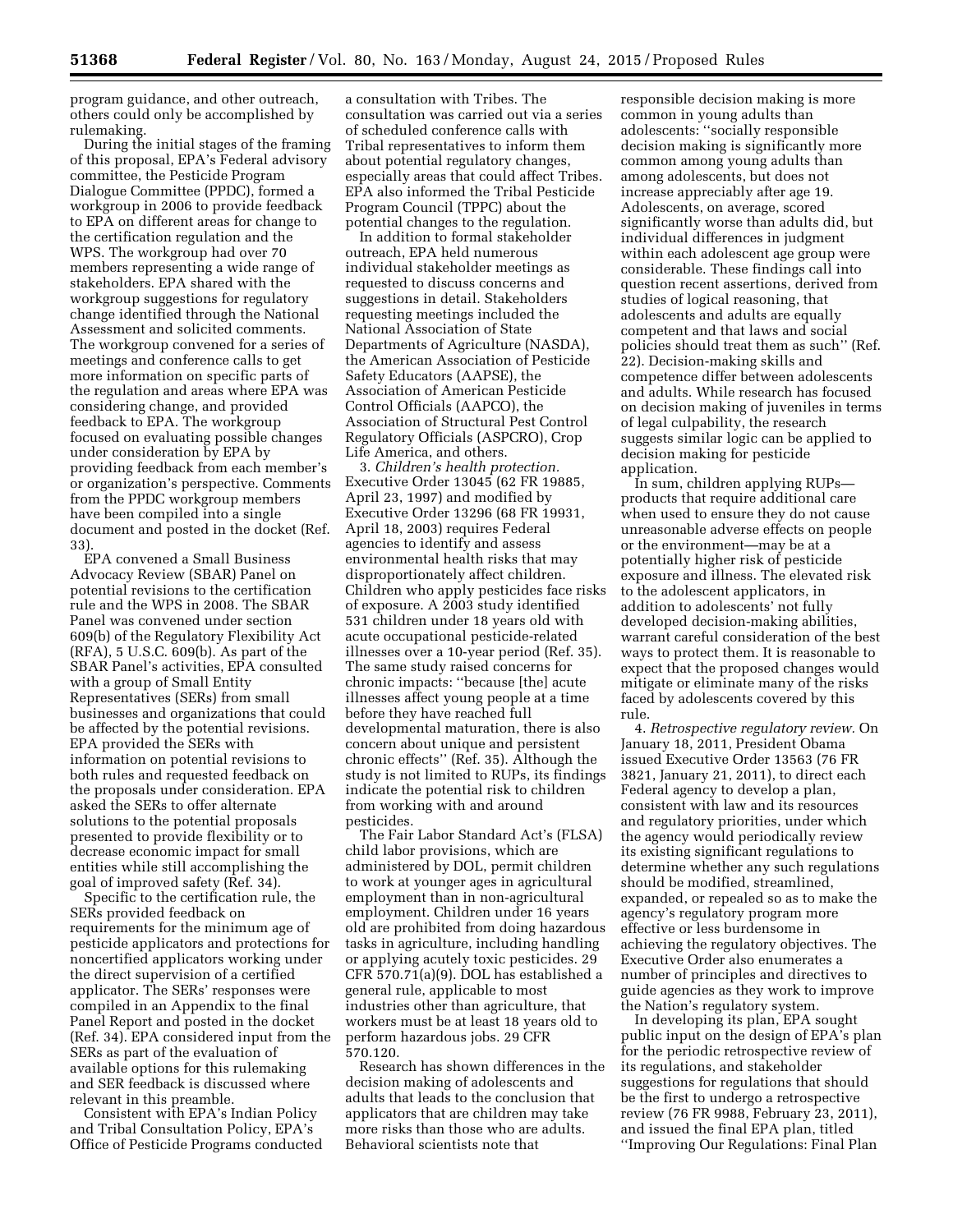for Periodic Retrospective Reviews of Existing Regulations,'' in August 2011 (*[http://www.epa.gov/regdarrt/](http://www.epa.gov/regdarrt/retrospective/documents/eparetroreviewplan-aug2011.pdf) [retrospective/documents/](http://www.epa.gov/regdarrt/retrospective/documents/eparetroreviewplan-aug2011.pdf) [eparetroreviewplan-aug2011.pdf](http://www.epa.gov/regdarrt/retrospective/documents/eparetroreviewplan-aug2011.pdf)*).

The existing certification rule was nominated for retrospective review as part of the public involvement process in 2011. In EPA's final plan, EPA committed to review the existing certification rule to determine how to clarify requirements and modify potentially redundant or restrictive requirements, in keeping with Executive Order 13563.

The results of EPA's review, which included identified opportunities for improving the existing regulation, were incorporated into this rulemaking effort. Based on extensive interactions with stakeholders during review of the certification regulation, EPA has identified the potential for harmonized minimum requirements to enhance State-to-State reciprocity of applicator certifications, which could reduce the burden on the regulated community by promoting better coordination among the State, Federal, and Tribal partnerships; clarifying requirements; and modifying potentially redundant or restrictive regulation. EPA expects the proposed rule, if finalized, to achieve the benefits outlined throughout the preamble. For a summary of the benefits, see the table in Unit I.E. and the discussion of regulatory objectives in Unit III.B.

#### **IV. Summary of Rationale and Introduction to Specific Revisions to Part 171**

Units II. and III. describe the stakeholder engagement and reports highlighting the need to update the certification regulation. In addition to stakeholder recommendations, EPA believes the rule needs to be updated to address State variability and to support EPA registration decisions. Each of these reasons for updating the rule are discussed in this unit.

As noted in Unit III., EPA has not updated the certification regulation substantially in almost 40 years. However, many States have adopted updated standards for certification and recertification. As a result, State requirements for certification of applicators are highly varied; most States go beyond the existing Federal requirements for applicator certification. This has created an uneven regulatory landscape between States and inhibits recognition of an applicator certification issued in one State by another State.

If certification does not represent a uniform degree of competence, this diversity also compromises EPA's

ability to determine confidently that use of a pesticide product by certified applicators will not cause unreasonable adverse effects. In order to retain or expand the number and types of pesticides available to benefit agriculture, public health, and other pest control needs, EPA plans to raise the Federal standards for applicator competency. By adopting the proposed strengthened and additional competency standards, the rule would provide assurance that certified applicators and noncertified applicators under their direct supervision are competent to use RUPs in a manner that will not cause unreasonable adverse effects. In the absence of such assurance, EPA may have to seek label amendments imposing other use limitations that could be more burdensome to users.

Units VI. to XX. describe the most significant of the proposed changes and alternative options considered by EPA. Each discussion is generally structured to provide, where appropriate:

• A concise statement of the proposed change. • The current requirements of the

certification regulation.

• Stakeholder feedback and research supporting the proposed change.

• A detailed description of the proposed change and the rationale for the change.

• An estimated cost.

• A description of primary alternatives considered by EPA and the reason for not proposing them.

• Specific questions on which EPA seeks feedback.

#### **V. Public Comments**

1. *Submitting CBI.* Do not submit this information to EPA through regulations.gov or email. Clearly mark the part or all of the information that you claim to be CBI. For CBI information in a disk or CD–ROM that you mail to EPA, mark the outside of the disk or CD–ROM as CBI and then identify electronically within the disk or CD–ROM the specific information that is claimed as CBI. In addition to one complete version of the comment that includes information claimed as CBI, a copy of the comment that does not contain the information claimed as CBI must be submitted for inclusion in the public docket. Information so marked will not be disclosed except in accordance with procedures set forth in 40 CFR part 2.

2. *Tips for preparing your comments.*  When preparing and submitting comments, see the commenting tips at *[http://www.epa.gov/dockets/](http://www.epa.gov/dockets/comments.html) [comments.html.](http://www.epa.gov/dockets/comments.html)* 

#### **VI. Revise Private Applicator Certification Standards**

#### *A. Enhance Private Applicator Competency Standards*

1. *EPA's proposal.* Because private applicators have access to and can apply the same RUPs as commercial applicators and therefore need to have similar knowledge and skills to apply pesticides safely and effectively, EPA proposes to amend the private applicator competency standards to include more specific information on pesticide application and safe use.

2. *Existing regulation.* The current rule has 5 topics under the competency standards for private applicators:

• Recognize common pests to be controlled and damage caused by them.

• Read and understand the label and labeling information.

• Apply pesticides in accordance with label instructions and warnings.

• Recognize local environmental situations that must be considered during application to avoid contamination.

• Recognize poisoning symptoms and procedures to follow in case of a pesticide accident. 40 CFR 171.5(a)(1) through (5).

These topics are listed without specific detail or clarification of the areas to be covered under each point. In contrast, the core standards of competency for commercial certification have nine major areas of focus with more specific sub-points listed under each. 40 CFR 171.4(b)(1).

3. *Stakeholder information.* Starting in 1985, EPA received requests from stakeholders to increase the level of detail and subject matter outlined in the competency standards for private applicators. SFIREG's taskforce report calls for EPA to make private applicator competency standards parallel to those of commercial applicators (Ref. 29). CTAG recommended that all applicators with access to RUPs meet a similar competency standard (Ref. 30). Members of the PPDC workgroup also noted that since commercial and private applicators have access to the same products, they should meet similar competency standards (Ref. 33). Almost 90% of States noted that their private applicator certification standards are comparable to the core standards for commercial applicators (Ref. 5).

4. *Details of the proposal/rationale.*  Based on the importance of understanding and following the pesticide's labeling in managing risks to the applicator, the public, and the environment, EPA is proposing to enhance the competency standards for private applicators to more specifically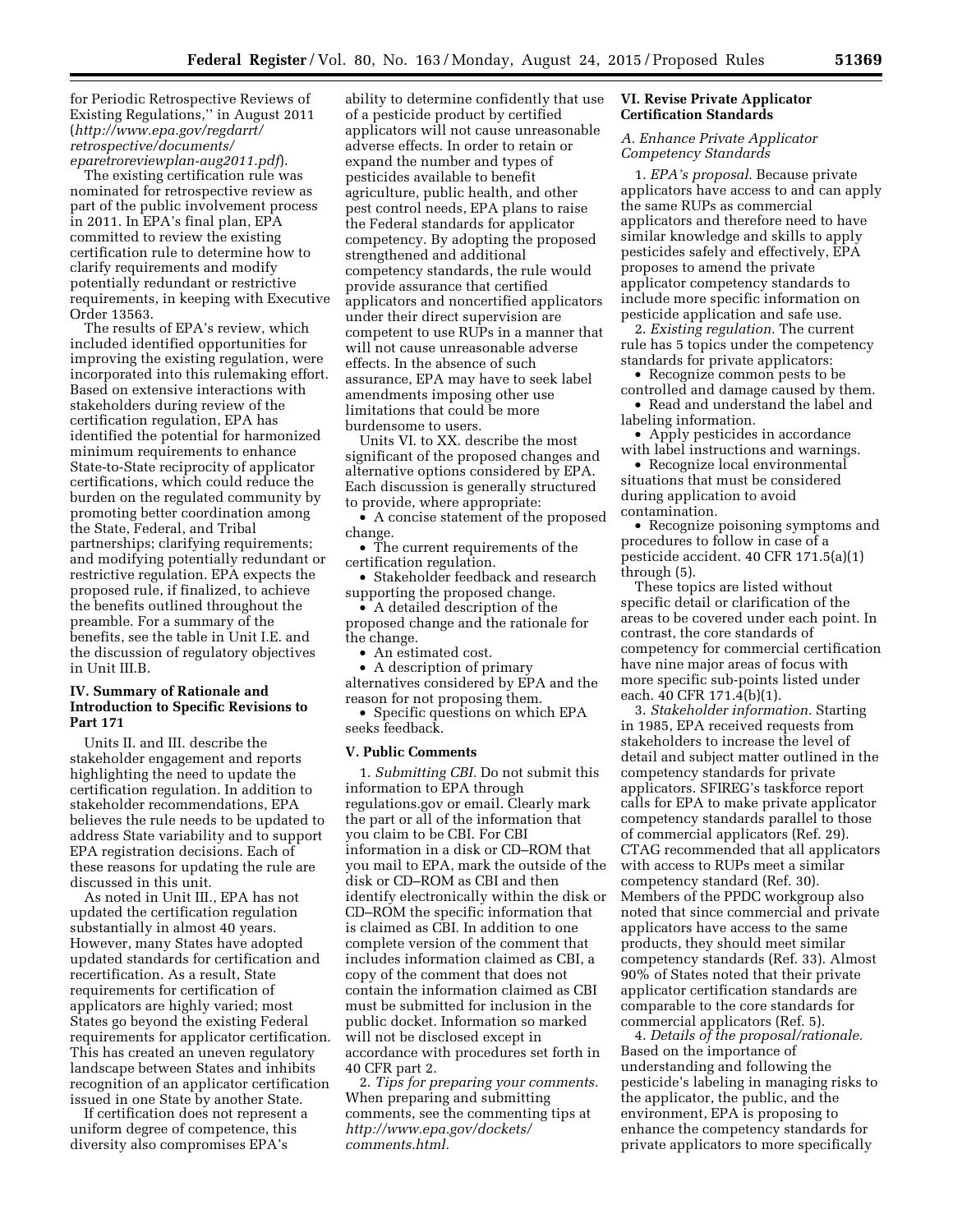define the necessary knowledge and skills to be demonstrated by private applicators to become certified. More specific competency standards would better outline the knowledge and skills EPA expects private applicators to have in order to apply RUPs effectively and without unreasonable adverse effects.

The enhanced private applicator competency standards would cover: Label and labeling comprehension; safety; environment; pests; pesticides; equipment; application methods; laws and regulations; responsibilities for supervisors of noncertified applicators; stewardship; and agricultural pest control. EPA is proposing a set of competency standards substantially parallel to the core standards for commercial applicators in the current rule at 40 CFR 171.4(a) and proposed as 40 CFR 171.105(a), with the addition of some points from the agricultural plant category and information particularly relevant to private applicators, such as the WPS. The proposed competency standards specifically cover protecting pollinators under the ''environment'' heading. In addition to the differences in the proposed general competency standards for private and commercial applicators, EPA proposes to maintain the distinction between private and commercial applicator competency standards required by FIFRA, 7 U.S.C. 136i(e), by not requiring private applicators to obtain a specific category certification in addition to the proposed general certification. For commercial applicators to become certified, they must pass the core and at least one category exam.

It is reasonable to expect that the more detailed competency standards would contribute to improving the overall competency of private applicators.

The proposed regulatory text would be located at 40 CFR 171.105(a).

5. *Costs/benefits.* EPA estimated the cost of the proposed enhancements to private applicator competency standards in conjunction with the requirement to strengthen private applicator certification requirements. The cost for these combined proposals is presented in Unit VI.B.5.

6. *Alternative options.* EPA considered adopting the core standards for commercial applicators in the current rule at 40 CFR 171.4(a) for private applicator competency standards. Private and commercial applicators have the same access to RUPs and need knowledge of basic safety and application techniques related to the use of these products. However, FIFRA requires that EPA establish separate standards for

commercial and private applicators, thereby prohibiting EPA from using the same core competency standards for commercial and private applicators. 7 U.S.C. 136i(e). In addition, because private applicators are engaged only in the production of agricultural commodities, it is necessary for them to demonstrate specific competency related to this type of RUP use rather than the broader range of commercial applicator competencies.

7. *Request for comment.* EPA seeks comment on the following:

• Should EPA consider adding points to or deleting points from the proposed private applicator competency standards? If so, what points and why?

• Are the competencies necessary to protect pollinators adequately covered in the proposed competency standards for private applicators? If not, please explain why and provide alternatives to ensure that private applicators are competent to use RUPs in a manner that protects pollinators.

#### *B. Strengthen Private Applicator Certification Requirements*

1. *EPA's proposal.* In order to address the need for private applicators to be competent to use RUPs, EPA proposes to require that persons seeking certification as private applicators complete a training program approved by the certifying authority that covers the standards of competency for private applicators or pass a written exam administered by the certifying authority.

2. *Existing regulation.* The certification regulation requires States to ensure that private applicators are competent and the certification process use a written or oral exam, or other method approved as part of the State certification plan. 40 CFR 171.5(b). The rule does not have a description of a certification system that is not a written or oral testing procedure.

3. *Stakeholder information.* SFIREG, the PPDC workgroup, and CTAG have recommended that private applicators be required to take and pass a written exam to become certified to use RUPs (Refs. 29, 33 and 36). Based on data from State certification plans, 42 States require private applicators to pass a written exam to become certified, and another 3 States offer the option to certify by passing a written exam (Ref. 5).

Stakeholders recognize the provision in FIFRA that prohibits EPA from requiring private applicators to take an exam to establish competency, 7 U.S.C. 136i(a)(1), and have suggested that EPA set a minimum training requirement for those States that do not require private applicators to take an exam.

4. *Details of the proposal/rationale.*  To implement the enhanced competency standards for private applicators, EPA proposes to require that private applicators complete a training program approved by the certifying authority, or in the alternative, by passing a written exam. In either case, the certification process must cover the private applicator core standards described in Unit VI.A., and meet the procedural standards described in Unit IX. By allowing private applicators to be certified by either attending a training program or taking an exam, EPA's action does not conflict with the FIFRA's prohibition against EPA requiring private applicators of RUPs take an exam to establish competency. 7 U.S.C. 136i(a)(1).

Forty-two States already require private applicators to pass a written exam for certification, so EPA is proposing standard procedures for such examinations. Those States without a written exam requirement generally require some form of training, though the length, quality, and content of the training vary considerably between States, so EPA is proposing specific content requirements. It is reasonable to expect that the risks associated with private applicators' use of RUPs can be reduced through setting more specific minimum requirements for the content of and mechanisms to assess private applicator competency. This proposal acknowledges the need for more specific requirements for the alternate mechanism for private applicator certification and balances it with the recognition that certifying authorities are well-suited to develop training programs that cover the content EPA has deemed necessary to avoid unreasonable adverse effects from the use of RUPs by private applicators and meet the needs of the private applicators in their jurisdictions.

The proposed regulatory text would be located at 40 CFR 171.105(e).

5. *Costs.* EPA estimates this proposal would cost about \$3.7 million annually for private applicators (Ref. 3). EPA also estimates that those States that do not currently require an exam or training that last approximately 12 hours for private applicator certification would incur costs of about \$16,000 per year for the first two years after implementation to develop the programs, as well as \$61,000 per year thereafter for ongoing program administration (Ref. 3). EPA plans to support the development of exams and manuals for private applicator certification, which should reduce the costs to States.

6. *Alternative options considered but not proposed.* While maintaining the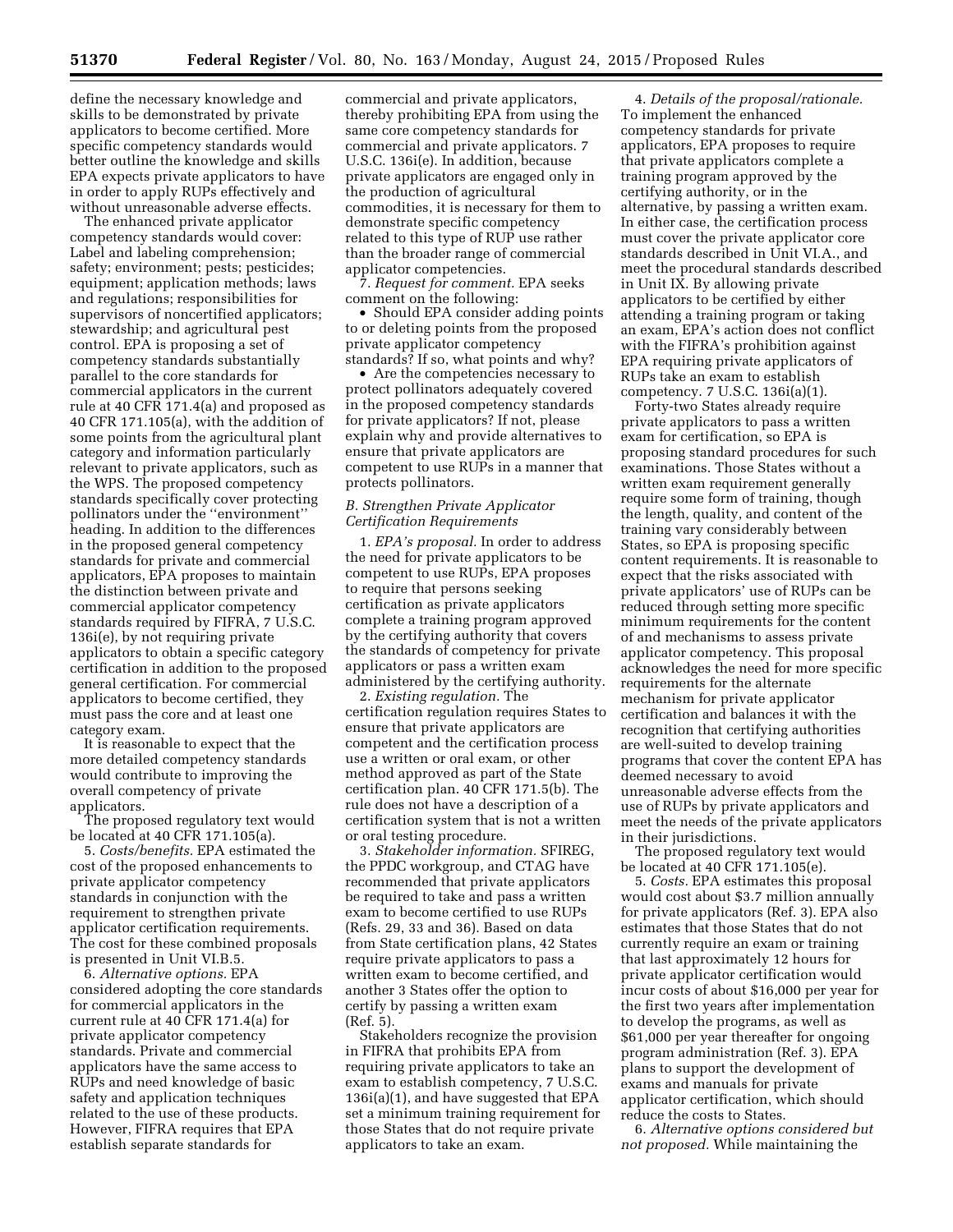same enhanced competency standards discussed in Unit VI.A., EPA considered alternative options of allowing private applicator certification by completing a training program of a specific length either 4, 8, or 16 hours—that covers the content outlined in Unit VI.A. In developing the EPA-administered certification plan for Indian country, EPA developed a non-exam certification option for private applicators. Because of the difficulty of reaching candidates in various parts of the country and the need to make the training available throughout the year, the Federal Indian country training program is a prerecorded, narrated PowerPoint presented through the Internet that runs 12 hours (Ref. 37). The training covers much of the content proposed in Unit VI.A., as well as specific requirements for pesticide applicators in Indian country. However, EPA decided not to propose a specific length for private applicator certification by training. EPA believes that specifying that private applicator non-exam certification must be accomplished through training and outlining the content that must be covered in the training would allow States and private applicator educators—who understand the content, the audience, and how to convey the content to the audience—to develop training programs that cover the content EPA deems necessary and meet the needs of their audiences. For example, narrated PowerPoint presentations and webinars may take a longer amount of time to cover the specified topics than an in-person training. Additionally, a mandatory training length could encourage some training providers to either rush through or draw out coverage of the content, thereby diminishing the effectiveness of the training. It is not clear that specifying the length of the training would better protect human health or the environment.

7. *Request for comment.* EPA specifically requests comment on the following:

• Please provide any relevant information on the efficacy of private applicator certification training programs or comparisons between training and testing programs.

• Please comment on the proposed structure of the non-exam option for private applicator certification.

• Would a different training requirement adequately convey the necessary information to private applicators? If so, please describe the alternate requirement.

• Is it necessary for EPA to specify a minimum length of time for the training program for private applicator

certification? If so, please provide the minimum length of the training program and explain its basis.

#### *C. Eliminate Non-Reader Certification for Private Applicators*

1. *EPA's proposal.* Due to the importance of an applicator's ability to read, understand, and follow the labeling in order to apply pesticides in a manner that would not cause unreasonable adverse effects to people or the environment, EPA proposes to delete the provision of the rule that allows a non-reader to become a certified private applicator.

2. *Existing regulation.* The existing rule contains a provision for limited certification of private applicators who cannot read by offering the option to obtain a product-specific certification. 40 CFR 171.5(b)(1). This provision allows States to use a testing procedure approved by the Administrator to assess the competence of the non-reader candidate related to the use and handling of each individual pesticide for which certification is sought. This generally means that someone has explained the labeling to the non-reader and the non-reader answers questions on the same labeling asked by the State regulator. The person seeking certification is not required to demonstrate the ability to read and understand pesticide labeling.

As discussed earlier, FIFRA prohibits EPA from requiring private applicators to pass an exam to establish competency. 7 U.S.C. 136i(a)(1).

3. *Stakeholder information considered by EPA.* CTAG recommended that EPA establish a requirement for persons seeking certification to be able to read and understand English language pesticide labeling. Most PPDC workgroup members did not oppose elimination of the non-reader certification provision (Ref. 33). One State noted that there are small populations who either cannot read English-language labeling or who could not pass an exam, but who could use a single product without causing unreasonable adverse effects. It is EPA's understanding that 22 states have rules in place that make accommodations for persons who have difficulty reading and who want to become certified as a private applicator. These states are Alaska, Arizona, California, Delaware, Florida, Georgia, Hawaii, Idaho, Illinois, Iowa, Maine, Michigan, Missouri, Montana, Nebraska, New Hampshire, New Jersey, New York, Vermont, Virginia, Wisconsin, and Wyoming. Of these states, 6 have rules in place that make accommodations under the Americans with Disabilities Act for

persons who have documented disabilities. States are not required to track private applicators certified under the limited certification provision separately from other private applicator certification methods. However, EPA requested anecdotal information from the states on the use of this limited certification provision and most states responding said that the provision was never or rarely used.

4. *Details of the proposal/rationale.*  EPA proposes to eliminate the current provision that allows States to offer limited certification to persons who cannot read the pesticide labeling. A key element of applicator competency is the ability to read the labeling because understanding the labeling is critical to preventing unreasonable adverse effects from the use of RUPs. Labeling is increasingly relied upon to transmit product-specific information relative to subjects such as worker protection, groundwater, endangered species, and human exposure. In addition, labeling may change frequently. Approved uses, application rates, and application methods may be deleted or added by a registrant voluntarily or as part of an EPA risk mitigation strategy. The potential for misuse of RUPs presents an unreasonable risk unless the applicator is able to read and correctly interpret the labeling that accompanies each product he or she uses. While the current system is intended to ensure the applicator has knowledge of a specific product's labeling, there is no way to ensure the applicator would be aware of subsequent changes. It is reasonable to expect that by eliminating the specific certification method for applicators who cannot read, RUPs are more likely to be applied as required by their labeling, and therefore will be less likely to cause unreasonable adverse effects to people or the environment.

EPA recognizes that persons can be certified as private applicators by attending a training course. In this case, EPA expects that the certifying body would ensure that the applicator demonstrated all of the necessary competencies to apply RUPs, including the ability to read.

The proposed change does not affect noncertified persons applying RUPs under the direct supervision of a certified applicator. It is conceivable that persons who cannot read labeling could use RUPs properly while working under the direct supervision of a certified applicator. EPA is proposing to strengthen the training and other requirements related to noncertified applicators to ensure that they understand the labeling requirements for each application, are supervised by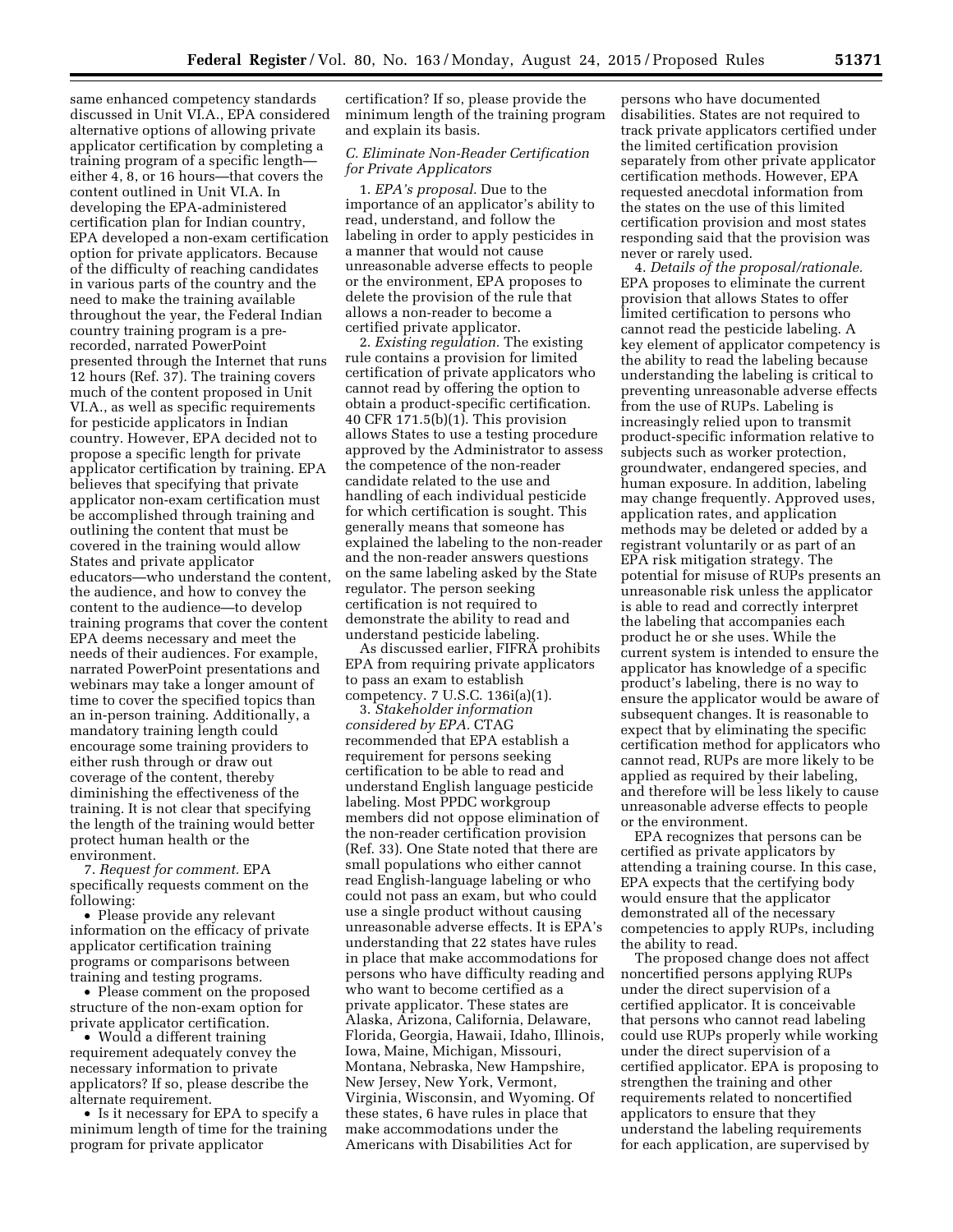a qualified applicator familiar with the specific product labeling for each application, and have equipment available to contact the supervising applicator immediately in the event of an emergency or with any questions. These strengthened standards should provide sufficient training that a nonreader or a person who cannot read English could apply RUPs under the direct supervision of a certified applicator without causing unreasonable adverse effects to the applicator, the public, or the environment.

5. *Costs.* EPA expects the cost of this proposal would be negligible, but has not quantified the cost (Ref. 3). Based on EPA's understanding, the limited certification option is only offered in 22 States, and in those states it is very rarely, if ever, used. EPA did not quantify the baseline cost to States for maintaining the existing provision or the potential reduction in administrative burden to States from eliminating it. EPA anticipates that the minimal costs would be borne by persons who could not qualify as private applicators absent a limited certification provision. These persons would have several options. First they could hire a person on the farm who can be certified as a private applicator to conduct RUP applications. Second, they could contract with a commercial applicator to conduct RUP applications. Third, they could substitute non-RUPs for the RUPs. EPA is sensitive to the fact that elimination of this provision may increase costs for a very small number of private applicators, but it is reasonable to expect that this adverse impact would be small in comparison to the potential reduction in risks to the applicator, the public, and the environment. EPA does not expect any impact on the employability of private applicators because by definition, a private applicator cannot receive compensation for applying RUPs on the property of another.

If the proposal is finalized, EPA would allow existing non-reader certifications to remain valid until expiration or recertification is required under the implementation of the final rule. Because most non-reader certifications are issued for a specific application in a single growing season, EPA anticipates that non-reader certification would not continue for any significant period of time if this proposal is finalized.

6. *Alternative options considered but not proposed.* EPA also considered retaining the limited certification option for private applicator certification and strengthening the requirements. For this

alternative scenario, the limited certification would be valid for a single product and for a single season. The State would have to evaluate each request for a limited certification separately. This option would codify what EPA understands to be the current practice in States that allow non-reader certification. Under this option, a person could be certified to use a single product based on a specific product's labeling, but might not be aware of subsequent changes to the labeling of the same product purchased later in the season. Given the importance of avoiding unreasonable adverse effects from the use of RUPs and the limited use of this certification option, EPA decided not to propose this option.

7. *Request for comment.* EPA requests comment on the following questions:

• Would the elimination of the nonreader provision cause hardship to specific groups of private applicators? If so, please describe the group and the hardship.

• Should EPA allow private applicators currently certified under this provision to retain their certification if the non-reader provision is eliminated? Please explain why. If so, how would ''grandfathering in'' private applicators certified under this provision impact other proposed changes, such as requirements for maintaining certification and supervising noncertified applicators?

• Do alternatives to the non-reader certification option exist that would offer an adequate level of protection while maintaining a narrow exception to certification requirements? If so, please describe.

#### **VII. Establish Application Method-Specific Certification Categories for Private and Commercial Applicators**

1. *Overview.* In order to address the elevated risks associated with certain specific methods of application used by certified private and commercial applicators to apply RUPs, EPA proposes to add application methodspecific certification categories for private and commercial applicators that use RUPs to conduct soil fumigation, non-soil fumigation, and aerial applications. These application methodspecific categories would be independent of the pest control categories in the existing rule, for example, a person certified in the aerial method category would also need certification in one or more pest control categories, such as crop pest control, forest pest control, or public health pest control.

2. *Existing regulation.* The existing rule has no categories for private

applicators. For commercial applicators, the existing rule does not have any application method-specific categories, although it does have 11 pest control categories: Agricultural pest control plant; agricultural pest control—animal; forest pest control; ornamental and turf pest control; seed treatment; aquatic pest control; right-of-way pest control; industrial, institutional, structural and health related pest control; public health pest control; regulatory pest control; and demonstration and research pest control. 40 CFR 171.3.

3. *Stakeholder information considered by EPA.* Stakeholders, including SFIREG, CTAG, AAPCO, and members of the PPDC workgroup, recommended that EPA consider adding application method-specific certification categories for high-risk uses (Refs. 29 and 30). States have noted that certain application methods, specifically fumigation and aerial application, pose elevated risks of exposure or harm to the applicator, bystanders, or the environment.

Some States have addressed these elevated risks related to these application methods by adding specific categories for both private and commercial applicators seeking to use certain application methods. States that have chosen to add categories have done so independently, resulting in different standards and levels of protection across the country. EPA reviewed the categories related to application methods adopted by the States and other stakeholders. According to data from 2013, 32 States (Alaska, California, Connecticut, Florida, Georgia, Hawaii, Illinois, Indiana, Iowa, Kentucky, Louisiana, Maine, Maryland, Massachusetts, Michigan, Minnesota, Mississippi, Montana, Nebraska, New Hampshire, New Jersey, New York, North Dakota, Ohio, Pennsylvania, South Carolina, Texas, Utah, Vermont, Virginia, Wisconsin, Wyoming) require commercial applicators to be certified for aerial application and 1 State (Wisconsin) requires the same for private applicators. For soil fumigation, 16 States (California, Connecticut, Delaware, Florida, Idaho, Illinois, Minnesota, Nebraska, New York, North Carolina, Ohio, Oregon, Pennsylvania, Virginia, Washington, Wisconsin) require commercial applicators to obtain a specific certification and 10 States (Hawaii, Idaho, Minnesota, Nevada, North Carolina, Ohio, Pennsylvania, Washington, Wisconsin, Virginia) have a similar requirement for private applicators. Finally, for non-soil fumigation, 41 States (Alabama, Arizona, Arkansas, Colorado, Connecticut, Delaware, Florida, Georgia,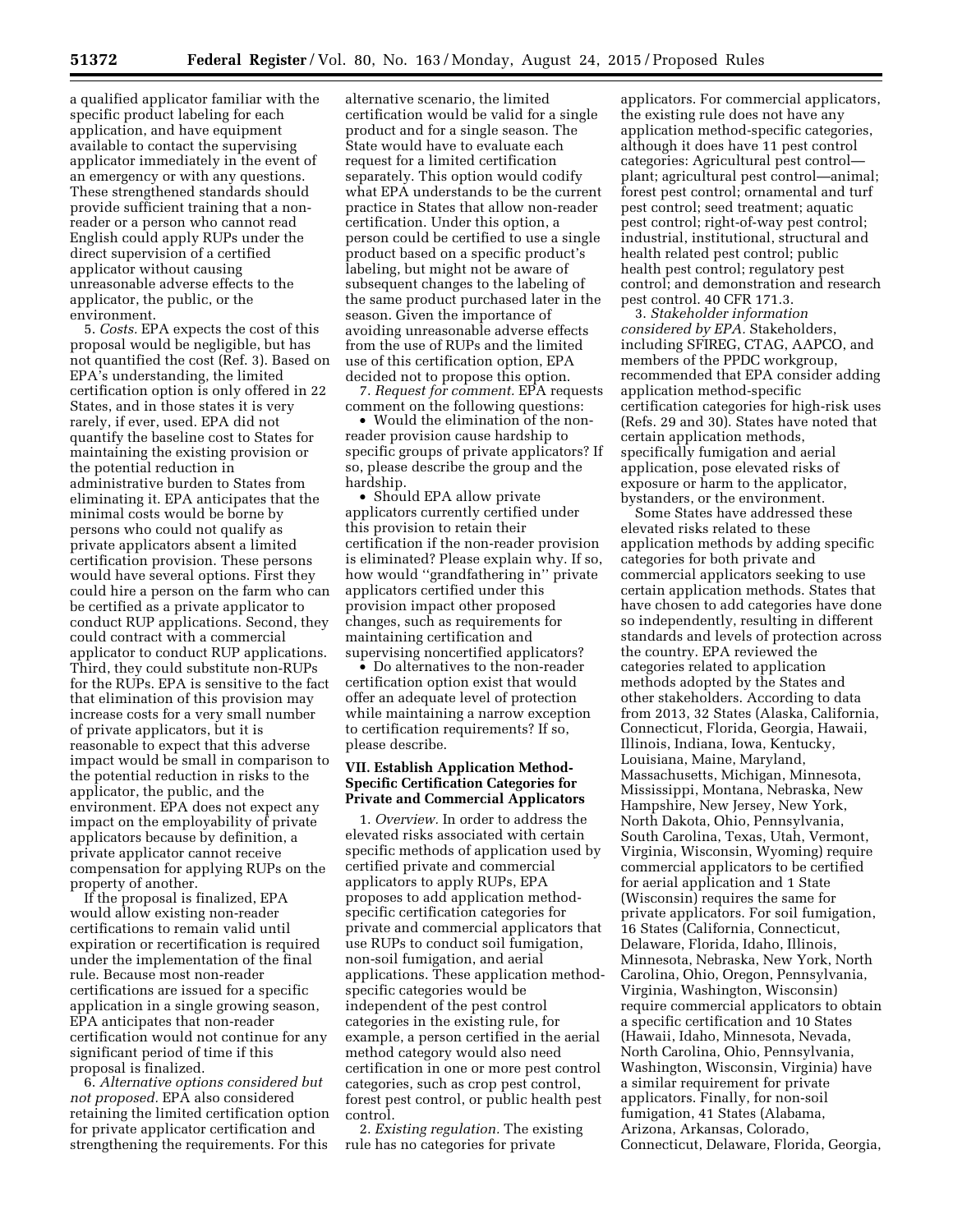Hawaii, Illinois, Indiana, Iowa, Kentucky, Maine, Maryland, Massachusetts, Minnesota, Mississippi, Missouri, Nebraska, Nevada, New Hampshire, New Jersey, New Mexico, New York, North Carolina, North Dakota, Ohio, Oklahoma, Oregon, Pennsylvania, Rhode Island, South Carolina, South Dakota, Texas, Utah, Virginia, Washington State, West Virginia, Wisconsin, Wyoming) mandate that commercial applicators be certified in this specific category to conduct nonsoil fumigation applications and 8 States (Arizona, Iowa, Minnesota, Nevada, North Dakota, Ohio, Pennsylvania, Utah) have a similar requirement for private applicators.

The 2008 REDs for soil fumigants acknowledged the elevated risks (Ref. 17). As a result of these risks, EPA required additional training for soil fumigant applicators through labeling amendments. The decision also acknowledged that a specific certification category requiring demonstration of competency by passing a written exam related to applying fumigants to soil would be an acceptable alternative risk mitigation measure. Several States have opted to require applicators to be certified in a specific soil fumigation category. As chemicals are reviewed as part of the ongoing registration review program, risks associated with individual pesticides may be addressed through labeling requirements for additional training or competency.

4. *Details of the proposal/rationale.*  The Agency proposes to establish three application method-specific certification categories for private and commercial applicators: Soil fumigation, non-soil fumigation, and aerial. Based on the discussions with States and review of existing Stateadopted categories, EPA proposes these categories because EPA has concluded that these categories of use for RUPs may cause unreasonable adverse effects without additional regulation. These types of RUP application require specialized skills and present unique risks, such that it is reasonable and appropriate for private and commercial applicators to acquire or demonstrate the pertinent knowledge and skills before being certified to apply RUPs in any of these three categories. For commercial applicators, certification in any of the application method-specific categories would only be available to persons certified in a relevant pest control category as described in proposed 40 CFR 171.101(a). Private applicators would need to satisfy the general competency standards described in Unit VI in order to qualify for

additional certification in an application method-specific category.

Pesticide application and agriculture both are becoming increasingly specialized. Improper use of application equipment may lead to increased risks to the health of the applicator, workers, the environment, and the public. Additionally, certain categories of pesticides, including fumigants, pose an inherently higher risk of acute injury or death if the applicator does not understand and follow the labeling. These increased risks can be mitigated by requiring applicators to demonstrate a more specific set of competencies relative to certain application methods.

Soil fumigation is a complicated process, and involves highly toxic pesticide products that can cause acute, severe injury to the applicator, handler, bystanders, or the environment if not used properly. Given the increased potential for harm to human health and the environment, EPA proposes to establish soil fumigation categories for private and commercial applicators. Under the re-registration decisions for the soil fumigants (Refs. 38, 39, 40 and 41), additional soil fumigation-specific training is required for applicators certified to use RUPs registered for use as soil fumigants due to their increased potential for harm. Because there was no generally applicable requirement or standard of competence for soil fumigation, EPA required each registrant to develop and implement a soil fumigant training program. In discussing this approach with States, EPA recognized that an applicator certification category specific to soil fumigation with a single, uniform set of criteria would be less burdensome than requiring separate, registrant-sponsored trainings for each soil fumigation product. States have requested that EPA consider requiring all applicators using soil fumigants to be certified in a single, soil fumigation category in lieu of each product's labeling requirement for registrant-sponsored training (Ref. 42). The labeling for soil fumigants provides the option for applicators to qualify to purchase and use these products either by attending the registrant training specified on the labeling for each specific chemical or by being certified in a soil fumigation category that covers all active ingredients and meets the competency standards approved by EPA. Recognizing the potential risks from soil fumigants and the importance of applicator competency, EPA worked with State regulators, cooperative extension personnel, soil fumigant applicators, and industry to develop a training manual and exam item bank (database of questions related to soil

fumigation that can be used on a certification exam) that States can use for certification of applicators performing soil fumigation (Refs. 43 and 44).

Under the proposal, commercial applicator certification in the soil fumigation category would require the applicator to demonstrate competency in soil fumigation by passing a written exam and to hold concurrent certification in each of the pest control categories in which he or she intends to conduct this type of application, *e.g.,*  agricultural pest control—plant; ornamental and turf pest control; forest pest control; right-of-way pest control; regulatory pest control; or demonstration and research. Private applicator certification in soil fumigation would require the applicator to demonstrate competency by passing a written exam or completing a training program covering the proposed competency standards for soil fumigation (proposed at 40 CFR  $171.105(c)(1)$  in addition to holding a valid general private applicator certification.

Other (non-soil) types of fumigation require different techniques and training than soil fumigation, but have similar potential to harm the applicator, the environment, and the public. For example, although fumigation of a shipping container requires different application equipment, monitoring strategy, and mitigation of environmental concerns than soil fumigation, both types of fumigation can cause acute, severe injury to the applicator, handler, bystanders, or the environment if not conducted properly. Given the high potential for harm to human health and the environment, EPA proposes to add non-soil fumigation application method-specific certification categories for private and commercial applicators. Commercial applicator certification in the non-soil fumigation category would require the applicator to demonstrate competency in non-soil fumigation by passing a written exam and to hold concurrent certification in each of the pest control categories in which he or she intends to conduct this type of application, *e.g.,*  agricultural pest control—plant; forest pest control; ornamental and turf pest control; seed treatment; aquatic pest control; industrial, institutional, structural, and health-related pest control; public health pest control; regulatory pest control; or demonstration and research. Private applicator certification in non-soil fumigation would require the applicator to demonstrate competency by passing a written exam or completing a training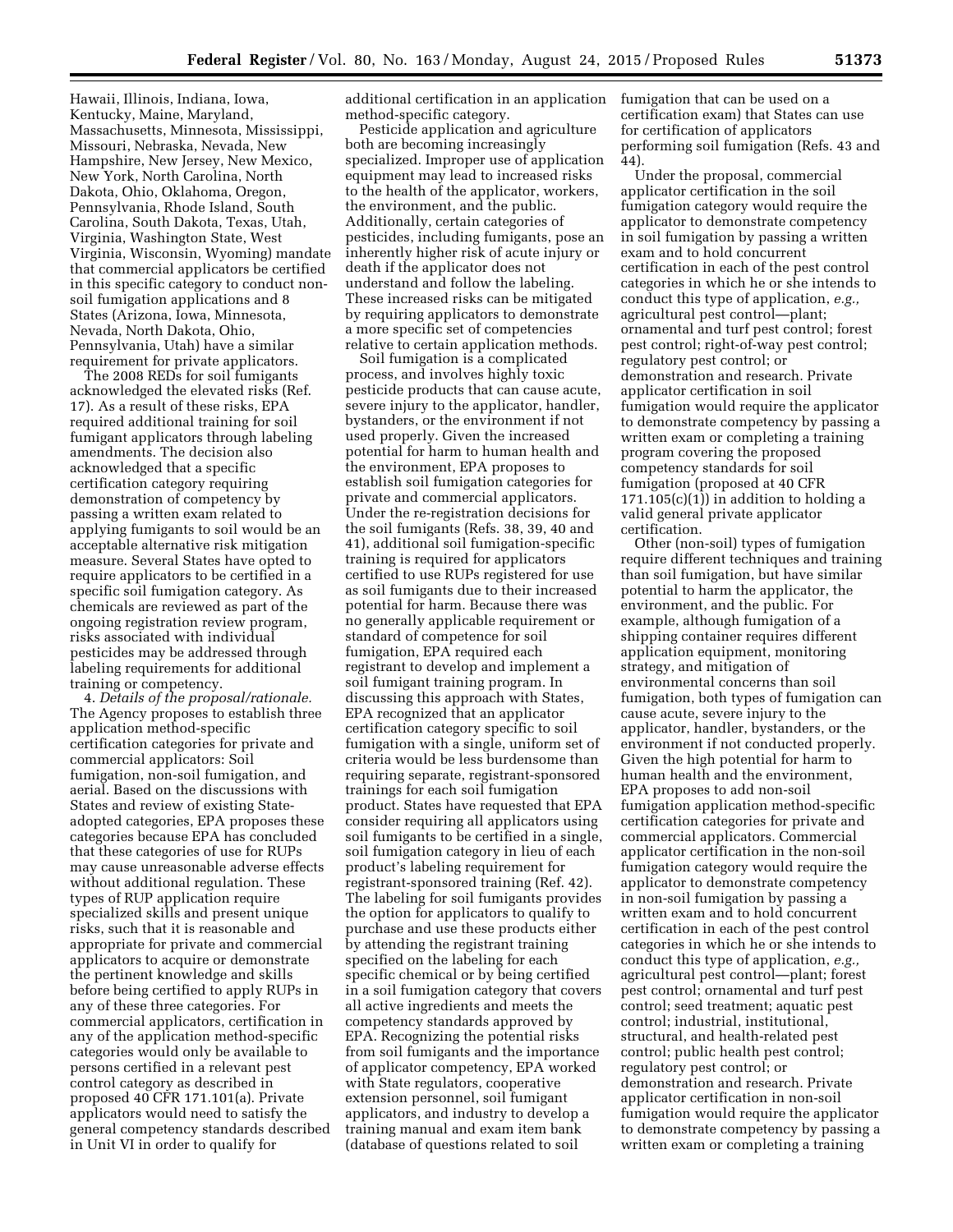program covering the proposed competency standards for non-soil fumigation (proposed at 40 CFR  $171.105(c)(2)$  in addition to holding a valid general private applicator certification.

Applying pesticides with a plane or helicopter poses a unique set of risks and challenges to the applicator, bystanders, and the environment. There is heightened concern for spray drift, elevated potential for off-target applications and bystander exposure, and an increased need for application equipment to be calibrated accurately. Aerial applicators are required to comply not only with EPA regulations for the application of pesticides, but also Federal Aviation Administration requirements for pilots making applications using an aircraft at 14 CFR part 137. Recognizing the potential risks and the importance of applicator competency when performing aerial applications, EPA worked with State regulators, cooperative extension personnel, aerial applicators, and industry to develop a training manual and exam item bank that States can use for certification of aerial applicators (Ref. 45). The unique challenges posed by this application method warrant establishing aerial application categories for private and commercial applicators. Accordingly, in order for a commercial applicator to make aerial applications of RUPs, the commercial applicator would be required to demonstrate competency in aerial application by passing a written exam and to hold concurrent certification in each of the pest control categories in which he or she intends to conduct aerial application, *e.g.,*  agricultural pest control—plant; ornamental and turf pest control; forest pest control; aquatic pest control; rightof-way pest control; public health pest control; demonstration and research; or regulatory pest control. Private applicator certification in aerial application would require the applicator to demonstrate competency by passing a written exam or completing a training program covering the proposed competency standards for aerial application (proposed at 40 CFR  $171.105(c)(3)$  in addition to holding a valid general private applicator certification.

Requirements for general private applicator certification in each of the aforementioned application methodspecific categories would parallel the certification requirements proposed in Unit VI.B. Private applicators would be required to either pass a written exam or complete a training program for each application method-specific category that covers the proposed competency

standards and is approved by the certifying authority. A person who does not have a general private applicator certification would not be eligible for certification in any of the application method-specific categories. These additional categories of certification would provide a measure of assurance that the private applicator has the specialized knowledge of application methods, equipment, and the characteristics of the pesticides pertinent to a specific category to use the pesticide without generally causing unreasonable adverse effects.

The regulatory text for the proposed commercial applicator application method-specific categories would be located at 40 CFR 171.101(b). The regulatory text for the proposed private applicator application method-specific categories would be located at 40 CFR 171.105(c).

5. *Costs.* The cost estimates are broken out by each category for private and commercial applicators (Ref. 3). As discussed in Unit VI.B., EPA plans to support the development of exams and manuals for the proposed applicationmethod specific categories, which should reduce the overall burden to States associated with this proposal. EPA has already developed and made available to State certification agencies free of charge training manuals and exam item banks for the aerial and soil fumigation categories. States that elect to use the EPA-developed materials would incur minimal development costs; however, the costs below reflect the full estimated cost to States and do not include EPA assistance in developing exams and manuals. EPA expects the actual costs to States would be lower (Ref. 3).

i. *Private applicators.* EPA estimates the cost of adding a private aerial category to be about \$2,000 annually, which reflects the aggregate cost to all affected private aerial applicators (Ref. 3). The low cost to applicators reflects the number of existing private applicators certified in aerial application and the low estimated number of new private applicators seeking aerial certification. The costs to States to develop and administer exams or training for certification would be about \$108,000 annually for the first 2 years of implementation (Ref. 3). Most of this cost would be borne within the first two years to develop the exams and recognizes that nationally developed materials will be available for States to adapt for their own programs.

EPA estimates that adding a soil fumigation category for private applicators would not result in any additional cost to private applicators.

The labeling for soil fumigation products already requires applicators to either participate in registrant training for each product or to be certified in a State soil fumigation category.

EPA estimates that the cost of adding a non-soil fumigation category for private applicators to be about \$78,000 annually, which reflects the aggregate cost to all affected private applicators conducting non-soil fumigation (Ref. 3). The estimate represents the private applicators' opportunity cost of time spent in training or preparing for and taking the certification exam.

EPA estimates that the costs to States to develop and administer exams or training for certification in the soil and non-soil fumigation categories would be \$197,000 annually for the first 2 years of implementation.

ii. *Commercial applicators.* EPA estimates the cost of adding an aerial category for commercial applicators to be about \$98,000 annually, which reflects the aggregate cost to all affected commercial aerial applicators (Ref. 3). The low cost to applicators reflects the number of States that already require commercial applicators to obtain a specific certification to perform aerial application and the relatively low number of applicators that seek certification in an aerial category each year. The cost to States to develop a certification exam for this category would be about \$39,000 annually for the first 2 years after implementation (Ref. 3).

EPA estimates that adding a soil fumigation category for commercial applicators would not result in any additional cost to commercial applicators (Ref. 3). The labeling for soil fumigation products already requires applicators to either participate in registrant training for each product or to be certified in a State soil fumigation category.

EPA estimates the cost of adding a non-soil fumigation category for commercial applicators to be about \$131,000 annually, which reflects the cost to all affected commercial applicators conducting non-soil fumigation (Ref. 3). Many States already require commercial applicators to be certified in either general fumigation, soil fumigation, or another type of fumigation. However, the cost to add this category is higher than for other commercial applicator categories proposed because most States do not already have categories for both soil and non-soil fumigation.

The costs to States to develop non-soil fumigation certification exams would be about \$30,000 per year for the first 2 years following implementation (Ref. 3).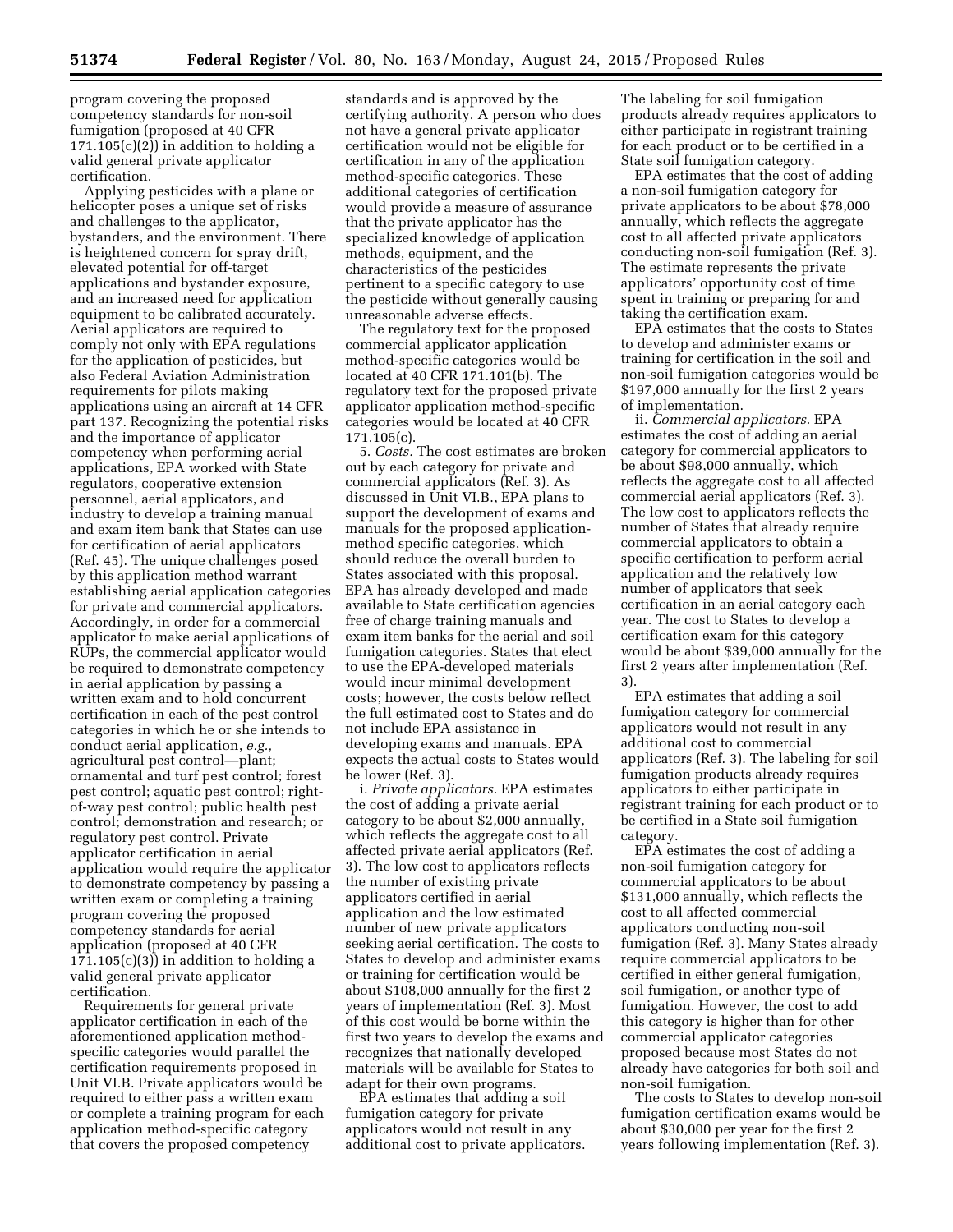6. *Alternative options considered by EPA but not proposed.* The Agency considered six alternatives to the proposed requirement.

i. *Specify a certain number of training hours for private applicator certification in these categories.* EPA considered requiring private applicators to complete a specific number of hours of training (either 4 or 8 hours) or to pass an exam in order to become certified in an application method-specific category. As discussed above in Unit VI.B., it is not clear that a mandatory minimum length for private applicator certification training programs would not ensure specific competency.

ii. *Continue to rely on label-specific risk mitigation to address elevated risks associated with certain application methods.* EPA considered relying on imposing risk mitigation measures through labeling, limiting the use of high risk products or higher risk application methods. This approach would be implemented on a case-bycase basis and not directly linked to pesticide applicator certification programs. The Agency learned that applicators, States, and cooperative extension service programs did not support this approach and faced significant burdens when this approach was used to regulate soil fumigants (Refs. 46, 47, 48 and 49). Based on the adverse reaction and impact to States, as well as the need to promote applicator competency and national consistency, EPA decided not to propose this option. It is reasonable to expect that adding categories at the Federal level to cover many types of pesticides applied by specific mechanisms would be more efficient than imposing similar but not identical requirements on each pesticide label.

iii. *Consolidate soil fumigation and non-soil fumigation into a single fumigation category.* To reduce the burden on State certification authorities and applicators who perform both types of fumigation applications, EPA considered proposing a single general fumigation concurrent category instead of separate soil and non-soil fumigation concurrent categories. The knowledge and skills necessary to perform soil fumigation and non-soil fumigation differ substantially. In addition, there are significant differences in risks to the applicator and environmental concerns between the two methods for applying fumigants. The reregistration decisions on the soil fumigants highlighted the specific use conditions and risk mitigation measures necessary to apply soil fumigants without unreasonable adverse effects, not necessary restrictions for applications of all

fumigants. Combining these related categories may reduce the burden on certifying agencies and on some applicators; however, applicators who perform only soil fumigation or only non-soil fumigation would receive less instruction specific to their particular application method and more instruction than they wish on a method for which they may have no use. In order to ensure that applicators have a level of competency in the applicable application method proportional to the potential risk, EPA decided not to propose a general fumigation category.

iv. *Add application method-specific standards as subcategories under the existing commercial applicator categories.* EPA considered adding the categories discussed in this Unit as subcategories under the applicable existing commercial applicator pest control categories. For example, a person seeking to perform aerial application to agricultural fields and forests, and for mosquito control would have to take an aerial exam specific to each of these categories. This would require creating subcategories under almost every pest control category. An applicator would have to be certified not only in each relevant pest control category, but also in a subcategory under each in order to use a specific application method. Application method-specific certification requirements as proposed are expected to impose a lower burden on applicators seeking certification, *e.g.,* one aerial method-specific certification exam rather than separate aerial subcategory exams under agricultural plant, forest, and aquatic pest control. The competency necessary to employ a specific application method, *i.e.,* soil fumigation, non-soil fumigation, or aerial pest control, does not appear to vary substantially based on where the application occurs. For example, an applicator performing soil fumigation needs to know the same techniques and safety measures whether doing it in for a field crop or for ornamental pest control. Therefore, EPA decided not to propose the application method-specific certification as subcategories under the commercial applicator pest control categories.

v. *Add an application methodspecific category for chemigation.*  Chemigation, *i.e.,* application of pesticides through irrigation systems, has a higher potential for environmental contamination if not conducted properly and poses additional risks to the applicator or those working under the applicator's direct supervision due to the nature of the equipment. Chemigation can contaminate ground

and drinking water that flow directly into a water supply, if uncalibrated equipment causes application over the rate specified on the labeling, or improperly maintained equipment leaks treated water from the chemigation system. Applicators need to be knowledgeable about the equipment specific to chemigation necessary to prevent contamination of groundwater, including but not limited to antibackflow devices, injection pumps, storage tanks, safety valves, antipollution devices, and calibration devices. In addition, applicators should be knowledgeable about the risks, benefits, and necessary precautions associated with chemigation in order to protect themselves before, during, and after the application. EPA considered adding an application method-specific category to perform chemigation; however, very few States have added a specific category for this application method and very few incidents involving this application method have been reported to EPA. Absent more persuasive evidence that chemigation is causing adverse effects that could be mitigated through a demonstration of competency by applicators who use this application method, EPA is not proposing this as an application method-specific category at this time.

vi. *Add a ''limited use'' category.* EPA considered adding a category for commercial applicators who would be certified for limited uses of specific RUP pesticides or in niche application scenarios. For example, some States require applicators to be certified to perform sewer line root control, wood treatment, biocide use in hydraulic fracturing (commonly called ''fracking''), or use of horse sterilization products. These types of applications require use of a single product or very limited set of products and specific application techniques. Frequently, the industry in which these applications are made (*e.g.,* fracking) provides training to applicators on proper use of the product(s) and other specific information related to use in the specific situation. However, applicators often have to be certified by taking the core exam, a category exam (*e.g.,* industrial, institutional, structural, and healthrelated pest control), and an additional exam for the limited use subcategory (*e.g.,* sewer line root control), although they will only be performing specific applications and using a few products. This places a substantial burden on applicators to demonstrate competency related to types of applications they will not perform. It also places a burden on States to maintain an infrastructure to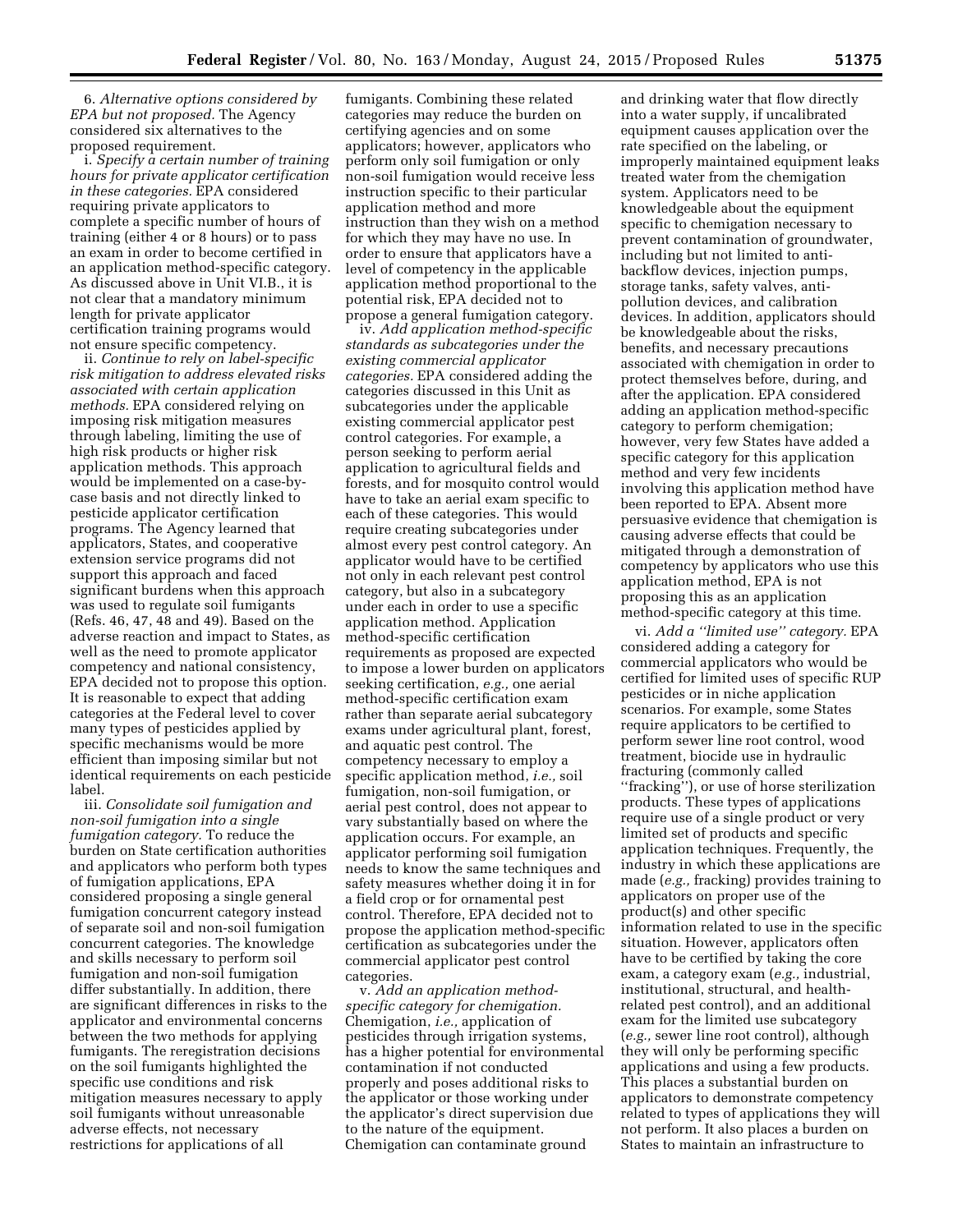address the needs of niche applicator populations.

Some States have developed and updated exams and training programs in these limited use categories that have fewer than 10 certified applicators. Other States handle limited use applicators differently. They require commercial applicators to pass the core exam, demonstrating competency in basic environmental safety; reading, understanding, and following pesticide labeling; calculating application rates; and other general application techniques. The State relies on the industry to provide the necessary training related to the limited use. The State clearly marks on the applicator's certification credential that the applicator is only certified for the purchase and use of a limited subset of products, not all RUPs. States that follow the second approach described above note they are confident that applicators are prepared to conduct applications in a manner that will protect themselves, the public, and the environment.

EPA considered adding a ''limited use'' category for commercial applicators that would allow States and applicators to reduce the burden associated with maintaining certification categories for few applicators performing specific applications. Commercial applicators must demonstrate competency in core and for the specific category in which they intend to use RUPs. To address the need for category-specific certification for applicators performing ''limited use'' applications of RUPs, EPA considered three options, other than a categoryspecific exam. First, the applicator could be required to comply with industry-provided training or certification requirements as specified on the product labeling. This is similar to the requirements for people who treat water using chlorine gas—the labeling requires the applicator to use the product in accordance with a manual from The Chlorine Institute that details proper use of the product and safety procedures. Second, the applicator could be required to hold applicable State or Federal professional credentials in addition to passing the core exam. For example, a plumber performing sewer line root control who uses a specific RUP as part of his services could be required to pass the core exam and to hold a State-issued plumbing license to demonstrate his competency to use the specific RUP safely in the limited circumstance. Third, the applicator could demonstrate competency as required by a specific product's labeling. For example, the

labeling for sodium fluoroacetate (Compound 1080 used in livestock protection collars) details specific competency standards that the applicator must meet to use the product; certifying authorities that allow use of this product must develop a specific certification category that covers the labeling-based requirements.

A commercial applicator seeking certification in a limited use category would be required to demonstrate competency by passing the core exam and satisfying one of the categoryspecific methods described in this Unit. The applicator's certification would be limited only to the specific uses related to his certification. EPA would require that the certifying authority ensure that any certification documentation, *e.g.,* a license, clearly note the limited set of RUPs available for purchase and use by an applicator certified in a limited use category.

EPA is actively seeking additional information from States, applicators, and industry on the value of a limited use category and will consider any public comments received in deciding whether to include this type of category in the final rule.

7. *Request for comment.* EPA specifically requests comment on the following questions:

• Would the proposed categories adequately establish competency for the specified application methods?

• Should EPA consider adding or deleting any of the proposed private applicator application method-specific certification categories? If so, which category(ies) and why?

• Please provide feedback on the proposed competency standards for private applicators in each of the application method-specific categories. Do the proposed standards contain sufficient detail? Are there any elements of these types of application that are not covered adequately?

• Should EPA consider adding or deleting any of the proposed commercial applicator application method-specific certification categories? If so, which category(ies) and why?

• Should EPA require that commercial applicators be certified in one or more pest control categories in order to be certified in one of the application method-specific certification categories? If so, please specify which other categories should be considered prerequisites for each application method-specific certification (in addition to those proposed) and explain why.

• Should EPA add an application method-specific certification category for chemigation? If so, why? Please

provide any data about chemigation that would support the addition of a chemigation certification category.

• Should EPA consider adding any categories (not application methodspecific) for commercial applicators? If so, which category(ies) and why?

• Please provide feedback on adding a ''limited use'' category for commercial applicators. Would the proposed options for category-specific demonstrations of competency for limited use certification minimize burden on applicators and State certification authorities while ensuring that RUPs are applied in a manner that would not cause unreasonable adverse effects on human health or the environment? Are there other options for offering a limited use certification for certain RUPs that EPA has not considered? If so, please describe.

• Please provide any relevant information on how the regulation could best balance flexibility and uniformity of the certification categories used in different jurisdictions.

• Are the competencies necessary to treat bee hives adequately covered in the agricultural pest control—animal category? If not, please explain why this category does not ensure that applicators are competent to use RUPs to treat bee hives and provide alternatives to ensure that applicators are competent to use RUPs in this manner.

• What were the impacts of EPA's decision to make soil fumigants restricted use on state certification programs and on the number of certified applicators? Would states expect a similar impact if the proposed application method-specific categories are included in the final rule?

• For entities that have already developed certification requirements for persons using soil fumigants, please provide a description of the costs incurred.

#### **VIII. Establish Predator Control Categories for Commercial and Private Applicator Certification**

*1. Overview.* In order to address the specific risks and competency requirements associated with the use of predator control products and to formalize the existing labeling-based requirements for specific certification to use these products, EPA proposes to add categories for both private and commercial applicators to use two mammalian predator control methods: Sodium fluoroacetate (Compound 1080 used in livestock protection collars) and sodium cyanide in an M–44 device.

*2. Existing regulation.* The existing regulation does not have categories for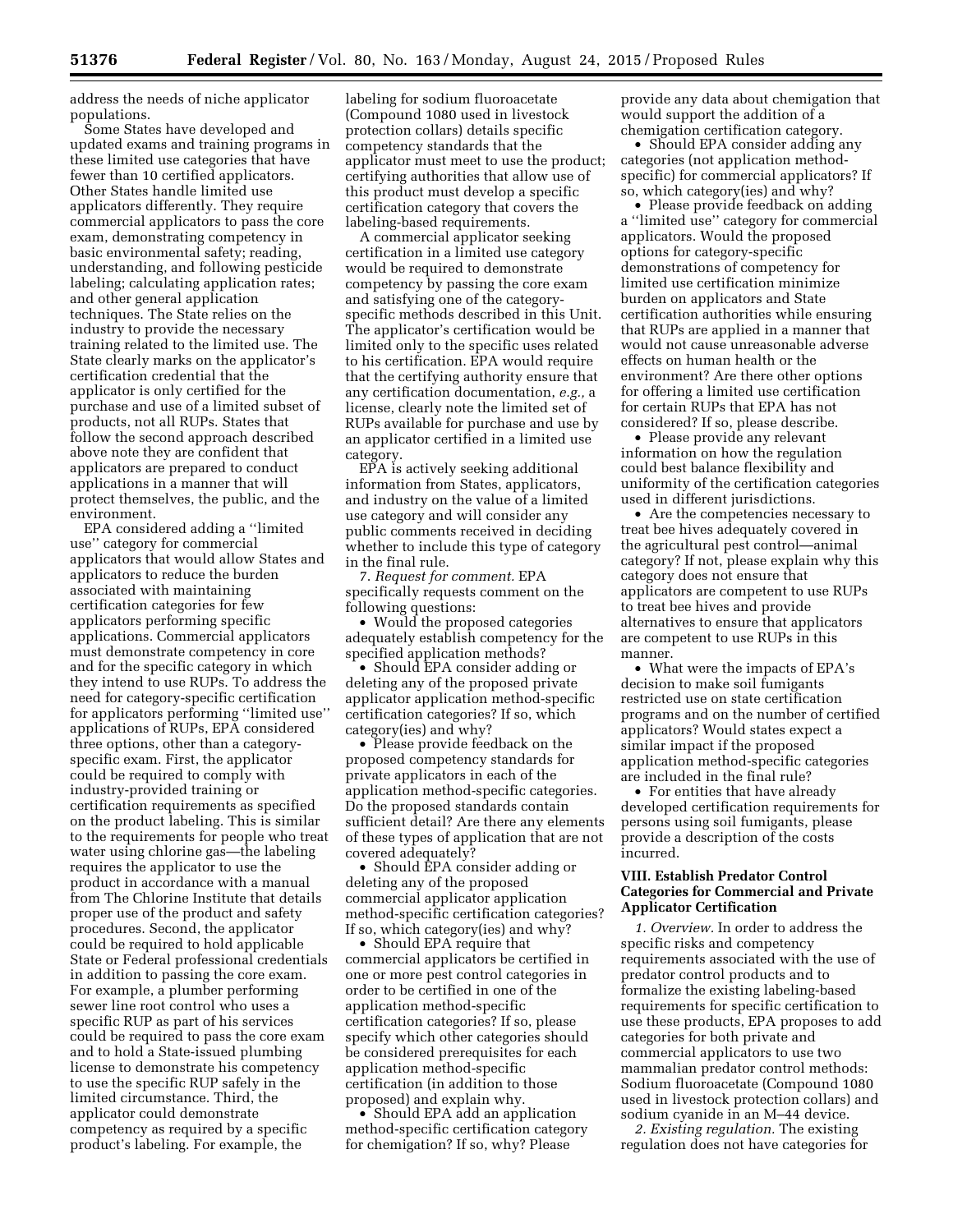the use of sodium fluoroacetate in livestock protection collars or sodium cyanide in an M–44 device. Registration decisions for these products have established specific competency standards and require applicators to be competent in how to use the products properly (Refs. 50 and 51).

*3. Stakeholder information considered by EPA.* Sodium fluoroacetate is a highly acutely toxic predacide used to control coyotes that prey on sheep and goats. Currently registered end-use products are injected into the rubber reservoirs of livestock protection collars (LPC). These collars are strapped to the throats of sheep or goats. Coyotes attempting to attack livestock wearing LPCs are likely to puncture the LPCs and be fatally poisoned by sodium fluoroacetate as a result. Sodium fluoroacetate is highly toxic to humans and to non-target mammals. No antidote exists for sodium fluoroacetate.

Sodium cyanide dispensed through an M–44 device is another highly toxic predacide that poses extreme risks to humans and non-target mammals. M–44 is an ejector device used to dispense sodium cyanide as a single dose poison to control predators of livestock, poultry, or Federally-designated threatened or endangered species, or those that are vectors of communicable diseases. EPA has registered this product for use in pastures, range land, and forests, only by trained and certified applicators under the direct supervision of a government agency.

*4. Details of the proposal/rationale.*  EPA proposes to establish predator control categories for commercial applicators and private applicators, codifying the current standards of competency outlined in the specific registration decisions for each of these pesticides. Based on the extreme risks posed by the use of sodium fluoroacetate in livestock protection collars and sodium cyanide dispensed through M–44 devices, EPA only grants registrations to State, Tribal, and Federal agencies. EPA's existing registrations of these products prohibit their use except by applicators who meet certain criteria. Each registration decision outlines specific competencies the applicator must demonstrate and the process that must be used to certify applicators of these products. EPA is adding specific categories to the rule to codify the competency standards established by the products' labeling and to facilitate the adoption of a certification category in areas where these products are used.

The predator control categories for commercial applicators will be located

at 40 CFR 171.101(a)(10) and the categories for private applicators will be located at 40 CFR 171.105(b).

*5. Costs.* EPA estimates that this proposal will not impose any additional costs because the labeling requirements of sodium fluoroacetate and sodium cyanide predator control products already establish competency standards and require specific certification to use these products (Ref. 3). It is reasonable to expect that the costs associated with this proposal are de minimus because it merely codifies in the regulation the requirement already imposed through the products' labeling.

6. *Request for comment.* EPA requests comment on the proposed addition of pest control categories for certification to use sodium fluoroacetate in livestock protection collars and sodium cyanide dispensed through an M–44 device.

#### **IX. Establish Requirements To Ensure Security and Effectiveness of Exam and Training Administration**

1. *Overview.* In order to address concerns that administration of pesticide applicator exams and trainings currently affords opportunity for cheating or fraud, and to maintain the integrity of exams, EPA proposes to add requirements for those seeking certification or recertification to present identification at the time of the exam or training session. EPA also proposes to codify the existing policy that all certification exams be closed book and proctored (Ref. 52).

2. *Existing regulation.* The rule establishes that commercial applicators must demonstrate competence by passing written exams, and as appropriate, through performance testing. 40 CFR 171.4(a). Private applicators may demonstrate competency through a written or oral exam, or other method established by the State and approved by EPA. 171.5(b). The rule does not have requirements for verification of the identity of persons seeking certification or recertification or for exams to be proctored.

3. *Stakeholder information considered by EPA.* States have varying requirements for exams because there are no minimum standards for exam development and administration. Some States place a priority on developing content-relevant exams and administering them in a secure manner, while other States allow candidates to bring notes and manuals into the exam which may undermine the competency determination process. EPA is aware of at least one situation in which a State offered a practice test in the study materials and administered exactly the

same exam for certification. In cases where exam security is not implemented, the integrity of the entire certification process can be compromised.

CTAG recognized the gap in security in the applicator certification program and developed the *Exam Administration and Security Procedures Manual* (Ref. 53). This document recommends practical ways for States to ensure the integrity of their applicator certification exams, including establishing chain of custody requirements, treating exam booklets and answer sheets as controlled documents, proctoring exams, implementing security requirements such as checking all booklets for missing pages before releasing exam candidates, and not allowing candidates to bring in or remove scratch paper from the exam room. States invest significant resources in developing and administering exams for applicator certification. A breach in security, such as a person taking an exam booklet from the test site or copying questions and answers on scratch paper and sharing them with others, compromises the exam's integrity and could require the State to invest substantial resources to develop another exam. Many States have consulted CTAG's document to incorporate elements of exam security into their certification programs.

States have recognized the need to ensure that the candidate pursuing certification by exam or training or attending a recertification session is the person seeking or currently holding a certification. CTAG recommended that EPA require positive identification of candidates for pesticide certification exams before the exam is issued and before any credentials are issued, noting that the lack of such a requirement ''calls into question the integrity of the entire certification system and provides opportunity for abuse'' (Ref. 54). CTAG suggests that States that do not currently ask for any form of identification before administering exams review their policies, regulations, and laws and consider adopting a mechanism to verify the identification of all individuals taking their exams. CTAG also recommended that States verify the identity of certified applicators attending recertification training sessions (Ref. 55).

Based on an EPA review of State program data, 36 States require persons seeking commercial certification to present identification prior to taking the exam and 27 States have a similar requirement for private applicators seeking certification through an exam or training. Similarly, 22 States require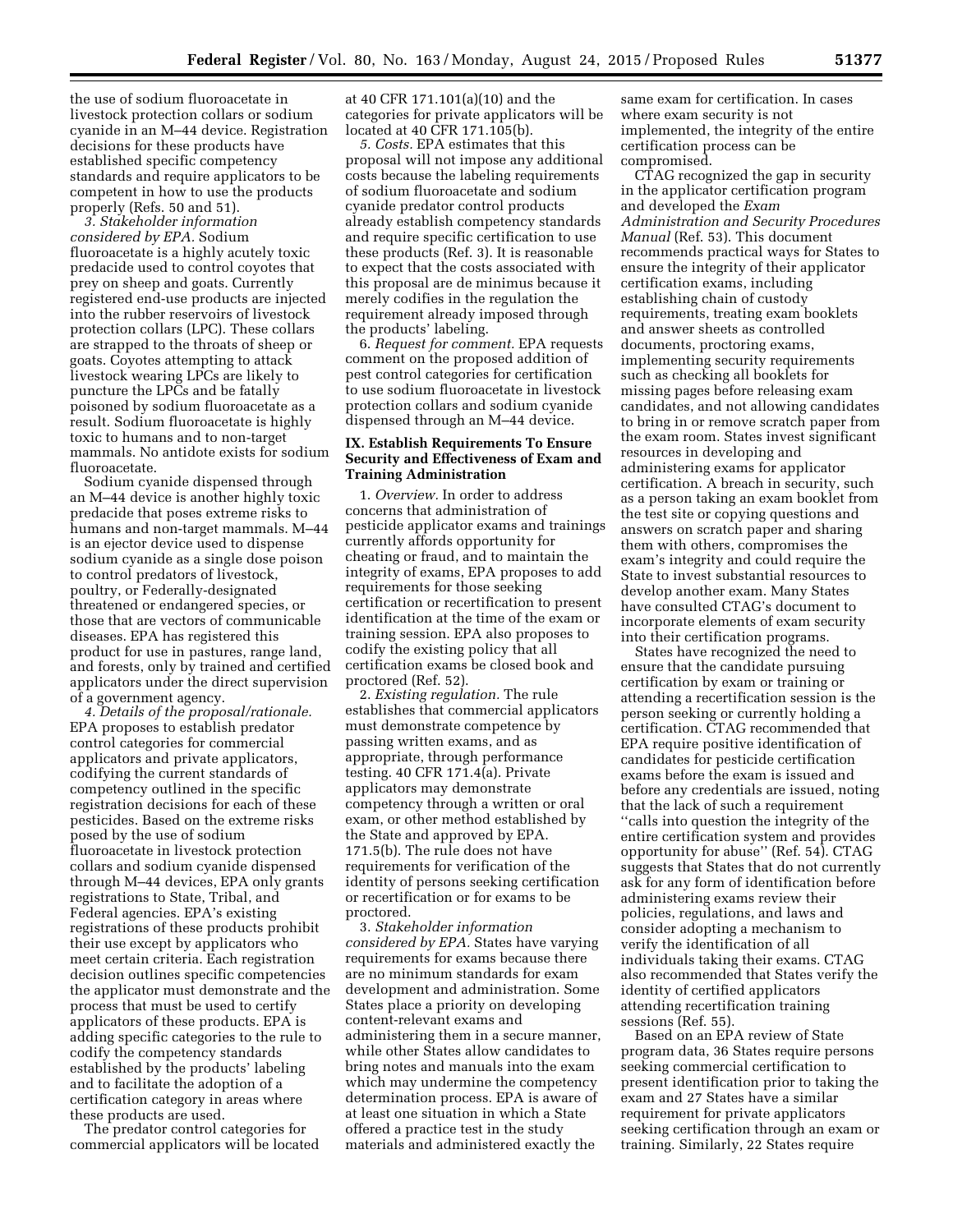commercial applicators to present identification at recertification training sessions or exams, and 29 States require the same for private applicators (Ref. 3). Many States seem to recognize the importance of maintaining the integrity of the pesticide applicator certification and recertification programs, evidenced by the number of States that have adopted a requirement to verify the identity of candidates.

States have raised the need for a standard definition of closed-book exams to ensure that certifying authorities using EPA-developed exams or sharing a State-developed exam with another State have confidence that the exam administration would meet a consistent security standard. CTAG recommended that EPA require States using the EPA-developed exams to agree to administer them as closed-book exams, meaning the candidate cannot bring in any materials, *e.g.,* study manuals, notebooks, or scrap paper. Any materials necessary, apart from non-memory calculators and writing utensils, *e.g.,* scratch paper or reference pesticide labeling, would be provided by the proctor and collected at the end of the exam. CTAG believes this would help preserve the integrity of the exam process and give confidence that the security of EPA-developed exams is not compromised by varying administration standards across States.

4. *Details of the proposal/rationale.*  The Agency proposes to require that applicator certification exams for initial certification and recertification be closed book, proctored, and that the identity of each test taker be verified. The identity of the applicant must also be verified where the State or other agency certifies or recertifies applicators based on training rather than an exam. EPA considers these requirements essential elements of the certification process because exams and training programs are the means used to assure that those who are seeking to become certified have adequate training and experience to use RUPs without causing unreasonable adverse effects. It is also reasonable to expect that these security requirements would give States confidence that exams are administered consistently across the country in such a way to ensure their integrity.

The Agency proposes to require that exams be ''closed book,'' that is, the test taker would not be allowed to use any materials, for example notes or study guides, other than the materials provided by the test administrator during the exam. EPA is proposing this requirement for two reasons. First, a closed-book exam provides a more reliable gauge of the individual test

taker's competency because the outcome depends more directly on the test taker's personal knowledge and understanding than does an exam where the test-taker may refer to his or her own notes or other study aids. Second, limitations on outside materials reduce the likelihood of test takers copying questions and removing them from the exam room to share with subsequent test takers. Implementing closed-book exams is one step towards improving exam security and the competency of certified applicators.

EPA proposes to require that proctors:

• Verify the identity and age of persons taking the exam by checking identification as required under the proposed rule and have examinees sign an exam roster.

• Monitor examinees throughout the exam period.

• Instruct examinees in exam procedures before beginning the exam.

• Keep exams secure before, during, and after the exam period.

• Allow only examinees to access the exam and allow such access only in the presence of the proctor.

• Ensure that examinees have no verbal or non-verbal communication with anyone other than the proctor during the exam period.

• Ensure that no copies of the exam or any associated reference materials are made and/or retained by examinees.

• Ensure that examinees do not have access to reference materials other than those that are approved by the certifying authority and provided by the proctor.

• Review reference materials provided to examinees when the exam is complete, to ensure that no portion of the reference material has been removed or destroyed.

• Report to the certifying authority any exam administration inconsistencies or irregularities, including but not limited to cheating, use of unauthorized materials, and attempts to copy or retain the exam.

• Comply with any other instructions required by the certifying authority related to exam administration.

EPA proposes to prohibit a proctor from seeking certification at any exam session that he or she is proctoring. Where applicator exams require use of resource materials (for example, requiring the candidate to identify pests based on depictions of plant damage, interpret specific labels, or demonstrate other skills or abilities beyond the core requirements), the proctor would provide the necessary materials (*e.g.,*  sample labeling, reference books) and collect them after the exam is completed.

Finally, EPA proposes a requirement for States to ensure that test or training administrators verify the identity of persons seeking initial applicator certification and recertification. Many organizations and institutions require a person taking a test for possible employment to present valid, government-issued photo identification. It is important that pesticide applicator candidates are required to present valid photo identification when they sit for the exam, receive their credentials, and purchase RUPs. This requirement would help to ensure that the person who takes the exam is the same person who receives the certification, which could help prevent a candidate from sending a more qualified or prepared person to take the exam under his name, and to verify that the candidate meets the minimum age requirement. See Units XII. and XIII. Preventing abuse of the exam process is necessary to ensure the integrity of the exams and that certified applicator credentials are issued only to those who are qualified and certified as competent. Without such assurance, classification for restricted use offers an uncertain level of protection.

If finalized, the requirements for initial certification administration security would be located at 40 CFR 171.103(a) for commercial applicators and at 40 CFR 171.105(e) for private applicators. The requirement for recertification administration security would be located at 40 CFR 171.107(b).

5. *Costs.* Not all States or applicators would be expected to incur costs to implement the aforementioned proposals. For those that do, EPA expects the incremental costs to come into compliance would be minimal (Ref. 3). Many States already check identification at initial certification events and already have proctors for some sessions. The aspects of a secure exam—written, closed-book, proctored, and requiring positive identification of the candidate—would provide the benefit of maintaining the credibility of the certification program, as well as to filter out unqualified candidates.

6. *Alternative options considered by EPA but not proposed.* EPA considered imposing only a requirement to verify the identity of the initial certification and recertification candidates and not codifying the existing policy that requires exams to be proctored and closed book. A requirement to verify a certification or recertification candidate's identity implemented independently of other exam security requirements could lead to a potential improvement because by verifying that the candidates are the same person seeking the certification, false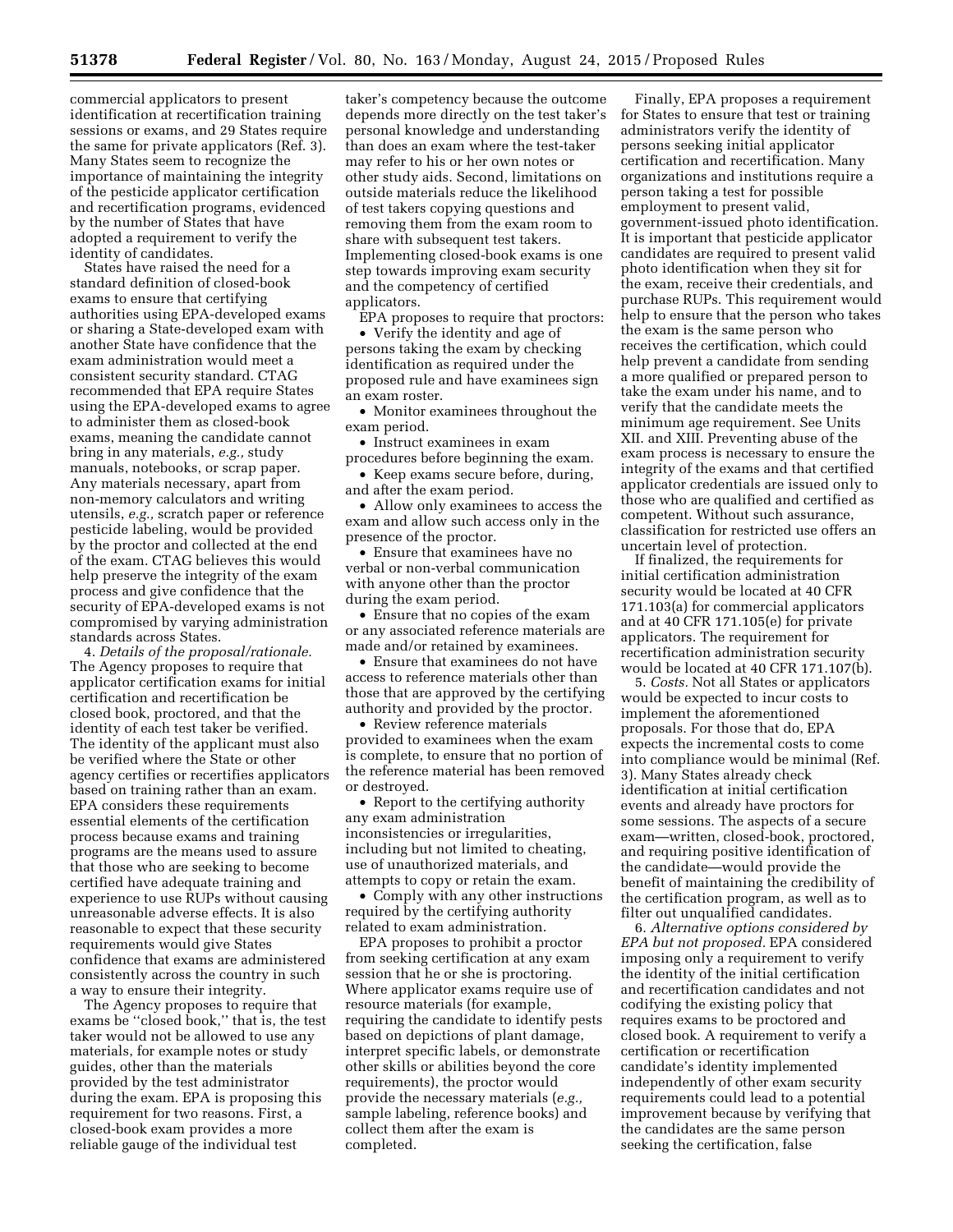attendance at training and exam sessions should decrease. It is also more likely that credentials would be issued to the same candidate that demonstrated competency. However, it is reasonable to expect that the additional burden of implementing closed-book, proctored exams would have substantial additional benefits by ensuring the security of the exams, reducing burden on certifying authorities to update exams after security breaches, and limiting instances where candidates taking an exam can cheat. It is reasonable to expect that the potential benefits of requiring proctored, closedbook exams are sufficient to justify the burden.

7. *Request for comment.* EPA requests comments on the following:

• Should EPA consider allowing an exception to the requirement for candidates to present a governmentissued photo identification? If so, under what circumstances? Please provide examples of how an exception could be implemented.

• Should EPA consider any other requirements to improve the security and integrity of applicator certification and recertification exams? If so, please describe.

#### **X. Strengthen Standards for Noncertified Applicators Working Under the Direct Supervision of Certified Applicators**

#### *A. Enhance Competence of Noncertified Applicators Working Under the Direct Supervision of a Certified Applicator*

1. *Overview.* To improve the protection of noncertified applicators and to reduce the chance for RUP applications to cause unreasonable adverse effects, EPA proposes to require that noncertified applicators working under the direct supervision of a certified applicator receive annual training that covers pesticide labeling, safety precautions, application equipment and techniques, environmental concerns, health effects of pesticide exposure, decontamination, emergency response, and protection of the applicator and the applicator's family. The Agency also proposes exemptions to this training requirement for persons qualified as a trained handler under the WPS or who have passed the core exam covering general standards of competency for commercial applicators, and to require periodic retraining or retesting.

2. *Existing regulation.* FIFRA section 2(e)(4) provides that a noncertified applicator using an RUP must be competent and working under the direction of a certified applicator. The

certified applicator must be available when needed but does not need to be present physically at the application.7 U.S.C. 136(e)(4). The regulation establishes: General requirements for the certified applicator to demonstrate a practical knowledge of Federal and State supervisory requirements; that when the certified applicator will not be present during application, he or she must provide instruction to the noncertified applicator, including instructions for proper pesticide applications and how to contact the certified applicator if necessary; and that certain labeling-specific restrictions require the certified applicator to be physically present for the application. 40 CFR 171.2(a)(28) and 171.6.

3. *Stakeholder information considered by EPA.* The need to upgrade the requirements for the supervision of a noncertified applicator by the certified applicator was a major recommendation of the SFIREG 1985 Taskforce report (Ref. 29). The Taskforce concluded that the existing requirements at 40 CFR 171.6 are general in nature and have resulted in some instances where supervision of the noncertified applicator is conducted from locations far removed from the application site. The issue has also been raised to EPA by the PPDC Worker Safety Workgroup and by States at the Pesticide Regulatory Education Program (PREP), which provides an avenue for information sharing between States and EPA about pesticide regulatory issues and programs (Ref. 33). While some States have imposed more stringent supervision requirements or eliminated the option for application of RUPs by noncertified applicators under the direct supervision of a certified applicator, other States' standards are similar to the existing requirement at 40 CFR 171.6.

4. *Details of the proposal/rationale.*  EPA proposes to enhance protections for noncertified applicators, *i.e.,* those who use RUPs under the direct supervision of a certified applicator, and to ensure that RUPs are used in a manner that does not pose unreasonable adverse effects to the applicator, bystanders, or the environment by: Expanding the training content, offering alternatives to the training requirement, and requiring periodic retraining.

i. *Expanding training content.*  Noncertified applicators have a similar work profile to agricultural handlers under the WPS (40 CFR part 170); both are permitted to mix, load, and apply pesticides with proper guidance from their employer or supervisor. In order to mix, load or apply RUPs, however, all noncertified persons, including agricultural handlers, must be working

under the direct supervision of a certified applicator. Agricultural handlers must receive training that covers self-protection; hazards associated with pesticide use; format and meaning of pesticide labeling; protection from take home exposure to family members; proper pesticide use, transportation, storage, and disposal; and protections required under the WPS. 40 CFR 170.230(c)(4). In addition, agricultural handlers must be provided a copy of the labeling and any other information necessary to make the application without causing unreasonable adverse effects. The existing part 171 regulation does not require that noncertified applicators receive similar training before applying RUPs under the direct supervision of a certified applicator.

To foster a level of competency appropriate to the responsibilities of noncertified applicators who apply RUPs under the direct supervision of a certified applicator and comparable to the competency currently required of agricultural pesticide handlers, EPA proposes to add the following training requirements for noncertified applicators:

a. Training on information, techniques, and equipment that noncertified applicators need to protect themselves, other people, and the environment before, during, and after making a pesticide application, including all of the following:

• Format and meaning of information contained on pesticide labels and in labeling, including safety information, such as precautionary statements about human health hazards, and hazards of pesticides resulting from toxicity and exposure, including acute and chronic effects, delayed effects, and sensitization.

• Routes by which pesticides can enter the body.

• Signs and symptoms of common types of pesticide poisoning.

• Emergency first aid for pesticide injuries or poisonings.

• How to obtain emergency medical care.

• Routine and emergency decontamination procedures.

• Need for, and appropriate use of, personal protective equipment.

• Prevention, recognition, and first aid treatment of heat-related illness associated with the use of personal protective equipment.

• Safety requirements for handling, transporting, storing, and disposing of pesticides, including general procedures for spill cleanup.

• Environmental concerns such as drift, runoff, and wildlife hazards.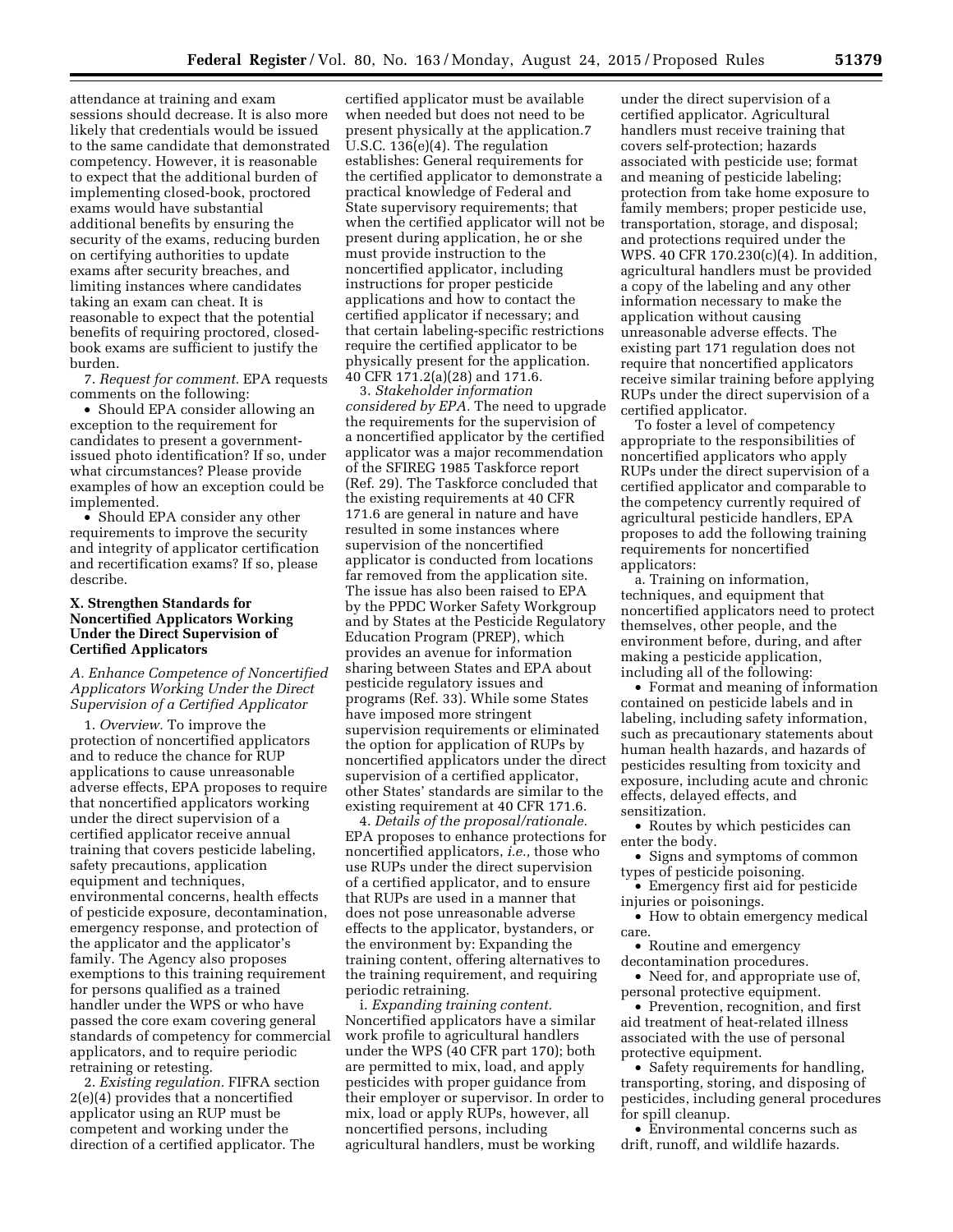b. Training on all of the following elements, which noncertified applicators need to protect their families from pesticides:

• Warnings against taking pesticides or pesticide containers home.

• Washing and changing work clothes before physical contact with family.

• Washing work clothes separately from the family's clothes before wearing them again.

• Heightened precautions required to protect children and pregnant women.

c. Training on how to report suspected pesticide illness to the appropriate State agency. The proposed training requirements would promote the competence of noncertified applicators who apply RUPs under the direct supervision of a certified applicator by improving their understanding of pesticide labeling, application methods, self-protection, risk mitigation, and general pesticide safety principles. It is reasonable to expect that an understanding of this information, together with the specific instructions for each application from a certified applicator, would provide noncertified applicators with an adequate level of competency to use RUPs without causing unreasonable adverse effects, consistent with the FIFRA requirement that noncertified applicators be competent.

*ii. Offering alternatives to the training requirement.* In addition to the training proposed in Unit X.A.4.i., EPA proposes to offer two alternative mechanisms for establishing the competency of noncertified applicators who apply RUPs under the direct supervision of a certified applicator: Demonstrating that the noncertified applicator has met the handler training requirements of the WPS (40 CFR 170.230 of the current WPS or 40 CFR 170.201(c) of the proposed revisions to the WPS) or passing the exam on core standards of competency for certified commercial applicators (currently 40 CFR 171.4(b)).

As mentioned in this unit, noncertified applicators working on agricultural establishments and agricultural pesticide handlers have similar job responsibilities. The proposed training for noncertified applicators mirrors the proposed training for agricultural pesticide handlers, except it does not include specific requirements of the WPS. Including a provision in the rule to allow noncertified applicators to meet the training requirement by following the training outlined in this rule or that outlined in the WPS could reduce the burden on noncertified applicators, certified applicators, agricultural pesticide handlers, and agricultural

employers by allowing them to provide substantially similar training to the same audience once, rather than twice, to comply with both regulations. EPA estimates that almost two-thirds of the noncertified applicators under the direct supervision of private applicators will receive WPS training but very few noncertified applicators under the direct supervision of commercial applicators would be covered by WPS training provisions.

The second alternative mechanism, requiring noncertified applicators to pass a written exam covering the core standards of competency for commercial applicators, would also establish an adequate level of competency for noncertified applicators. The commercial applicator core competency standards outlined at 40 CFR 171.4(b) of the existing regulation cover label and labeling comprehension, proper application, potential environmental risks, characteristics of pesticides, application equipment and techniques, and laws and regulations. The content of these core competency standards encompasses the proposed noncertified applicator training content. In some situations, it may be easier or more convenient to allow a noncertified applicator to qualify by taking the core exam than to complete the noncertified applicator training. For example, a person who has taken and passed the core exam and failed the category exam, which generally has a lower pass rate, would not be certified as a commercial applicator but would have demonstrated sufficient competency to apply RUPs under the direct supervision of a certified applicator. Allowing such a person to qualify as a noncertified applicator based on passing the core exam rather than requiring that he or she undergo another training program would reduce the potential burden on noncertified applicators and their employers without sacrificing protection of the noncertified applicators, the public, or the environment.

*iii. Requiring periodic retraining.* EPA proposes to implement a requirement to refresh the qualifications of noncertified applicators. Noncertified applicators who qualified through a training program, either as proposed under 171.201(d) or as a handler under the WPS, would be required to undergo retraining annually. Noncertified applicators who recertify by passing the commercial applicator core exam would be required to requalify every 3 years. The proposed training requirement for noncertified applicators who would apply RUPs under the direct supervision of a certified applicator is

comparable to the training required for agricultural pesticide handlers. EPA has proposed a requirement under the WPS for handlers to receive pesticide safety training annually. EPA will ensure that the final requirements for noncertified applicator training under the certification rule are consistent with the final requirements for WPS handler training where applicable. It is reasonable to expect that noncertified applicators must maintain an ongoing level of competency similar to that required of certified applicators. However, neither of the options to qualify by attending a training program requires passing a written exam or attending a training course covering the proposed enhanced competency standards for private applicators. Therefore, the proposed noncertified applicator training programs would not provide the same assurance of competency as the certification process for commercial and private applicators. For these reasons, it is reasonable to expect that noncertified applicators who qualify through training should receive training every year rather than every 3 years as proposed for the recertification of certified private and commercial applicators.

States require certified applicators to demonstrate continued competency through recertification programs; noncertified applicators who establish competency must also demonstrate that they maintain a level of competency to apply pesticides without unreasonable adverse effects. An annual training requirement would be consistent with the proposed training interval for agricultural handlers (Ref. 4), thereby decreasing the burden on agricultural employers to track two training timeframes. Additionally, studies have shown that training participants begin to forget the content of the training almost immediately, that often 90% or less of the training is remembered at 1 year after training, and that knowledge from training on skills and decision making deteriorates more quickly than information from training on repetitive physical tasks (Ref. 14). Further, studies have demonstrated the effectiveness of periodic retraining on retention of the knowledge necessary to implement selfprotective measures (Ref. 15).

Noncertified applicators who qualify through passing the core exam for commercial applicators would be required to requalify every 3 years. Passing the core exam provides an assurance of competency similar to that required of certified applicators. Therefore, it is reasonable to expect that noncertified applicators who pass the core exam would maintain their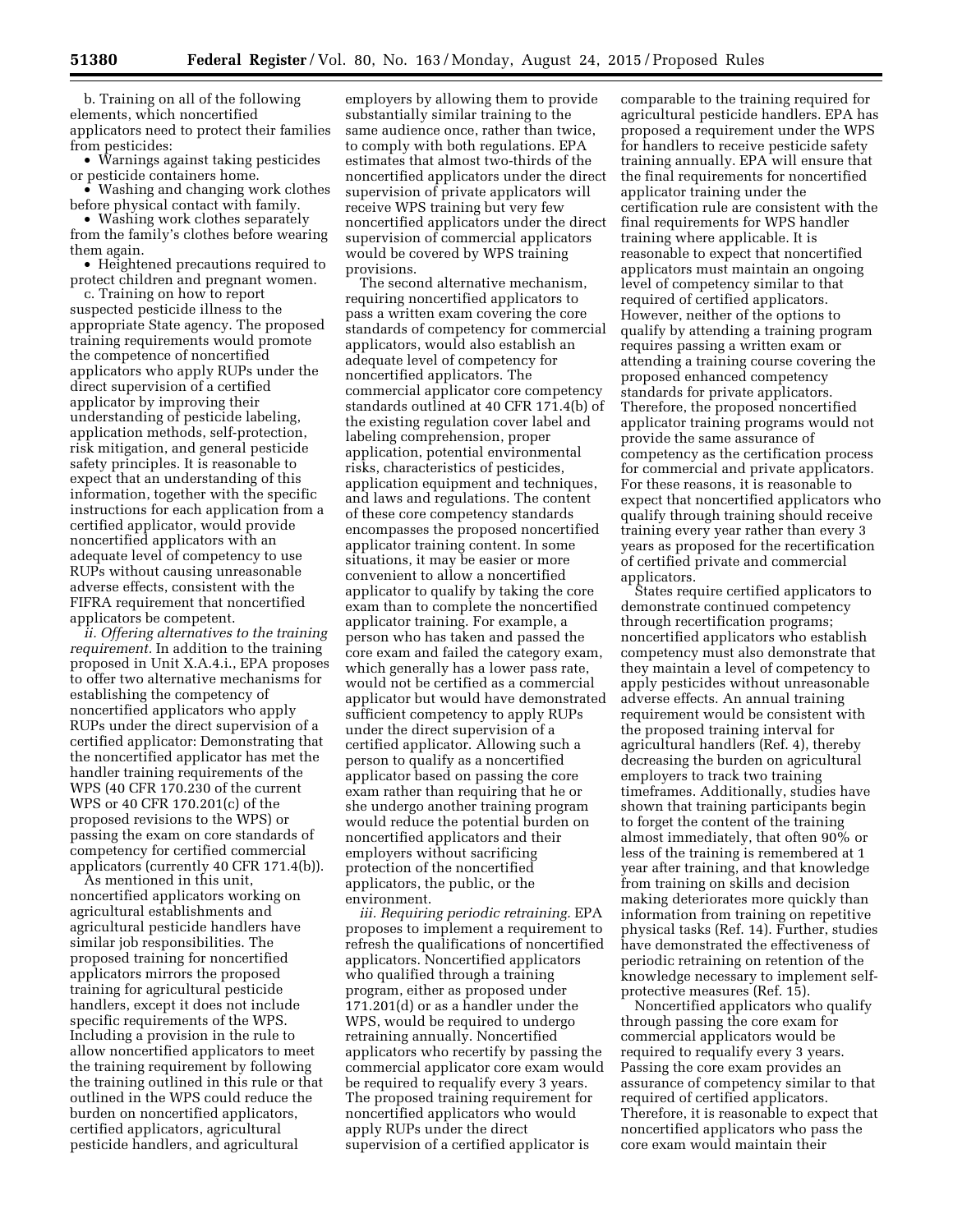competency on the topics covered for a similar length of time as commercial applicators. EPA is proposing a requirement for all certified applicators to renew their credentials every 3 years.

The regulatory text related to these proposals would be located at 40 CFR 171.201(c) and (d).

5. *Costs.* Because noncertified applicators working under the direct supervision of commercial applicators and private applicators have different wage rates, the costs are presented separately for noncertified applicators working under the direct supervision of a commercial applicator and for noncertified applicators working under the direct supervision of a private applicator (Ref. 3).

i. *Noncertified applicators working under the direct supervision of a commercial applicator.* EPA estimates the cost of the proposed requirement to require noncertified applicators to either complete the proposed training, be handlers under the WPS, or pass the core exam would be about \$6.6 million per year for noncertified applicators working under the direct supervision of a commercial applicator (Ref. 3).

ii. *Noncertified applicators working under the direct supervision of a private applicator.* EPA estimates the cost of the proposed requirement to require noncertified applicators to either complete the proposed training, be handlers under the WPS, or pass the core exam would be about \$639,000 per year for noncertified applicators working under the direct supervision of a private applicator (Ref. 3).

6. *Alternative options considered by EPA but not proposed.* EPA considered four alternatives to this proposal.

i. *Allow States to determine noncertified applicator training content.*  EPA considered allowing each State to determine what training or qualifications are appropriate for noncertified applicators, rather than adhering to the standard established in this proposal. For example, some States have specific requirements for noncertified applicators to be qualified, such as through an apprenticeship program, or completing a Statedeveloped training program or minimum number of hours of privatelyprovided training. Although the State programs with various requirements may adequately ensure the competency of noncertified applicators, allowing States to adopt varying standards would result in classification for restricted use providing differing levels of protection from State to State. In order to ensure that RUPs are used by competent persons in a way that would not cause unreasonable adverse effects, it is

necessary for noncertified applicators to receive instruction that covers a specific set of basic competency information. The consistent minimum standard would not be met if States adopted their own programs that did not meet or exceed the standards proposed by EPA.

EPA recognizes that State programs may adequately prepare a noncertified applicator to use pesticides effectively and without unreasonable adverse effect on human health or the environment. However, under the proposed option, States can modify existing programs to ensure they cover the content and requirements of the proposed standard and do not need a specific exception. If the State training program provides instruction on the training requirements listed above, the supervising certified applicator would still be required to verify that the noncertified applicators working under his or her direct supervision have received the training. The proposed option balances flexibility for States to adopt more stringent standards with the need to ensure that noncertified applicators meet a consistent standard of competency.

ii. *Require all noncertified applicators to pass the core exam.* EPA considered requiring all noncertified applicators to pass the core exam for commercial applicator certification. The current requirements concerning the core exam for commercial applicators covers all the topics that would help ensure general knowledge of pesticide application by noncertified applicators.

The Agency decided against proposing a requirement that noncertified applicators demonstrate competence only by taking the core exam for commercial applicators because in some instances, that requirement may impose additional burden on the certified applicators and the noncertified applicators. Some noncertified applicators may have a more difficult time preparing for and passing a written exam than meeting training requirements. Although noncertified applicators may be able to demonstrate their competency to make applications without unreasonable adverse effects with proper supervision, some noncertified applicators may have literacy and language issues that would stand in the way of passing a written exam. By limiting a noncertified applicator's options for demonstrating competence to passing a written exam, the number of noncertified applicators available could decrease because fewer people would qualify. A decrease in the number of noncertified applicators available would increase costs because certified applicators would be required to perform the applications themselves.

In addition, States would have to administer approximately five times the current number of exams, increasing their administrative burden.

EPA decided not to propose this option because it would impose a significant burden on noncertified applicators, the supervising certified applicators, and the States, and the benefits associated with the alternate options do not appear to justify the burden.

iii. *Establish different standards for noncertified applicators working under the direct supervision of commercial and private applicators.* EPA considered establishing separate standards for noncertified applicators under the direct supervision of commercial and private applicators. Under this alternative, noncertified applicators working under the direct supervision of a private applicator would be required to complete the proposed training or the training for handlers under the proposed revisions to the WPS (Ref. 4). EPA considers this to be the minimum level of training that could reasonably be expected to prevent unreasonable adverse effects associated with the use of RUPs. EPA considered requiring a higher level of training for noncertified applicators working under the direct supervision of a commercial applicator; specifically, EPA considered requiring them to pass the core exam for certified applicators as described in the alternate option discussed in this unit.

EPA decided not to propose this alternative for two reasons. First, EPA does not believe there is a significant difference in the risks faced by, or posed by, a noncertified applicator under the direct supervision of a private applicator and a noncertified applicator under the direct supervision of a commercial applicator. As the risks appear to be the same, the same level of training seems appropriate. Second, having a single standard would allow noncertified applicators to work for both commercial and private applicators without having to meet different standards.

iv. *Implement longer retraining interval.* Lastly, EPA considered requiring all noncertified applicators to be retrained using the same timeframes as certified applicator recertification (currently proposed as every 3 years, see Unit XIV.). However, commercial applicators are required to demonstrate their competency through a written exam; the more rigorous standard establishes a higher level of confidence in commercial applicators' knowledge and ability to protect themselves, the public, and the environment. Training is a less reliable indicator of competency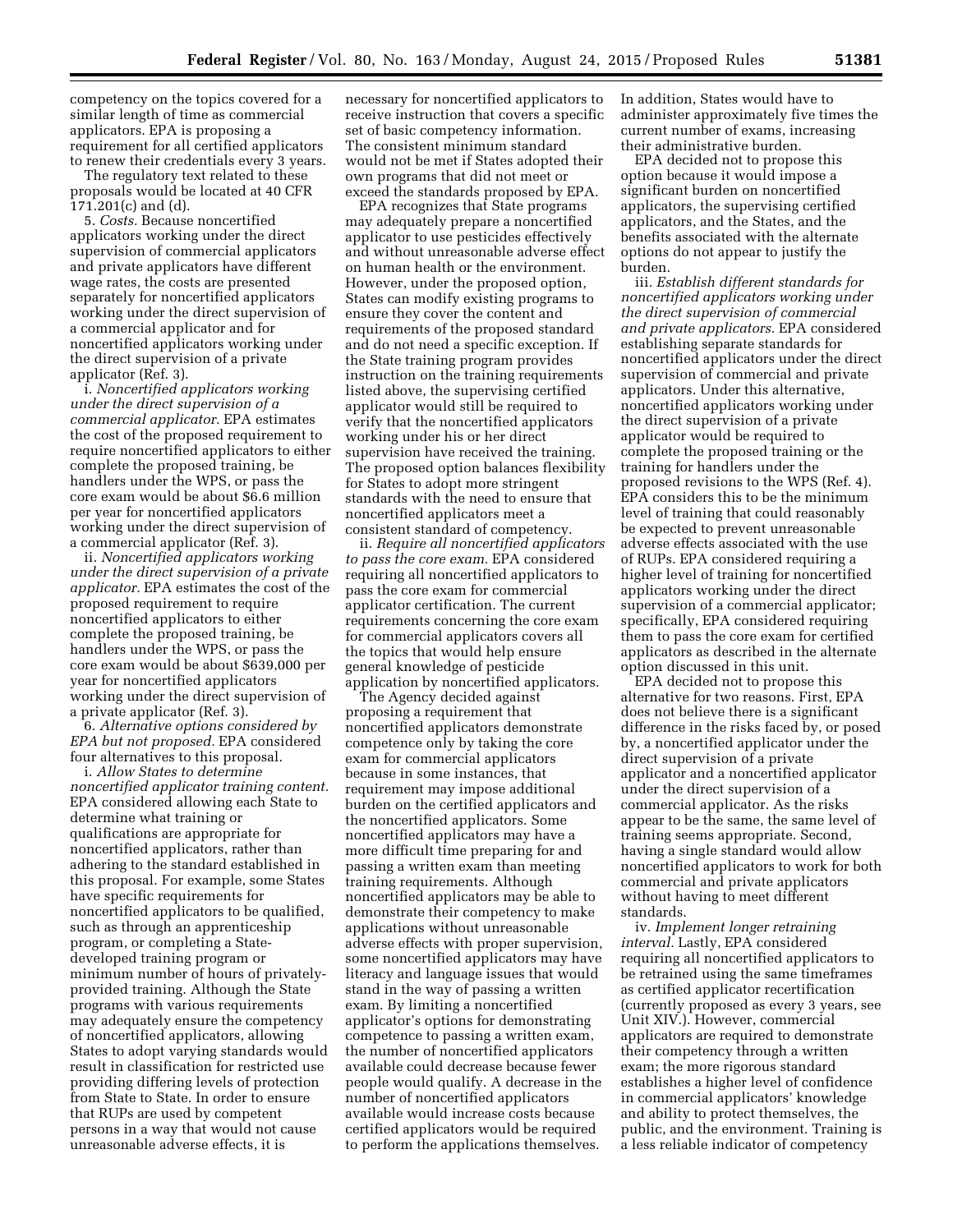than passing an exam and knowledge from training deteriorates rapidly (Refs.14 and 15). EPA recognizes a distinction between the noncertified applicators that qualify through training and those that qualify through an exam. That distinction and EPA's confidence in the exam process prompted EPA to reject the option to establish the same requalification timeframe for all noncertified applicators parallel to the recertification period for certified applicators.

7. *Request for comment.* EPA requests specific feedback on the following:

• Should EPA allow States to adopt noncertified applicator training programs different than what EPA proposes? If so, please explain why, and how portability of the varied programs might be addressed.

• Should EPA require States to adopt the proposed noncertified applicator training program and allow States to add other qualifications or requirements?

• Should EPA require noncertified applicators to receive training specifically on avoiding harm to pollinators? If so, please explain what additional information should be included in the training and why.

• Are there other points that EPA should include in the noncertified applicator training outlined in the proposal? If so, what points should be added and why?

• Should EPA consider a single requalification interval for all noncertified applicators, regardless of their method of qualification, *i.e.,*  should EPA consider requiring noncertified applicators who qualify by passing the core exam to requalify annually, or for those who qualify by training to requalify every 3 years? Please explain why.

• Please provide any available data on or sources of information for the number of noncertified applicators who apply RUPs under the direct supervision of commercial and private applicators.

#### *B. Establish Qualifications for Training Providers*

1. *Overview.* In order to ensure that noncertified applicators receive training that communicates the nature of their work and the potential risks of pesticide exposure in a manner they understand, EPA proposes to require that noncertified applicator training be provided by a currently certified applicator, a State-designated trainer of certified applicators, or a person who has completed a train-the-trainer course under the WPS.

2. *Existing regulation.* The rule has no requirement for training and therefore, no restrictions on who may provide training to noncertified applicators.

3. *Stakeholder information considered by EPA.* Stakeholders, including the PPDC, State associations, and CTAG, have noted the similar work profiles between WPS handlers and noncertified applicators working on agricultural establishments. They recommended that noncertified applicator trainers have similar qualifications to WPS handler trainers because of the importance of conveying information related to safe pesticide use, understanding labeling requirements, and how to contact the employer in the event of an emergency.

4. *Details of the proposal/rationale.*  EPA proposes to allow noncertified applicators to receive training from an applicator with a valid certification issued under 40 CFR part 171, a Statedesignated trainer of certified applicators, or a person who has completed a pesticide safety train-thetrainer program under the WPS, 40 CFR part 170. Given the elevated risks associated with applying RUPs, it is critical to have a high level of confidence in the competence of those who will make applications. Commercial applicators have to pass a written exam to demonstrate their competency. The qualifications of the trainer become more important where the competency of noncertified applicators is established through training rather than through passing a written exam. It is important to have the information presented by trainers who are knowledgeable about pesticide safety requirements.

Certified applicators supervising noncertified applicators have knowledge of the information necessary to ensure that applications are made effectively and without unreasonable adverse effects and commercial applicators have passed an exam demonstrating their competency. The core standards of competency for both private and commercial applicators would cover supervising noncertified applicators using RUPs, including how to convey information about proper application techniques, understanding the labeling, and contacting the supervisor if necessary. In addition, the competency standards would cover communicating with noncertified applicators in a manner they understand. State designated trainers, mainly cooperative extension service pesticide safety educators and county agents, have expertise in educating adult populations about how to conduct pesticide applications and the risks

associated with pesticide exposure. Lastly, trainers who have undergone a train-the-trainer program have learned techniques to effectively transfer information on application techniques, risks of exposure, and other necessary information required to protect agricultural handlers before, during, and after application. EPA anticipates that most people likely to be training noncertified applicators would already be within one of the aforementioned categories of qualified trainers.

The regulatory text related to this proposal would be located at 40 CFR 171.201(d)(2).

5. *Costs.* EPA expects this proposal to have negligible cost. Certified applicators are qualified as trainers by virtue of their certification and would not incur any additional costs to be qualified under this proposal (Ref. 3). EPA assumes most training would be provided by certified applicators to noncertified applicators working under their direct supervision. Therefore, EPA does not believe many people who are not already certified applicators would seek to be qualified trainers under this proposal. Allowing State-designated trainers of applicators and those who have completed a WPS pesticide safety train-the-trainer program would provide flexibility to the certified applicators and offer a variety of options to ensure noncertified applicators are trained.

#### *C. Establish Qualifications for Certified Applicators Supervising Noncertified Applicators*

1. *Overview.* In order to ensure that noncertified applicators do not apply RUPs in a manner that would cause unreasonable adverse effects, EPA proposes to establish specific requirements for the supervising applicator.

2. *Existing regulation.* The current regulation requires supervising certified applicators to demonstrate a practical knowledge of Federal and State supervisory requirements related to the application of RUPs by noncertified applicators. 40 CFR 171.6(a). In addition, the current rule requires the availability of the certified applicator and the hazard of the situation to be directly related. 40 CFR 171.6(a). For certain products, the labeling requires the applicator to be on-site for the application or prohibits application by noncertified applicators even under the direct supervision of a certified applicator. Wherever noncertified applicators are applying RUPs under the direct supervision of a certified applicator, the existing regulation requires the certified applicator provide verifiable instruction to the noncertified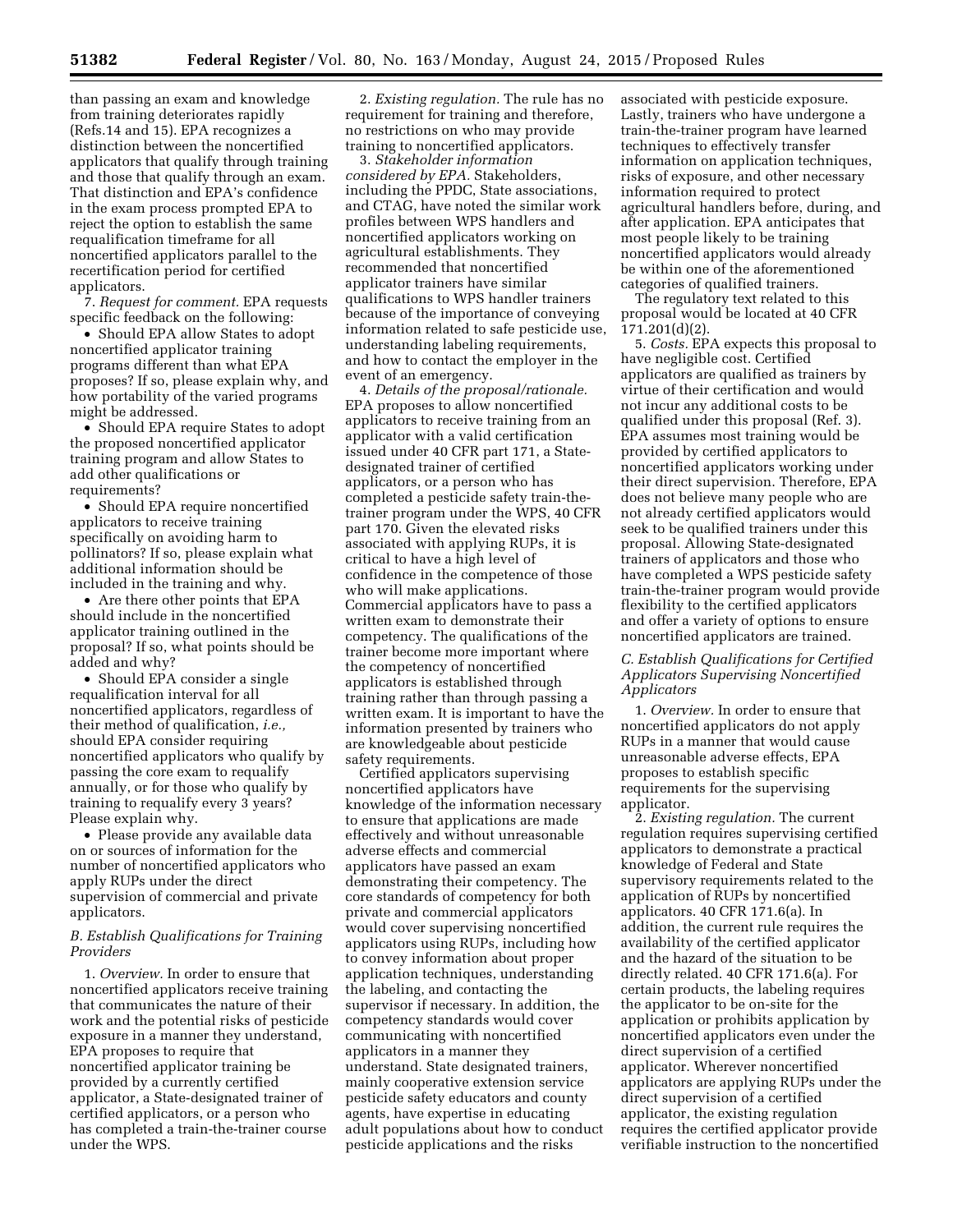applicator, which includes detailed guidance for applying the pesticide properly, and provisions for contacting the certified applicator in the event that he or she is needed. 40 CFR 171.6.

3. *Stakeholder information considered by EPA.* States indicated overall support for establishing qualifications for certified applicators supervising noncertified applicators; however they noted that some limitations would be impractical or difficult to enforce (Ref. 33). For example, States noted that they would not be able to verify whether the supervising applicator was within a certain distance or time of the noncertified applicator conducting the application, and it would be impossible to note how many noncertified applicators were working under the direct supervision of a certified applicator at one time (Ref. 33). The SBAR panel recommended that EPA require ''communication capability between certified applicators and those under their supervision during RUP applications'' (Ref. 34).

4. *Details of the proposal/rationale.*  EPA proposes to require that certified applicators who supervise noncertified applicators to be certified in the category of the supervised application in order to protect the noncertified applicator and the environment from risks associated with insufficient supervision or qualification. EPA proposes to require that certified applicators ensure that noncertified applicators under their direct supervision have satisfied one of the qualification methods discussed in Unit X.B. For specific applications, EPA proposes to require the certified applicator to provide a copy of all applicable labeling to each noncertified applicator for each supervised application; ensure that means are available for immediate communication between the certified applicator and the noncertified applicators working under their direct supervision; provide specific instructions related to each application, including the site-specific precautions and how to use the equipment; and explain and comply with all labeling restrictions.

It is critical that the supervising applicator be competent in the specific types of application that he or she is supervising, know the requirements related to application of RUPs by noncertified applicators, and ensure that noncertified applicators are competent. It is reasonable to expect that many supervising applicators currently provide instruction to the noncertified applicators under their supervision and are certified in the appropriate category.

The proposed change would codify more precise requirements to ensure that supervising certified applicators are prepared adequately to supervise specific types of applications and to provide the appropriate protections to noncertified applicators.

EPA proposes to add a requirement for the certified applicator to provide a copy of the labeling to noncertified applicators applying RUPs under his or her supervision. Providing the product labeling to noncertified applicators is important for several reasons. First, product labeling communicates critical information to the pesticide user on how to use and apply the product. The labeling contains use directions, health and safety information, and instructions for proper storage and disposal. By law, users must follow the use instructions on the labeling for registered products. Second, in the event that the noncertified applicator cannot contact the supervising applicator, the labeling contains critical information that the noncertified applicator or a literate person nearby could consult in order to understand special use restrictions, make a proper application, or respond in the event of a spill or accident, including providing proper medical treatment. Third, the WPS requires employers to provide handlers access to the product labeling during handling activities in order to provide protections parallel to those provided under the Occupational Safety and Health Act (OSHA). OSHA requires that persons with hazardous chemicals in their work area receive information in the form of labels, training, and access to safety data sheets (SDSs). Label and SDSs must always be available; training must take place at the time of the employee's initial assignment and when new hazardous chemicals are introduced into the work area. Fourth, noncertified applicators have similar job responsibilities to agricultural pesticide handlers under the WPS and have an equal need for labeling information. For these reasons, it is important to make the labeling available to all noncertified applicators working with RUPs, even if some may not be able to read or understand the labeling.

Communication between the supervising applicator and the noncertified applicator is critical if the noncertified applicator has a question before application or encounters an emergency situation related to the misapplication. The current rule requires provisions for contacting the certified applicator, but it is very general and provides no assurance of timely contact. The intent of the existing provision was to enable communication

between the supervising applicator and the noncertified applicator throughout the application process. Telecommunications options have improved dramatically over the last 35 years, and the proposed requirement to ensure means are available for immediate communication would take advantage of those changes to more fully accomplish the intent of the original provision. Requiring means to be available for immediate communication would allow flexibility for the supervising applicator; if the certified and noncertified applicator are working at the same location, means for immediate communication could be speaking to one another directly. In the event the noncertified applicator is using RUPs under the direct supervision of a certified applicator when the certified applicator is not present, means of immediate communication could include cellular phones or twoway radios, among other mechanisms.

The regulatory text related to this proposal would be located at 40 CFR 171.201(b).

5. *Costs.* EPA assumes that the current requirement to provide detailed guidance for applying the pesticide properly and the proposed requirement to provide application-specific instructions are substantially similar and will not result in a significant increase in the cost of compliance (Ref. 3).

EPA estimates the cost for ensuring means for immediate communication are available would be negligible because according to CTIA—The Wireless Association, as of December 2012, wireless penetration in the United States was 102% (the number of wireless subscriptions divided by the U.S. population) (Ref. 56).

6. *Alternative options considered by EPA but not proposed.* EPA considered different application-specific requirements for supervising applicators, including a requirement for the supervising applicator to keep noncertified applicators within their line of sight or to be on site during applications, a limit on the number of noncertified applicators that could be supervised at one time, or a limit on the distance between the certified applicator and the noncertified applicators.

EPA may limit who may apply RUPs and the type of supervision required on a product-by-product basis. Some RUP labeling requires certified applicators to keep noncertified applicators within their line of sight during applications. EPA considered requiring line of sight supervision wherever noncertified applicators are applying RUPs under the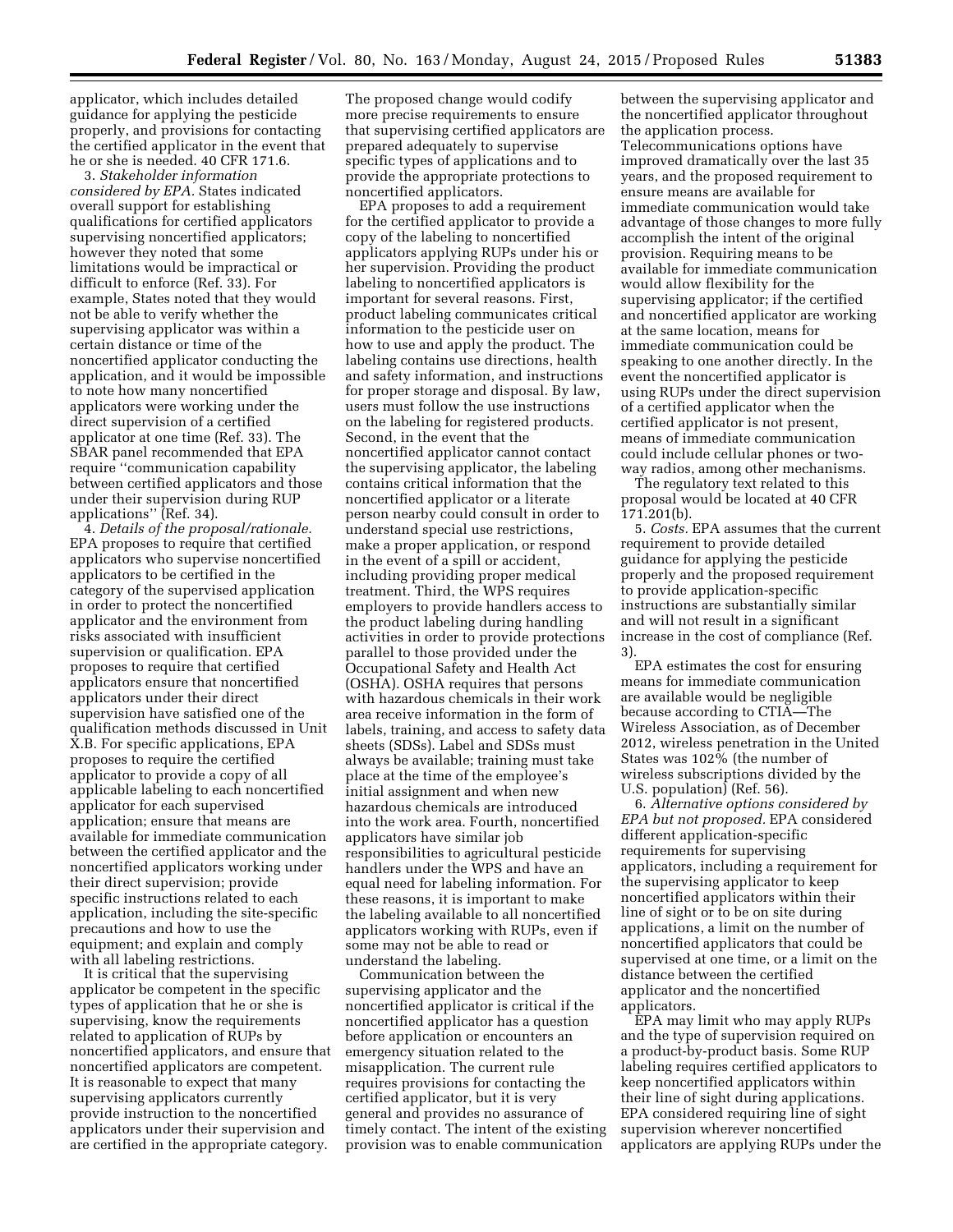direct supervision of a certified applicator. For example, labeling for fumigant products requires the supervising applicator to be on site because of the significant danger to the applicator if not used properly. However, a universal requirement that certified applicators keep noncertified applicators in their line of sight or to be on site during application would be inconsistent with 7 U.S.C. 136(e)(4), which allows use of RUPs even if the certified applicator providing direct supervision is not on site at the time of application.

EPA considered establishing a limit on the number of noncertified applicators that a certified applicator could supervise for each application of RUPs, *e.g.,* 10 noncertified applicators could use RUPs under the direct supervision of a certified applicator at any specific time. Limiting the number of noncertified applicators using RUPs under the direct supervision of a certified applicator could better ensure that the applications are conducted in a manner that would not cause unreasonable adverse effects to the applicator, the public, or the environment. EPA does not have information on the maximum number of noncertified applicators that a certified applicator could supervise without causing unreasonable adverse effects. There may be limits on the capability of a certified applicator to supervise noncertified applicators using RUPs, but the limits seem circumstantial. For example, a certified applicator supervising the application of RUPs through backpack sprayers on a single agricultural establishment may be able to supervise many noncertified applicators without causing unreasonable adverse effects. However, a certified applicator supervising noncertified applicators fumigating a warehouse with RUPs may not be able to supervise other applications of RUPs at the same time in a safe manner.

EPA chose not to propose a limit on the number of noncertified applicators that can use RUPs under the direct supervision of a certified applicator. EPA regulates specific risks related to the use of RUPs on a product by product basis, including limiting or restricting the use of RUPs by noncertified applicators. The certified applicator is liable for all applications conducted under his or her supervision. To become certified, applicators must demonstrate competency in conducting and supervising applications in a manner that will not result in adverse effects to human health or the environment. It is reasonable to expect that the certified applicator will generally recognize the

limits of his or her capacity to appropriately supervise multiple noncertified applicators. It is reasonable to expect that the combination of certified applicators' competency in making and supervising applications of RUPs, product-specific limitations on the use of RUPs by noncertified applicators, combined with the proposed requirement that the supervising applicator ensure that a mechanism for communication between certified applicators and noncertified applicators using RUPs under their direct supervision, would adequately protect the noncertified applicator, the public, and the environment. Recognizing that EPA has insufficient data to support a limit on the number of noncertified applicators that can be supervised by a certified applicator or data to establish the number if a limit is required, EPA is soliciting additional information related to this option.

EPA also considered proposing a maximum physical distance or travel time between the certified applicator and noncertified applicator using RUPs under his or her direct supervision. For instance, the certified applicator would have to be within X yards or Y minutes of the noncertified applicator. This option would make it more likely that the certified applicator could physically reach the noncertified applicator within a reasonable timeframe in the event assistance was needed. Time-based and distance-based limitations would have different impacts in urban and rural areas—in a city, the certified applicator might take an hour to get to an application site within 5 miles, whereas in a rural area, the applicator could cover the same distance in a few minutes. EPA does require the supervising certified applicator to be on site when certain RUPs are used by noncertified applicators. These restrictions are imposed on a product by product basis. EPA does not have sufficient information on a specific time or distance between certified applicators and noncertified applicators using RUPs under their direct supervision that would make meaningful reductions in the overall risk of adverse effects from RUP use by noncertified applicators. Rather than set an arbitrary time or distance, EPA chose to propose a requirement for the certified applicator to ensure a mechanism for the supervisor and noncertified applicator using RUPs under his or her direct supervision to be in immediate communication. It is reasonable to expect that ensuring that noncertified applicators are able to immediately contact their supervisors in the event of

a spill, emergency, or question about the application would reduce the potential for unreasonable adverse effects from RUP application by noncertified applicators.

7. *Request for comment.* EPA requests specific comment on the following:

• Would supervising certified applicators and noncertified applicators rely on cell phones rather than two-way radios as a means to ensure immediate communication?

• Please provide any additional information that would assist EPA in more accurately estimating the cost associated with this proposal.

• Should EPA consider other qualifications for supervising applicators? If so, what qualifications and why?

• Should EPA require certified applicators to be within a certain distance or time of the noncertified applicators using RUPs under their direct supervision? Please explain why. If so, what distance or time should EPA require?

• Should EPA limit the number of noncertified applicators that a certified applicator can supervise? Please explain why. If so, how should EPA select the maximum number?

#### **XI. Expand Commercial Applicator Recordkeeping To Include Noncertified Applicator Training**

1. *Overview.* In order to facilitate inspectors' ability to verify that noncertified applicators have been trained in accordance with the rule, EPA proposes to require commercial applicators to maintain records of noncertified applicator training for two years.

2. *Existing regulation.* The current rule does not require any person to keep records of the information or training provided to noncertified applicators.

3. *Details of the proposal/rationale.*  EPA proposes to require commercial applicators to maintain records of noncertified applicators' training. The proposed recordkeeping requirement includes: The trained noncertified applicator's printed name, and signature; the date of the training; the name of the person who provided the training; and the supervising commercial applicator's name. It is reasonable to expect that requiring commercial applicators to maintain records of noncertified applicators' training would increase the likelihood that the noncertified applicators will be trained in accordance with the proposed requirements. In addition, records can help ensure that noncertified applicators meet the proposed minimum age requirement. Records are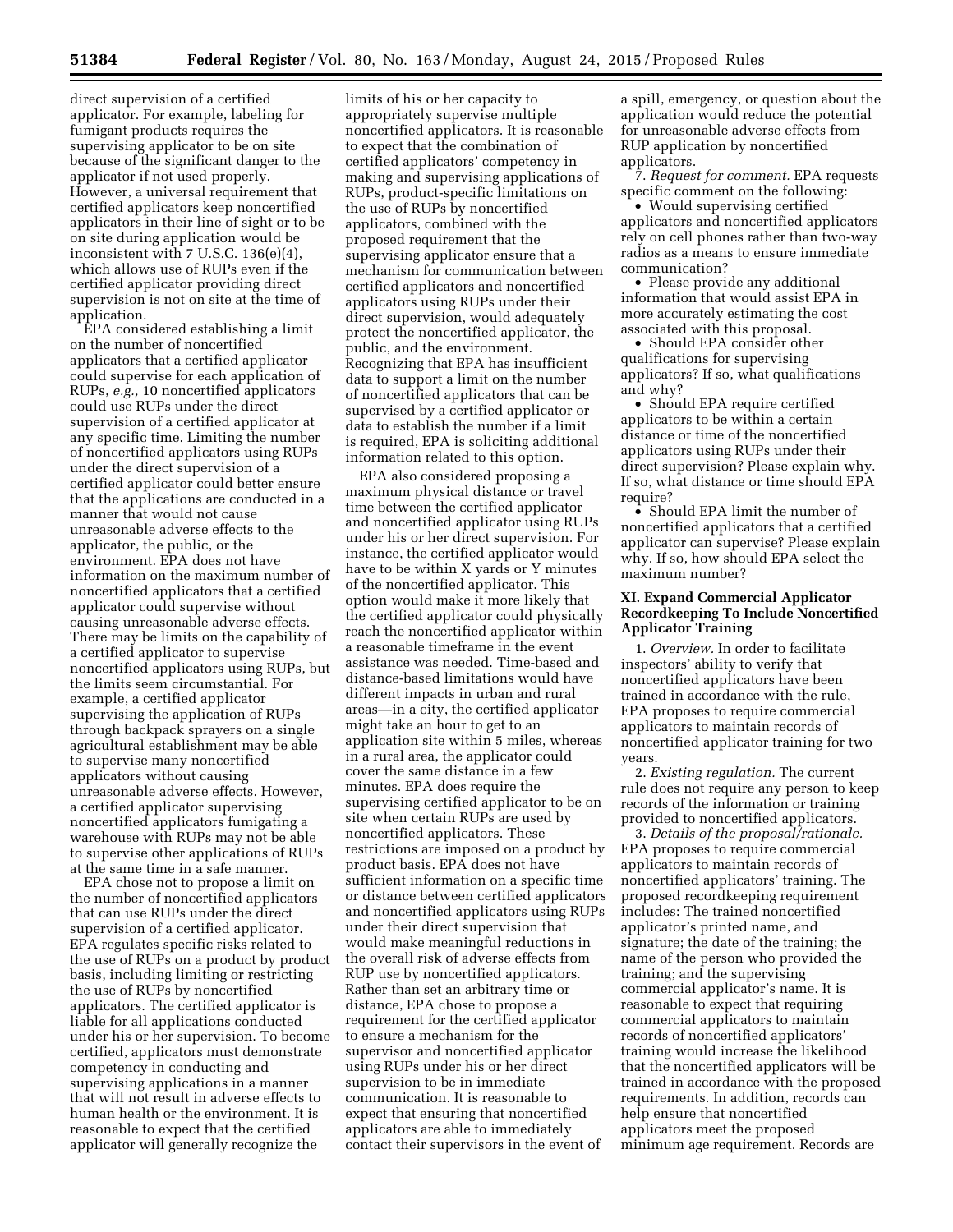a key component of an effective enforcement program. EPA is not proposing to require commercial applicators to document the qualifications of noncertified applicators who satisfy the requirement of 40 CFR 171.201(c) as agricultural handlers or by having passed the core exam. The WPS already requires agricultural employers to maintain records of pesticide safety training provided to handlers. It is reasonable to expect that certifying authorities would be able to verify whether a noncertified applicator has passed the core exam.

FIFRA prohibits EPA from issuing regulations that require private applicators to maintain records. Therefore, EPA is not proposing to make the recordkeeping requirements outlined in this Unit apply to private applicators. Nevertheless, private applicators still would be subject to the proposed requirements for ensuring that noncertified applicators under their direct supervision have met the proposed training requirements. In the absence of training records maintained by private applicators, EPA would gauge compliance with the training requirement during routine compliance inspections. The inspector could question noncertified applicators regarding the content of the training and the labeling of any products being applied. If the noncertified applicators' answers are not consistent with the content of the required training and the labeling of any products being applied, it may support a presumption that the private applicator has failed to adequately comply with the noncertified applicator training requirement. Where private applicators keep records, either on their own initiative or in response to State, Tribal, or local requirements, that are sufficient to verify compliance with the requirements for training and supervising noncertified applicators, EPA expects that it would ordinarily rely on such records to assess compliance, rather than evaluating individual noncertified applicators.

The regulatory text related to this proposal would be located at 40 CFR 171.201(e).

4. *Costs.* EPA estimates the cost of the proposal to require commercial applicators to maintain records of the training provided to noncertified applicators working under their direct supervision for 2 years would be \$324,000 annually (Ref. 3).

5. *Alternative options considered by EPA but not proposed.* EPA considered requiring the training record to include the noncertified applicator's date of birth. The Department of Homeland

Security (DHS) requires every employer to have a completed I–9 form for every employee. The I–9 form already requires employers to obtain and keep records on a number of pieces of information about the employee to verify employability, including the employee's date of birth. The employer must retain the I–9 form for inspection by DHS or other federal agencies. Rather than impose a duplicative requirement for recordkeeping on employers, EPA chose not to propose a requirement for the training record to include the noncertified applicators date of birth.

6. *Request for comment.* EPA requests specific comment on the following:

• Should EPA consider requiring the commercial applicator to provide a copy of the training record to the noncertified applicator? What would be the value of this record to the noncertified applicator and subsequent employers? Should EPA require the record to be provided to all noncertified applicators as a matter of course or only to those noncertified applicators who request such documentation from the certified applicator?

• Should EPA consider requiring commercial applicators to maintain records of noncertified applicator training for a different length of time? If so, for how long should training records be maintained and why?

• Should EPA consider requiring commercial applicators to document the noncertified applicator's qualification regardless of the method used to qualify? Should EPA require commercial applicators to document the WPS training or core exam? If so, why?

#### **XII. Establish a Minimum Age for Certified Applicators**

1. *Overview.* In order to reduce the risks of exposure to applicators, bystanders, the public, and the environment, EPA proposes to establish a minimum age of 18 for any person to become certified as a private or commercial applicator.

2. *Existing regulation.* The rule has no age restrictions for certified applicators.

3. *Stakeholder information considered by EPA.* Stakeholders including Farmworker Justice, Migrant Clinicians Network, EPA's Children's Health Protection Advisory Committee, members of the PPDC workgroup, and State regulatory agencies recommended establishing a minimum age for pesticide applicators.

In 2002, CTAG surveyed State lead agencies for pesticide applicator certification. Responses were provided from 49 States, with 30 States implementing a minimum age for commercial applicators and 27 States

establishing a minimum age for private applicators. The commercial applicator minimum ages were 16 (6 States) and 18 (24 States); the private applicator minimum ages ranged from 15 to 18 (15 years, 1 State; 16 years, 10 States; 17 years, 1 State; 18 years, 15 States) (Ref. 57). CTAG also evaluated State support of a minimum age requirement for applicator certification. Ninety-eight percent of the respondents supported such a requirement. Twenty-six States supported a minimum age of 18, 12 States supported a minimum age of 16, and the remainder did not respond with a specific age or provided different required minimum ages, depending on type of certification (Ref. 57).

As of 2013, 35 States had implemented a minimum age of 18 for commercial applicators and 8 States had implemented a minimum age of 16 for commercial applicators. For private applicators, 16 States established a minimum age of 18, 1 State established a minimum age of 17, and 17 States established a minimum age of 16 (Ref. 3).

The SBAR panel recommended that EPA consider a minimum age of 18 for commercial and private applicator certification, with an exception allowing private applicators working on a farm owned by an immediate family member (as defined in the WPS at 40 CFR part 170) to be certified at 16 years old (Ref. 34). The SERs (including pesticide applicators, farmers, and other business owners) consulted by the panel had varying recommendations regarding minimum age.

For commercial applicators, SERs mainly suggested a minimum age of 18, noting that the minimum age for a pilot license is 18 so it would not impact aerial applicators and that ''one cannot understand the concept of safe and accurate application until age 18.'' Other SERs suggested that the minimum age should be 16 for children of farmers, that the minimum age should not exceed 14, and that there should be no minimum age—only a requirement to pass a written test (Ref. 34).

For private applicators, recommendations ranged from no minimum age to a minimum age of 18. Two SERs suggested that there should be no minimum age, with one suggesting that children be certified as private applicators when they pass a test. Three representatives suggested a minimum age of 16. One SER suggested a minimum age of 18 (Ref. 34). Two SERs noted that establishing a minimum age would require farm owners to hire certified applicators, increasing the cost of RUP applications (Ref. 34).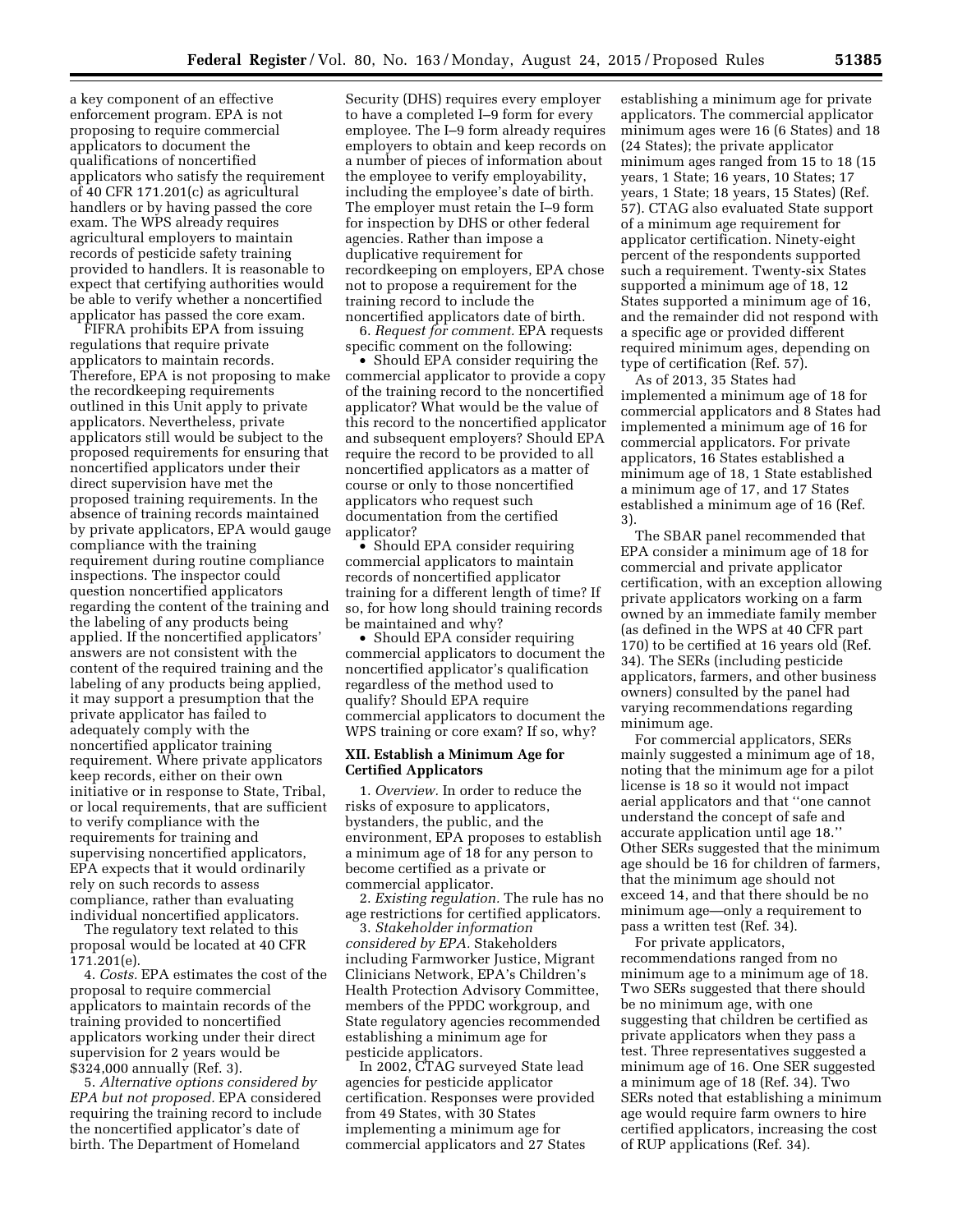DOL has established a general rule, applicable to non-agricultural employment, that workers must be at least 18 years old to perform hazardous jobs. 29 CFR 570.120. For example, those under the age of 18 may not perform most tasks in manufacturing or mining industries; communications or public utilities; construction or repair; in transporting people or property; and in warehousing and storage. The FLSA establishes a minimum age of 16 for youth in agriculture engaged in occupations deemed hazardous by the Secretary of Labor. 29 U.S.C. 213(c)(2). This includes persons handling toxicity category I and II pesticides in agriculture. 29 CFR 570.71(a)(9). By regulation, DOL prohibits youth under the age of 16 engaged in nonagricultural employment from any work involving pesticides unless employed by a parent or someone standing in place of the parent. 29 CFR 570.32.

4. *Details of the proposal/rationale.*  EPA proposes to establish a minimum age of 18 for persons to become certified as commercial and private applicators.

Aside from any increased risks that adolescents may suffer from pesticide exposures, adolescents generally lack the experience and judgment to avoid or prevent unnecessary exposure. A study conducted by the National Institutes of Health (NIH) also demonstrates that because their brains are still developing, adolescents may have trouble balancing risk-reward decision-making and goaloriented decision-making (Ref. 21). Although adolescents may understand the possible consequences of their actions, they are more likely to make decisions based upon their initial emotional responses, which will often lead them to make suboptimal choices (Ref. 20). Additionally, adolescents are less likely to be aware of their rights and how to recognize hazards in the workplace (Ref. 20).

Pesticide applicators must exercise good judgment and responsible behavior to best protect themselves and others as they work with these potentially toxic materials. Research has shown differences in the decision making of adolescents and adults that reasonably supports the conclusion that applicators who are children may take more risks than those who are adults. Behavioral scientists note that responsible decision making is more common in young adults than adolescents: ''socially responsible decision making is significantly more common among young adults than among adolescents, but does not increase appreciably after age 19. Adolescents, on average, scored significantly worse than adults did, but individual differences in judgment

within each adolescent age group were considerable. These findings call into question recent assertions, derived from studies of logical reasoning, that adolescents and adults are equally competent and that laws and social policies should treat them as such'' (Ref. 22). Decision-making skills and competence differ between adolescents and adults. A NIOSH compilation of studies demonstrates ''[y]outh are at increased risk of injury from lack of experience. Inexperienced workers are unfamiliar with the requirements of work, are less likely to be trained to recognize hazards, and are commonly unaware of their legal rights on the job. Developmental factors—physical, cognitive, and psychological—may also place them at increased risk" (Ref. 21). While some research has focused on decision-making of adolescents in terms of legal culpability, the findings on decision-making skills and competence can be applied reasonably to pesticide application.

Society has established 18 as the age of majority in many circumstances, and research has shown that by 18 years old, most people have developed a level of competence that makes responsible decision making more likely. For example, persons must wait until they are 18 to vote, join the military, use tobacco, and give medical consent. For the one major exception to 18 as the age of majority, issuance of driver's licenses, States have recognized the increased risks associated with new, immature drivers. Forty-nine States have established a graduated driver's license program, under which the young drivers do not get full rights and independence upon passing the necessary tests; rather they get limited privileges that expand over time to result in full rights and independence when they reach 17 or 18 years old. Overall, this approach has resulted in fewer accidents by teenage drivers between 16 and 18 years old (Refs. 58 and 59). Society does not entrust individuals with the right to conduct some high risk activities until they have met a certain age because the risk of harm to the underage person and others is too great. Pesticide application presents comparable risks, with the potential for significant harm to the applicator, the public, and the environment.

In addition to differences between adolescents and adults in terms of decision-making ability, children may be more susceptible to pesticides because their physiological systems are developing, and that development may be altered by pesticide exposure. Most pesticides classified as RUPs are so classified based on an increased

potential for acute harm to human health. A level of exposure to RUPs considered safe for an adult may not be safe for a child.

EPA expects that restricting certification to persons 18 years of age or older would prevent children from being exposed while performing and supervising application activities and protect other persons and the environment from misapplication due to children's poor judgment or inadequate decision-making skills. EPA's proposal would harmonize the age requirements for pesticide applicators with the minimum age requirements for workers performing hazardous jobs in other industries.

The regulatory text for these provisions would be located at 40 CFR 171.103(a)(1) for commercial applicators and at 40 CFR 171.105(d) for private applicators.

5. *Costs.* EPA separates the cost of establishing a minimum age for commercial and private applicators in this unit.

*i. Commercial applicators.* EPA estimates the cost of establishing a minimum age of 18 for commercial applicators would be \$294,000 per year (Ref. 3). The costs would reflect the difference in the wage rates between commercial applicators who are 18 years or older and those who are younger in States that do not currently have a minimum age of 18 (Ref. 3). As discussed in this unit, many States already have a requirement that certified applicators must be at least 18 years old.

*ii. Private applicators.* EPA estimates the cost of establishing a minimum age of 18 for private applicators would be \$174,000 per year (Ref. 3). The costs would reflect the difference in the wage rates between private applicators who are 18 years or older and those who are younger in States that do not currently have a minimum age of 18.

6. *Alternative options considered by EPA but not proposed.* EPA considered two alternatives: Allowing flexibility in the minimum age of 18 for applicators on a family farm, and establishing a minimum age of 16 for commercial and private applicators.

EPA took into account the recommendation of the SBAR panel that EPA consider a minimum age of 18 for commercial and private applicator certification, with an exception allowing private applicators working on a farm owned by an immediate family member (as defined in the WPS at 40 CFR part 170) to be certified at 16 years old (Ref. 34). This option would allow flexibility for earlier certification for private applicators working on farms owned by immediate family members; however, it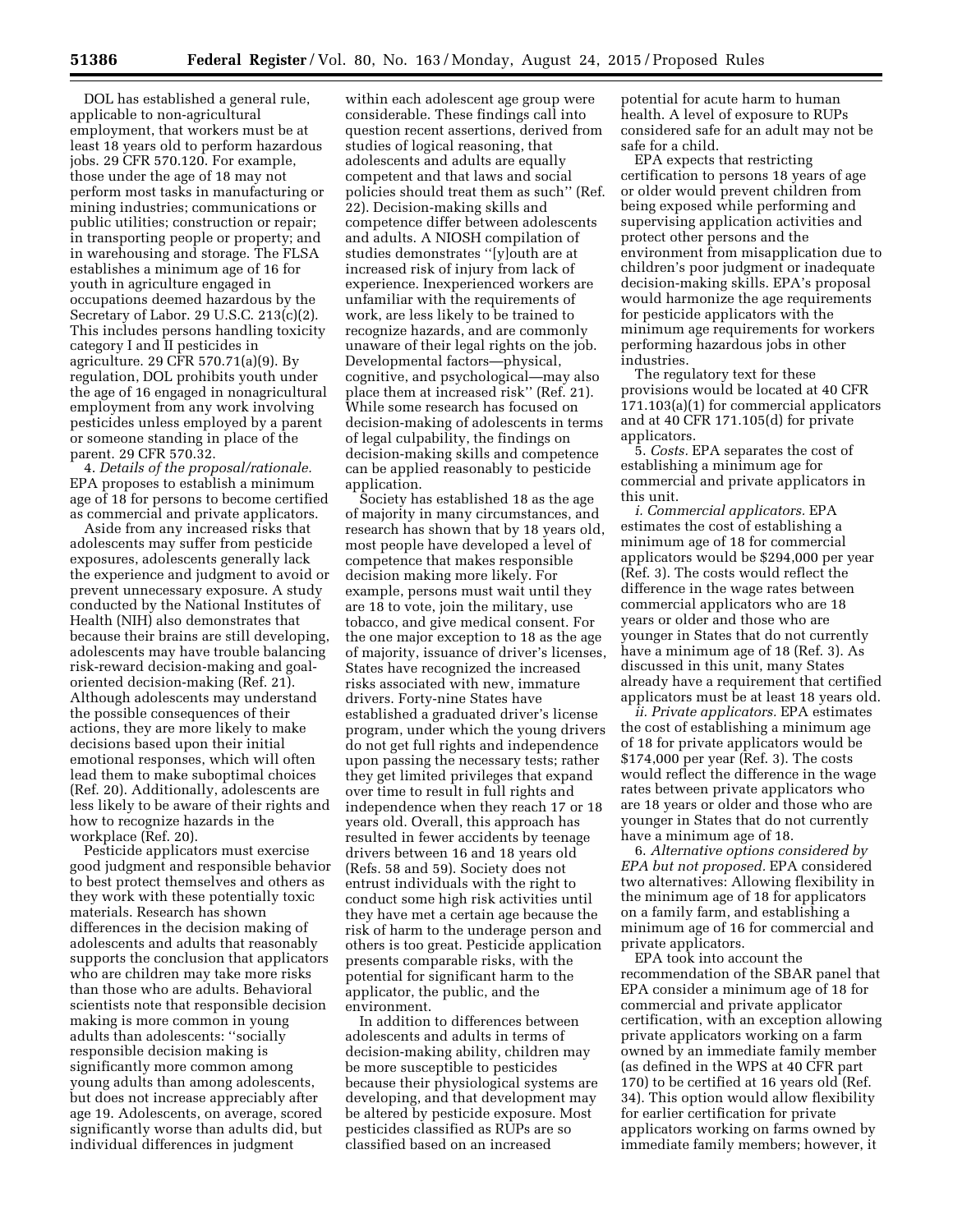provides a different level of protection for private and commercial applicators and to those who would be impacted by their applications of RUPs. EPA's primary concern is the protection of human health and the environment from pesticide hazards; the SBAR panel alternative does not adequately protect a vulnerable segment of the population, youths 16 and 17 years old. It also puts at risk neighbors, bystanders, and the environment. RUPs pose greater potential for unreasonable adverse effects if they are misused than do other pesticides. Persons younger than 18 may possess less maturity and good judgement than adults, and they may be careless in making applications. It is reasonable to expect that there would be additional risk to the applicator, the public, and the environment from RUP applications by persons younger than 18, and despite the benefit of flexibility offered by a reduced minimum age on family owned enterprises, EPA does not consider that flexibility justified in light of the associated risks.

The second alternative considered by EPA was to set a minimum age of 16 for persons to become certified as commercial or private applicators. This option would require fewer States to incorporate the new requirement because most States have a minimum age of at least 16. Under this alternative, States could adopt or retain a requirement for a higher minimum age. In addition, a minimum age of 16 would match the requirements of the FLSA for handling or applying products in toxicity category I and II in agricultural employment and the minimum age for handlers under the proposed changes to the WPS (Ref. 4). However, this option would provide significantly less protection to the applicator, the public, and the environment. Moreover, this option could create a scenario in which a minor could be directing the actions of an adult by supervising the application of RUPs. States have noted that it can be difficult to take enforcement actions against minors. Under this scenario, States may have no recourse if the pesticide was misapplied by the noncertified applicator because responsibility ultimately rests with the certified applicator, in this case, a minor. Certified applicators use RUPs, pesticides with a higher potential for harming human health and the environment, and must possess an appropriate level of competence, maturity and decision-making skills to ensure these products are used safely. Therefore, EPA does not believe that the difference in cost between the proposed option and this alternative justifies the

associated risk to youth applicators, the public, and the environment.

7. *Request for comment.* EPA specifically requests comment on the following questions:

• Are there alternatives that have not been considered that would improve protections for adolescent certified applicators using RUPs, either those under 16 or 18 years old, while allowing flexibility for pesticide use for agriculture?

• What would be the impact on State programs of establishing a minimum age of either 16 or 18 for certified applicators? What would be the impact on pesticide application businesses?

• Are there additional benefits or burdens associated with establishing a minimum age of 16 or 18 for certified applicators? If so, please provide data to support either position.

• Would this proposal have an impact on training programs for adolescents? If so, please describe the impact.

• Is there a need for an exemption from the minimum age requirement for persons working on a farm owned by their immediate family members? If so, how widespread is this need and what are its economic impacts? What criteria should EPA consider if it creates such an exemption, *e.g.,* size of the farm, specific familial relationship, whether a family member/owner is also a certified applicator? Should EPA use the same criteria established for the exemption for owners and their immediate family members under the WPS (see 40 CFR 170.104(a) and 170.204(a))?

#### **XIII. Establish a Minimum Age for Noncertified Applicators Working Under the Direct Supervision of Certified Applicators**

1. *Overview.* EPA proposes to require that noncertified applicators who use RUPs under the direct supervision of a certified applicator be at least 18 years old. EPA expects this change would result in reduced risks to children and improved competency in the use of RUPs, resulting in reduced exposure to noncertified applicators, bystanders, and the environment.

2. *Existing WPS regulations.* The current rule does not establish a minimum age for noncertified applicators.

3. *Stakeholder information considered by EPA.* As of 2013, 16 States had implemented a minimum age of 18 for noncertified applicators under the direct supervision of commercial applicators and 4 States had implemented a minimum age of 16 for noncertified applicators under the direct supervision of commercial applicators. For private applicators, 5 States

established a minimum age of 18 and 2 States established a minimum age of 16. Two States prohibit use of RUPs by noncertified applicators, eliminating the option for use of RUPs under the direct supervision of a certified applicator (Ref. 3).

The SBAR panel recommended that EPA consider a minimum age of 18 for noncertified applicators working under the direct supervision of commercial applicators and a minimum age of 16 for noncertified applicators working under the direct supervision of private applicators (Ref. 34). The SERs consulted by the panel provided varied recommendations. One SER recommended that EPA adopt a minimum age of 16 for persons working in an apprentice program, but prohibit these noncertified applicators from working alone (*i.e.,* supervising applicator not present at the site of application). Another SER suggested a minimum age of 18 because ''one cannot understand the concept of safe and accurate application until age 18.'' A third SER suggested that EPA not establish a minimum age because establishments applying RUPs need to use family members. Finally, one SER supported EPA's adoption of either a requirement for training for noncertified applicators or a requirement for certified applicators to be present for applications made under their direct supervision (Ref. 34). EPA also considered the information discussed in Unit XII.3.

4. *Details of the proposal/rationale.*  EPA proposes to establish a minimum age of 18 for noncertified applicators using RUPs under the direct supervision of certified applicators. The proposed age restriction would include a requirement for commercial applicators supervising the noncertified applicator to record the training and the birth date of any noncertified applicator using RUPs under their direct supervision.

EPA considered the rationale discussed in Unit XII.4. in developing this proposal. As discussed in the previous section, research shows the differences in the decision-making of adolescents and adults leads to the conclusion that noncertified applicators who are adolescents may take more risks than those who are adults. The use of RUPs presents demonstrable risks of significant harm to the applicator, the public, and the environment, and these risks are significantly influenced by the user's judgment and decision-making skills. Requiring noncertified applicators to be 18 years of age or older would prevent youth under 18 from being exposed while using RUPs under the supervision of a certified applicator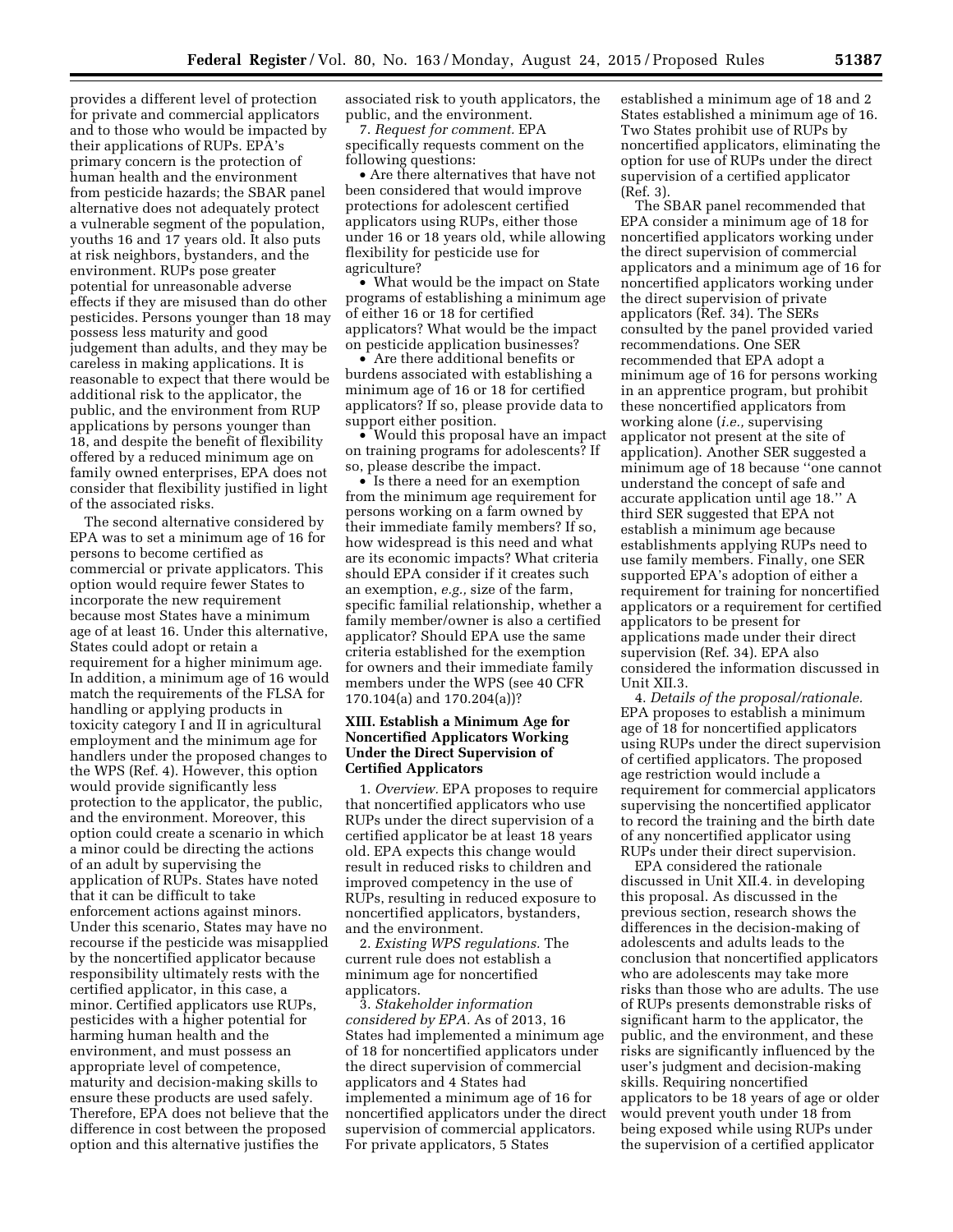Because noncertified applicators use RUPs, their activities entail a heightened level of risk that requires maturity and good decision-making skills if unreasonable adverse effects are to be avoided. Therefore, it is reasonable to expect that establishing a minimum age of 18 for noncertified applicators would improve protections from misapplication of RUPs to applicators, the public, and the environment.

The regulatory text establishing a minimum age for noncertified applicators would be located at 40 CFR 171.201(b)(5).

*5. Costs.* EPA separated the cost for establishing a minimum age of 18 for noncertified applicators working under the direct supervision of commercial applicators and for those under the direct supervision of private applicators in this unit.

*i. Noncertified applicators working under the direct supervision of commercial applicators.* EPA estimates the cost of requiring noncertified applicators working under the direct supervision of commercial applicators to be 18 would be \$12.8 million per year (Ref. 3). The costs reflect the difference in the wage rates between these noncertified applicators who are 18 years or older and those who are younger.

*ii. Noncertified applicators working under the direct supervision of private applicators.* EPA estimates the cost of requiring noncertified applicators working under the direct supervision of private applicators to be 18 would be \$1.1 million per year (Ref. 3). The costs reflect the difference in the wage rates between these noncertified applicators who are 18 years or older and those who are younger.

For a complete discussion of the estimated costs of the proposals and alternatives, see the economic analysis for this proposal (Ref. 3).

EPA cannot quantify the benefits associated with this proposal (Ref. 3). However, it is reasonable to expect that this proposal would improve the health of adolescent noncertified applicators, as well as other bystanders and the environment. As discussed in Units XII. and XIII., adolescents' judgment is not fully developed. It is reasonable to expect that restricting adolescents'

ability to handle pesticides would lead to less exposure potential for the noncertified applicators themselves, and less potential for misapplication that could cause negative impacts on other persons nearby, and the environment.

6. *Alternative options considered but not proposed.* EPA considered two alternatives: Proposing a minimum age of 16 for all noncertified applicators using RUPs under the direct supervision of commercial and private applicators, and proposing a minimum age of 18 for all noncertified applicators using RUPs under the direct supervision of a certified applicator with an exception for noncertified applicators working under the direct supervision of a private applicator on a farm owned by an immediate family member.

Establishing a minimum age of 16 for noncertified applicators would roughly align with the DOL's age restrictions related to pesticide handling. It would also correspond with the proposed minimum age of 16 for pesticide handlers under the WPS that EPA is considering. Finally, this alternative would give noncertified applicators the opportunity to gain knowledge and experience about the proper use of RUPs at a younger age while working under the direct supervision of a certified applicator. EPA recognizes similarities between noncertified applicators and handlers under the WPS. However, noncertified applicators use RUPs, products that pose a higher risk of harm to human health and the environment if not used properly. For this reason, it is critical that those who use RUPs, even with proper supervision, have developed the necessary maturity and decision-making skills to use the products in a manner that avoids unreasonable adverse effects to themselves, other persons, and the environment. EPA does not believe that harmonizing the minimum age for noncertified applicators with the proposed minimum age for handlers under the WPS and the Department of Labor's requirements would offer benefits sufficient to justify the increased potential risk from improper use of an RUP by a noncertified applicator who is not at least 18 years old.

The SBAR panel recommended that EPA consider a minimum age of 18 for commercial and private applicator certification, with an exception allowing private applicators working on a farm owned by an immediate family member (as defined at 40 CFR 170.2) to be certified at 16 years old (Ref. 34). EPA considered adopting a similar requirement for noncertified applicators or establishing a minimum age of 18 for

those working under the direct supervision of commercial applicators and 16 years old for those working under the direct supervision of private applicators. These options would allow flexibility for earlier certification on family-owned farms or for private applicators; however, they would provide a different level of protection to noncertified applicators working under the direct supervision of private and commercial applicators. A noncertified applicator is likely to have less experience and knowledge than a certified applicator. A person younger than 18 may also have less maturity and good judgement. It is reasonable to expect that it is more likely that there would be additional risk to the applicator, the public, and the environment from RUP applications by noncertified persons younger than 18, and despite the benefit of flexibility offered by a reduced minimum age on family owned enterprises, EPA does not consider that flexibility justified in light of the associated risks.

7. *Request for comment.* EPA specifically requests comment on the following questions:

• Are there alternatives that have not been considered that would improve protections for adolescent noncertified applicators using RUPs under the direct supervision of a certified applicator, either those under 16 or 18 years old, while allowing flexibility for pesticide use for agriculture?

• What would be the impact on State programs of establishing a minimum age of either 16 or 18 for noncertified applicators? What would be the impact on pesticide application businesses?

• Are there additional benefits or burdens with establishing a minimum age of 16 or 18 for noncertified applicators? If so, please provide data to support either position.

• Would this proposal have an impact on training programs for adolescents? If so, please describe the impact.

• Would it be possible for EPA to include in the final rule exceptions to the proposed minimum age requirement for persons participating in adolescent vocational training programs and high school educational programs, where persons who do not meet the minimum age work under the direct supervision of certified applicators, while ensuring that adolescents, others, and the environment are protected adequately? If so, explain how EPA could ensure adequate protections. Please suggest a framework for such an exemption.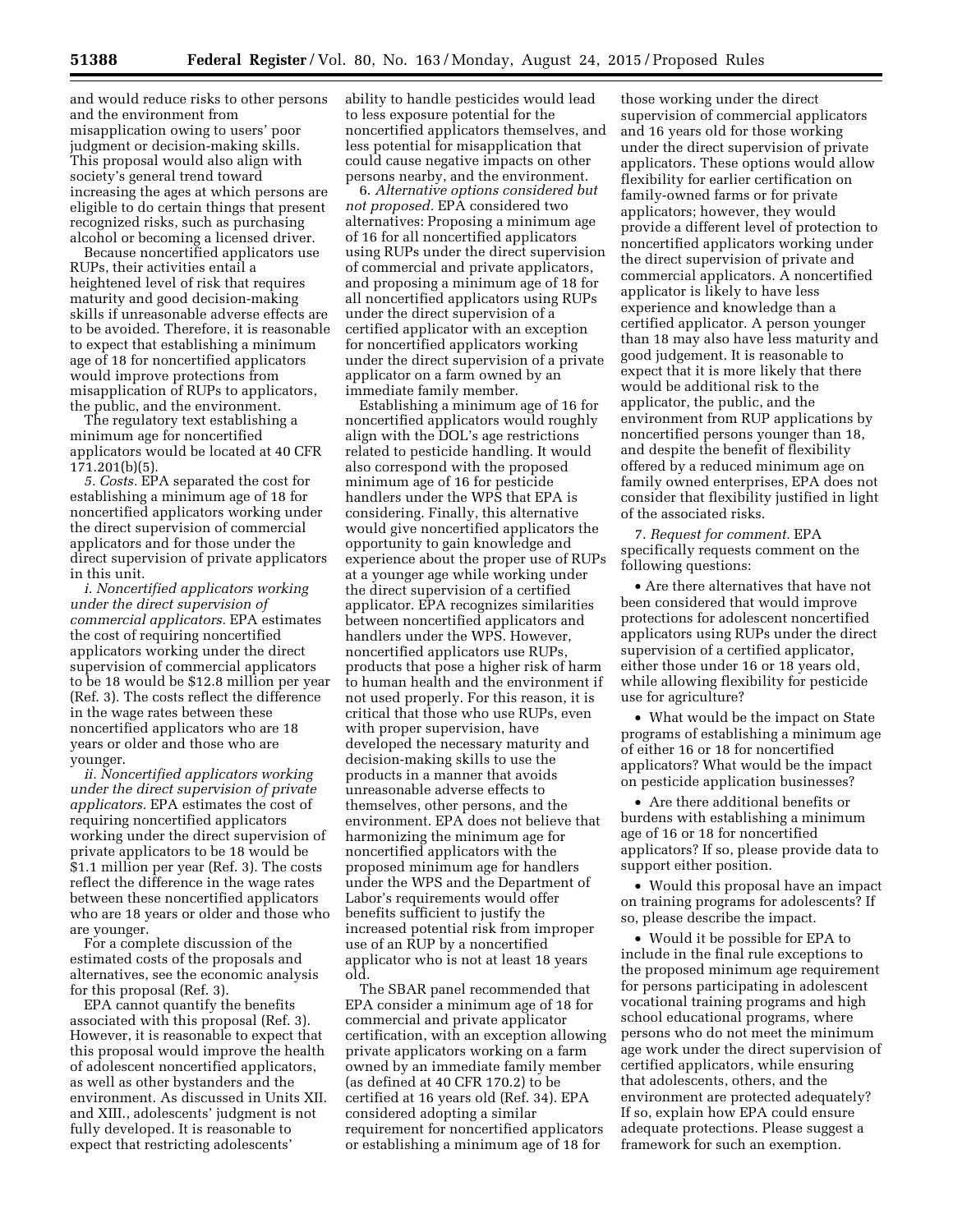#### **XIV. Establish a National Certification Period and Standards for Recertification**

#### *A. National Recertification Period*

1. *Overview.* To ensure certified applicators maintain core competencies and keep pace with the changing technology of pesticide application, and to ensure that the public, environment and applicators are protected from misapplication and misuse, EPA proposes to establish a maximum certification period of 3 years. This would require all applicators to renew their certification, *i.e.,* recertify, at least every 3 years.

2. *Existing regulation.* The current rule requires States to ensure applicators maintain a continuing level of competency and ability to apply pesticides safely and properly as part of their State plans.  $40$  CFR  $171.8(a)(2)$ . The rule requires that under plans administered by EPA, commercial applicators must be recertified every 3 years and private applicators must be recertified every four years. 40 CFR 171.11. A policy applicable to Federal agency plans directs Federal agencies to include in their certification plans a requirement for applicators to recertify every 3 years (Ref. 60). There are no corresponding regulatory requirements or policies establishing a maximum certification period under State and Tribal certification plans.

3. *Stakeholder information considered by EPA.* CTAG, SFIREG, State regulatory agencies and members of the PPDC workgroup all requested that EPA establish a standard maximum certification period. State and Tribal participants at the 2006 Worker Safety PREP generally supported the proposed 3-year maximum certification period, though States with 5-year periods expressed concerns for the potential impacts to their programs (Ref. 33).

States' requirements for frequency of applicator certification range from 1 year to 6 years. In a survey of State requirements, EPA determined that 31 States already have a certification period of 3 years or fewer for commercial applicators. Twenty-five States already require recertification every 3 years or fewer for private applicators (Ref. 5).

4. *Details of the proposal/rationale.*  EPA proposes that all pesticide applicator certifications be valid for no more than 3 years. This proposal corresponds with the existing requirements for commercial applicators under EPA-administered plans and Federal agency plans.

Ensuring the ongoing competency of applicators of RUPs is crucial in

preventing unreasonable adverse effects when RUPs are used. Applicators must be knowledgeable about changing technology, product reformulations, new labeling and regulatory requirements, and other essential labeling information. Applicators also must be reminded about personal safety and basic application principles. To ensure ongoing competency, it is necessary to require renewal of an applicator's certification within a specific period. The more frequently applicators receive training, the more likely they are retain the substance of the training and apply it on the job. Studies show that information retained from training sessions declines significantly within a year (Refs. 14 and 15). However, preparing for and demonstrating competency by passing an exam requires a higher level of preparation and a more reliable demonstration of the competencies needed. Therefore, it is reasonable to believe that allowing certified applicators to renew their certifications over a slightly longer period would not adversely impact human health and the environment. EPA already requires applicators under an EPA-administered plan to recertify every 3 years and it is reasonable to extend this requirement to all applicators certified under any plan approved by EPA.

It is reasonable to expect that requiring all applicators certified by States, Tribes and Federal agencies to be recertified at least every 3 years would set an acceptable minimum standard for continued competency in the applicator certification program.

The regulatory text for this proposal would be located at 40 CFR  $171.107(a)$ .

5. *Costs.* EPA estimated the cost of this proposal in conjunction with the proposal to establish requirements for recertification programs. See Unit XIV.B. The cost of this proposal is provided in combination with the cost of the proposal for recertification requirements in Unit XIV.B.5.

6. *Alternative options considered by EPA but not proposed.* EPA considered proposing a maximum certification period of 5 years for private and commercial applicators. As discussed in this unit, learned knowledge diminishes over time (Refs. 14 and 15). EPA must ensure that applicators maintain ongoing competency to protect themselves, other persons, and the environment from unreasonable adverse effects from RUP exposure. It is reasonable to expect that applicators retain less knowledge over a 5 year recertification period than they would over a 3 year recertification period, thereby increasing the potential risk

posed by applicators who do not maintain an ongoing level of competency. EPA estimates that the difference in cost between a 3 year and 5 year recertification would be negligible. For these reasons, it is reasonable to expect that the potential small cost savings associated with a 5 year recertification period instead of a 3 year recertification period are not significant enough to warrant the increased risks associated with applicators who do not maintain an ongoing level of competency in the use of RUPs.

7. *Request for comment.* EPA specifically requests comment on the following questions:

• Should EPA consider a different maximum recertification period? If so, what period and why?

#### *B. Recertification Requirements*

1. *Overview.* To ensure certified applicators maintain core competencies and keep pace with the changing technology of pesticide application, and to ensure that the public, environment and applicators are protected from misapplication and misuse, EPA proposes to require State, Tribal, and Federal agencies to require applicators to complete a continuing education program that meets or exceeds specific standards or to pass exams related to their certification(s) in order to be recertified.

2. *Existing regulation.* The current rule requires States to require applicators to demonstrate ongoing competency as part of their State plans. 40 CFR 171.8(a)(2). The rule has no requirements for the recertification standards such as content or manner in which ongoing competency is evaluated.

3. *Stakeholder information considered by EPA.* In a survey of State certification program personnel, CTAG found most States agreed that the credibility of training presenters, programs, and recertification exams should be subject to review and approval by the agency that assigns the recertification program credits or oversees exams. Participants at the 2006 Worker Safety PREP noted that most States offer applicators the option to take an exam for recertification if recertification is not accomplished through accruing continuing education units by the required deadline. Additionally, States noted that some applicator categories have so few applicators or the substance of the categories changes so infrequently that developing and updating training materials may be cost-prohibitive for States or cooperative extension services;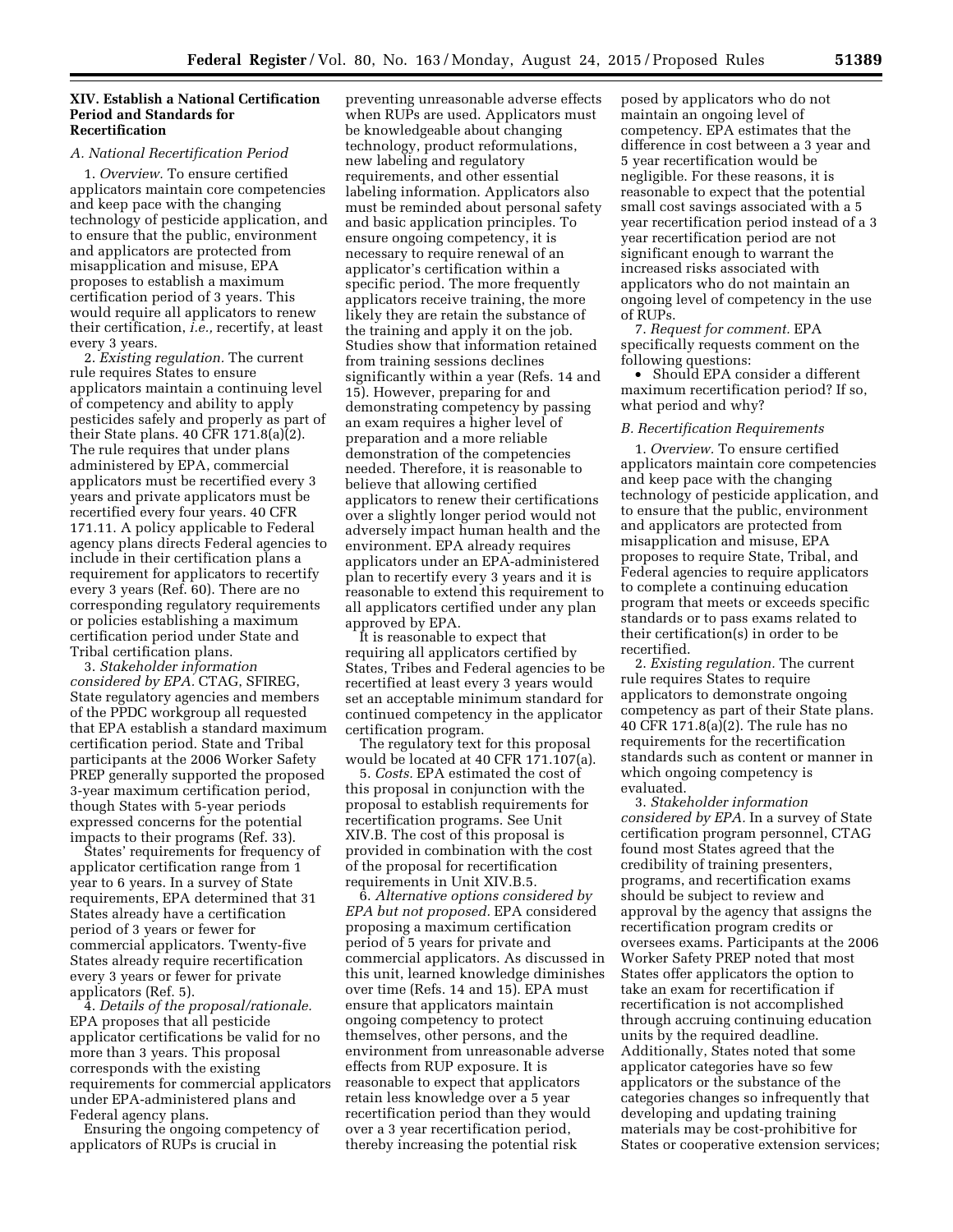therefore, States requested the option to offer or require retesting for recertification (Ref. 33).

State and Tribal participants at the 2006 Worker Safety PREP generally supported having a requirement for the minimum number of credits that must be earned by an applicator in a continuing education program during the recertification period. Some States expressed concern that minimum requirements established at the Federal level could cause States with more stringent requirements to lower their requirements. For example, if EPA required an applicator to earn 6 credits per category every 3 years, those States with higher requirements (*e.g.,* 12 credits per category) might face resistance from their applicators. Conversely, they appreciated that a Federal standard would make issuing and monitoring reciprocal certificates to applicators less burdensome, because all States would meet a minimum standard for recertification programs.

4. *Details of the proposal/rationale.*  The Agency proposes to establish minimum standards for continuing education programs, including: The minimum number of continuing education units (CEUs) that must be earned by an applicator in order to be recertified in core and each category; the standard length of a CEU; and a requirement for applicators to earn at least half of the required CEUs in the 18 months preceding expiration of the applicator's certification. States, Tribes, and Federal agencies would be required to include a continuing education program that meets or exceeds these standards as part of their certification plan. EPA also proposes to allow States to require recertification only by exam. The exam and its administration would have to meet the standards outlined in Unit IX.

EPA proposes to require that private applicator continuing education programs require instruction in the general competency standards as well as each relevant application methodspecific category. The more training applicators receive, the more likely they are retain the substance of the training and apply it on the job. Under EPA's proposal, a private applicator would need to earn a minimum of 6 CEUs of instruction that covers the content proposed as 40 CFR 171.105(a) every 3 years to maintain core certification. The CEUs must be part of a continuing education program approved by the appropriate State, Tribal, or Federal agency for recertification. To qualify for recertification in the proposed application-method specific categories of soil fumigation, non-soil fumigation,

or aerial application, or in the predator control category, a private applicator would need to earn a minimum of an additional 3 CEUs specific to each relevant application method that covers the content proposed as 40 CFR 171.105(b) and (c) every 3 years. A commercial applicator would need to earn a minimum of 6 CEUs related to his or her core certification every 3 years to maintain his or her core certification. For each category (pest control and application method-specific) in which the applicator is certified, he or she would need to obtain at least 6 CEUs specific to each category every 3 years. For example, a commercial applicator certified in agricultural pest control and aerial application would be required to obtain 6 CEUs of core material to satisfy recertification requirements for commercial core, as well as an additional 6 CEUs in agricultural pest control and 6 CEUs in aerial application in order to satisfy recertification requirements for maintaining his or her overall certification in the appropriate categories.

EPA proposes to allow applicators to earn CEUs in a program administered by or approved by the certifying State, Tribal, or Federal agency. The certifying authority's certification plan would need to detail how it would review and approve content for the continuing education program and how it would ensure that applicators satisfy the necessary requirements. The certifying authority could either conduct the continuing education program directly (some States refer to this type of program as a workshop), or could approve continuing education programs administered by cooperative extension services at State universities, other States, or private training providers. To approve the program, the State would have to ensure that the continuing education program meets the competency requirements established for commercial core certification, general private applicator certification, or the specific category or application method-specific category covered by the continuing education program.

EPA also proposes to set 50 minutes of active training time as the standard for a CEU. There is a wide range of time across States and professions for what constitutes a CEU. A minimum standard of 50 minutes of education per CEU would be consistent with most State standards. Setting a minimum standard for acceptable CEUs across all States, Tribes, and Federal agencies will ensure a baseline level for recertification programs that employ training and may facilitate applicators earning credits for recertification in more than one State.

With a more standardized baseline for a CEU, States may be more likely to approve or accept continuing education programs presented in other States. Interstate collaboration for recertification would reduce the burden on State lead agencies and educators to develop and present new materials for each category. In addition, applicators certified in the same category in more than one State could be able to earn CEUs in one State and apply them to recertification in their other State of certification, reducing the overall burden associated with recertification in multiple States.

EPA also proposes to require that the applicator earn a minimum of one-half of the required CEUs during the 18 month period preceding the expiration date of his or her certification. A more recently trained applicator is more likely than less frequently trained applicators to apply what he or she learned from the training on the job. This should ensure that the applicator maintains an ongoing level of competence throughout the period that the certification is valid. The proposal would support applicators staying abreast of current information and technology related to their category of pesticide application.

EPA is also proposing to allow certifying authorities to require applicators to pass exams relevant to their categories of certification in order to be recertified. Exams are a reliable gauge of competency and can be used to ensure that applicators continue to demonstrate an appropriate level of competency.

For a discussion of the requirement for verification of the recertification candidate's identity, see Unit IX.

The regulatory text for the proposed addition of recertification standards would be located at 40 CFR 171.107(b).

5. *Costs.* The estimated costs for this proposal and the proposal in Unit XIV.A. are presented by impact to commercial applicators and private applicators. The costs to the States are incorporated in each section.

*i. Commercial applicators.* EPA estimates that the proposed requirement for commercial applicators to recertify would cost a total of \$6.5 million per year (Ref. 3). EPA estimated this cost based on an applicator being required to complete 6 hours of training in core competency standards and 6 hours of training for each category of certification. The recertification costs include applicators recertifying in the proposed application-method specific categories and the new predator control categories. EPA estimates that State costs to administer the proposed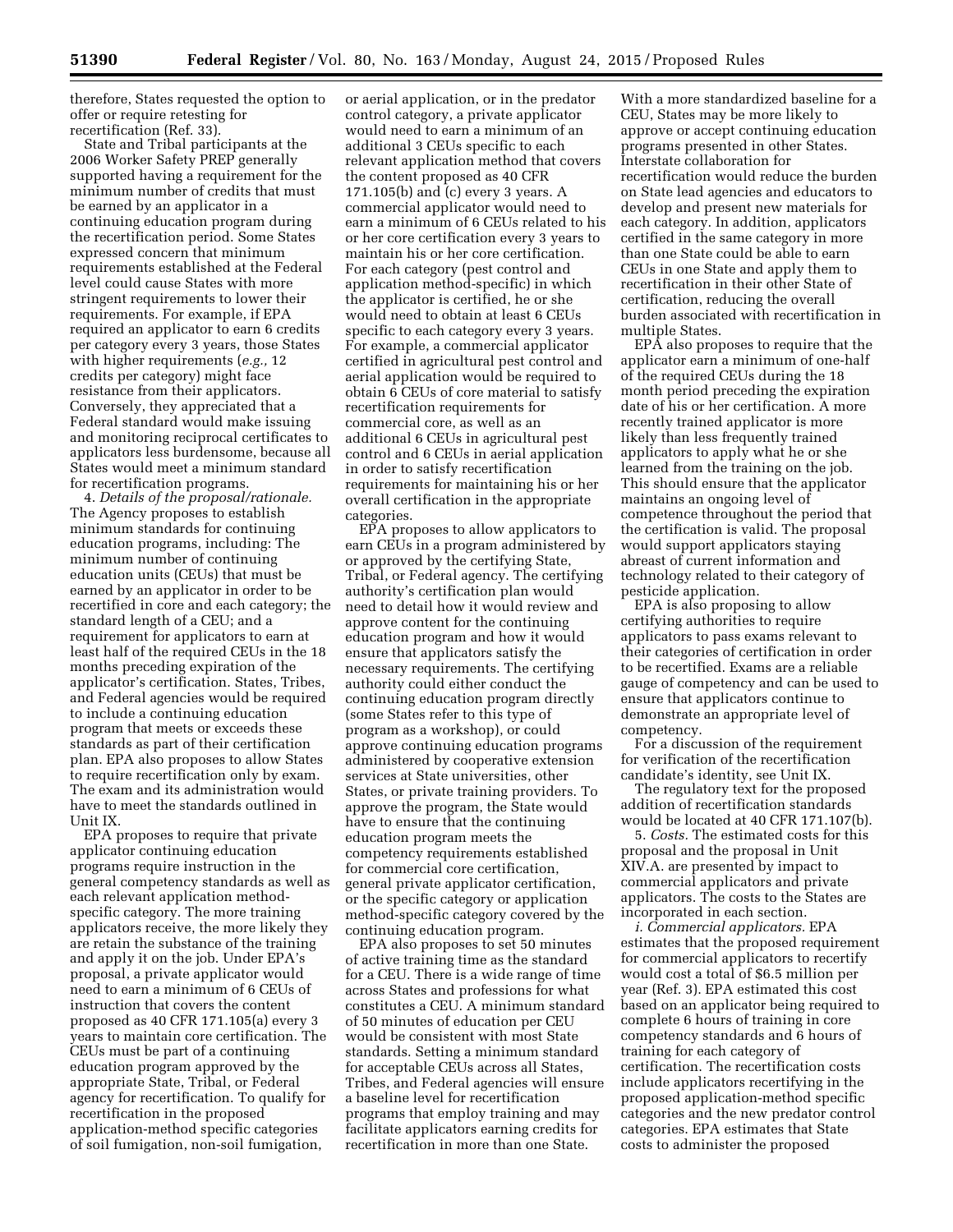recertification program for commercial applicators would be \$39,000 because most States already have recertification programs in place and would only need to adjust it to match the proposed regulatory requirement (Ref. 3).

*ii. Private applicators.* EPA estimates the cost of the proposed requirement for private applicators to recertify at \$16.8 million annually (Ref. 3). EPA estimated this cost based on an applicator being required to complete 6 hours of training in general private applicator competency standards and 3 hours of training for each application methodspecific category of certification. The recertification costs include applicators recertifying in the proposed applicationmethod specific categories and the new predator control categories. EPA estimates that State costs to administer the proposed recertification program for private applicators would be \$11,000 because most States already have a recertification program in place and would only need to adjust it to match the proposed regulatory requirement (Ref. 3).

6. *Alternative options considered by EPA but not proposed.* EPA considered a range of continuing education requirements but does not have a specific alternative proposal. EPA reviewed recertification and continuing education requirements for several other types of professional occupations and found wide variability in continuing education requirements across States or organizations within a single profession (*e.g.,* nursing), and found little information to explain the variation in requirements. Similarly, EPA reviewed the existing State continuing education requirements for pesticide applicator recertification and found that the requirements ranged from two up to 40 continuing education units per cycle, and cycles ranged from 1 to 5 years, but there was little or no information available to support why a particular number of continuing education units was selected.

7. *Request for comment.* EPA specifically requests comment on the following questions:

• Is the proposed number of recertification CEUs too low or too high? If so, please provide specific information on the number of continuing education units that you believe should be required for professional recertification and the rationale behind the number.

• Is EPA's proposal to require that the applicator earn a minimum of one-half of the required CEUs during the 18 month period preceding the expiration date of his or her certification clear? Is there a way EPA could make the

requirement clearer or easier to understand? If so, please provide suggestions for how EPA could structure the requirement without altering the substance.

• Should EPA reconsider the proposal to require that the applicator earn a minimum of one-half of the required CEUs during the 18 month period preceding the expiration date of his or her certification? If so, why?

• Should EPA consider a different time period for applicator recertification? If so, please explain what period EPA should consider and why.

• Should EPA require commercial and private applicators to have the same recertification requirements for category recertification? If so, why?

• Should EPA do more to harmonize requirements for recertification to further facilitate reciprocity? Please describe what actions EPA should take and how they would further facilitate reciprocity.

#### **XV. Revise State Certification Plan Requirements**

1. *Overview.* In order to clarify requirements for content, submission and approval of State plans, raise the minimum standards for State pesticide applicator certification programs, and update the requirements for State plans, EPA proposes to revise the provisions of the rule related to submission, approval, and maintenance of State plans. Since the requirements for Tribal and Federal agency plans reference the standards for State plans, the proposed changes would also impact the requirements for Tribal and Federal agency plans.

2. *Existing regulation.* The current provisions at 40 CFR 171.7 and 171.8 establish the requirements for the submission, approval and maintenance of State plans. These sections of the rule set the content of State plans and outline the specific regulatory provisions, legal authorities, and components that States must have in order for EPA to approve a State plan. An EPA-approved State plan allows the State to certify and recertify RUP applicators.

3. *Details of the proposal/rationale.*  EPA proposes to revise the provisions covering the submission, approval, and maintenance of State plans. The revisions will cover: Revision of State plans to conform with proposed changes; additional reporting and accountability information; States' need to have both civil and criminal penalty authority to enforce their State plans; recordkeeping requirements for commercial applicators; recordkeeping requirements for RUP dealers; standards

for certification credentials; requirements for States' recognition of certifications issued by other States (known as reciprocal certification); and maintenance, modification, and withdrawals of State plans.

*i. State plan modification to implement proposed changes.* EPA's proposal would add appropriate provisions to ensure that State plans conform to new standards and requirements being proposed in other parts of the rule. This includes proposed standards for the certification of private and commercial applicators, recertification, and direct supervision of noncertified applicators. States would continue to be permitted to adopt, as they considered appropriate, the Federal categories appropriate for their States, add subcategories under the Federal categories, delete Federal categories not needed, and add State-specific categories not reflected by the Federal categories.

EPA considered several alternatives. First, EPA considered requiring States to adopt all applicable Federal categories proposed as 40 CFR 171.101 and 171.105. At the present time, few States have defined their certification categories to align exactly with the Federal categories—many have either split existing Federal categories into multiple categories or added a number of subcategories under categories similar to the Federal categories. Some stakeholders believe that requiring all certifying authorities to use the Federally-established categories could benefit applicator mobility, stating that if the standards for certification were consistent across States, States would be able to more easily evaluate requests for reciprocal certification. However, requiring States to adopt the Federal categories would burden States and applicators, and would not necessarily result in improved protection for applicators, the public, or the environment. Because the Federal categories may be broad, applicators may be required to learn material in areas not relevant to their actual applications, potentially reducing protections. Consequently, EPA expects that many States would still require applicators to certify in their Statespecific subcategories to ensure specific competency. If a significant number of States continue to require applicators to certify in State-specific subcategories, it would defeat the goal of facilitating reciprocal certification. In this scenario, requiring States to adopt the Federal categories would increase the burden to the States to revise their certification systems to accommodate the changes, and to applicators required to pass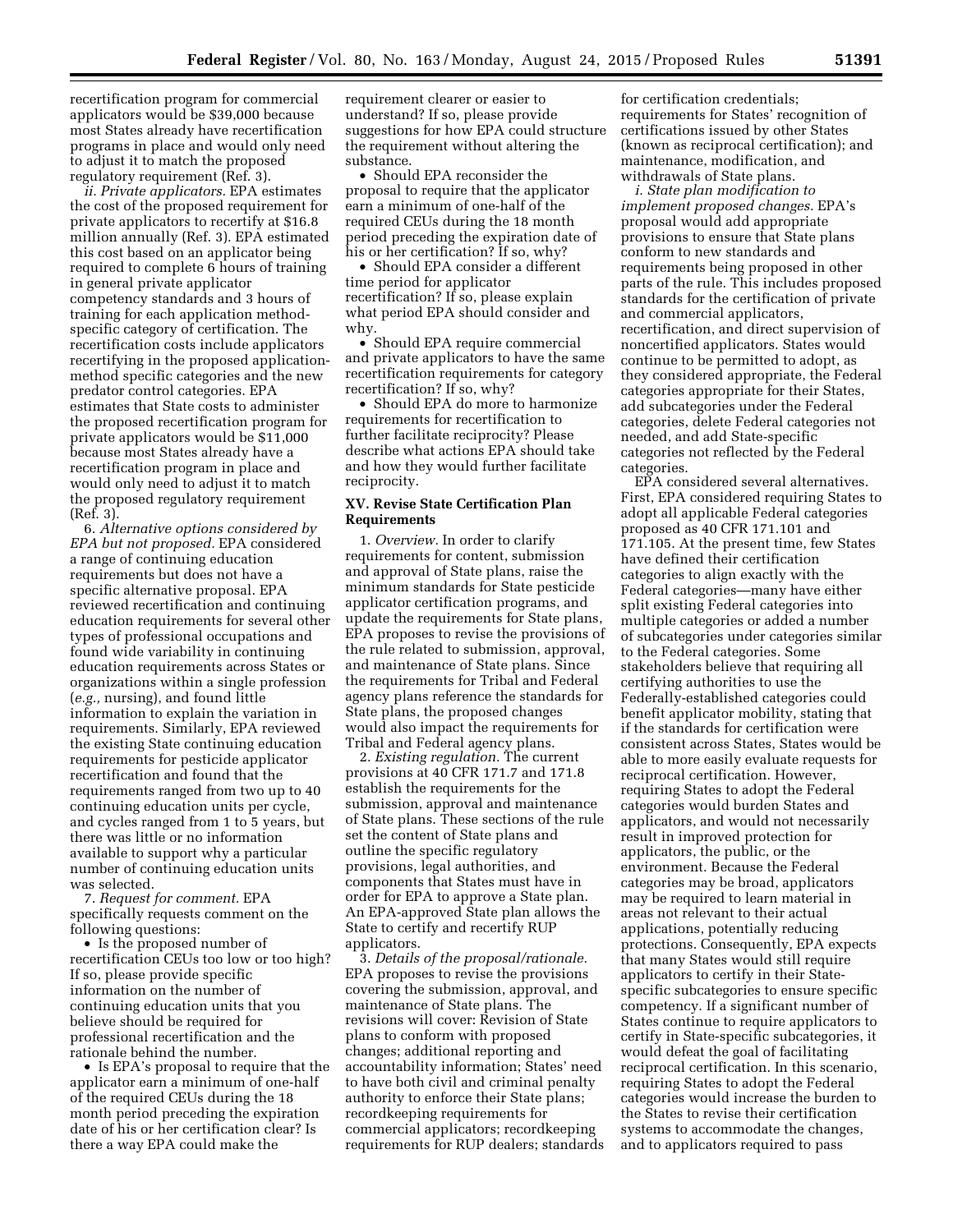another exam, without any clear benefit in either efficiency or protection. Because there is little, if any, gain in protection from this option, and because it would be a burden to States and applicators, it is not proposed.

EPA also considered subdividing the national pest category 7 (industrial, institutional, structural and healthrelated pest control) into component parts. This category covers a range of specific application types—for example, applications in food handling areas to control insects and rodents, termite control in infested buildings, and treatments to nursing homes and schools. Safe and effective applications to these different sites require different skills and knowledge. Subdividing the category at the Federal level would allow the certification to focus on the competencies most relevant to applicators in the subdivided categories. However, 47 States have already created appropriate categories for their needs and their applicators learn information relevant to their specific applications and are being tested on that specific information. Because of the Statespecific divisions, there is little consistency in how the States have subdivided the category. Retaining the category in its current form and allowing States to adjust it as needed would avoid imposing an increased burden on States to adjust their categories to a newly developed Federal standard with little or no improvement in protection.

For a discussion on EPA's proposal for applicator reciprocity, please refer to Unit XV.3.vii.

For standards for direct supervision of noncertified applicators, EPA proposes to require States to adopt the proposed standards at 40 CFR 171.201 for commercial and/or private applicators that supervise noncertified applicators. This would not require States to allow the use of RUPs by noncertified applicators under the direct supervision of certified applicators; States that choose to restrict use of RUPs to certified applicators would be exempted from the requirement to adopt the proposed standards as 40 CFR 171.201. These options would continue to allow the States the flexibility to decide whether or not to allow use of RUPs by noncertified applicators. EPA's criteria for approving the registrations of RUPs are based, in part, on presumptions that any uncertified applicators have at least the level of training mandated in 40 CFR 171.201. Therefore, EPA only proposes that States adopt EPA's standards for noncertified applicators exactly, with the flexibility to adopt additional

standards at the State's discretion to address State-specific issues.

The proposed regulatory text would be located at 40 CFR 171.303(a) and (b).

*ii. Program reporting and accountability.* To reflect the proposed changes to applicator certification categories and to ensure EPA receives adequate information to monitor the State's implementation of its certification plan, EPA proposes to require States to report the information below to EPA annually. EPA is also proposing to require Tribes and Federal agencies with their own certification plans to submit similar relevant information to EPA.

• The numbers of new, recertified, and total applicators holding a valid general private certification at the end of the last 12-month reporting period.

• For each application methodspecific category specified in 40 CFR 171.105(c), the numbers of new, recertified, and total private applicators holding valid certifications for the last 12-month reporting period.

• The numbers of new, recertified, and total commercial applicators holding a valid core and at least one category certification at the end of the last 12-month reporting period.

• For each commercial applicator certification category specified in 40 CFR 171.101(a), the numbers of new, recertified, and total commercial applicators holding a valid certification in each of those categories at the end of the last 12-month reporting period.

• For each application methodspecific category specified in 40 CFR 171.101(b), the numbers of new, recertified, and total valid certifications for the last 12 month reporting period.

• If a State has established subcategories within any of the commercial categories, the report must include the numbers of new, recertified, and total commercial applicators holding valid certifications in each of the subcategories.

• A description of any modifications made to the approved certification plan during the last 12-month reporting period that have not been previously evaluated by EPA.

• A description of any proposed changes to the certification plan that the State anticipates making during the next reporting period that may affect the certification plan.

• The number and description of enforcement actions taken for any violations of Federal or State laws and regulations involving use of RUPs during the last 12-month reporting period.

• A narrative summary describing the misuse incidents or enforcement

activities related to use of RUPs during the last 12-month reporting period, including specific information on the pesticide(s) used, circumstances of the incident, nature of the violation, and information on the applicator's certification. This section should include a discussion of potential changes in policy or procedure to prevent future incidents or violations.

EPA considers these additional reporting elements necessary to improve performance measurement and accountability for the applicator certification program. Standardized data reporting requirements assist in uniform program measurement, an important element of the 1993 Government Performance and Results Act (GPRA), Public Law 103–62, August 3, 1993, 107 Stat 285. The limited requirements for, and the wide variation in, the current State program reporting present impediments to national program monitoring and management. Fair and equitable assessment of State programs and the national program should be based on the review of standardized reports. Uniform data collection and submission would assist EPA in accurately measuring the success of the program and would facilitate the development and use of program measures to gauge program success. Areas requiring improvement and targeted outreach to address problems could be identified during data analysis.

The proposed regulatory language for the program reporting would be located at 40 CFR 171.303(c).

*iii. Civil and criminal penalty authority.* The current rule is not clear on whether States must have authority to impose both criminal and civil penalty provisions for commercial and private applicators. EPA has concerns that in the absence of either civil or criminal penalty provisions, a State would not have an adequate range of enforcement options and capabilities to respond appropriately to the wide range of pesticide misuse situations that could arise. EPA proposes to revise the regulation to expressly require that States have both civil and criminal penalty provisions.

The proposed regulatory language for civil and criminal penalty authority would be located at 40 CFR 171.303(b)(6)(iii).

*iv. Commercial applicator recordkeeping.* EPA proposes to clarify what records commercial applicators must maintain. The current rule mandates that State plans include requirements for certified commercial applicators maintain for at least two years routine operational records containing information on kinds,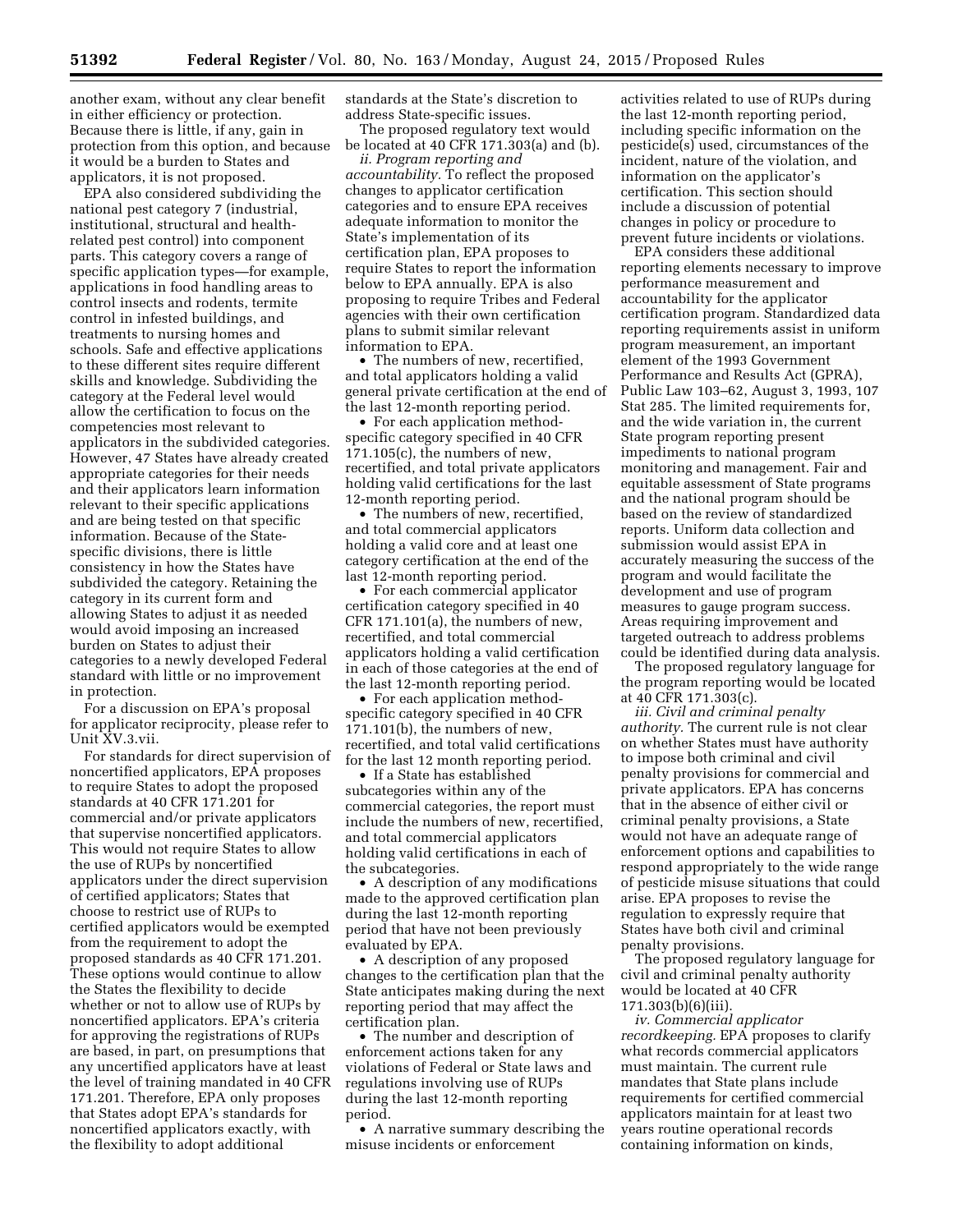amounts, uses, dates, and places of application of RUPs. 40 CFR 171.7(b)(1)(iii)(E). Under this proposal, commercial applicators would be required to keep and maintain all of the following records for the RUPs they apply:

• The name and address of the person for whom the pesticide was applied.

• The location of the pesticide application.

• The size of the area treated.

• The crop, commodity, stored product, or site to which the pesticide was applied.

• The time and date of the pesticide application.

• The brand or product name of the pesticide applied.

• The EPA registration number of the pesticide applied.

• The total amount of the pesticide applied.

• The name and certification number of the certified applicator that made or supervised the application, and if applicable, the name of any noncertified applicator(s) that made the application under the direct supervision of the certified applicator.

• Records related to the supervision of noncertified applicators working under the direct supervision of a certified applicator described in Unit XI.

This proposed recordkeeping is substantially similar to the recordkeeping requirements established for private applicators under the Food, Agriculture, Conservation, and Trade Act of 1990, Public Law 101–624, November 28, 1990, 104 Stat 3359, which is administered by USDA. This proposal would ensure consistency between State recordkeeping requirements for commercial applicators and existing Federal recordkeeping requirements, which govern recordkeeping by commercial applicators certified under EPAadministered certification programs.

The proposed regulatory language for commercial applicator recordkeeping would be located at 40 CFR 171.303(b)(6)(vi).

*v. RUP dealer recordkeeping.* EPA proposes to require States to have provisions requiring RUP retail dealers to keep and maintain at each individual dealership, for a period of at least two years, records of each transaction where a RUP is distributed or sold by that dealership to any person. Records of each such transaction must include all of the following information:

• Name and address of the residence or principal place of business of each person to whom the RUP was distributed or sold, or if applicable, the name and address of the residence or

principal place of business of each noncertified applicator to whom the RUP was distributed or sold for use by a certified applicator.

• The applicator's unique certification number on the certification document presented to the dealer evidencing the valid certification of the certified applicator authorized to purchase the RUP; the State, Tribe or Federal agency that issued the certification document; the expiration date of the certified applicator's certification; and the categories in which the certified applicator is certified.

• The product name and EPA registration number of the RUP(s) distributed or sold in the transaction, and the State special local need registration number on the label of the RUP if applicable.

• The quantity of the pesticide(s) distributed or sold in the transaction.

The date of the transaction.

All 50 States currently have RUP dealer recordkeeping requirements; EPA proposes this Federal standard to ensure consistency across the States and to ensure all necessary information is collected. This proposal would also ensure consistency between State recordkeeping requirements for RUP dealers and existing Federal recordkeeping requirements, which govern recordkeeping by RUP dealers that operate in areas covered by EPAadministered certification programs.

The proposed regulatory language for the proposed RUP dealer recordkeeping requirement would be located at 40 CFR 171.303(b)(6)(vii).

*vi. Certified applicator credentials.*  The certification regulation does not currently have requirements for what information States must include on applicator certification documents. EPA proposes to require States to issue appropriate credentials or documents verifying certification of applicators, containing all of the following information:

• The full name of the certified applicator.

• The certification, license, or credential number of the certified applicator.

• The type of certification (private or commercial).

• The category (ies), including any application method-specific category(ies) and subcategories of certification, in which the applicator is certified, as applicable.

• The expiration date of the certification.

• A statement that the certification is based on a certification issued by another State, Tribe or Federal agency,

if applicable, and the identity of that State, Tribe or Federal agency.

It is reasonable to expect that requiring consistent information on applicator certification across all certifying agencies would assist States in evaluating certification documents presented by applicators certified in another State, would assist dealers in reviewing certification information, and would assist enforcement agents in evaluating the applicator's certification document during an inspection.

The proposed regulatory text for applicator certification credentials would be located at 40 CFR 171.303(a)(6).

*vii. Reciprocal applicator certification.* The current provisions do not require States to provide specific information about State requirements and procedures for reciprocity. States have requested that EPA take action to establish standards to allow reciprocal certification between States and to standardize the process. Based on the request by States and to facilitate the certification of applicators working in more than one State, EPA proposes to require State certification plans to specify whether (and if so, under what circumstances) the State would certify applicators based, in whole or in part, on the applicator having been certified by another State, Tribe, or Federal agency. Under the proposed rule, such certifications would be subject to all of the following conditions:

• A State may only rely on current, valid certifications issued under an approved State, Tribal or Federal agency certification plan, and may only rely on a certification issued by a State, Tribe or Federal agency that issued its certification based on an independent determination of competency without reliance on any other existing certification or authority. For each category of certification that will be accepted, the standards of competency in the State, Tribe or Federal agency that originally certified the applicator must be comparable to the standards of the accepting State.

• Any certification that is based, in whole or in part, on the applicator having been certified by another State, Tribe or Federal agency must terminate immediately if the applicator's original certification terminates for any reason.

• Any State which chooses to certify applicators based, in whole or in part, on the applicator having been certified by another State, Tribe, or Federal agency, must implement a mechanism to ensure the State will immediately terminate an applicator's certification if the applicator's original certification terminates for any reason.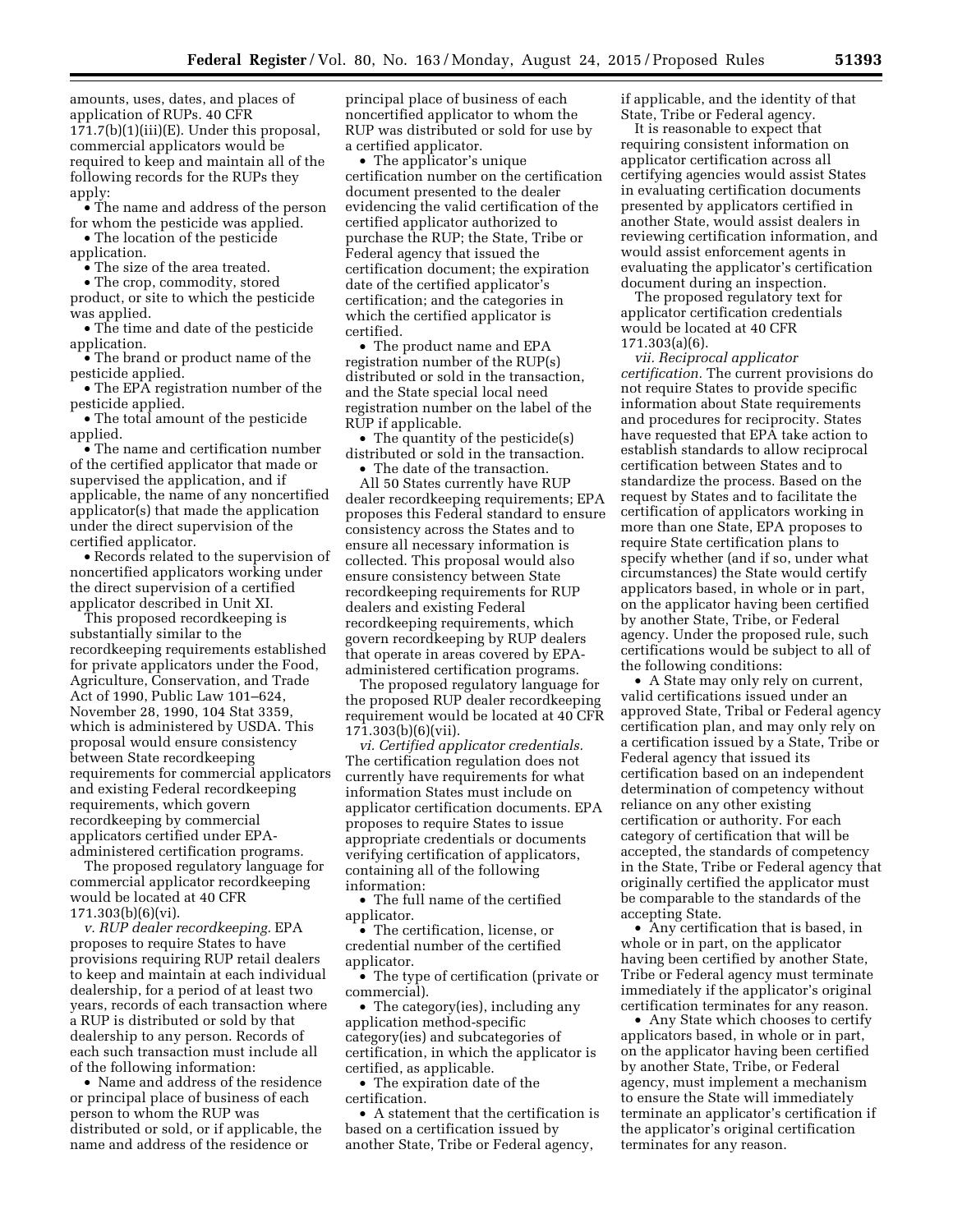• The State issuing a certification based, in whole or in part, on the applicator having been certified by another State, Tribe or Federal agency must issue an appropriate credential or document in accordance with the requirements of this section.

The proposed regulatory text related to States issuing certifications based on applicator certification credentials obtained in other jurisdictions would be located at 40 CFR 171.303(a)(7).

*viii. State plan maintenance, modification, and withdrawal.* EPA proposes to replace the existing provisions related to maintenance, modification, and withdrawals of State certification plans. The proposed revisions would clarify the types of plan changes that constitute substantial modifications and therefore require additional review and approval by EPA. The proposed revisions would codify existing interim program policy and guidance issued by EPA in 2006 (Ref. 52).

The regulatory text for modification and withdrawal of State plans will be located at 40 CFR 171.309.

4. *Costs.* EPA estimates the proposed revisions to the State certification plan requirements will include 3 costs: Revising State requirements to meet EPA's proposed standards, updating State plans for submission to and approval by EPA, and adding a requirement for dealers to maintain records of RUP sales (Ref. 3). The current rule requires States to require commercial applicators to keep records; the proposal merely clarifies the content of the records and therefore is not expected to result in costs to the applicator or States.

EPA estimates that States would incur a one-time cost of about \$119,000 annually for the first two years to revise and finalize pesticide applicator laws and regulations that meet or exceed EPA's proposed requirement (Ref. 3). Once States have revised their laws and regulations, they will need to draft and submit a revised plan for applicator certification to EPA for approval. Since EPA already requires States to update plans as appropriate and to report necessary information to EPA annually, EPA estimates the cost of this process would be about \$4,000 annually for the first two years after implementation across all States (Ref. 3).

Finally, it is reasonable to expect that the requirement for RUP dealers to maintain records of RUP sales will not impose any burden on the regulated community. All States already require RUP applicators to maintain such records. However, a few States may have to do additional revisions to their

laws and regulations to ensure the State recordkeeping requirement mirrors the proposed Federal requirement. There is no estimated cost associated with this proposal because all States already require RUP dealers to maintain records of sales (Ref. 3).

5. *Alternative options considered by EPA but not proposed.* EPA considered requiring States to make available publically a list of all applicators certified by the State. Under this alternative, such a list could be made available electronically, *e.g.,* via the internet. Such a list could be used by the public to verify whether the pest control operator hired to perform the application was certified. States already maintain information on the persons who hold valid certifications. States maintain the information in varying formats—some keep paper files, while others maintain an electronic database that is updated in real time as certifications are earned and expired. Some States have chosen to publish the information on the internet. Some States may have restrictions on publishing information online, but would make it available upon request. Because the States do not have a uniform manner to track and make available electronically the names of all certified applicators, and the public may already have access to this information in varying forms in each State, it is not necessary impose a requirement at the Federal level.

6. *Request for comment.* EPA specifically requests comment on the following questions:

• EPA is not proposing to require States to adopt all applicable Federal categories to address reciprocity between jurisdictions, because it would burden States and applicators, and protections may not be improved. Are there approaches to facilitate reciprocity that would minimize burdens and disruption at the lead agency level and improve protections? Please describe these approaches and how they may be implemented.

• Should EPA require all States, Tribes, and Federal agencies to adopt the same certification standards and to mandate reciprocity between jurisdictions? Please describe benefits and drawbacks to such a requirement.

• Are there benefits, that EPA has not considered, to requiring States to adopt Federal certification categories? If so, please explain the benefits and how they would impact competency standards for national certification categories.

• Would the proposed reporting and recordkeeping requirements impose unnecessary burden on States, farmers, small businesses, or other entities? If so, who would bear unnecessary burden and why?

• Should EPA consider requiring records to be retained for a different period? If so, what how long should records be retained and why?

• Are there other types of information that EPA should consider collecting from States, RUP dealers, or commercial applicators?

• Is there any other information related to reciprocal certification that EPA should consider incorporating into the regulation? If so, please indicate which information should be added or deleted and why.

• Should EPA consider adding to or deleting from the required elements of the applicator certification document? If so, please indicate which information should be added or deleted and why.

• Should EPA consider requiring States to make available publically a list of all applicators holding a valid certification? If so, should the list be available electronically? Should the list be updated in real time, or would periodic updates be acceptable? If periodic updates are chosen, what period would be reasonable?

• Should EPA consider requiring certifying authorities to require their commercial applicators to report incidents that would meet the reporting criteria of 40 CFR 159.184 if known to the pesticide registrant?

#### **XVI. Establish Provision for Review and Approval of Federal Agency Plans**

1. *Overview.* In order to codify Agency policy on Federal agency certification plans, EPA proposes to delete from the current regulation the section on GAP (40 CFR 171.9) and to codify EPA's 1977 policy on review and approval of Federal agency plans.

2. *Existing regulation.* The certification rule covers GAP certifications, outlining a process for certifying employees of Federal agencies to use RUPs in the course of their duties under a government-wide GAP. 40 CFR 171.9. The 1974 proposal (Ref. 61) included a special process for certifying employees of Federal agencies, but the process was not included in the final rule. EPA subsequently outlined a proposed process for certifying employees of Federal agencies under a government-wide GAP (Ref. 62). The GAP certification process was included in the final revised rule (Ref. 24), but a GAP was never developed or implemented by EPA or the Federal government. In 1977, EPA announced a policy that provided an alternative approach for Federal employee certification (Ref. 60). Under the 1977 policy, EPA allows Federal agencies to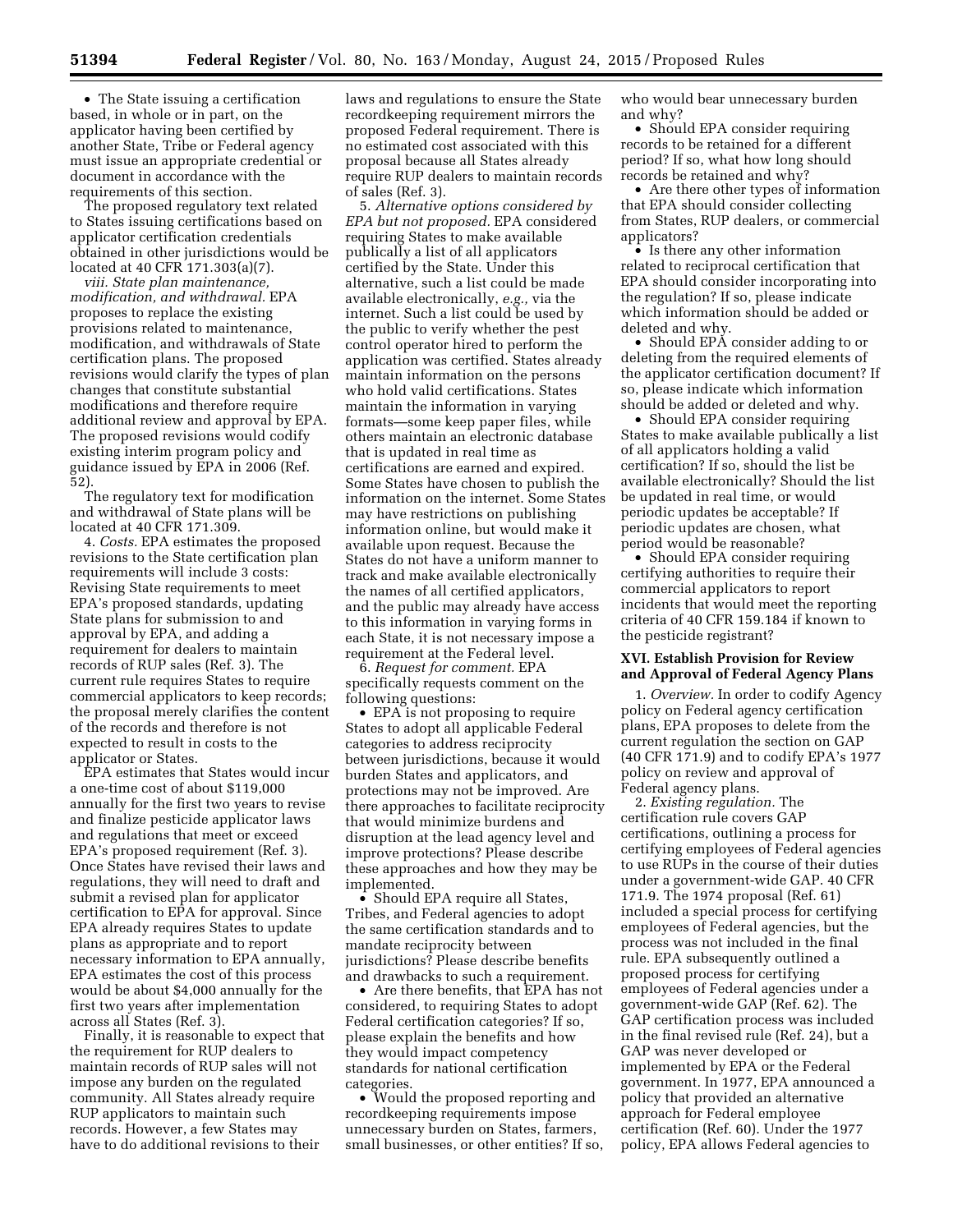submit their own plans for the certification of RUP applicators; EPA approves the Federal plans provided they meet or exceed EPA's standards. In the 1977 policy, EPA noted that the standards for Federal agency plans were to be essentially equal to or more stringent than requirements for State plans. Four Federal agencies currently have EPA-approved Federal agency plans. The Department of Defense (DOD) and USDA have certification plans that were revised and approved in 2009. The Departments of Energy (DOE) and the Interior (DOI) have plans that were approved prior to 1990.

3. *Details of the proposal/rationale.*  EPA proposes to delete the current text at 40 CFR 171.9. EPA proposes to codify the 1977 policy covering Federal agency plans (Ref. 60), and to clarify the standards that Federal agencies must meet. The proposed revisions include the following requirements: Federal agencies must comply with all applicable standards for certification, recordkeeping, and other similar requirements for State/Tribal plans; Federal agencies must ensure compliance with applicable State pesticide use laws and regulations, including those pertaining to special certification requirements and use reporting, when applying pesticides on State lands; Federal agencies must comply with all applicable Executive Orders; and Federal agencies must conform to standards established for States related to maintenance of plans and annual reporting.

The proposed regulatory language concerning Federal agency plans will be located at 40 CFR 171.305.

4. *Costs.* EPA estimates negligible burden associated with this requirement (Ref. 3). Although Federal agencies with existing plans would be required to revise and resubmit their certification plans to be in compliance with the revised proposed rule resulting in some administrative burden for these Federal agencies, EPA believes that the administrative burden associated with plan revisions would not be significant for two reasons. First, the four Federal agencies currently administering certification plans appear to be the only Federal agencies interested in certifying applicators and so this proposal will not have a substantial impact on most Federal agencies. Second, Federal agencies with existing certification plans have revised their plans to address changing needs within their certification programs, so revisions required by this proposal would not significantly increase the burden above that which they already incur.

5. *Request for comment.* EPA specifically requests comment on the following questions:

• Is there any reason for EPA to retain the GAP provisions in the current rule? If so, why?

#### **XVII. Clarify Options for Establishing a Certification Program in Indian Country**

1. *Overview.* In order to provide more workable applicator certification options in Indian country, EPA proposes to revise the mechanisms available to Tribes for certifying pesticide applicators.

2. *Existing regulation.* The current rule provides three options for applicator certification programs in Indian country: Tribes may utilize State certification to certify applicators (requires concurrence by the State(s) and an appropriate State-Tribal cooperative agreement); Tribes may develop and implement a Tribal certification plan (requires Tribes to develop and submit an appropriate Tribal certification plan to EPA for approval); or EPA may administer a Federal certification plan for applicators in Indian country, such as EPA's national plan for Indian country (Ref. 1).

Currently, only a few Tribes have been approved by EPA to administer certification plans. In those areas of Indian country without an EPAapproved State or Tribal certification plan in effect, EPA administers a certification plan to ensure that RUPs are used only by certified applicators or noncertified applicators working under their direct supervision.

3. *Stakeholder information considered by EPA.* Consistent with EPA's Indian Policy and Tribal Consultation Policy, EPA engaged in a formal consultation process with Tribes summarized in Unit XXII. (Ref. 63).

4. *Details of the proposal/rationale.*  EPA proposes to revise the mechanisms for establishing applicator certification programs in Indian country. EPA would revise the option where a Tribe relies on State certification and the option for EPA-administered certification plans in Indian country. EPA would also amend the requirements for Tribalimplemented certification plans to require Tribal plans to incorporate the proposed revisions to applicator certification standards.

First, the proposal would revise the current option for Tribes to rely on State certification by eliminating the requirement for Tribes to enter into cooperative agreements with States. This option would be replaced by an option to enter into agreements with EPA Regional offices to establish

certification programs in Indian country. The proposed revisions would allow Tribes to enter into agreements with EPA to recognize the certification of applicators who hold a certificate issued under one or more specific EPAapproved State, Tribal or Federal agency certification plans, without the need for State-Tribal cooperative agreements and with little burden on States or Tribes. EPA would retain relevant enforcement responsibilities in areas of Indian country covered by a certification plan implemented in this manner.

Second, EPA proposes to clarify that EPA can include multiple Tribes and/or multiple geographic areas of Indian country under one single EPAadministered plan. This option facilitates the implementation of a nation-wide certification plan that would cover applicators using RUPs in different, non-contiguous parts of Indian country. This proposal is merely a clarification of the existing rule, and EPA has already established a national plan for certification of applicators in Indian country. EPA implemented its national plan for Indian country in 2014 (Ref. 1). The EPA-administered plan serves those areas of Indian country throughout the United States where no other EPA-approved certification mechanism exists.

Third, the proposal would update the requirements for Tribal plans by requiring those Tribes that choose to manage their own certification plan to adopt the new standards being proposed for State and Federal agency certification plans in regard to initial certification and recertification of private and commercial applicators and the training and supervision of noncertified applicators who apply RUPs under the direct supervision of a certified applicator. The proposal would also eliminate current requirements for States to include in their State certification plans references to any agreements with Tribes for recognizing the States' certificates.

The proposed revisions would ensure that Tribes are generally subject to the same certification program standards applicable to States, Federal agencies, and EPA-administered programs. However, certain separate requirements would be included in the Indian country provision relating to the exercise of criminal enforcement authority. EPA recognizes that certain limitations exist regarding Tribes' ability to exercise criminal enforcement authority. In such circumstances, it is appropriate to retain primary criminal enforcement authority with the Federal government and EPA has proposed requirements for Tribes and EPA to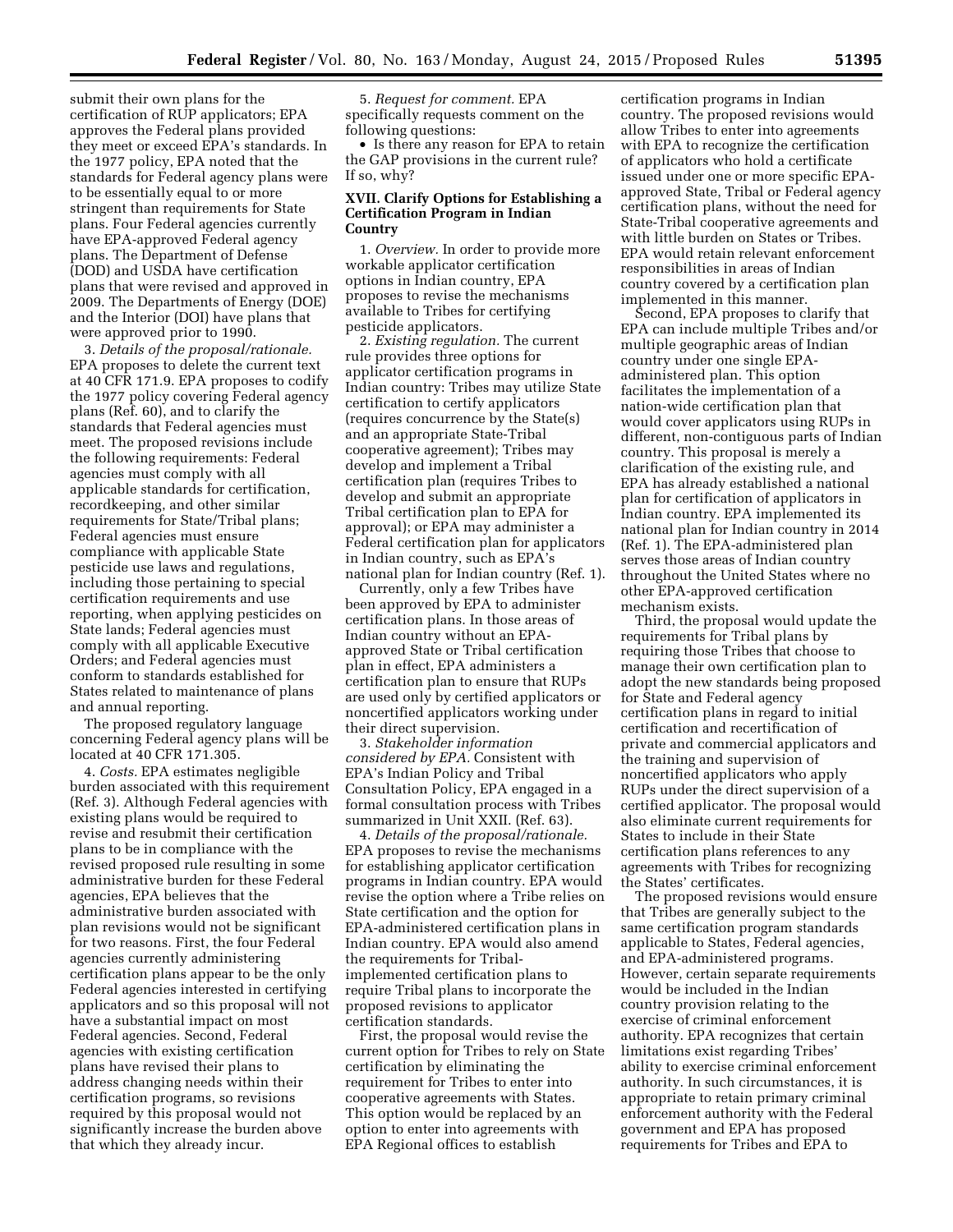enter into relevant agreements regarding the exchange of potential investigative leads. These requirements are similar to EPA's approach to criminal enforcement authority in the context of other EPA rules addressing Tribal programs under Federal environmental laws. See, *e.g.,*  40 CFR 49.8. The proposed revisions would enhance the ability of Tribal programs to develop and implement certification plans and programs for those Tribes that choose to manage their own certification plans, and would provide practicable alternatives for those Tribes that do not. The proposed revisions may require some Tribes with a current, EPA-approved certification plan to make changes to Tribal laws, regulations, or code. EPA intends to consider the potential impacts of Tribal legislative changes and Tribal plan revision when establishing effective dates for the final rule.

The regulatory language for the proposed options for applicator certification in Indian country would be located at 40 CFR 171.307.

5. *Costs.* The costs associated with these changes should be negligible because they primarily result in clarification of requirements and policy, not in the imposition of substantial new requirements or obligations on the part of Tribes (Ref. 3). EPA does not believe the proposed revisions would place any unreasonable burden on Tribes because they do not require Tribes to implement certification programs. These proposed revisions would require existing Tribal certification plans to be revised and resubmitted to EPA for review and approval. EPA estimates the costs to these Tribes would be similar to the costs to States for updating and submitting to EPA for approval a revised certification plan. Because there are currently only four Tribes with an EPAapproved certification plan the proposed changes to certification mechanisms in Indian country should not result in a significant impact on Tribal entities or programs as a whole.

6. *Request for comment.* EPA specifically requests comment on the following questions:

• Are there other mechanisms EPA should consider for certification of RUP applicators in Indian country? If so, please describe the additional mechanism(s), how they would be implemented, and the benefit to Tribes, applicators, human health, and the environment.

#### **XVIII. Revise Provisions for EPA-Administered Plans**

1. *Overview.* To update requirements for EPA-administered plans to conform with the proposed changes to the

regulation, EPA proposes to amend the section of the rule dealing with EPAadministered plans.

2. *Existing regulation.* The current rule establishes requirements for EPAadministered certification in States or areas of Indian country without EPAapproved certification plans in place, including specific standards for certification and recertification of pesticide applicators. 40 CFR 171.11.

3. *Details of the proposal/rationale.*  EPA proposes to revise the current section outlining the requirements for an EPA-administered Federal certification plan to incorporate the proposed changes to State certification plans related to RUP applicator certification, recertification, and noncertified applicator qualifications, as well as plan reporting and maintenance requirements. The rules governing EPAadministered certification programs should be constructed in a way that minimizes administrative burden on EPA and the regulated community and reduces costs to taxpayers, while still providing EPA with the tools necessary to protect human health and the environment. The proposed revisions would make requirements for the certification and recertification of RUP applicators and supervision of noncertified applicators parallel to the requirements proposed for States, Tribes, and other Federal agencies.

The proposed regulatory language covering EPA-administered plans would be located at 40 CFR 171.311.

4. *Costs.* EPA estimates the costs associated with this proposal would be negligible (Ref. 3). EPA currently administers two certification plans—one for the Navajo Tribe (Ref. 2) and one for certification in Indian country (Ref. 1). It is reasonable to expect that the costs of updating these plans to conform to the proposed changes would be relatively low.

5. *Request for comment.* EPA specifically requests comment on the following questions:

• Should EPA consider other revisions to the provisions for EPAadministered plans? If so, please describe the additional revision(s), how they would be implemented, and the benefit(s) to applicators, human health, and the environment.

#### **XIX. Revise Definitions and Restructure 40 CFR Part 171**

#### *A. Improved Definitions*

EPA proposes to revise the definitions in the certification regulation to add several new definitions and to eliminate several unnecessary definitions. EPA expects that improved definitions

would reduce the likelihood of misinterpretation and thereby improve compliance and enforceability.

These proposed revisions to the definitions adopt more widely used and commonly accepted ''plain English'' language, and add clarity and consistency to the rule. The proposed revisions to the definitions also help address issues raised by State regulatory partners and other program stakeholders. EPA does not believe the proposed revisions to the definitions will add new regulatory requirements on the regulated community or substantially increase regulatory burden.

The revised and new definitions would be located at 40 CFR 171.3.

1. *Revised definitions.* The Agency proposes to revise the following existing definitions: ''compatibility'', ''dealership'', ''non-target organism'', ''ornamental'', ''principal place of business'', and ''toxicity''.

2. *New definitions.* The Agency also proposes to add the following new definitions: ''application'', ''application method'', ''fumigant'', ''fumigation'', ''Indian country'', ''Indian Tribe'', ''noncertified applicator'', ''personal protective equipment'', ''use'', and ''usespecific instructions''.

3. *Definitions to be deleted.* The Agency proposes to delete the following existing definitions from 40 CFR part 171 because they are no longer necessary as a result of other proposed revisions to the existing rule or are already defined in FIFRA: ''Act'', ''Agency'', ''forest'', ''uncertified person'', and ''hazard''.

4. *Request for comment.* EPA specifically requests comment on the following questions:

• Are there other terms that EPA should consider adding, clarifying, redefining, or eliminating from the rule? If so, please provide detail about the term(s) and rationale for change.

#### *B. Restructuring of 40 CFR Part 171*

In order to improve clarity and implement the principles of using plain language in regulations, EPA proposes to reorganize the structure of 40 CFR part 171. EPA expects the revised 40 CFR part 171 will be easier to read and understand, improving compliance by applicators and other program stakeholders.

1. *Existing 40 CFR part 171.* At this time 40 CFR part 171 is a single part with no subparts. The first sections (40 CFR 171.1 through 171.6) describe the standards for commercial and private applicators, requirements for persons working under the direct supervision of a certified applicator, definitions, and a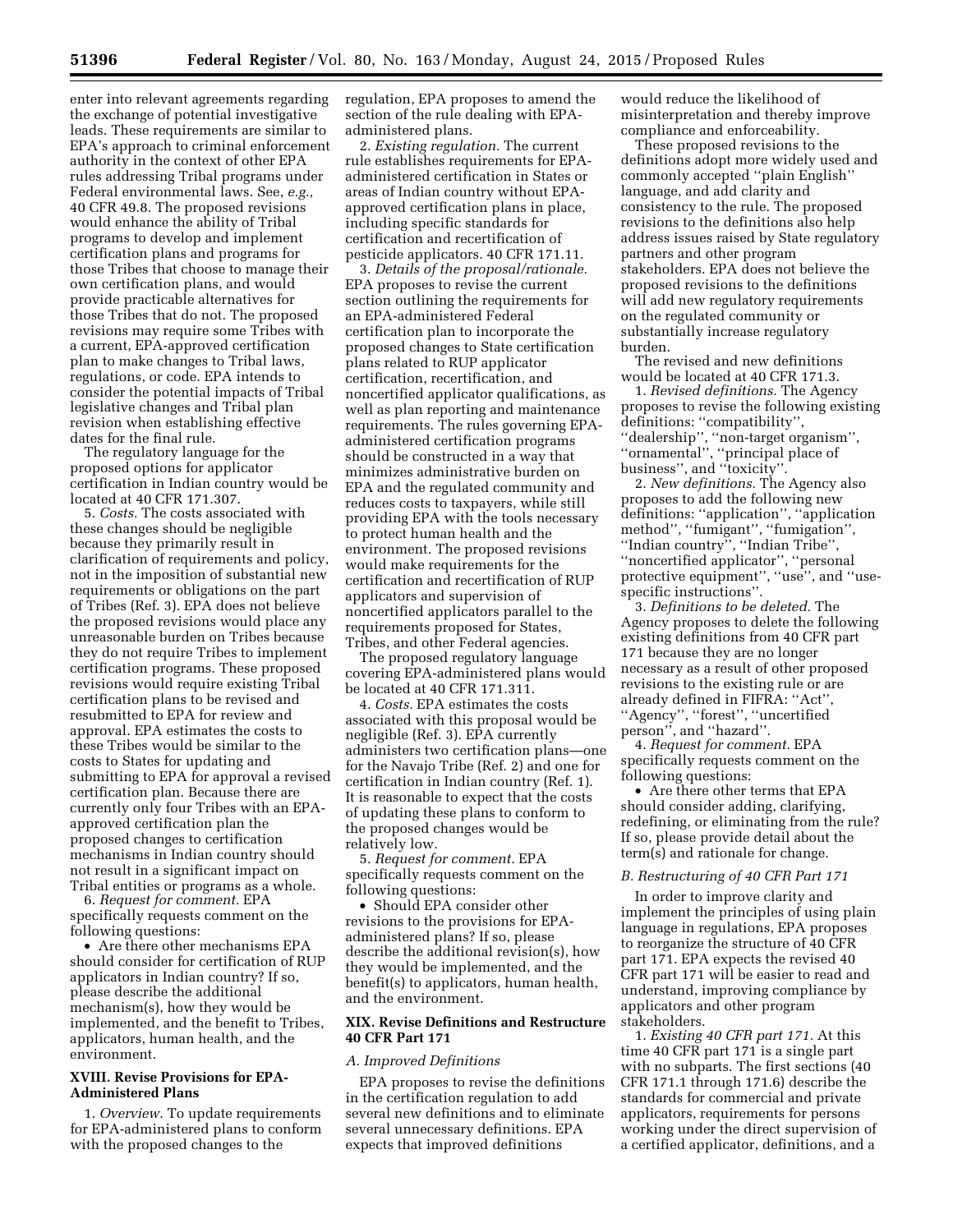statement of purpose. The second half of the rule (40 CFR 171.7 through 171.11) describes the procedures for States, Tribes, Federal agencies, and EPA to administer a certification program. The rule has a section titled ''Government Agency Plan'' describing a plan covering the entire Federal government that was not implemented. EPA has received feedback that this section is difficult to understand and seems irrelevant.

2. *This proposal.* The proposal would reorganize the rule into four subparts: ''General Provisions'', ''Certification Requirements for Applicators of Restricted Use Pesticides'', ''Supervision of Noncertified Applicators'', and ''Certification Plans''. The General Provisions section would include the sections on scope, definitions, and effective date. The Certification Requirements for Applicators of Restricted Use Pesticides section would include all standards for the certification and recertification of commercial and private applicators. The Supervision of Noncertified Applicators section would include all relevant standards for the certified applicator and the noncertified applicator using RUPs under his or her direct supervision. The Certification Plans section would include requirements for States, Tribes, and Federal agencies to submit and modify their certification plans, as well as a description of an EPA-administered applicator certification plan.

EPA expects that the restructured rule will facilitate understanding of the rule by applicators and authorized agencies because it deletes obsolete provisions and uses clearer language.

3. *Alternative options considered by EPA but not proposed.* EPA considered two additional changes to the organization of the regulation. First, EPA considered moving the paragraph titled ''Determination of Competency'' proposed as 40 CFR 171.103(a) to the beginning of subpart B as an independent, introductory section. Second, EPA considered moving the paragraph titled ''Examination Standards'' proposed as 40 CFR 171.103(b) to subpart D related to certification plans. Keeping the standards related to determining competency and administering competency exams in the same section as the specific competency standards that applicators must meet is a more reasonable organization of the regulation because these two sections are related to how commercial applicator competency is determined. Therefore, EPA does not propose the two changes discussed in this unit.

4. *Request for comment.* EPA specifically requests comment on the following questions:

• Is the restructuring clearer? Is it easier to read and understand?

• Are there other ways that EPA could simplify or clarify 40 CFR part 171? If so, please describe.

• Should EPA consider alternate organizations of the regulation? If so, please provide a proposal and rationale for reorganization.

#### **XX. Implementation**

EPA proposes to make the final rule effective 60 days after the promulgated rule is published in the **Federal Register**. Compliance with certain provisions of the rule would be delayed. Existing certification plans could remain in effect for up to four years after the effective date of the final rule. Beginning four years after the effective date of the final rule, a State, Tribe, Federal agency, and EPA would only be permitted to certify applicators of RUPs in accordance with a certification plan that meets or exceeds all of the applicable requirements of the final regulation and that has been approved by EPA after the effective date of the rule.

States, Tribes, and Federal agencies administering EPA-approved certification plans would be required to submit amended certification plans to EPA for approval within two years of the effective date of the final rule. EPA intends to review and respond to all certification plans submitted within 2 years of the effective date. This would allow ample time for EPA, Tribes, Federal agencies, and State regulators time to make the necessary changes to certification plans, and for these and other stakeholders to implement the new certification procedures. EPA expects that applicators may need to be certified in new categories and noncertified applicators could need training to meet the new standard. States, Tribes, and Federal agencies administering EPA-approved certification plans would need to become familiar with the new regulation and conduct outreach to the regulated community. Certified applicators and trainers of noncertified applicators would have to become familiar with the noncertified applicator training content, ensure that they meet any eligibility requirements, and obtain training materials if necessary. As resources permit and if the final rule includes the relevant provisions from the proposal, EPA intends to develop training materials for noncertified applicators working under the direct supervision of a certified applicator and for

certification in a non-soil fumigation category. Materials currently exist that can be modified to support general certification for private applicators, and EPA has developed and distributed to States training materials for aerial applicators and soil fumigation categories.

To facilitate implementation, EPA plans to issue a guidance document at the time the final rule is published, to provide assistance to States, and to conduct outreach to potentially affected parties.

EPA requests comment on the proposed implementation of the rule. Specifically, EPA requests feedback on the following:

• Would States and Tribes be able to amend and submit revised certification plans for EPA approval within 2 years of the effective date of the final rule?

• If the proposed implementation schedule does not seem reasonable, please provide specific comments on why the proposal is not reasonable and provide specific suggestions of an alternate schedule and why it would be reasonable.

• Would States, Tribes, and Federal agencies need additional time after EPA approves the revised certification plan that meets or exceeds the requirements of the final rule in order to bring certified applicators into compliance with the new requirements? If so, how much time would be needed? What activities would be conducted?

• Would the implementation schedule be reasonable if EPA provided exams and training materials for the proposed additional categories?

• What support would States, Tribes, and Federal agencies require from EPA during the implementation of the provisions of the final rule?

• If EPA evaluates the effectiveness and/or the impacts and benefits of the rule, what timeframe should be used to conduct the evaluation, *e.g.,* should EPA begin a review after the rule is fully implemented or a specific time period after full implementation? For how long should EPA conduct the evaluation? Please provide additional information on methodology that could be used to conduct any evaluation.

#### **XXI. References**

The following is a listing of the documents that are specifically referenced in this rulemaking. The docket includes these documents and other information considered by EPA. For assistance in locating these other documents, please consult the person listed under **FOR FURTHER INFORMATION CONTACT**.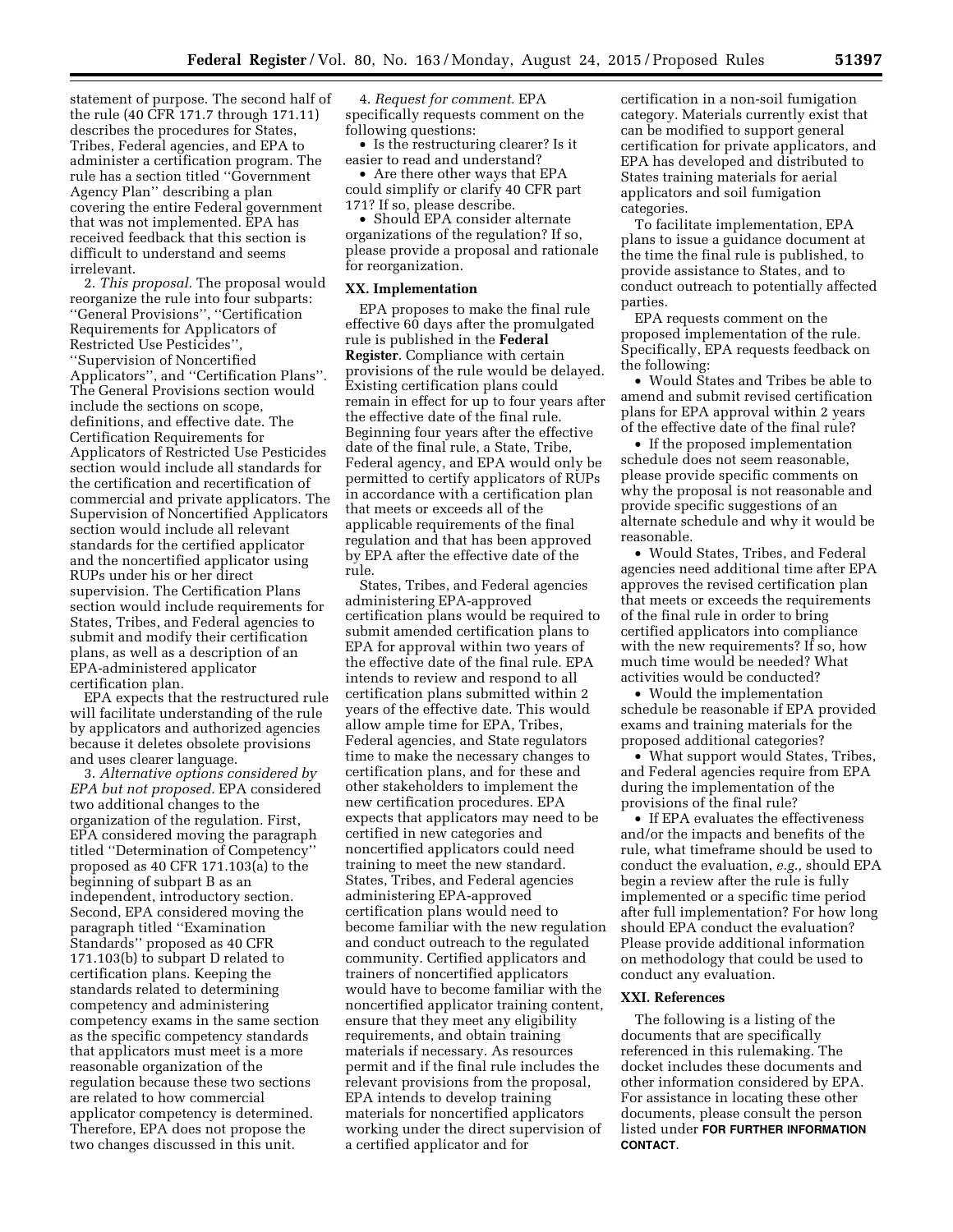1. EPA. Final EPA Plan for the Federal Certification of Applicators of Restricted Use Pesticides Within Indian Country; Notice of Implementation. Notice. **Federal Register** (79 FR 7185, February 6, 2014) (FRL–9904–18).

2. EPA. Federal Plan for Certification of Restricted Use Pesticide Applicators in Navajo Indian Country; Notice of Implementation; and Announcement of Availability of Form to Request Pesticide Applicator Certification in Navajo Indian Country. Notice. **Federal Register** (72 FR 32648, June 13, 2007) (FRL–8078–9).

3. EPA. Economic Analysis of Proposed Revisions to the Applicator Certification Regulation. July 29, 2015.

4. EPA. Pesticides; Agricultural Worker Protection Standard Revision. Proposed Rule. **Federal Register** (79 FR 15444, March 19, 2014) (FRL–9395–8).

5. EPA. Certification Plan and Reporting Database. *[http://cpard.wsu.edu/reports/](http://cpard.wsu.edu/reports/menu.aspx) [menu.aspx.](http://cpard.wsu.edu/reports/menu.aspx)* 

6. EPA. 1987–2004 Annual Certified Applicator Data. *[http://www.epa.gov/](http://www.epa.gov/oppfead1/safety/applicators/data.htm)  [oppfead1/safety/applicators/data.htm.](http://www.epa.gov/oppfead1/safety/applicators/data.htm)* 

7. DOL. U.S. Bureau of Labor Statistics. Occupational Outlook Handbook. 2010–11 Library Edition. Bulletin 2800. Washington, DC.

8. EPA. OPP Report on Incidence Information: The Baseline. 2007.

9. Harchelroad, F., et al. Treated vs Reported Toxic Exposures: Discrepancies Between a Poison Control Center and a Member Hospital. *Veterinary and Human Toxicology,* April 1990, Vol. 32, pp. 156–159.

10. Chafee-Bahamon, C., et al. Patterns in Hospitals' Use of a Regional Poison Information Center. *American Journal of Public Health.* April 4, 1983. Vol. 73, pp. 396–400.

11. Veltri, et al. Interpretation and Uses of Data Collected in Poison Control Centres in the United States. *Medical Toxicology and Adverse Drug Experience,* November– December 1987. Vol. 6, pp. 389–97.

12. NIOSH. Data from the Sentinel Event Notification System for Occupational Risk— Pesticides Program. 2014. *[http://](http://wwwn.cdc.gov/niosh-survapps/sensor/)* 

*[wwwn.cdc.gov/niosh-survapps/sensor/.](http://wwwn.cdc.gov/niosh-survapps/sensor/)*  13. NIH. Agricultural Health Study. *[http://](http://aghealth.nih.gov) [aghealth.nih.gov.](http://aghealth.nih.gov)* 

14. Arthur, W., Bennett Jr., W., Stanush, P., and McNelly, T. Factors That Influence Skill Decay and Retention: A Quantitative Review and Analysis. *Human Performance.* 1998, Vol. 11, pp. 57–101.

15. Calabro, K, Bright, K and Kouzekanani, K. Long-Term Effectiveness of Infection Control Training among Fourth Year Medical Students. *Medical Education Online,* Vol. 5, pp. 1–7.

16. Lee, S–J., Mehler, L., Beckman, J., Diebolt-Brown, B., Prado, J., Lackovic, M., et al. Acute Pesticide Illnesses Associated with Off-Target Pesticide Drift from Agricultural Applications. *Environmental Health Perspectives.* 2011, Vol. 119, pp. 1162–1169.

17. EPA. EPA. Chloropicrin, Dazomet, Metam Sodium/Potassium, and Methyl Bromide Reregistration Eligibility Decisions; Notice of Availability. Notice. **Federal Register** (73 FR 40871, July 16, 2008) (FRL– 8372–3).

18. EPA. Review of Methyl Parathion Incident Reports. February 5, 1998.

19. EPA. Office of the Inspector General. Result of Assessment of Controls Over Emergency Removal Actions at Methyl Parathion Sites. Report No. E1SFB7–06– 0020–7400069. September 23, 1997.

20. Casey, B.J., Jones, R.M. and Hare, T.A. The Adolescent Brain. *Annals of the New York Academy of Sciences.* March 2008, pp. 111–126.

21. HHS, PHS, CDC, NIOSH. National Institute for Occupational Safety and Health (NIOSH) Recommendations to the U.S. Department of Labor for Changes to Hazardous Orders. May 3, 2002.

22. Cauffman, E., and Steinberg, L. (Im) maturity of Judgment in Adolescence: Why Adolescents May Be Less Culpable Than Adults. *Behavioral Sciences and the Law.*  2000, Vol. 18, pp. 741–760.

23. EPA. Certification of Pesticide Applicators. 40 CFR part 171. **Federal Register** (39 FR 36446, October 9, 1974) (FRL–269.1).

24. EPA. Submission and Approval of State Plans for Certification of Commercial and Private Applicators of Restricted Use Pesticides. **Federal Register** (40 FR 11698, March 12, 1975) (FRL–340.6).

25. EPA. Federal Certification of Pesticide Applicators in States or Indian Reservations Where There is No Approved State or Tribal Certification Plan in Effect. Final Rule. **Federal Register** (43 FR 24834, June 8, 1978) (FRL–881–7).

26. EPA. Certification of Pesticide Applicators; Expansion of Recertification Time Period. Final Rule. **Federal Register** (48 FR 29854, June 29, 1983) (FRL–2338–8).

27. EPA. Certification of Pesticide Applicators; Recordkeeping and Reporting Requirements. Final Rule. **Federal Register**  (48 FR 53972, November 29, 1983) (FRL– 2402–7).

28. EPA. Certification of Pesticide Applicator. Proposed Rule. **Federal Register**  (55 FR 46890, November 7, 1990) (FRL– 2402–7).

29. SFIREG. Report of the EPA/SFIREG Certification and Training Task Force. August 1985.

30. CTAG. Pesticide Safety for the 21st Century. 1999.

31. EPA. Report on the National Assessment of the Pesticide Worker Safety Program. May 6, 2005. *[http://www.epa.gov/](http://www.epa.gov/oppfead1/safety/workshops.htm)  [oppfead1/safety/workshops.htm.](http://www.epa.gov/oppfead1/safety/workshops.htm)* 

32. EPA. Report on the National Assessment of EPA's Pesticide Worker Safety Program. 2005.

33. EPA. Pesticide Program Dialogue Committee Worker Safety Regulation Change Subgroup, Summary of PREP and PPDC Comments. Washington, DC. 2007.

34. EPA, OMB, SBA. Small Business Advocacy Review Panel on EPA Planned Revisions to Two Related Rules: Worker Protection Standard for Agricultural Pesticides (RIN 2070–AJ22); and Certification of Pesticide Applicators (RIN 2070–AJ20). Final Report. November 3, 2008.

35. Calvert, G M, et al. Acute Pesticiderelated Illnesses Among Working Youths, 1988–1999. *American Journal of Public Health.* April 2003, Vol. 93, pp. 605–610.

36. CTAG. Requiring Written Examinations for Approval of State Certification Programs. 2003.

37. EPA. Pesticide Applicator Certification in Indian Country. *[http://www2.epa.gov/](http://www2.epa.gov/pesticide-applicator-certification-indian-country/training-private-applicators-indian-country)  pesticide-applicator-certification-indian[country/training-private-applicators-indian](http://www2.epa.gov/pesticide-applicator-certification-indian-country/training-private-applicators-indian-country)country.* 

38. EPA. Chloropicrin Revised Risk Assessments; Notice of Availability and Solicitation of Risk Reduction Options. Notice. **Federal Register** (72 FR 24295, May 2, 2007) (FRL–8125–9).

39. EPA. Amended Reregistration Eligibility Decision for Dazomet. 2009. 40. EPA. Amended Reregistration Eligibility Decision for the Methyldithiocarbamate Salts (Metamsodium, Metam-potassium) and Methyl

Isothiocyanate (MITC). 2009. 41. EPA. Amended Reregistration

Eligibility Decision for Methyl Bromide. 2009.

42. AAPCO. Letter to EPA Re: Registration Eligibility Decision (RED) for Soil Fumigant Dockets. October 30, 2008.

43. EPA. Pesticide Applicator Certification and Training for Soil Fumigation Category/ Subcategory. Last updated: November 2012. *[http://www2.epa.gov/soil-fumigants/soil](http://www2.epa.gov/soil-fumigants/soil-fumigant-training-certified-applicators)[fumigant-training-certified-applicators.](http://www2.epa.gov/soil-fumigants/soil-fumigant-training-certified-applicators)* 

44. NASDARF. Soil Fumigation Manual. 2012.

45. NASDARF. Aerial Applicator's Manual. 2009.

46. AAPCO. Letter to EPA. January 26, 2010. *[http://www.aapco.org/documents/](http://www.aapco.org/documents/FumigantLtr_Owens012610.pdf) FumigantLtr*\_*[Owens012610.pdf.](http://www.aapco.org/documents/FumigantLtr_Owens012610.pdf)* 

47. Dwinell, Steven on behalf of SFIREG. Letter to EPA. December 23, 2010. *[http://](http://www.aapco.org/documents/SFIREGtoBradburyKeigwin122310.pdf) [www.aapco.org/documents/](http://www.aapco.org/documents/SFIREGtoBradburyKeigwin122310.pdf) [SFIREGtoBradburyKeigwin122310.pdf.](http://www.aapco.org/documents/SFIREGtoBradburyKeigwin122310.pdf)* 

48. AAPSE. Reregistration Eligibility Decision (RED) for Soil Fumigant Dockets. Letter to EPA. October 29, 2008. *[http://](http://aapse.ext.vt.edu/aapse/sites/default/files/AAPSE%20comments%20on%20fumigants%20RED.pdf) [aapse.ext.vt.edu/aapse/sites/default/files/](http://aapse.ext.vt.edu/aapse/sites/default/files/AAPSE%20comments%20on%20fumigants%20RED.pdf) [AAPSE%20comments%20on%](http://aapse.ext.vt.edu/aapse/sites/default/files/AAPSE%20comments%20on%20fumigants%20RED.pdf) [20fumigants%20RED.pdf.](http://aapse.ext.vt.edu/aapse/sites/default/files/AAPSE%20comments%20on%20fumigants%20RED.pdf)* 

49. AAPSE. Letter to EPA. July 28, 2009. *[http://aapse.ext.vt.edu/aapse/sites/default/](http://aapse.ext.vt.edu/aapse/sites/default/files/FINAL%20EPA_LabelMandatedTraining2008.pdf) [files/FINAL%20EPA](http://aapse.ext.vt.edu/aapse/sites/default/files/FINAL%20EPA_LabelMandatedTraining2008.pdf)*\_*LabelMandated [Training2008.pdf.](http://aapse.ext.vt.edu/aapse/sites/default/files/FINAL%20EPA_LabelMandatedTraining2008.pdf)* 

50. EPA. Reregistration Eligibility Decision: Sodium Fluoroacetate. EPA 738–R–95–025. September 1995.

51. EPA. Reregistration Eligibility Decision: Sodium Cyanide. EPA 738–R–94–020. September 1994.

52. EPA. Interim National Program Guidance for EPA Regional Offices on EPA's Pesticide Applicator Certification Program (40 CFR part 171). July 2006.

53. CTAG. Exam Administration and Security Procedures Manual. National Association of State Departments of Agriculture Research Foundation, 2006.

54. CTAG. Positive Identification Requirement for Pesticide Applicator

Certification Exams. 2006.

55. CTAG. Pesticide Applicator Recertification: Verifying Attendance at Recertification Events. 2009.

56. CTIA, The Wireless Association. Wireless Quick Facts. Last updated: November 2013. *[http://www.ctia.org/your](http://www.ctia.org/your-wireless-life/how-wireless-works/wireless-quick-facts)[wireless-life/how-wireless-works/wireless](http://www.ctia.org/your-wireless-life/how-wireless-works/wireless-quick-facts)quick-facts.* 

57. CTAG. Minimum Age Requirement for Certification to Use Restricted Use Pesticides (RUP). 2004.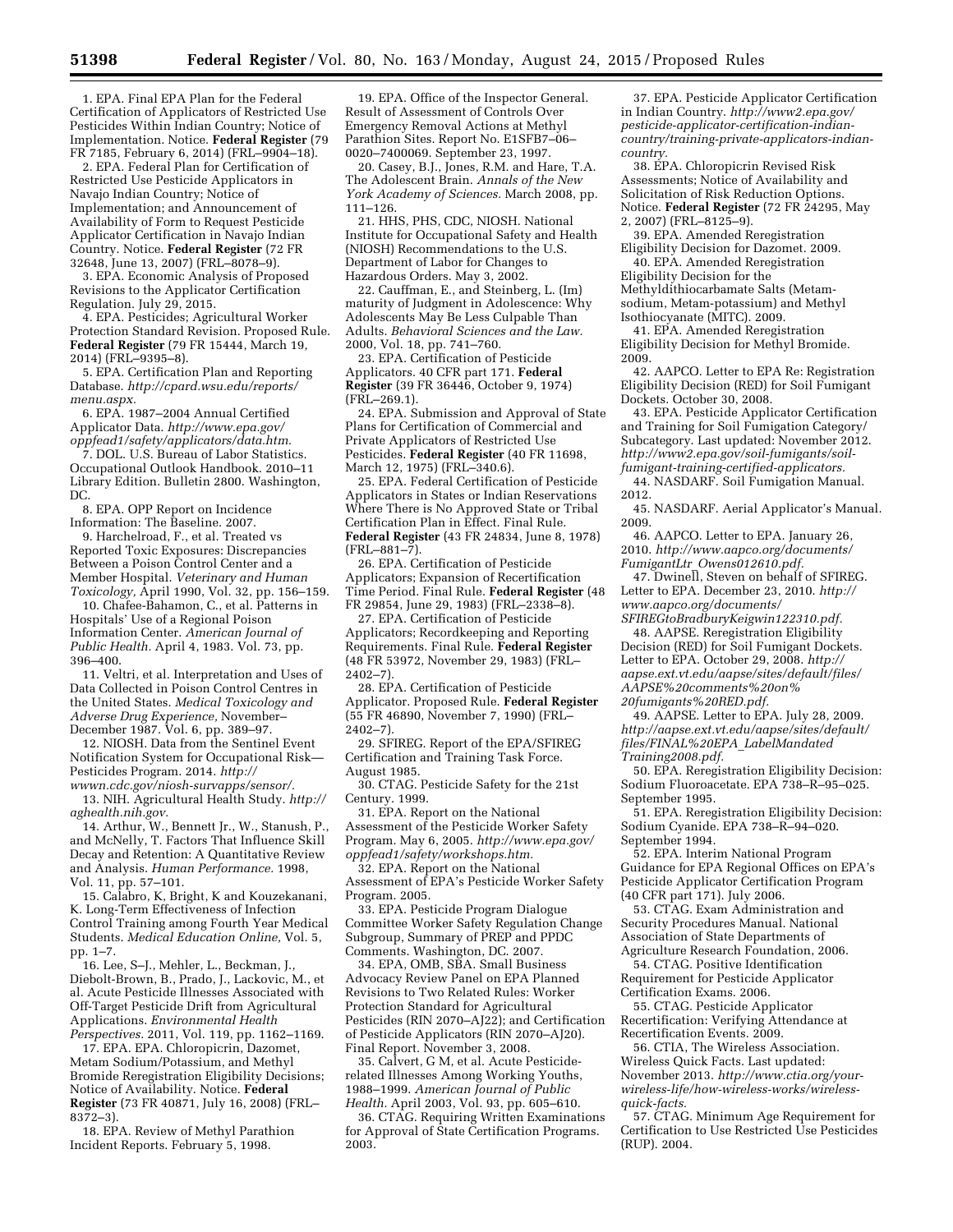58. Masten, S., Foss, R., Marshall, S. Graduated Driver Licensing Program Component Calibrations and Their Association with Fatal Crash Involvement. *Accident Analysis and Prevention.* August 2013, Vol. 57, pp. 105–113.

59. Williams, A. and Shults, R. Graduated Driver Licensing Research, 2007–Present: A Review and Commentary. *Journal of Safety Research.* April 2010, Vol. 41, 2, pp. 77–84.

60. EPA. Federal Agency Certification of Federal Employees to Apply Restricted Use Pesticides; Intent to Recognize Under Section 4 of the Federal Insecticide, Fungicide, and Rodenticide Act. Notice. **Federal Register** (42 FR 41907, August 19, 1977) (FRL–779–7).

61. EPA. Certification of Pesticide Applicators. Proposed Rule. **Federal Register**  (39 FR 6730, February 22, 1974) (FR Doc. 74– 4266).

62. EPA. Pesticide Programs; Submission and Approval of State Plans for Certification of Commercial and Private Applicators. Proposed Rule. **Federal Register** (40 FR 2528; January 13, 1975) (FRL–320–4).

63. EPA. Summary of Consultation with Tribes on the Certification of Pesticide Applicators Regulation. 2010.

64. EPA. Information Collection Request (ICR) for the Certification of Pesticide Applicators (Proposed Rule). EPA ICR No. 2499.01 and OMB Control No. 2070–[NEW]. 2015.

#### **XXII. FIFRA Review Requirements**

Under FIFRA section 25(a), EPA has submitted a draft of the proposed rule to the Secretary of the Department of Agriculture, the FIFRA Scientific Advisory Panel (SAP), and the appropriate Congressional Committees. USDA provided comments on this proposed rule, copies of which, along with EPA's responses, are located in the docket for this rulemaking. The SAP waived its review of this proposal on September 4, 2014.

#### **XXIII. Statutory and Executive Order Reviews**

*A. Executive Order 12866: Regulatory Planning and Review; and, Executive Order 13563: Improving Regulation and Regulatory Review* 

This action is a significant regulatory action because it may raise novel legal or policy issues arising out of legal mandates, the President's priorities, or the principles set forth in Executive Order 12866 (58 FR 51735, October 4, 1993). Accordingly, EPA submitted the action to the Office of Management and Budget (OMB) for review under Executive Order 12866 and Executive Order 13563 (76 FR 3821, January 21, 2011), and any changes made in response to OMB recommendations have been documented in the docket. EPA prepared an economic analysis of the potential costs and benefits associated with this action, which is

available in the docket and summarized in Unit III.B. (Ref. 3).

#### *B. Paperwork Reduction Act (PRA)*

The information collection activities in this proposed rule have been submitted for approval to OMB under the PRA, 44 U.S.C. 3501 *et seq.* The Information Collection Request (ICR) document that the EPA prepared has been assigned EPA ICR number 2499.01 (OMB Control No. 2070–NEW). You can find a copy of the ICR in the docket for this proposed rule, and it is briefly summarized here (Ref. 64).

The information collection activities related to the existing certification regulation are already approved by OMB in an ICR titled ''Certification of Pesticide Applicators'' (EPA ICR No. 0155.10; OMB Control No. 2070–0029). Therefore, EPA ICR number 2499.01 (OMB Control No. 2070–NEW) only addresses the proposed changes to the certification regulation. These include:

• Updating the information States, Tribes, and Federal agencies report to EPA.

• Updating the process and requirements for modifying a certification plan.

• Adding a provision for States to require recordkeeping by RUP dealers.

• Adding specific requirements for noncertified applicator qualification through training.

• Adding a provision for commercial applicators to maintain records of noncertified applicator training.

1. *Respondents/affected entities. i. Certified applicators; private and commercial.* The number of applicators is based on the Certification Plan and Reporting Database for the years 2008 to 2013 (CPARD, 2014), there are 364,579 commercial applicators and 455,278 private applicators.

ii. *Noncertified applicators under the direct supervision of certified applicators.* It is estimated that there are 947,275 noncertified applicators who apply RUPs under the direct supervision of commercial certified applicators, and there are 81,678 noncertified applicators under the direct supervision of private certified applicators.

iii. *RUP dealers.* EPA estimates that there are approximately 10,000 retail dealers. According to the Agricultural Retailers Association, there are approximately 9,000 agricultural retailers in the United States. Not all are licensed to sell RUPs. EPA estimates that there are far fewer nonagricultural pesticide retailers licensed to sell RUPs, given that RUPs are generally not labeled for use in residential and other

public areas, even by a certified applicator.

iv. *Authorized agencies.* Authorized agencies are the entities that are federally authorized to administer applicator certification plans under 40 CFR part 171. Authorized agencies includes States, territories, federally recognized Tribes and Federal agencies authorized to operate certification programs. In addition to the 50 States, there are 4 plans for the US territories (Puerto Rico, DC, US Virgin Islands, and Pacific Islands), 4 Tribal plans, and 5 approved Federal agency certification plans. Federal agencies include DOD, DOE, USDA APHISPPQ, USDA Forest Service (the 2 USDA plans are separate plans), and DOI (the DOI plan covers 3 agencies within DOI BLM, BIA and NPS, but no others). Wage rates vary according to the entity.

2. *Respondent's obligation to respond.*  Mandatory (7 U.S.C. 136–136y, particularly sections 136a(d), 136i, and 136w).

3. *Estimated number of respondents.*  1,749,265.

4. *Frequency of response.* Rule familiarization will occur annually for the first 3 years. Revising and submitting certification plans will occur one time. Training of noncertified applicators will occur annually. Recordkeeping of training of noncertified applicators working under the direct supervision of commercial applicators will occur annually. Recordkeeping of RUP sales will occur each time an RUP is sold, which EPA estimates will be 39 times per year.

5. *Total estimated burden.* 1,853,000 hours (per year). Burden is defined at 5 CFR 1320.3(b).

6. *Total estimated cost.* \$57,363,250 annualized capital or operation and maintenance costs.

An agency may not conduct or sponsor, and a person is not required to respond to, a collection of information unless it displays a currently valid OMB control number. The OMB control numbers for the EPA's regulations in 40 CFR are listed in 40 CFR part 9, and on applicable collect instruments.

Submit your comments on EPA's need for this information, the accuracy of the provided burden estimates and any suggested methods for minimizing respondent burden to the EPA using the docket identified at the beginning of this rule. You may also send your ICRrelated comments to OMB's Office of Information and Regulatory Affairs via email to *oira*\_*[submissions@](mailto:oira_submissions@omb.eop.gov) [omb.eop.gov,](mailto:oira_submissions@omb.eop.gov)* Attention: Desk Officer for the EPA. Since OMB is required to make a decision concerning the ICR between 30 and 60 days after receipt, OMB must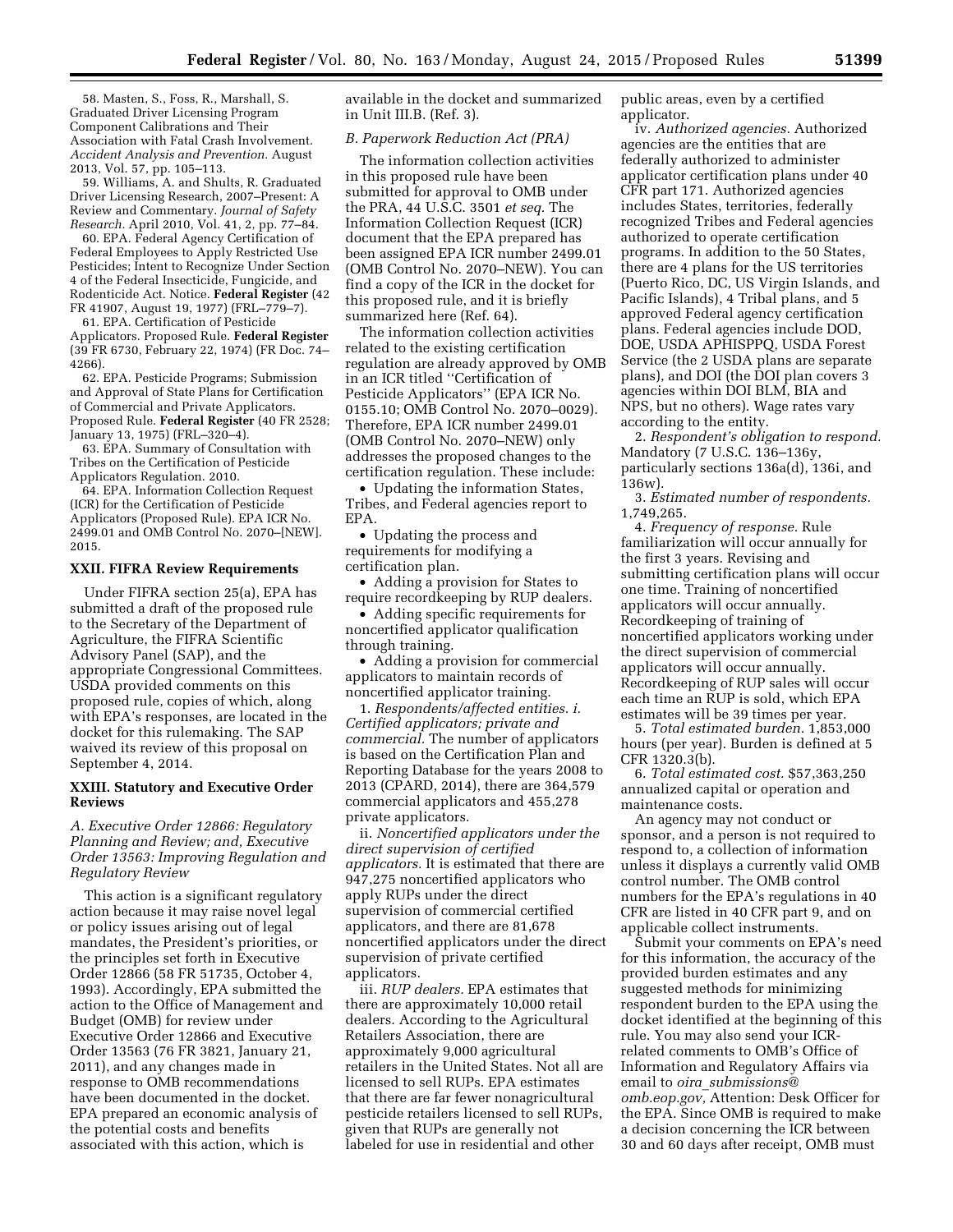receive comments no later than September 23, 2015. The EPA will respond to any ICR-related comments in the final rule.

#### *C. Regulatory Flexibility Act (RFA)*

I certify that this action will not have a significant economic impact on a substantial number of small entities under RFA, 5 U.S.C. 601 *et seq.* The small entities subject to the requirements of this action are private applicators, commercial applicators, and noncertified applicators using RUPs under their direct supervision. The Agency has determined that for private applicators, average impacts of the rule represent less than 1% of annual sales revenue for the average small farm and even to small-small farms with sales of less than \$10,000. Impacts to the smallest farms, especially in highimpact States, could exceed 2% of annual sales revenue but the number of farms facing such impacts is small relative to the number of small farms affected by the rule. For commercial applicators, average impacts of the rule represent less than 0.1% of annual revenue for the average small firm. The impacts are expected to be around 0.1% of annual revenue even for the high cost scenarios. Details of this analysis are presented in the Economic Analysis for this action (Ref. 3).

Although EPA is not required by the RFA to convene a Small Business Advocacy Review (SBAR) Panel because this proposal would not have a significant economic impact on a substantial number of small entities, EPA has nevertheless convened a panel to obtain advice and recommendations from small entity representatives potentially subject to this rule's requirements. A copy of the SBAR Panel Report is included in the docket for this rulemaking (Ref. 34).

#### *D. Unfunded Mandates Reform Act (UMRA)*

This action does not contain an unfunded mandate of \$100 million or more as described in UMRA, 2 U.S.C. 1531 through 1538, and does not significantly or uniquely affect small governments. The proposed rule requirements would primarily affect certified applicators of RUPs. The total estimated annualized cost of the proposed rule is \$47.2 million (Ref. 3).

#### *E. Executive Order 13132: Federalism*

This action does not have federalism implications, as specified in Executive Order 13132 (64 FR 43255, August 10, 1999). It will not have substantial direct effects on the States, on the relationship between the national government and

the States, or on the distribution of power and responsibilities among the various levels of government. However, this action may be of significant interest to State governments. Consistent with the EPA's policy to promote communications between the EPA and State and local governments, EPA consulted with State officials early in the process of developing this rulemaking to permit them to have meaningful and timely input into its development. EPA worked extensively with State partners when considering revisions to the existing regulation and solicited feedback from States in a number of ways, as discussed in Unit III. EPA carefully considered the input of State partners during the development of this rulemaking in meetings with State pesticide regulatory officials and with groups representing State pesticide regulatory agencies. In the spirit of Executive Order 13132, EPA specifically solicits comment on this rulemaking from State and local officials.

#### *F. Executive Order 13175: Consultation and Coordination With Indian Tribal Governments*

This action does not have Tribal implications, as specified in Executive Order 13175 (65 FR 67249, November 9, 2000). This action would require Tribes that certify applicators to perform RUP applications in Indian country to comply with the revised regulation. EPA currently directly administers a national certification plan for Indian country (Ref. 1) and has implemented a specific certification plan for the Navajo Nation (Ref. 2). As proposed, this rule provides Tribes with the option to develop and administer their own applicator certification programs, to participate in the EPA-administered applicator certification program for Indian country, or to enter into an agreement with EPA regarding administration of an applicator certification program. As explained in Unit XVII., EPA does not believe the proposed revisions would place any unreasonable burden on Tribes because the proposed rule does not require Tribes to implement certification programs. There are currently only four Tribes with an EPAapproved certification plan. The proposed rule would require existing Tribal certification plans to be revised and resubmitted to EPA for review and approval. The costs associated with the proposed changes should be negligible because they primarily result in clarification of requirements and policy, not the imposition of substantial new obligations on the part of Tribes. EPA estimates the costs to these Tribes

would be similar to the costs to States for updating and submitting to EPA for approval a revised certification plan, and that they would not result in a significant impact on Tribal entities or programs. Thus, Executive Order 13175 does not apply to this action.

Consistent with EPA's Policy on Consultation and Coordination with Indian Tribes, EPA consulted with Tribal officials during the development of this action. A summary of that consultation is provided in the docket for this action (Ref. 63).

EPA specifically solicits additional comment on this proposed action from Tribal officials.

#### *G. Executive Order 13045: Protection of Children From Environmental Health Risks and Safety Risks*

This proposed rule is not subject to Executive Order 13045 (62 FR 19885, April 23, 1997) because it is not an economically significant regulatory action as defined by Executive Order 12866. However, it is reasonable to expect that the environmental health or safety risks addressed in this proposed rule may have a disproportionate effect on children.

The primary risk to children that is within the scope of this rulemaking is exposure to RUPs during their work as applicators of RUPs. The proposed rule is intended to minimize these exposures and risks. By establishing a minimum age for persons to become a certified applicator or to use RUPs as a noncertified applicator under the direct supervision of a certified applicator, children would receive less exposure to pesticides that may lead to chronic or acute pesticide-related illness. In addition, the proposal expands training for noncertified applicators to include topics that should also assist in reducing potential risks to children from incidental pesticide exposure, such as avoiding bringing pesticide residues home on clothing.

Like DOL's regulations that implement the FLSA, the proposed rule seeks to regulate the ages at which children can apply pesticides. The proposed rule would establish a minimum age of 18 for persons to become certified to apply RUPs and to apply RUPs as noncertified persons under the direct supervision of certified applicators. Since many RUPs present heightened risks to harm human health relative to other pesticides, EPA feels that they warrant special consideration. EPA expects that the proposals to establish minimum ages would mitigate or eliminate many risks faced by young applicators.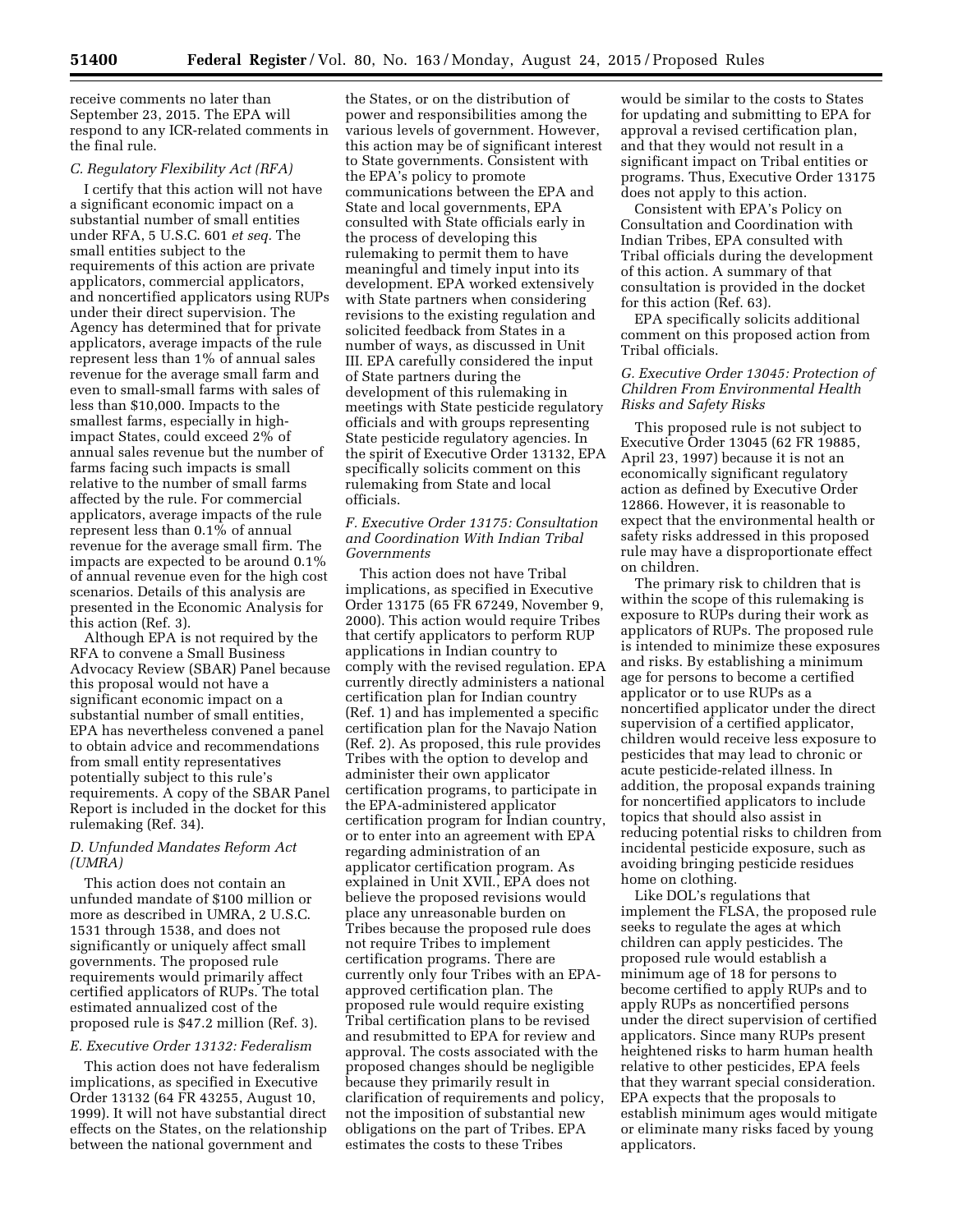Additional information on EPA's consideration of the risks to children in development of this action can be found in Unit III.C.3. and in the economic analysis for this action (Ref. 3).

The public is invited to submit comments or identify peer-reviewed studies and data that assess effects of early life exposure to pesticides.

#### *H. Executive Order 13211: Actions Concerning Regulations That Significantly Affect Energy Supply, Distribution, or Use*

This proposed rule is not a ''significant energy action'' as defined in Executive Order 13211 (66 FR 28355, May 22, 2001), because it is not likely to have a significant adverse effect on the supply, distribution, or use of energy. Further, this rule is not likely to have any adverse energy effects because it does not require any action related to the supply, distribution, or use of energy.

#### *I. National Technology Transfer and Advancement Act (NTTAA)*

This rulemaking does not involve technical standards that would require Agency consideration under NTTAA section 12(d), 15 U.S.C. 272 note.

### *J. Executive Order 12898: Federal Actions To Address Environmental Justice in Minority Populations and Low-Income Populations*

EPA believes that this proposed rule would not have disproportionately high and adverse human health or environmental effects on minority, lowincome, or indigenous populations, as specified in Executive Order 12898 (59 FR 7629, February 16, 1994), because it increases the level of environmental protection for all affected populations without having any disproportionately high and adverse human health or environmental effects on any population, including any minority or low-income population.

EPA engaged with stakeholders from impacted communities extensively in the development of this rulemaking in order to seek meaningful involvement of all parties. The Agency's efforts to address environmental justice through this rulemaking were reviewed repeatedly during the development of the rule and its supporting documents. The proposed changes demonstrate EPA's commitment to improving the health and safety of certified applicators and noncertified applicators using RUPs under their direct supervision by changes such as adding application method-specific categories, strengthening competency standards for private applicators, adding training for

noncertified applicators using RUPs under the direct supervision of a certified applicator, and establishing a minimum age for all persons using RUPs.

#### **List of Subjects in 40 CFR Part 171**

Environmental protection, Administrative practice and procedure, Certified applicator, Commercial applicator, Indian Country, Indian Tribes, Noncertified applicator, Pesticides and pests, Private applicator, Restricted use pesticides, Reporting and recordkeeping requirements.

Dated: August 5, 2015.

#### **Gina McCarthy,**

#### *Administrator.*

For the reasons discussed in the preamble, the EPA proposes to revise 40 CFR part 171 as follows:

#### **PART 171—CERTIFICATION OF PESTICIDE APPLICATORS**

### **Subpart A—General Provisions**

Sec.<br>171.1

- Scope.
- 171.3 Definitions.
- 171.5 Effective date.

#### **Subpart B—Certification Requirements for Applicators of Restricted Use Pesticides**

- 171.101 Commercial applicator certification categories.
- 171.103 Standards for certification of commercial applicators.
- 171.105 Standards for certification of private applicators.
- 171.107 Standards for recertification of certified applicators.

#### **Subpart C—Supervision of Noncertified Applicators**

171.201 Requirements for direct supervision of noncertified applicators by certified applicators.

#### **Subpart D—Certification Plans**

- 171.301 General.
- 171.303 Requirements for State certification plans.
- 171.305 Requirements for Federal agency certification plans. 171.307 Certification of applicators in
- Indian country. 171.309 Modification and withdrawal of
- certification plans.
- 171.311 EPA-administered applicator certification programs.

**Authority:** 7 U.S.C. 136i and 136w.

#### **Subpart A—General Provisions**

#### **§ 171.1 Scope.**

(a) This part establishes Federal standards for the certification and recertification of applicators of restricted use pesticides. The standards address the requirements for certification and recertification of applicators using restricted use

pesticides, requirements for certified applicators supervising the use of restricted use pesticides by noncertified applicators, requirements for noncertified persons using restricted use pesticides under the direct supervision of a certified applicator, and requirements for pesticide applicator certification plans administered by States, Tribes and Federal agencies.

(b) A person is a certified applicator for purposes of the Federal Insecticide, Fungicide and Rodenticide Act (FIFRA), 7 U.S.C. 136 *et seq.,* only if the person holds a certification issued pursuant to a plan approved in accordance with this part and currently valid in the pertinent jurisdiction. As provided in FIFRA section  $12(a)(2)(F)$ , it is unlawful for any person to make available for use or to use any pesticide classified for restricted use other than in accordance with the requirements of this part.

#### **§ 171.3 Definitions.**

Terms used in this part have the same meanings they have in FIFRA and 40 CFR part 152. In addition, the following terms, when used in this part, shall mean:

*Agricultural commodity* means any plant, or part thereof, or animal, or animal product, produced by a person (including, but not limited to, farmers, ranchers, vineyardists, plant propagators, Christmas tree growers, aquaculturists, floriculturists, orchardists, foresters, or other comparable persons) primarily for sale, consumption, propagation, or other use by man or animals.

*Application* means the dispersal of a pesticide on, in, at, or around a target site.

*Application method* means the application of a pesticide using a particular type of equipment, mechanism, or device, including, but not limited to, ground boom, air-blast sprayer, wand, and backpack sprayer, as well as methods such as aerial, chemigation, and fumigation.

*Application method-specific certification category* means a defined set of competencies related to the use of a specific application method to apply restricted use pesticides.

*Applicator* means any individual using a restricted use pesticide. An applicator may be certified as a commercial or private applicator as defined in FIFRA or may be a noncertified applicator as defined in this part.

*Calibration* means measurement of dispersal or output of application equipment and adjustment of such equipment to establish a specific rate of dispersal and, if applicable, droplet or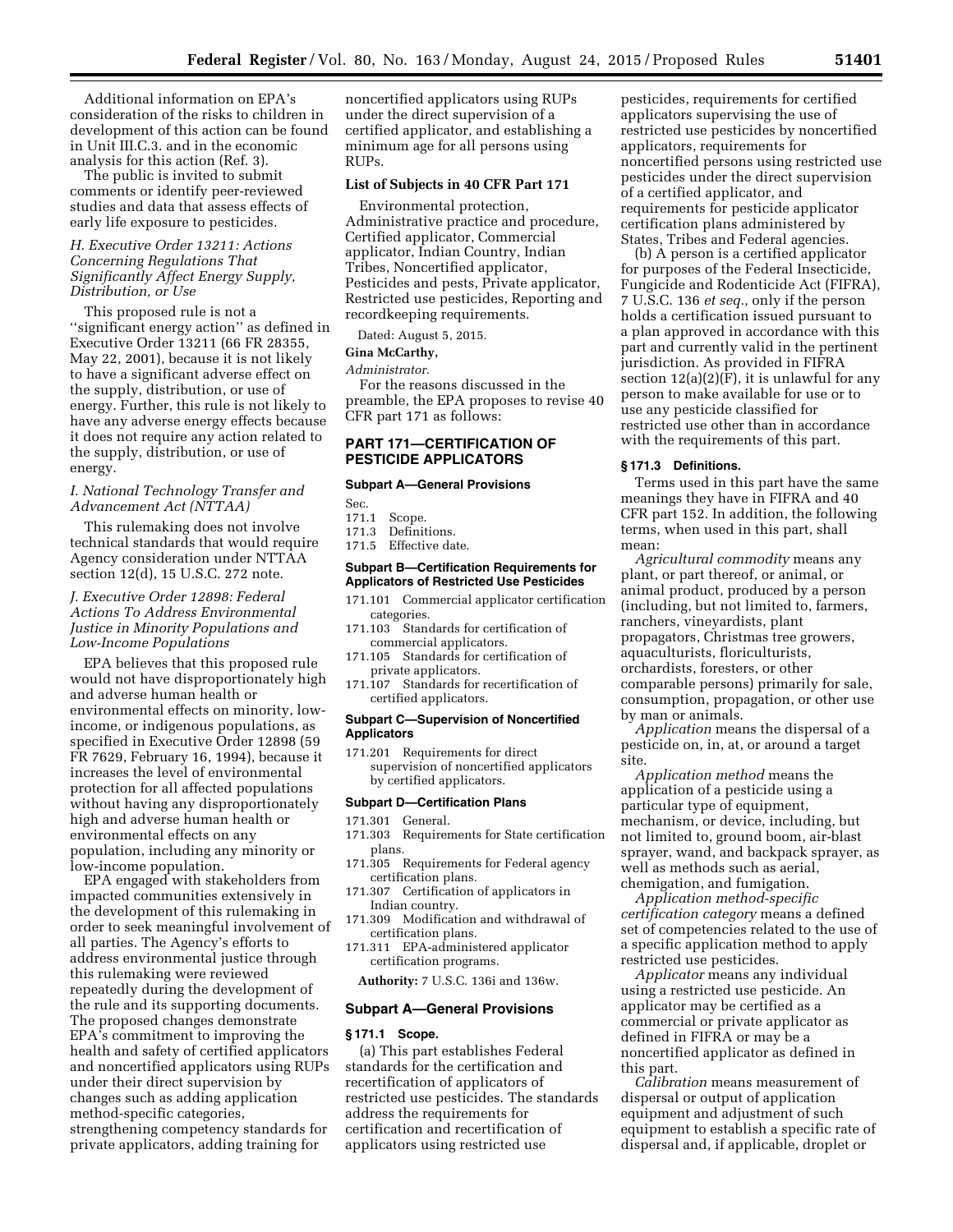particle size of a pesticide dispersed by the equipment.

*Certification* means a certifying authority's issuance, pursuant to this part, of authorization to a person to use or supervise the use of restricted use pesticides.

*Certifying authority* means the Agency, or a State, Tribal, or Federal agency that issues restricted use pesticide applicator certifications pursuant to a certification plan approved by the Agency under this part.

*Compatibility* means the extent to which a pesticide can be combined with other chemicals without causing undesirable results.

*Competent* means having the practical knowledge, skills, experience, and judgment necessary to perform functions associated with restricted use pesticide application without causing unreasonable adverse effects, where the nature and degree of competency required relate directly to the nature of the activity and the degree of independent responsibility.

*Dealership* means any establishment owned or operated by a restricted use pesticide retail dealer where restricted use pesticides are distributed or sold.

*Fumigant* means any pesticide product that is a vapor or gas, or forms a vapor or gas upon application, and whose pesticidal action is achieved through the gaseous or vapor state.

*Fumigation* means the application of a fumigant.

*Host* means any plant or animal on or in which another species of plant or animal lives for nourishment, development, or protection.

*Indian country* means:

(1) All land within the limits of any Indian reservation under the jurisdiction of the United States Government, notwithstanding the issuance of any patent, and, including rights-of-way running through the reservation.

(2) All dependent Indian communities within the borders of the United States whether within the original or subsequently acquired territory thereof, and whether within or without the limits of a State.

(3) All Indian allotments, the Indian titles to which have not been extinguished, including rights-of-way running through the same.

*Indian Tribe* or *Tribe* means any Indian or Alaska Native Tribe, band, nation, pueblo, village, or community included in the list of Tribes published by the Secretary of the Interior pursuant to the Federally Recognized Indian Tribe List Act.

*Mishap* means an event that may adversely affect man or the environment and that is related to the use or presence of a pesticide, whether the event was unexpected or intentional.

*Non-target organism* means any plant, animal or other organism other than the target pests which a pesticide is intended to affect.

*Noncertified applicator* means any person who is not certified in accordance with this part to use or supervise the use of restricted use pesticides in the pertinent jurisdiction, but who is using restricted use pesticides under the direct supervision of a person certified as a commercial or private applicator in accordance with this part.

*Ornamental* means trees, shrubs, flowers, and other plantings intended primarily for aesthetic purposes in and around habitations, buildings and surrounding grounds, including, but not limited to, residences, parks, streets, and commercial, industrial, and institutional buildings.

*Personal protective equipment* means devices and apparel that are worn to protect the body from contact with pesticides or pesticide residues, including, but not limited to, coveralls, chemical-resistant suits, chemicalresistant gloves, chemical-resistant footwear, respirators, chemical-resistant aprons, chemical-resistant headgear, and protective eyewear.

*Practical knowledge* means the possession of pertinent facts and comprehension sufficient to properly perform functions associated with application of restricted use pesticides, including properly responding to reasonably foreseeable problems and situations.

*Principal place of business* means the principal location, either residence or office, where a person conducts a business of applying restricted use pesticides. A person who applies restricted use pesticides in more than one State or area of Indian country may designate a location within a State or area of Indian country as its principal place of business for that State or area of Indian country.

*Regulated pest* means a particular species of pest specifically subject to Tribal, State or Federal regulatory restrictions, regulations, or control procedures intended to protect the hosts, man and/or the environment.

*Restricted use pesticide* means a pesticide that is classified for restricted use under the provisions of FIFRA section 3(d).

*Restricted use pesticide retail dealer*  means any person who distributes or sells restricted use pesticides to any person, excluding transactions solely between persons who are pesticide

producers, registrants, wholesalers, or retail sellers, acting only in those capacities.

*Toxicity* means the property of a pesticide that refers to the degree to which the pesticide and its related derivative compounds are able to cause an adverse physiological effect on an organism as a result of exposure.

*Use, as in ''to use a pesticide''* means any of the following:

(1) Pre-application activities, including, but not limited to:

(i) Arranging for the application of the pesticide.

(ii) Mixing and loading the pesticide. (iii) Making necessary preparations for the application of the pesticide, including, but not limited to, responsibilities related to providing training, a copy of a label and usespecific instructions to noncertified applicators, and complying with any applicable requirements under 40 CFR part 170.

(2) Applying the pesticide, including, but not limited to, supervising the use of a pesticide by a noncertified applicator.

(3) Post-application activities, including, but not limited to, transporting or storing pesticide containers that have been opened, cleaning equipment, and disposing of excess pesticides, spray mix, equipment wash waters, pesticide containers, and other materials contaminated with or containing pesticides.

*Use-specific instructions* means the information and requirements specific to a particular pesticide product or work site that are necessary in order for an applicator to use the pesticide in accordance with applicable requirements and without causing unreasonable adverse effects.

#### **§ 171.5 Effective date.**

This part is effective *[60 days after the date of publication of the final rule in the* **Federal Register**]. Certification plans approved by EPA before the effective date remain approved except as provided in §§ 171.301(b) and 171.309.

#### **Subpart B—Certification Requirements for Applicators of Restricted Use Pesticides**

#### **§ 171.101 Commercial applicator certification categories.**

(a) *Pest control certification categories.* Certification in any of the pest control certification categories listed in this paragraph (a) alone is not sufficient to lawfully use or supervise the use of products intended to be applied using a method specified in paragraph (b) of this section.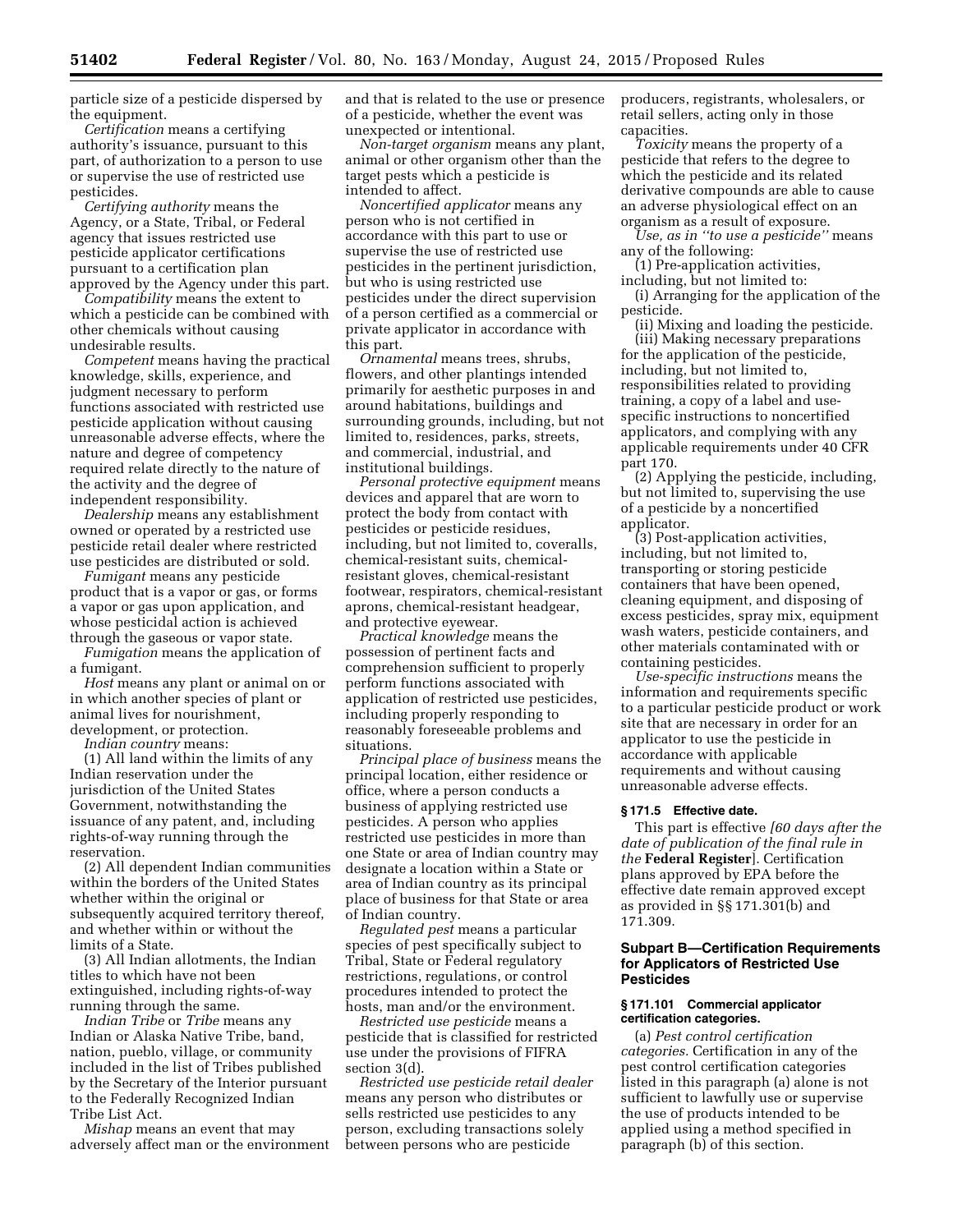(1) *Agricultural pest control*—(i) *Crop pest control.* This category applies to commercial applicators who use or supervise the use of restricted use pesticides in production of agricultural crops, including but not limited to grains, vegetables, small fruits, tree fruits, peanuts, tree nuts, tobacco, cotton, feed and forage crops including, but not limited to, grasslands, and noncrop agricultural lands.

(ii) *Livestock pest control.* This category applies to commercial applicators who use or supervise the use of restricted use pesticides on animals or to places on or in which animals are confined. Certification in this category alone is not sufficient to authorize the purchase, use, or supervision of use of products for predator control listed in paragraph  $(a)(10)$  of this section.

(2) *Forest pest control.* This category applies to commercial applicators who use or supervise the use of restricted use pesticides in forests, forest nurseries and forest seed production.

(3) *Ornamental and turf pest control.*  This category applies to commercial applicators who use or supervise the use of restricted use pesticides to control pests in the maintenance and production of ornamental plants and turf.

(4) *Seed treatment.* This category applies to commercial applicators using or supervising the use of restricted use pesticides on seeds in seed treatment facilities.

(5) *Aquatic pest control.* This category applies to commercial applicators who use or supervise the use of any restricted use pesticide purposefully applied to standing or running water, excluding applicators engaged in public health related activities included in as specified in paragraph (b)(8) of this section.

(6) *Right-of-way pest control.* This category applies to commercial applicators who use or supervise the use of restricted use pesticides in the maintenance of roadsides, power-line, pipeline, and railway rights-of-way, and similar areas.

(7) *Industrial, institutional, and structural pest control.* This category applies to commercial applicators who use or supervise the use of restricted use pesticides in, on, or around the following: Food handling establishments, packing houses, and food-processing facilities; human dwellings; institutions, such as schools, hospitals and prisons; and industrial establishments, including, but not limited to, manufacturing facilities, warehouses, grain elevators, and any other structures and adjacent areas, public or private, for the protection of

stored, processed, or manufactured products.

(8) *Public health pest control.* This category applies to State, Tribal, Federal or other governmental employees who use or supervise the use of restricted use pesticides in public health programs for the management and control of pests having medical and public health importance. This category includes contractors as well as individuals directly employed by a State, Tribal, Federal, or other government agency for government-sponsored public health programs.

(9) *Regulatory pest control.* This category applies to State, Tribal, Federal, or other governmental employees who use or supervise the use of restricted use pesticides in the control of regulated pests but does not include individuals that use or supervise the use of sodium cyanide in mechanical ejection devices or sodium fluoroacetate in a protective collar for predator pest control. This regulatory pest control category includes contractors and other individuals directly employed by a State, Tribal, Federal, or other government agency for government-sponsored regulatory pest control programs. Certification in this category does not authorize the purchase, use, or supervision of use of products for predator control listed in paragraph (a)(10) of this section.

(10) *Predator pest control—(i) Sodium cyanide predator control.* This pest control category applies to commercial applicators who use or supervise the use of sodium cyanide in a mechanical ejection device to control regulated predators.

(ii) *Sodium fluoroacetate.* This pest control category applies to commercial applicators who use or supervise the use of sodium fluoroacetate in a protective collar to control regulated predators.

(11) *Demonstration and research.*  This category applies to individuals who demonstrate to the public the proper use and techniques of application of restricted use pesticides or supervise such demonstration and to persons conducting field research with pesticides, and in doing so, use or supervise the use of restricted use pesticides. This includes such individuals as extension specialists and county agents, commercial representatives demonstrating restricted use pesticide products, individuals demonstrating application or pest control methods used in public or private programs, and State, Tribal, Federal, commercial, and other persons conducting field research on or involving restricted use pesticides. Certification in this category requires

concurrent certification in each pest control category identified in paragraphs (a)(1) through (10) of this section for which a person does demonstration or research involving the use or supervision of the use of restricted use pesticides for the type of pest control described in those categories, and in each application method-specific category identified in paragraph (b) of this section for which a person does demonstration or research involving the use or supervision of the use of restricted use pesticides using an application method described in those categories.

(b) *Application method-specific certification categories—(1) Soil fumigation applications.* This category applies to commercial applicators who use or supervise the use of a restricted use pesticide to fumigate soil. Certification in this application methodspecific category requires concurrent certification in each pest control category identified in paragraphs (a)(1) through (10) of this section for which a person intends to perform soil fumigation.

(2) *Non-soil fumigation applications.*  This category applies to commercial applicators who use or supervise the use of a restricted use pesticide to fumigate anything other than soil. Certification in this application method-specific category requires concurrent certification in each pest control category identified in paragraphs (a)(1) through (10) of this section for which a person intends to perform non-soil fumigation.

(3) *Aerial applications.* This category applies to commercial applicators who use or supervise the use of restricted use pesticides applied by fixed or rotary wing aircraft. Certification in this application method-specific category requires concurrent certification in each pest control category identified in paragraphs (a)(1) through (10) of this section for which a person intends to perform aerial application.

#### **§ 171.103 Standards for certification of commercial applicators.**

(a) *Determination of competency.* To be determined competent in the use and handling of restricted use pesticides by a State, Tribe, or Federal agency, a commercial applicator must meet the minimum age requirement specified in paragraph (a)(1) of this section and receive a passing score on a written examination that meets the standards specified in paragraph (a)(2) of this section and any related performance testing that is required by the State, Tribe, or Federal agency. Examinations and any alternate methods employed by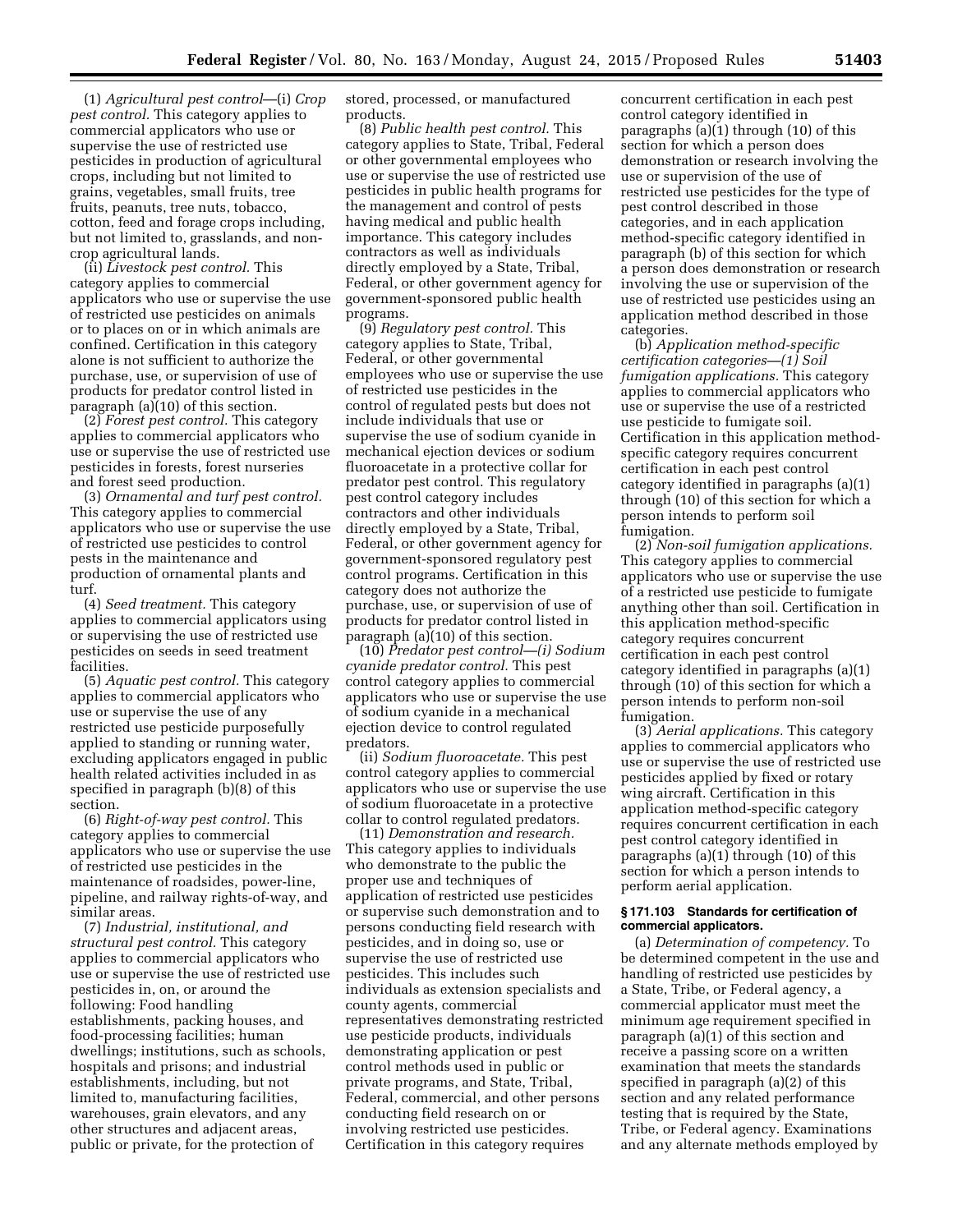the certifying authority to determine applicator competency must include the core standards applicable to all categories (paragraph (c) of this section), the standards applicable to each pest control category in which an applicator seeks certification (paragraph (d) of this section), and the standards for each application method-specific category in which an applicator seeks certification (paragraph (e) of this section), as provided in this section. Certification processes must meet all of the following criteria:

(1) *Commercial applicator minimum age.* A commercial applicator must be at least 18 years old.

(2) *Examination standards.*  Examinations must conform to all of the

following standards: (i) The examination must be

presented and answered in writing.

(ii) The examination must be proctored by an individual designated by the certifying authority and who is not seeking certification at any examination session that he or she is proctoring. The proctor must do all of the following:

(A) Verify the identity and age of persons taking the examination by checking identification and having examinees sign an examination roster.

(B) Monitor examinees throughout the examination period.

(C) Instruct examinees in examination procedures before beginning the examination.

(D) Keep examinations secure before, during, and after the examination period.

(E) Allow only the examinees to access the examination, and allow such access only in the presence of the proctor.

(F) Ensure that examinees have no verbal or non-verbal communication with anyone other than the proctor during the examination period.

(G) Ensure that no portion of the examination or any associated reference materials described in paragraph (a)(2)(ii)(H) of this section is copied or retained by any person other than a person authorized by the certifying authority to copy or retain the examination.

(H) Ensure that examinees do not have access to reference materials other than those that are approved by the certifying authority and provided and collected by the proctor.

(I) Review reference materials provided to examinees after the exam is complete to ensure that no portion of the reference material has been removed or destroyed.

(J) Report to the certifying authority any examination administration

inconsistencies or irregularities, including but not limited to cheating, use of unauthorized materials, and attempts to copy or retain the examination.

(K) Comply with any other requirements of the certifying authority related to examination administration.

(iii) The examination must be closedbook. No reference materials may be used during the examination, except those that are approved by the certifying authority and provided by the proctor.

(iv) Each person seeking certification must present at the time of examination valid, government-issued photo identification to the certifying authority as proof of identity and age to be eligible for certification.

(v) The certifying authority must notify each examinee of the results of his or her examination.

(b) *Additional methods of determining competency.* In addition to written examination requirements for determining competency, a certifying authority may employ additional methods for determining applicator competency, such as performance testing. Such additional methods must be part of the certifying authority's Agency-approved certification plan and must comply with the applicable standards in paragraph (a) of this section.

(c) *Core standards for all categories of certified commercial applicators.*  Persons seeking certification as commercial applicators must demonstrate practical knowledge of the principles and practices of pest control and proper and effective use of restricted use pesticides by passing a written examination. Written examinations for all commercial applicators must address all of the following areas of competency:

(1) *Label and labeling comprehension.*  Familiarity with pesticide labels and labeling and their functions, including all of the following:

(i) The general format and terminology of pesticide labels and labeling.

(ii) Understanding instructions, warnings, terms, symbols, and other information commonly appearing on pesticide labels and labeling.

(iii) Understanding that it is a violation of Federal law to use any registered pesticide in a manner inconsistent with its labeling.

(iv) Understanding when a certified applicator must be physically present at the site of the application based on labeling requirements.

(v) Understanding labeling requirements for supervising noncertified applicators working under the direct supervision of a certified applicator.

(vi) Understanding that applicators must comply with all use restrictions and directions for use contained in pesticide labels and labeling, including being certified in the certification category and application methodspecific category appropriate to the type and site of the application.

(vii) Understanding the meaning of product classification as either general or restricted use and that a product may be unclassified.

(viii) Understanding and complying with product-specific notification requirements.

(2) *Safety.* Measures to avoid or minimize adverse health effects, including all of the following:

(i) Understanding the terms ''acute toxicity'' and ''chronic toxicity,'' as well as the long-term effects of pesticides.

(ii) Understanding that a pesticide's risk is a function of exposure and the pesticide's toxicity.

(iii) Recognition of likely ways in which dermal, inhalation and oral exposure may occur.

(iv) Common types and causes of pesticide mishaps.

(v) Precautions to prevent injury to applicators and other individuals in or near treated areas.

(vi) Need for, and proper use of, protective clothing and personal protective equipment.

(vii) Symptoms of pesticide poisoning.

(viii) First aid and other procedures to be followed in case of a pesticide mishap.

(ix) Proper identification, storage, transport, handling, mixing procedures, and disposal methods for pesticides and used pesticide containers, including precautions to be taken to prevent children from having access to pesticides and pesticide containers.

(3) *Environment.* The potential environmental consequences of the use and misuse of pesticides, including the influence of all of the following:

(i) Weather and other indoor and outdoor climatic conditions.

(ii) Types of terrain, soil, or other substrate.

(iii) Presence of fish, wildlife, and other non-target organisms.

(iv) Presence of pollinators.

(v) Drainage patterns.

(4) *Pests.* The proper identification and effective control of pests, including all of the following:

(i) Common features of pest organisms and characteristics of damage needed for pest recognition.

(ii) Recognition of relevant pests.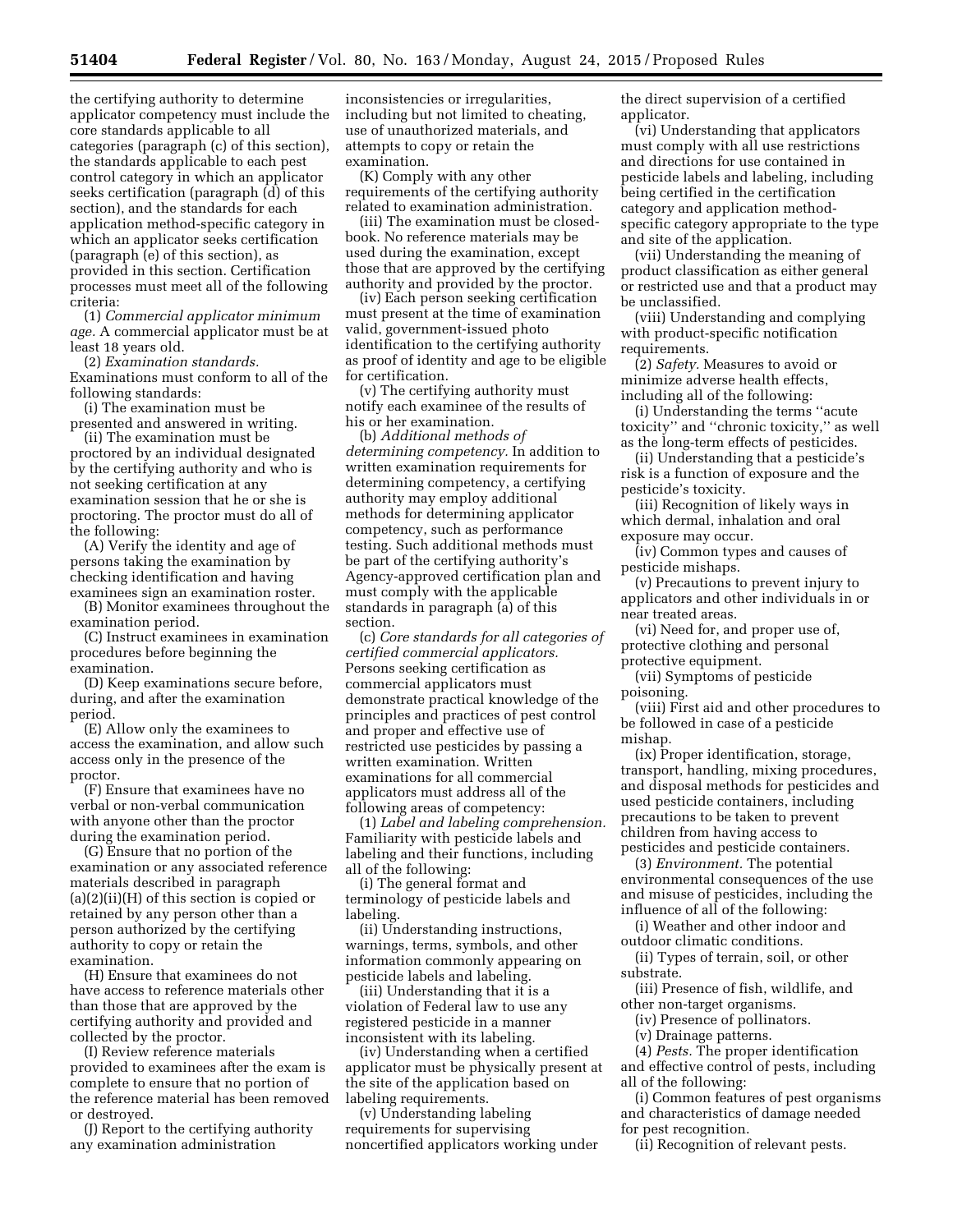(iii) Pest development, biology, and behavior as it may be relevant to problem identification and control.

(5) *Pesticides.* Characteristics of pesticides, including all of the following:

(i) Types of pesticides.

(ii) Types of formulations.

(iii) Compatibility, synergism,

persistence, and animal and plant toxicity of the formulations.

(iv) Hazards and residues associated with use.

(v) Factors that influence effectiveness or lead to problems such as pesticide resistance.

(vi) Dilution procedures.

(6) *Equipment.* Application equipment, including all of the following:

(i) Types of equipment and

advantages and limitations of each type. (ii) Use, maintenance, and calibration

procedures. (7) *Application methods.* Selecting appropriate application methods, including all of the following:

(i) Methods used to apply various formulations of pesticides, solutions,

and gases. (ii) Knowledge of which application method to use in a given situation and when certification in an application method-specific category is required in accordance with paragraph (c) of this section.

(iii) Relationship of application and placement of pesticides to proper use, unnecessary or ineffective use, and misuse.

(iv) Prevention of drift and pesticide loss into the environment.

(8) *Laws and regulations.* Knowledge of all applicable State, Tribal, and Federal laws and regulations.

(9) *Responsibilities of supervisors of noncertified applicators.* Knowledge of the responsibilities of certified applicators supervising noncertified applicators, including all of the following:

(i) Understanding and complying with requirements in § 171.201 for certified commercial applicators who supervise noncertified applicators using restricted use pesticides.

(ii) Requirements to keep records of pesticide safety training for noncertified applicators using restricted use pesticides under the direct supervision of a certified applicator.

(iii) Providing use-specific instructions to noncertified applicators using restricted use pesticides under the direct supervision of a certified applicator.

(iv) Explaining appropriate State, Tribal, and Federal laws and regulations to noncertified applicators working

under the direct supervision of a certified applicator.

(10) *Professionalism.* Understanding the importance of all of the following:

(i) Maintaining chemical security for restricted use pesticides.

(ii) How to communicate information about pesticide exposures and risks with the public and their clientele.

(iii) Appropriate product stewardship for certified applicators.

(d) *Specific standards of competency for each pest control category of commercial applicators.* Commercial applicators must demonstrate practical knowledge of the principles and practices of pest control and proper and effective use of restricted use pesticides for each pest control category for which they intend to apply restricted use pesticides through written examinations. The minimum competency standards for each category of pest control are listed in paragraphs  $(d)(1)$  through  $(10)$  of this section. Examinations for each pest control category certification listed in § 171.101(a) must be based on the standards of competency specified in paragraphs (d)(1) through (11) of this section and examples of problems and situations appropriate to the particular category in which the applicator is seeking certification.

(1) *Agricultural pest control*—(i) *Plant.* Applicators must demonstrate practical knowledge of crops, grasslands, and non-crop agricultural lands and the specific pests of those areas on which they may be using restricted use pesticides. The importance of such competency is amplified by the extensive areas involved, the quantities of pesticides needed, and the ultimate use of many commodities as food and feed. The required knowledge includes preharvest intervals, restricted entry intervals, phytotoxicity, potential for environmental contamination such as soil and water problems, non-target injury, and other problems resulting from the use of restricted use pesticides in agricultural areas. The required knowledge also includes the potential for phytotoxicity due to a wide variety of plants to be protected, for drift, for persistence beyond the intended period of pest control, and for non-target exposures.

(ii) *Animal.* Applicators applying pesticides directly to animals must demonstrate practical knowledge of such animals and their associated pests. The required knowledge includes specific pesticide toxicity and residue potential, and the hazards associated with such factors as formulation,

application techniques, age of animals, stress, and extent of treatment.

(2) *Forest pest control.* Applicators must demonstrate practical knowledge of types of forests, forest nurseries, and seed production within the jurisdiction of the certifying authority and the pests involved. The required knowledge includes the cyclic occurrence of certain pests and specific population dynamics as a basis for programming pesticide applications, the relevant organisms causing harm and their vulnerability to the pesticides to be applied, how to determine when pesticide use is proper, selection of application method and proper use of application equipment to minimize non-target exposures, and appropriate responses to meteorological factors and adjacent land use. The required knowledge also includes the potential for phytotoxicity due to a wide variety of plants to be protected, for drift, for persistence beyond the intended period of pest control, and for non-target exposures.

(3) *Ornamental and turf pest control.*  Applicators must demonstrate practical knowledge of pesticide problems associated with the production and maintenance of ornamental plants and turf. The required knowledge includes the potential for phytotoxicity due to a wide variety of plants to be protected, for drift, for persistence beyond the intended period of pest control, and for non-target exposures. Because of the frequent proximity of human habitations to application activities, applicators in this category must demonstrate practical knowledge of application methods which will minimize or prevent hazards to humans, pets, and other domestic animals.

(4) *Seed-treatment.* Applicators must demonstrate practical knowledge including recognizing types of seeds to be treated, the effects of carriers and surface active agents on pesticide binding and germination, the hazards associated with handling, sorting and mixing, and misuse of treated seed, the importance of proper application techniques to avoid harm to non-target organisms such as pollinators, and the proper disposal of unused treated seeds.

(5) *Aquatic pest control.* Applicators must demonstrate practical knowledge of the characteristics of various water use situations, the potential for adverse effects on non-target plants, fish, birds, beneficial insects and other organisms in the immediate aquatic environment and downstream, and the principles of limited area application.

(6) *Right-of-way pest control.*  Applicators must demonstrate practical knowledge of the types of environments (terrestrial and aquatic) traversed by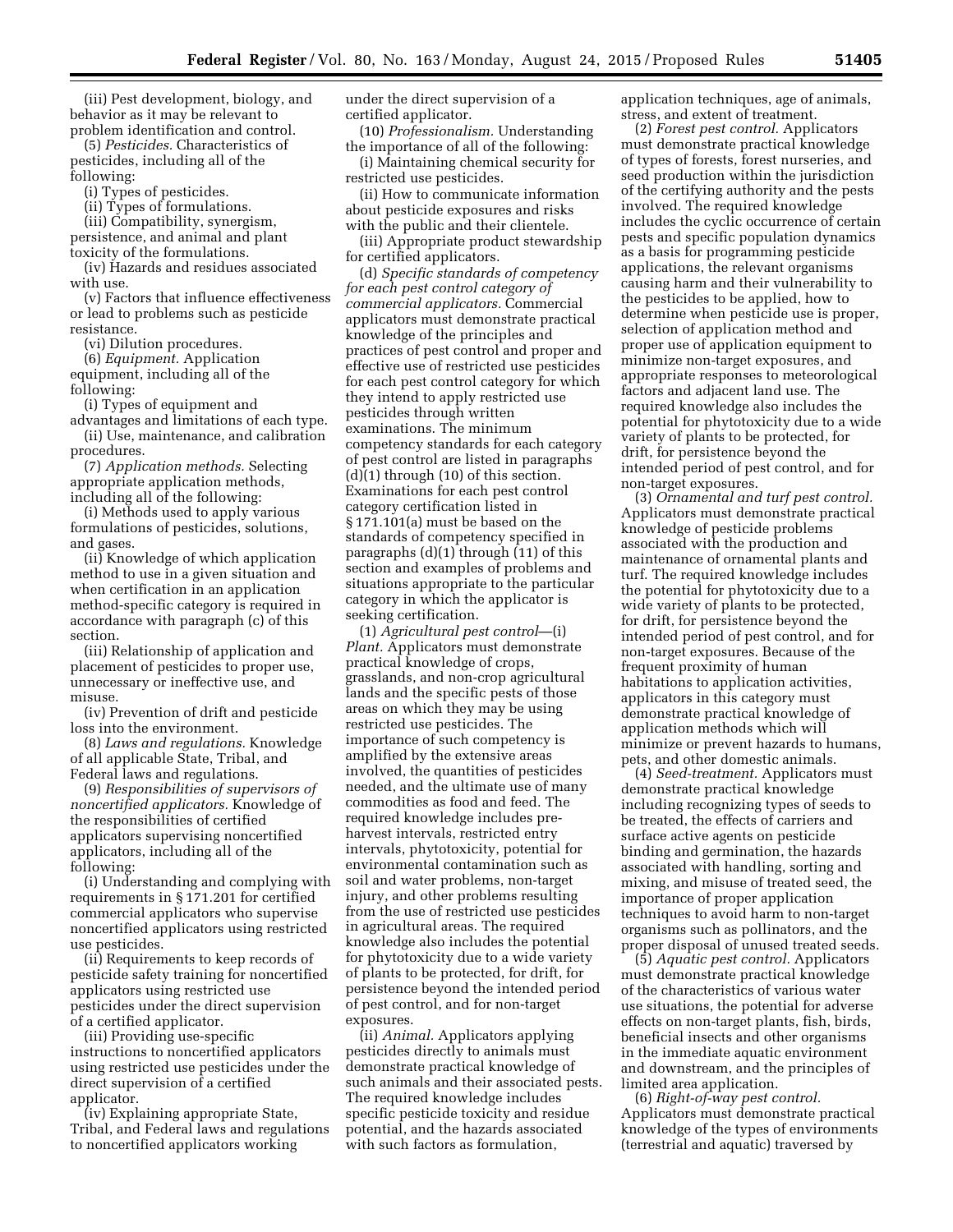rights-of-way, techniques to minimize non-target exposure runoff, drift, and excessive foliage destruction, and recognition of target pests. The required knowledge also includes the potential for phytotoxicity due to a wide variety of plants and pests to be controlled, for drift, for persistence beyond the intended period of pest control, and for non-target exposures.

(7) *Industrial, institutional, and structural pest control.* Applicators must demonstrate a practical knowledge of industrial, institutional and structural pests, including recognizing those pests and signs of their presence, their habitats, their life cycles, biology, and behavior as it may be relevant to problem identification and control. Applicators must demonstrate practical knowledge of types of formulations appropriate for control of industrial, institutional and structural pests, and methods of application that avoid contamination of food, minimize damage to and contamination of areas treated, minimize acute and chronic exposure of people and pets, and minimize environmental impacts of outdoor applications.

(8) *Public health pest control.*  Applicators must demonstrate practical knowledge of pests that are important vectors of disease, including recognizing the pests and signs of their presence, their habitats, their life cycles, biology and behavior as it may be relevant to problem identification and control. The required knowledge also includes how to minimize damage to and contamination of areas treated, acute and chronic exposure of people and pets, and non-target exposures.

(9) *Regulatory pest control.*  Applicators must demonstrate practical knowledge of regulated pests, applicable laws relating to quarantine and other regulation of pests, and the potential impact on the environment of restricted use pesticides used in suppression and eradication programs. They must demonstrate knowledge of factors influencing introduction, spread, and population dynamics of regulated pests.

(10) *Predator pest control.* Applicators must demonstrate practical knowledge of mammalian predator pests, including recognizing those pests and signs of their presence, their habitats, their life cycles, biology, and behavior as it may be relevant to problem identification and control.

(i) *Sodium cyanide.* Applicators must demonstrate comprehension of all relevant laws and regulations applicable to the use of mechanical ejection devices for sodium cyanide, including the restrictions on the use of sodium cyanide products ordered by the EPA

Administrator and published in the **Federal Register** (40 FR 44726, September 29, 1975) (FRL 436–3). Applicators must also demonstrate practical knowledge and understanding of all of the specific use restrictions for sodium cyanide devices, including safe handling and proper placement of the capsules and device, proper use of the antidote kit, notification to medical personnel before use of the device, conditions of and restrictions on when and where devices can be used, requirements to consult U.S. Fish and Wildlife Service maps before use to avoid affecting endangered species, maximum density of devices, provisions for supervising and monitoring applicators, required information exchange in locations where more than one agency is authorized to place devices, and specific requirements for recordkeeping, monitoring, field posting, proper storage, and disposal of damaged or used sodium cyanide capsules.

(ii) *Sodium fluoroacetate.* Applicators must demonstrate comprehension of all relevant laws and regulations applicable to the use of sodium fluoroacetate products, including the restrictions on the use of sodium fluoroacetate products ordered by the EPA Administrator and published in the **Federal Register** (49 FR 4830, February 8, 1984) (FRL 2520–6). Applicators must also demonstrate practical knowledge and understanding of the specific use restrictions for sodium fluoroacetate in the livestock protection collar, including where and when sodium fluoroacetate products can be used, safe handling and placement of collars, and practical treatment of sodium fluoroacetate poisoning in humans and domestic animals. Applicators must also demonstrate practical knowledge and understanding of specific requirements for field posting, monitoring, recordkeeping, proper storage of collars, disposal of punctured or leaking collars, disposal of contaminated animal remains, vegetation, soil, and clothing, and reporting of suspected and actual poisoning, mishap, or injury to threatened or endangered species, human, domestic animals, or non-target wild animals.

(11) *Demonstration pest control.*  Applicators demonstrating the safe and effective use of restricted use pesticides to other applicators and the public must demonstrate practical knowledge of the potential problems, pests, and population levels reasonably expected to occur in a demonstration situation and the effects of restricted use pesticides on target and non-target organisms. In addition, they must

demonstrate competency in each pest control category applicable to their demonstrations.

(e) *Specific standards of competency for each application method-specific certification category of commercial applicators.* In order to apply a restricted use pesticide using any of the application methods identified in this paragraph, a commercial applicator must first obtain the appropriate application method-specific certification as provided in this paragraph. This requirement is in addition to the requirements of paragraphs (c), (d), and (e) of this section. The competency standards for each application method-specific certification category are specified in paragraphs (e)(1) through (3) of this section.

(1) *Soil fumigation application.*  Commercial applicators performing soil fumigation applications of restricted use pesticides must demonstrate practical knowledge of the pest problems and pest control practices associated with performing soil fumigation applications, including all the following:

(i) *Label and labeling comprehension.*  Familiarity with the pesticide labels and labeling for products used to perform soil fumigation, including all of the following:

(A) Labeling requirements specific to soil fumigants.

(B) Fumigant applicators, fumigant applicator tasks, and the safety information that certified applicators must provide to noncertified applicators using fumigants under their direct supervision.

(C) Entry-restricted periods for different tarped and untarped field application scenarios.

(D) Recordkeeping requirements.

(E) Special label provisions of fumigant products containing certain active ingredients.

(ii) *Safety.* Measures to minimize adverse health effects, including all of the following:

(A) Understanding how certified applicators, noncertified applicators using fumigants under direct supervision of certified applicators, field workers, and bystanders can become exposed to fumigants.

(B) Common problems and mistakes that can result in direct exposure to fumigants.

(C) Signs and symptoms of human exposure to fumigants.

(D) Air concentrations of a fumigant require that applicators wear respirators or exit the work area entirely.

(E) Steps to take if a fumigant applicator experiences sensory irritation.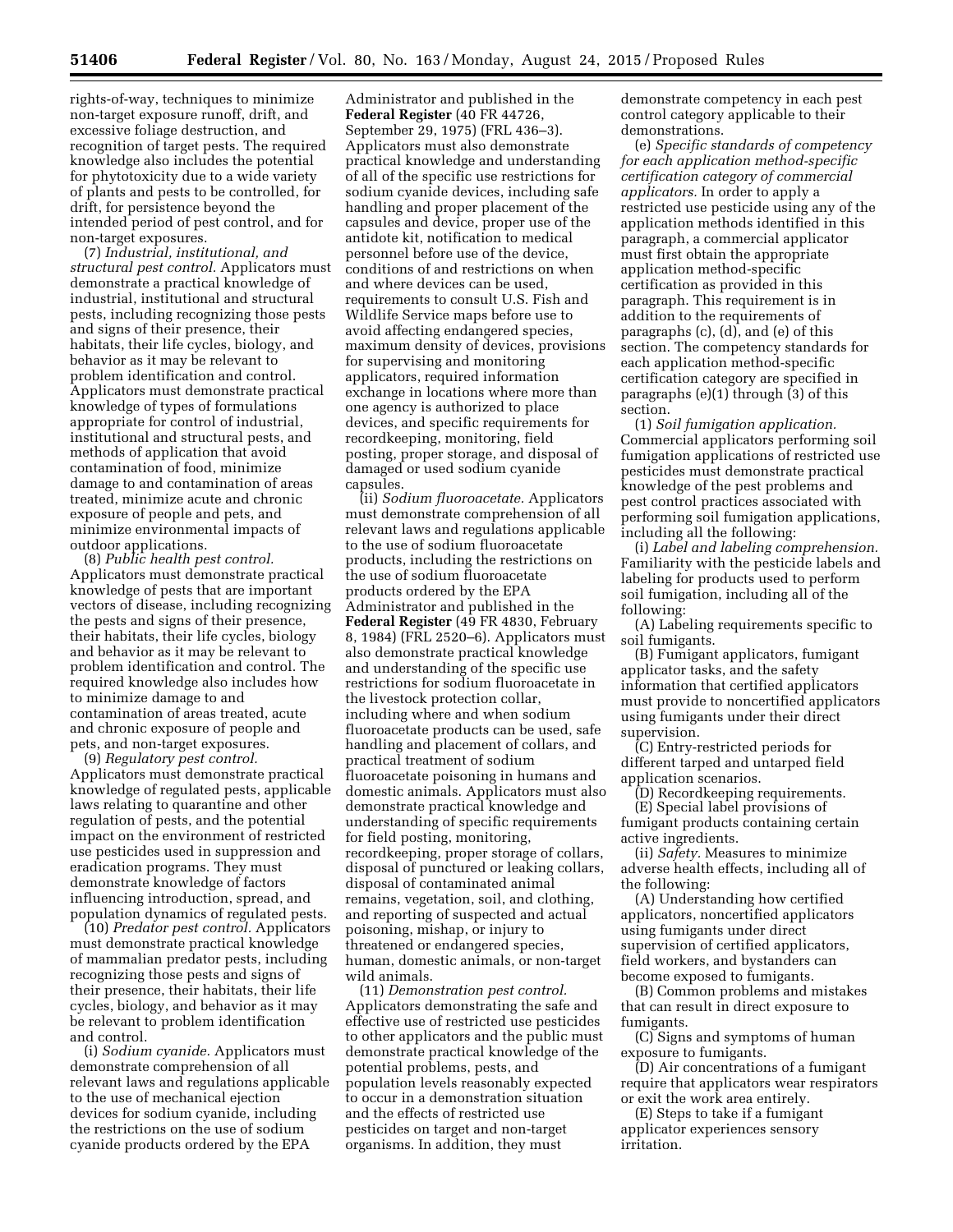(F) Understanding air monitoring, when it is required, and where to take samples.

(G) Buffer zones, including

procedures for buffer zone monitoring. (H) First aid measures to take in the

event of exposure to a soil fumigant. (I) Labeling requirements for transportation, storage, spill clean-up,

and emergency response for soil fumigants, including safe disposal of containers and contaminated soil, and management of empty containers.

(iii) *Soil fumigant chemical characteristics.* Characteristics of soil fumigants, including all of the following:

(A) Chemical characteristics of soil fumigants.

(B) Specific human exposure concerns for soil fumigants.

(C) How soil fumigants change from a liquid or solid to a gas.

(D) How soil fumigants disperse in the application zone.

(E) Incompatibility concerns for tanks, hoses, tubing, and other equipment.

(iv) *Application.* Selecting appropriate application methods and timing, including all of the following:

(A) Application methods and

equipment commonly used for each soil fumigant.

(B) Water-run and non-water-run application methods.

(C) Site characteristics that can be used to prevent fumigant exposure.

(D) Understanding temperature inversions and their impact on soil fumigation application.

(E) Weather conditions that could impact timing of soil fumigation application, such as air stability, air temperature, humidity, and wind currents, and labeling statements limiting applications during specific weather conditions.

(F) Conducting pre-application inspection of application equipment.

(G) Understanding the purpose and methods of soil sealing, including the factors that determine which soil sealing method to use.

(H) Understanding the use of tarps, including the range of tarps available, how to seal tarps, and labeling requirements for tarp removal and perforation.

(I) Calculating the amount of product required for a specific treatment area.

(J) Understanding the basic techniques for calibrating soil fumigation application equipment.

(v) *Soil and pest factors.* Soil and pest factors that influence fumigant activity, including all of the following:

(A) Influence of soil factors on fumigant volatility and movement within the soil profile.

(B) Factors that influence gaseous movement through the soil profile and into the air.

(C) Soil characteristics, including how soil characteristics affect the success of a soil fumigation application, assessing soil moisture, and correcting for soil characteristics that could hinder a successful soil fumigation application.

(D) Identifying pests causing the damage to be treated by the soil fumigation.

(E) Understanding the relationship between pest density and application rate.

(F) The importance of proper application depth and timing.

(vi) *Personal protective equipment.*  Understanding what personal protective equipment is necessary and how to use it properly, including all of the following:

(A) Following labeling directions for required personal protective equipment.

(B) Selecting, inspecting, using, caring for, replacing, and disposing of personal protective equipment.

(C) Understanding the types of respirators required when using specific soil fumigants and how to use them properly, including medical evaluation, fit testing, and required replacement of cartridges and cannisters.

(D) Labeling requirements and other laws applicable to medical evaluation for respirator use, fit tests, training, and recordkeeping.

(vii) *Fumigant management plans and post-application summaries.*  Information about fumigant management plans, including all of the following:

(A) When a fumigant management plan must be in effect, how long it must be kept on file, where it must be kept during the application, and who must have access to it.

(B) The elements of a fumigation management plan and resources available to assist the applicator in preparing a fumigation management plan.

(C) The party responsible for verifying that a fumigant management plan is accurate.

(D) The elements, purpose and content of a post-application summary, who must prepare it, and when it must be completed.

(viii) *Buffer zones and posting requirements.* Understanding buffer zones and posting requirements, including all of the following:

(A) Buffer zones and the buffer zone period.

(B) Identifying who is allowed in a buffer zone during the buffer zone period and who is prohibited from being in a buffer zone during the buffer zone period.

(C) Using the buffer zone table from the labeling to determine the size of the buffer zone.

(D) Factors that determine the buffer zone credits for application scenarios and calculating buffer zones using credits.

(E) Distinguishing buffer zone posting and treated area posting, including the pre-application and post-application posting timeframes for each.

(F) Proper choice and placement of warning signs.

(2) *Non-soil fumigation applications.*  Commercial applicators performing fumigation applications of restricted use pesticides to sites other than soil must demonstrate practical knowledge of the pest problems and pest control practices associated with performing fumigation applications to sites other than soil, including all the following:

(i) *Label & labeling comprehension.*  Familiarity with the pesticide labels and labeling for products used to perform non-soil fumigation, including all of the following:

(A) Labeling requirements specific to non-soil fumigants.

(ii) *Safety.* Measures to minimize adverse health effects, including all of the following:

(A) Understanding how certified applicators, noncertified applicators using fumigants under direct supervision of certified applicators, and bystanders can become exposed to fumigants.

(B) Common problems and mistakes that can result in direct exposure to fumigants.

(C) Signs and symptoms of human exposure to fumigants.

(D) Air concentrations of a fumigant that require applicators to wear respirators or to exit the work area entirely.

(E) Steps to take if a fumigant applicator experiences sensory irritation.

(F) Understanding air monitoring, when it is required, and where to take samples.

(G) First aid measures to take in the event of exposure to a fumigant.

(H) Labeling requirements for transportation, storage, spill clean-up, and emergency response for non-soil fumigants, including safe disposal of containers and contaminated materials, and management of empty containers.

(iii) *Non-soil fumigant chemical characteristics.* Characteristics of nonsoil fumigants, including all of the following:

(A) Chemical characteristics of nonsoil fumigants.

(B) Specific human exposure concerns for non-soil fumigants.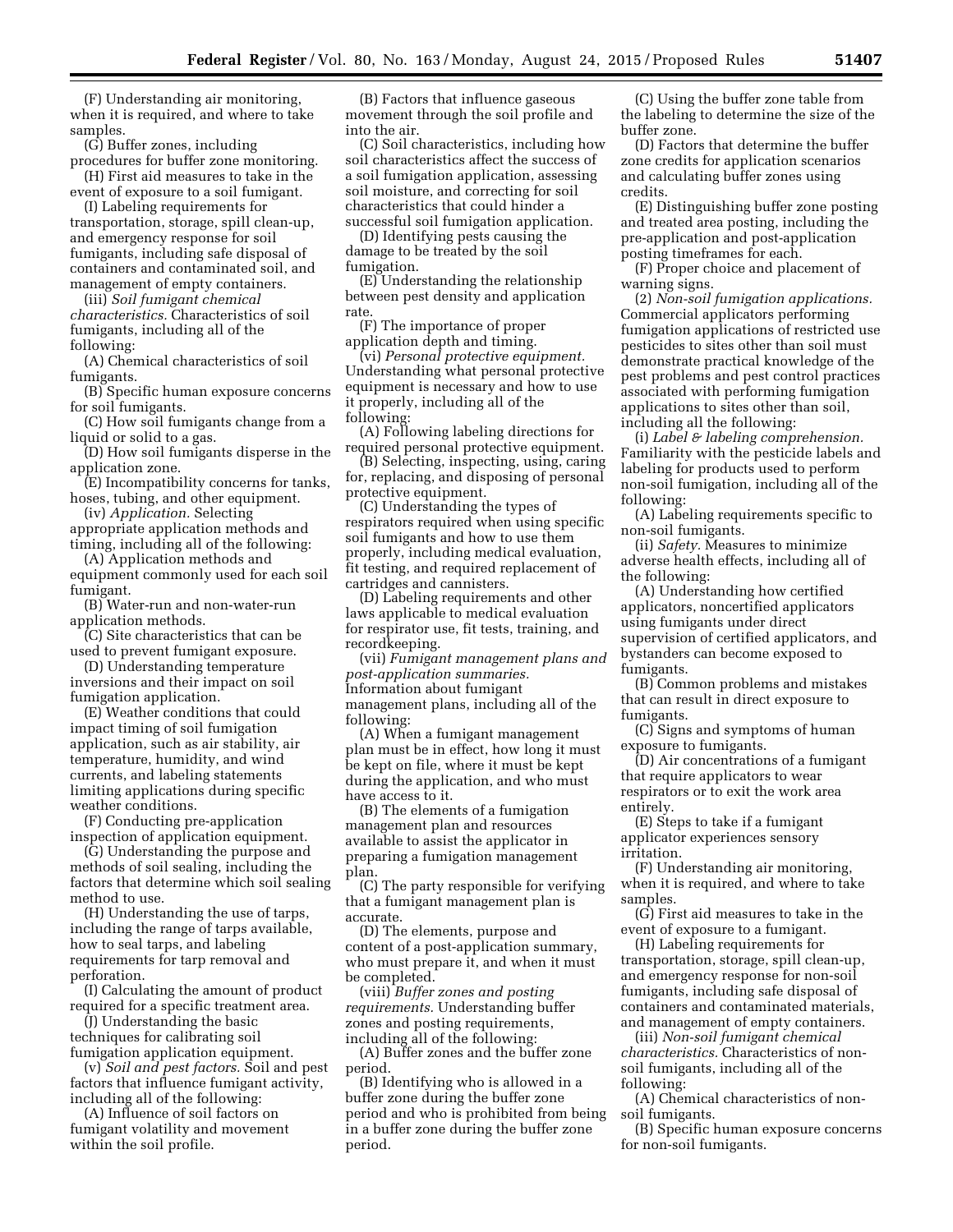(C) How fumigants change from a liquid or solid to a gas.

(D) How fumigants disperse in the application zone.

(E) Incompatibility concerns for tanks, hoses, tubing, and other equipment.

(iv) *Application.* Selecting appropriate application methods and timing, including all of the following:

(A) Application methods and equipment commonly used for non-soil fumigation.

(B) Site characteristics that can be used to prevent fumigant exposure.

(C) Conditions that could impact timing of non-soil fumigation application, such as air stability, air temperature, humidity, and wind currents, and labeling statements limiting applications when specific conditions are present.

(D) Conducting pre-application inspection of application equipment and the site to be fumigated.

(E) Understanding the purpose and methods of sealing the area to be fumigated, including the factors that determine which sealing method to use.

(F) Calculating the amount of product required for a specific treatment area.

(G) Understanding the basic techniques for calibrating non-soil fumigation application equipment.

(H) Understanding when and how to conduct air monitoring and when it is required.

(v) *Pest factors.* Pest factors that influence fumigant activity, including all of the following:

(A) Influence of pest factors on fumigant volatility.

(B) Factors that influence gaseous movement through the area being fumigated and into the air.

(C) Identifying pests causing the damage to be treated by the fumigation.

(D) Understanding the relationship between pest density and application rate.

(E) The importance of proper application rate and timing.

(vi) *Personal protective equipment.*  Understanding what personal protective equipment is necessary and how to use it properly, including all of the following:

(A) Following labeling directions for required personal protective equipment.

(B) Selecting, inspecting, using, caring for, replacing, and disposing of personal protective equipment.

(C) Understanding the types of respirators required when using specific non-soil fumigants and how to use them properly, including medical evaluation, fit testing, and required replacement of cartridges and canisters.

(D) Labeling requirements and other laws applicable to medical evaluation

for respirator use, fit tests, training, and recordkeeping.

(vii) *Fumigant management plans and post-application summaries.*  Information about fumigant management plans and when they are required, including all of the following:

(A) When a fumigant management plan must be in effect, how long it must be kept on file, where it must be kept during the application, and who must have access to it.

(B) The elements of a fumigation management plan and resources available to assist the applicator in preparing a fumigation management plan.

(C) The party responsible for verifying that a fumigant management plan is accurate.

(D) The elements, purpose and content of a post-application summary, who must prepare it, and when it must be completed.

(viii) *Posting requirements.*  Understanding posting requirements, including all of the following:

(A) Identifying who is allowed in an area being fumigated or after fumigation and who is prohibited from being in such areas.

(B) Distinguishing fumigant labelingrequired posting and treated area posting, including the pre-application and post-application posting timeframes for each.

(C) Proper choice and placement of warning signs.

(3) *Aerial applications.* Commercial applicators performing aerial application of restricted use pesticides must demonstrate practical knowledge of the pest problems and pest control practices associated with performing aerial application, including all the following:

(i) *Labeling.* Labeling requirements and restrictions specific to aerial application of pesticides including:

(A) Spray volumes.

(B) Buffers and no-spray zones.

(C) Weather conditions specific to wind and inversions.

(ii) *Application equipment.*  Understand how to choose and maintain aerial application equipment, including all of the following:

(A) The importance of inspecting application equipment to ensure it is proper operating condition prior to beginning an application.

(B) Selecting proper nozzles to ensure appropriate pesticide dispersal and to minimize drift.

(C) Knowledge of the components of an aerial application pesticide application system, including pesticide hoppers, tanks, pumps, and types of nozzles.

(D) Interpreting a nozzle flow rate chart.

(E) Determining the number of nozzles for intended pesticide output using nozzle flow rate chart, aircraft speed, and swath width.

(F) How to ensure nozzles are placed to compensate for uneven dispersal due to uneven airflow from wingtip vortices, helicopter rotor turbulence, and aircraft propeller turbulence.

(G) Where to place nozzles to produce the appropriate droplet size.

(H) How to maintain the application system in good repair, including pressure gauge accuracy, filter cleaning according to schedule, checking nozzles for excessive wear.

(I) How to calculate required and actual flow rates.

(J) How to verify flow rate using fixed timing, open timing, known distance, or a flow meter.

(K) When to adjust and calibrate application equipment.

(iii) *Application considerations.* The applicator must demonstrate knowledge of factors to consider before and during application, including all of the following:

(A) Weather conditions that could impact application by affecting aircraft engine power, take-off distance, and climb rate, or by promoting spray droplet evaporation.

(B) How to determine wind velocity, direction, and air density at the application site.

(C) The potential impact of thermals and temperature inversions on aerial pesticide application.

(vi) *Minimizing drift.* The applicator must demonstrate knowledge of methods to minimize off-target pesticide movement, including all of the following:

(A) How to determine drift potential of a product using a smoke generator.

(B) How to evaluate vertical and horizontal smoke plumes to assess wind direction, speed, and concentration.

(C) Selecting techniques that minimize pesticide movement out of the area to be treated.

(D) Documenting special equipment configurations or flight patterns used to reduce off-target pesticide drift.

(v) *Performing aerial application.* The applicator must demonstrate competency in performing an aerial pesticide application, including all of the following:

(A) Selecting a flight altitude that minimizes streaking and off-target pesticide drift.

(B) Choosing a flight pattern that ensures applicator and bystander safety and proper application.

(C) The importance of engaging and disengaging spray precisely when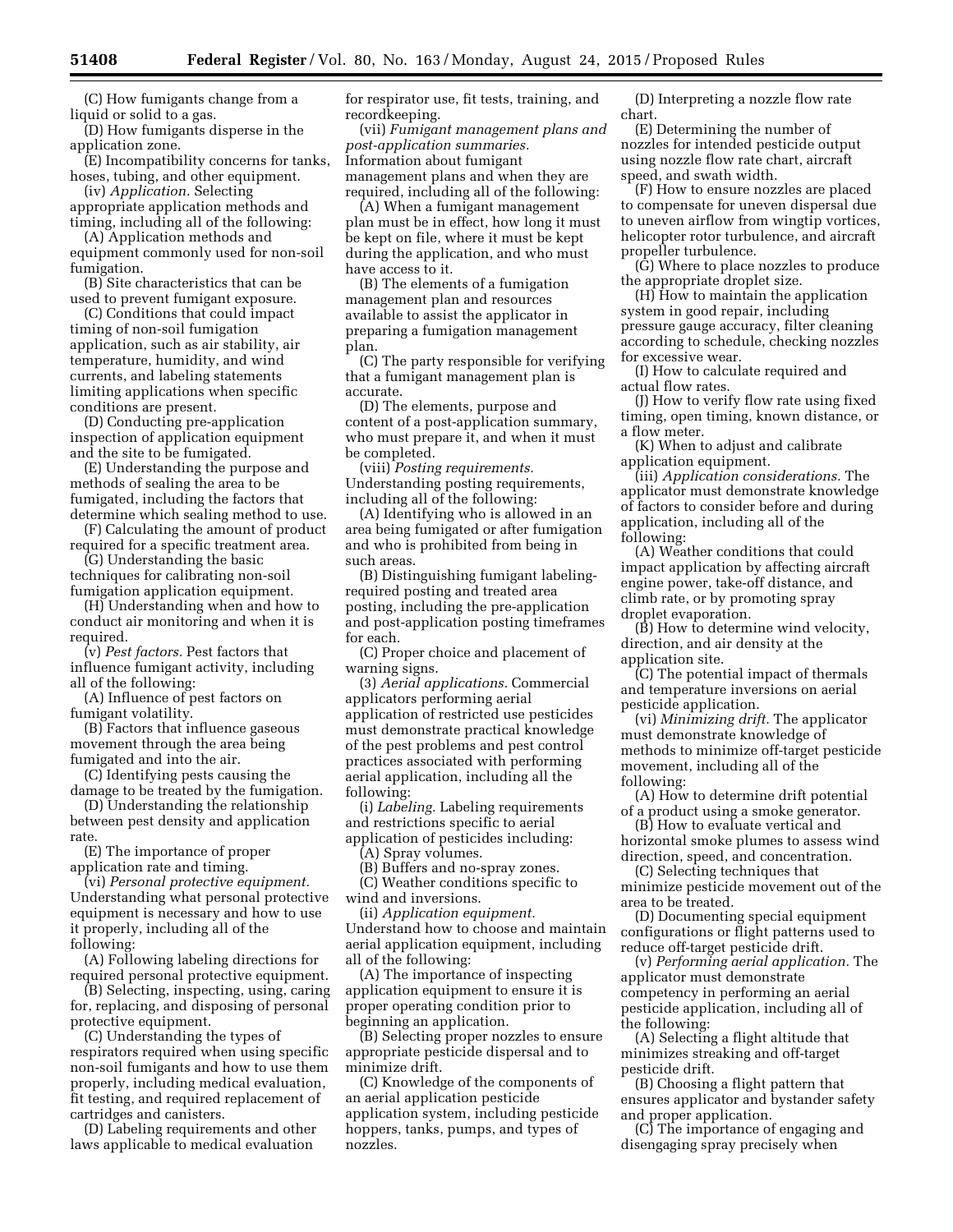entering and exiting a predetermined swath pattern.

(D) Tools available to mark swaths, such as global positioning systems and flags.

(E) Recordkeeping requirements for aerial pesticide applications including application conditions if applicable.

(f) *Exceptions.* The requirements in § 171.103(a) through (f) of this chapter do not apply to the following persons:

(1) Persons conducting laboratory research involving restricted use pesticides.

(2) Doctors of Medicine and Doctors of Veterinary Medicine applying restricted use pesticides to patients during the course of the ordinary practice of those professions.

#### **§ 171.105 Standards for certification of private applicators.**

(a) *General private applicator certification.* Before using or supervising the use of a restricted use pesticide, a private applicator must be certified by an appropriate certifying authority as being competent to use restricted use pesticides for pest control in the production of agricultural commodities, which includes the ability to read and understand pesticide labeling. Certification in this general private applicator certification category alone is not sufficient to authorize the purchase, use, or supervision of use of the restricted use pesticide products for predator pest control listed in paragraph (b) of this section, or the use or supervision of use of the restricted use pesticides using application methods specified in paragraph (c) of this section. Persons seeking certification as private applicators must demonstrate practical knowledge of the principles and practices of pest control associated with the production of agricultural commodities and effective use of restricted use pesticides, including all of the following:

(1) *Label and labeling comprehension.*  Familiarity with pesticide labels and labeling and their functions, including all of the following:

(i) The general format and terminology of pesticide labels and labeling.

(ii) Understanding instructions, warnings, terms, symbols, and other information commonly appearing on pesticide labels and labeling.

(iii) Understanding that it is a violation of Federal law to use any registered pesticide in a manner inconsistent with its labeling.

(iv) Understanding when a certified applicator must be physically present at the site of the application based on labeling requirements.

(v) Understanding labeling requirements for supervising noncertified applicators working under the direct supervision of a certified applicator.

(vi) Understanding that applicators must comply with all use restrictions and directions for use contained in pesticide labels and labeling, including being certified in the application method-specific category appropriate to the type and site of the application and in the predator pest control category for private applicators if applicable.

(vii) Understanding the meaning of product classification as either general or restricted use, and that a product may be unclassified.

(viii) Understanding and complying with product-specific notification requirements.

(2) *Safety.* Measures to avoid or minimize adverse health effects, including all of the following:

(i) Understanding the terms ''acute toxicity'' and ''chronic toxicity,'' as well as the long-term effects of pesticides.

(ii) Understanding that a pesticide's risk is a function of exposure and the pesticide's toxicity.

(iii) Recognition of likely ways in which dermal, inhalation and oral exposure may occur.

(iv) Common types and causes of pesticide mishaps.

(v) Precautions to prevent injury to applicators and other individuals in or near treated areas.

(vi) Need for, and proper use of, protective clothing and personal protective equipment.

(vii) Symptoms of pesticide poisoning.

(viii) First aid and other procedures to be followed in case of a pesticide mishap.

(ix) Proper identification, storage, transport, handling, mixing procedures, and disposal methods for pesticides and used pesticide containers, including precautions to be taken to prevent children from having access to pesticides and pesticide containers.

(3) *Environment.* The potential environmental consequences of the use and misuse of pesticides, including the influence of the following:

(i) Weather and other climatic conditions.

(ii) Types of terrain, soil, or other substrate.

(iii) Presence of fish, wildlife, and other non-target organisms.

(iv) Presence of pollinators.

(v) Drainage patterns.

(4) *Pests.* The proper identification and effective control of pests, including all of the following:

(i) Common features of pest organisms and characteristics of damage needed for pest recognition.

(ii) Recognition of relevant pests. (iii) Pest development, biology, and behavior as it may be relevant to problem identification and control.

(5) *Pesticides.* Characteristics of pesticides, including all of the following:

(i) Types of pesticides.

(ii) Types of formulations.

(iii) Compatibility, synergism, persistence, and animal and plant toxicity of the formulations.

(iv) Hazards and residues associated with use.

(v) Factors that influence effectiveness or lead to problems such as pesticide resistance.

(vi) Dilution procedures.

(6) *Equipment.* Application equipment, including all of the

following:

(i) Types of equipment and advantages and limitations of each type. (ii) Uses, maintenance, and

calibration procedures.

(7) *Application methods.* Selecting appropriate application methods, including all of the following:

(i) Methods used to apply various formulations of pesticides, solutions, and gases.

(ii) Knowledge of which application method to use in a given situation and when certification in an application method-specific category is required in accordance with paragraph (c) of this section.

(iii) Relationship of application and placement of pesticides to proper use, unnecessary or ineffective use, and misuse.

(iv) Prevention of drift and pesticide loss into the environment.

(8) *Laws and regulations.* Knowledge of all applicable State, Tribal, and Federal laws and regulations, including understanding and complying with the Worker Protection Standard in 40 CFR part 170.

(9) *Responsibilities for supervisors of noncertified applicators.* Certified applicator responsibilities related to supervision of noncertified applicators, including all of the following:

(i) Understanding and complying with requirements in § 171.201 of this chapter for certified private applicators who supervise noncertified applicators using restricted use pesticides.

(ii) Providing use-specific instructions to noncertified applicators using restricted use pesticides under the direct supervision of a certified applicator.

(iii) Explaining appropriate State, Tribal, and Federal laws and regulations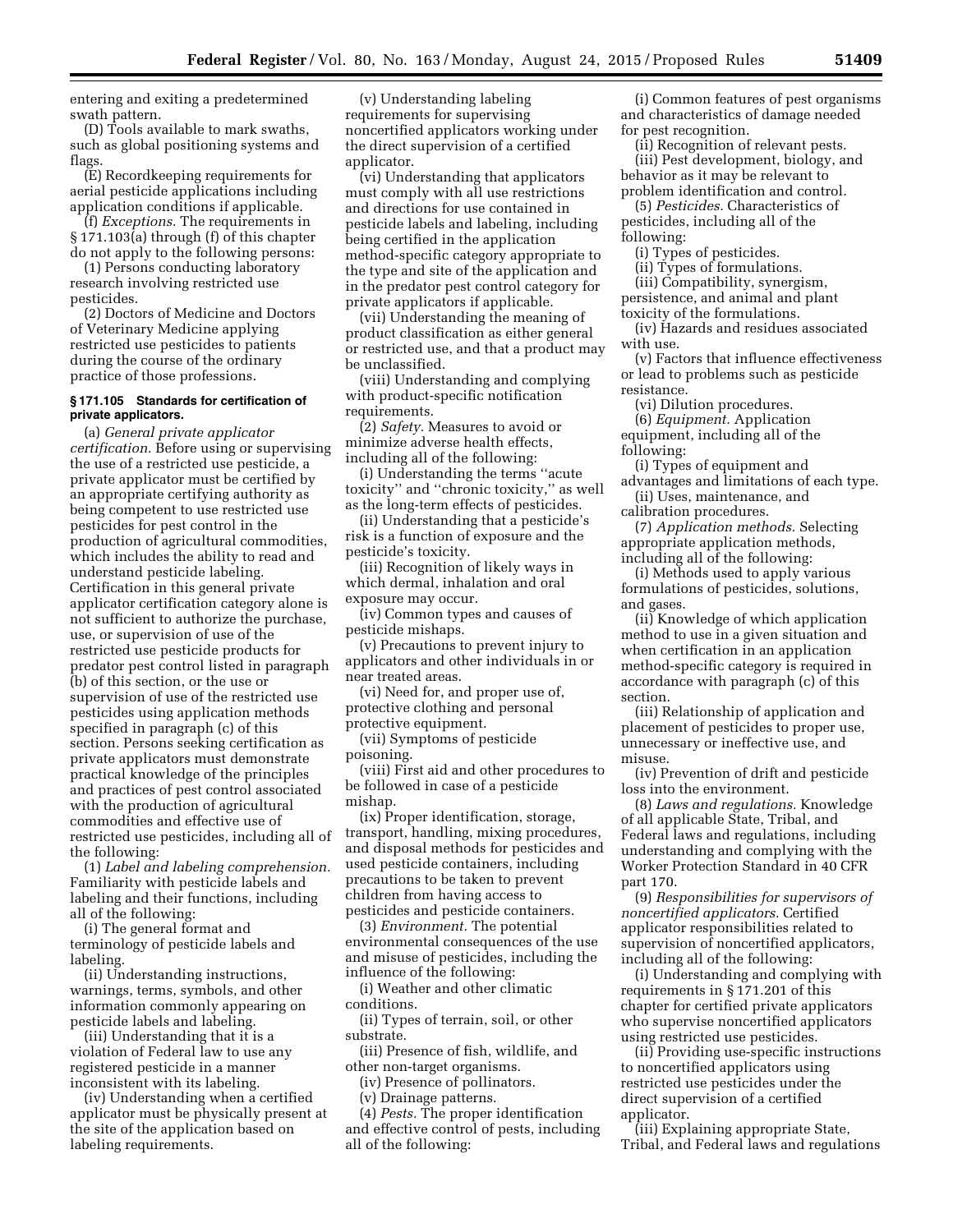to noncertified applicators working under the direct supervision of a certified applicator.

(10) *Stewardship.* Understanding the importance of all of the following:

(i) Maintaining chemical security for restricted-use pesticides.

(ii) How to communicate information about pesticide exposures and risks with agricultural workers and handlers and other relevant persons.

(11) *Agricultural pest control.*  Practical knowledge of pest control applications to agricultural commodities including all of the following:

(i) Specific pests of agricultural commodities.

(ii) How to avoid contamination of ground and surface waters.

(iii) Understanding pre-harvest and restricted-entry intervals and entryrestricted periods and areas.

(iv) Understanding specific pesticide toxicity and residue potential when pesticides are applied to animal or animal product agricultural commodities.

(v) Relative hazards associated with using pesticides on animals or animal products based on formulation, application technique, age of animal, stress, and extent of treatment.

(b) *Predator pest control category for private applicators.* This category applies to private applicators that use or supervise the use of sodium cyanide in a mechanical ejection device to control regulated predators and private applicators that use or supervise the use of sodium fluoroacetate in a protective collar to control regulated predators. All private applicators that use or supervise the use of these restricted use pesticides for predator pest control must be specifically certified as competent by a certifying authority in accordance with the following competency standards:

(1) *Sodium cyanide.* Applicators must demonstrate comprehension of all relevant laws and regulations applicable to the use of mechanical ejection devices for sodium cyanide, including the restrictions on the use of sodium cyanide products ordered by the EPA Administrator and published in the **Federal Register** (40 FR 44726, September 29, 1975) (FRL 436–3). Applicators must also demonstrate practical knowledge and understanding of all of the specific use restrictions for sodium cyanide devices, including safe handling and proper placement of the capsules and device, proper use of the antidote kit, notification to medical personnel before use of the device, conditions of and restrictions on where devices can be used, requirements to consult FWS maps before use to avoid affecting endangered species, maximum

density of devices, provisions for supervising and monitoring applicators, required information exchange in locations where more than one agency is authorized to place devices, and specific requirements for recordkeeping, monitoring, field posting, proper storage, and disposal of damaged or used sodium cyanide capsules.

(2) *Sodium fluoroacetate.* Applicators must demonstrate comprehension of all relevant laws and regulations applicable to the use of sodium fluoroacetate products, including the restrictions on the use of sodium fluoroacetate products ordered by the EPA Administrator and published in the **Federal Register** (49 FR 4830, February 8, 1984) (FRL 2520–6). Applicators must also demonstrate practical knowledge and understanding of the specific use restrictions for sodium fluoroacetate in the livestock protection collar, including where and when sodium fluoroacetate products can be used, safe handling and placement of collars, and practical treatment of sodium fluoroacetate poisoning in humans and domestic animals. Applicators must also demonstrate practical knowledge and understanding of specific requirements for field posting, monitoring, recordkeeping, proper storage of collars, disposal of punctured or leaking collars, disposal of contaminated animal remains, vegetation, soil, and clothing, and reporting of suspected and actual poisoning, mishap, or injury to threatened or endangered species, human, domestic animals, or non-target wild animals.

(c) *Application method-specific certification categories for private applicators.* In order to apply or supervise the use of restricted use pesticides using an application method described in this paragraph (c), private applicators must demonstrate practical knowledge related to the appropriate application method as provided in this paragraph (c). This requirement is in addition to certification in the general private applicator certification category specified in paragraph (a) of this section.

(1) *Soil fumigation application.*  Private applicators that use or supervise the use of a restricted use pesticide to fumigate soil must demonstrate practical knowledge of the pest problems and pest control practices associated with performing soil fumigation applications, including all the following:

(i) *Label and labeling comprehension.*  Familiarity with the pesticide labels and labeling for products used to perform soil fumigation, including all of the following:

(A) Labeling requirements specific to soil fumigants.

(B) Fumigant applicators, fumigant applicator tasks, and the safety information that certified applicators must provide to noncertified applicators using fumigants under the direct supervision of certified applicators.

(C) Entry-restricted period for different tarped and untarped field application scenarios.

(D) Recordkeeping requirements imposed by product labels and labeling.

(E) Special label provisions of products containing certain active ingredients.

(F) Labeling requirements for fumigant management plans, such as when a fumigant management plan must be in effect, how long it must be kept on file, where it must be kept during the application, and who must have access to it; the elements of a fumigation management plan and resources available to assist the applicator in preparing a fumigation management plan; the party responsible for verifying that a fumigant management plan is accurate; and the elements, purpose and content of a postapplication summary, who must prepare it, and when it must be completed.

(ii) *Safety.* Measures to minimize adverse health effects, including all of the following:

(A) Understanding how certified applicators, noncertified applicators using fumigants under the direct supervision of certified applicators, field workers, and bystanders can become exposed to fumigants.

(B) Common problems and mistakes that can result in direct exposure to fumigants.

(C) Signs and symptoms of human exposure to fumigants.

(D) Air concentrations of a fumigant that require applicators to wear respirators or to exit the work area entirely.

(E) Steps to take if a fumigant applicator experiences sensory irritation.

(F) Understanding air monitoring, when it is required, and where to take samples.

(G) Buffer zones, including procedures for buffer zone monitoring.

(H) First aid measures to take in the event of exposure to a soil fumigant.

(I) Labeling requirements for transportation, storage, spill clean up, and emergency response for soil fumigants, including safe disposal of containers and contaminated soil, and management of empty containers.

(iii) *Soil fumigant chemical characteristics.* Characteristics of soil fumigants, including all of the following: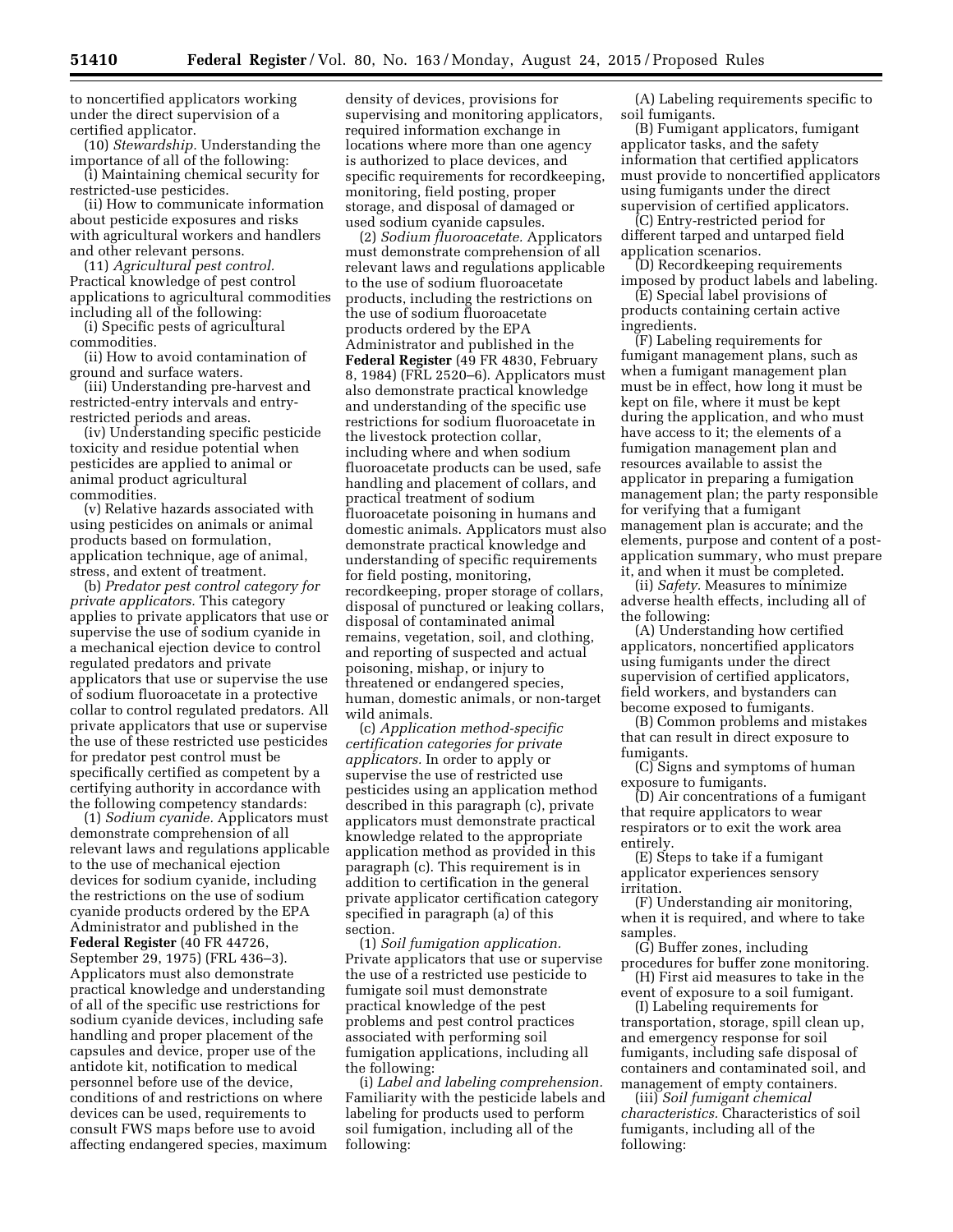(A) Chemical characteristics of soil fumigants.

(B) Specific human exposure concerns for soil fumigants.

(C) How soil fumigants change from a liquid or solid to a gas.

(D) How soil fumigants disperse in the application zone.

(E) Incompatibility concerns for tanks, hoses, tubing, and other equipment.

(iv) *Application.* Selecting

appropriate application methods and timing, including all of the following:

(A) Application methods and equipment commonly used for each soil fumigant.

(B) Water-run and non-water-run application methods.

(C) Site characteristics that can be used to prevent fumigant exposure.

(D) Understanding temperature inversions and their impact on soil fumigation application.

(E) Weather conditions that could impact timing of soil fumigation application, such as air stability, air temperature, humidity, and wind currents, and labeling statements limiting applications during specific weather conditions.

(F) Conducting pre-application inspection of application equipment.

(G) Understanding the purpose and methods of soil sealing, including the factors that determine which soil sealing method to use.

(H) Understanding the use of tarps, including the range of tarps available, how to seal tarps, and labeling requirements for tarp removal and perforation.

(I) Calculating the amount of product required for a specific treatment area.

(J) Understanding the basic techniques for calibrating soil fumigation application equipment.

(v) *Soil and pest factors.* Soil and pest factors that influence fumigant activity, including all of the following:

(A) Influence of soil factors on fumigant volatility and movement within the soil profile.

(B) Factors that influence gaseous movement through the soil profile and into the air.

(C) Soil characteristics, including how soil characteristics affect the success of a soil fumigation application, assessing soil moisture, and correcting for soil characteristics that could hinder a successful soil fumigation application.

(D) Identifying pests causing the damage to be treated by the soil fumigation.

(E) Understanding the relationship between pest density and application rate.

(F) The importance of proper application depth and timing.

(vi) *Personal protective equipment.*  Understanding what personal protective equipment is necessary and how to use it properly, including all of the following:

(A) Following labeling directions for required personal protective equipment.

(B) Selecting, inspecting, using, caring for, replacing, and disposing personal protective equipment.

(C) Understanding the types of respirators required when using specific soil fumigants and how to use them properly, including medical evaluation, fit testing, and required replacement of cartridges and cannisters.

(D) Labeling requirements and other laws applicable to medical evaluation for respirator use, fit tests, training, and recordkeeping.

(vii) *Buffer zones and posting requirements.* Understanding buffer zones and posting requirements, including all of the following:

(A) Buffer zones and the buffer zone period.

(B) Identifying who may be in a buffer zone during the buffer zone period and who is prohibited from being in a buffer zone during the buffer zone period.

(C) Using the buffer zone table from the labeling to determine the size of the buffer zone.

(D) Factors that determine the buffer zone credits for application scenarios and calculating buffer zones using credits.

(E) Distinguishing buffer zone posting and treated area posting, including the pre-application and post-application posting timeframes for each.

(F) Proper choice and placement of warning signs.

(2) *Non-soil fumigation applications.*  Private applicators that use or supervise the use of a restricted use pesticide to fumigate anything other than soil must demonstrate practical knowledge of the pest problems and pest control practices associated with performing fumigation applications to sites other than soil, including all the following:

(i) *Label and labeling comprehension.*  Familiarity with the pesticide labels and labeling for products used to perform non-soil fumigation, including all of the following:

(A) Labeling requirements specific to non-soil fumigants.

(B) Labeling requirements for fumigant management plans such as when a fumigant management plan must be in effect, how long it must be kept on file, where it must be kept during the application, and who must have access to it; the elements of a fumigation management plan and resources available to assist the applicator in preparing a fumigation

management plan; the party responsible for verifying that a fumigant management plan is accurate; and the elements, purpose and content of a postapplication summary, who must prepare it, and when it must be completed.

(ii) *Safety.* Measures to minimize adverse health effects, including all of the following:

(A) Understanding how certified applicators, handlers, and bystanders can become exposed to fumigants.

(B) Common problems and mistakes that can result in direct exposure to fumigants.

(C) Signs and symptoms of human exposure to fumigants.

(D) When air concentrations of a fumigant triggers handlers to wear respirators or to exit the work area entirely.

(E) Steps to take if a person using a fumigant experiences sensory irritation.

(F) Understanding air monitoring, when it is required, and where to take samples.

(G) First aid measures to take in the event of exposure to a fumigant.

(H) Labeling requirements for transportation, storage, spill clean-up, and emergency response for non-soil fumigants, including safe disposal of containers and contaminated materials, and management of empty containers.

(iii) *Non-soil fumigant chemical characteristics.* Characteristics of nonsoil fumigants, including all of the following:

(A) Chemical characteristics of nonsoil fumigants.

(B) Specific human exposure concerns for non-soil fumigants.

(C) How fumigants change from a liquid or solid to a gas.

(D) How fumigants disperse in the application zone.

(E) Incompatibility concerns for tanks, hoses, tubing, and other equipment.

(iv) *Application.* Selecting appropriate application methods and timing, including all of the following:

(A) Application methods and equipment commonly used for non-soil fumigation.

(B) Site characteristics that can be used to prevent fumigant exposure.

(C) Conditions that could impact timing of non-soil fumigation application, such as air stability, air temperature, humidity, and wind currents, and labeling statements limiting applications when specific conditions are present.

(D) Conducting pre-application inspection of application equipment and the site to be fumigated.

(E) Understanding the purpose and methods of sealing the area to be fumigated, including the factors that determine which sealing method to use.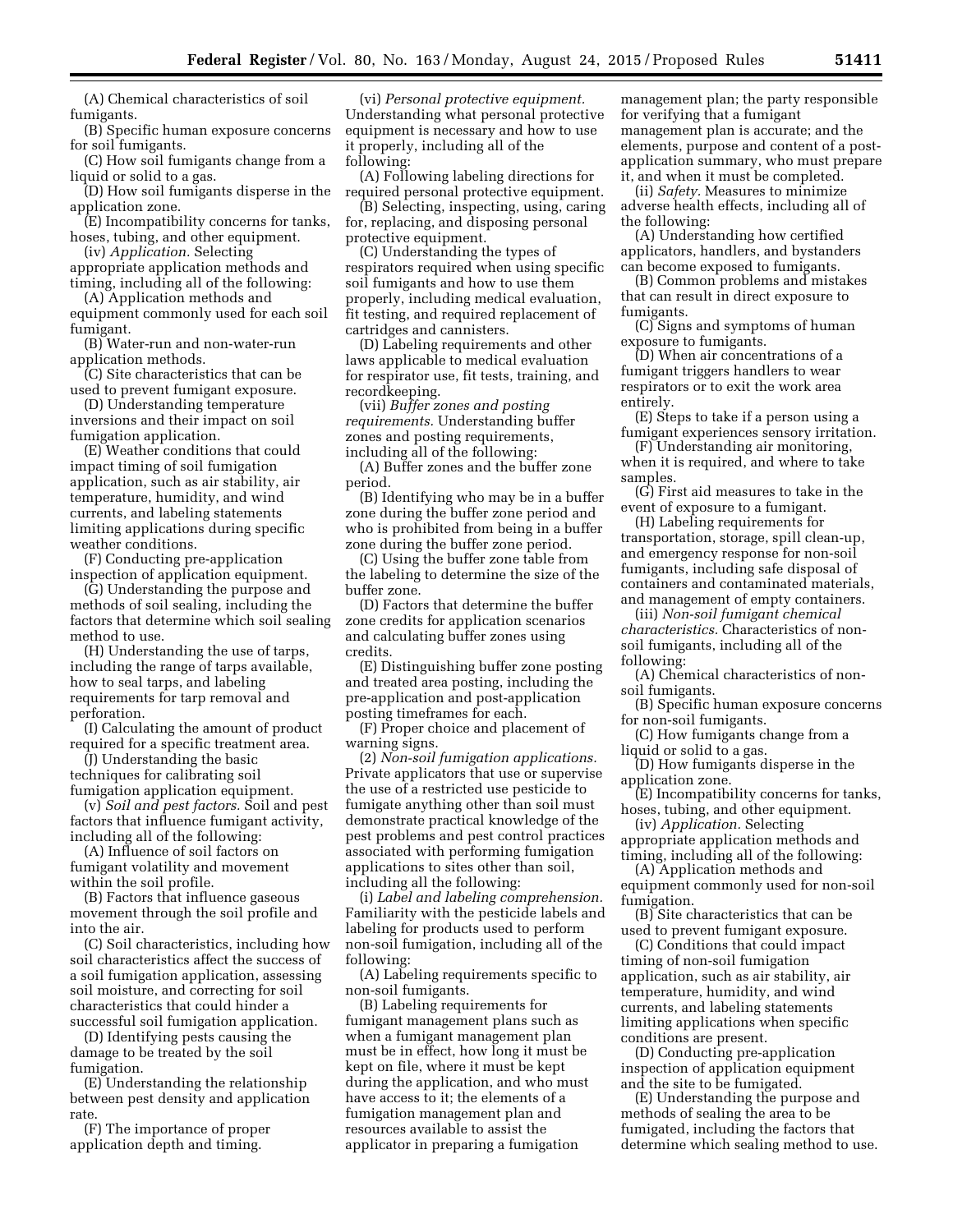(F) Calculating the amount of product required for a specific treatment area.

(G) Understanding the basic techniques for calibrating non-soil fumigation application equipment.

(H) Understanding when and how to conduct air monitoring and when it is required.

(v) *Pest factors.* Pest factors that influence fumigant activity, including all of the following:

(A) Influence of pest factors on fumigant volatility.

(B) Factors that influence gaseous movement through the area being fumigated and into the air.

(C) Identifying pests causing the damage to be treated by the fumigation.

(D) Understanding the relationship between pest density and application rate.

(E) The importance of proper application rate and timing.

(vi) *Personal protective equipment.*  Understanding what personal protective equipment is necessary and how to use it properly, including all of the following:

(A) Following labeling directions for required personal protective equipment.

(B) Selecting, inspecting, using, caring for, replacing, and disposing of personal protective equipment.

(C) Understanding the types of respirators required when using specific soil fumigants and how to use them properly, including medical evaluation, fit testing, and required replacement of cartridges and cannisters.

(D) Labeling requirements and other laws applicable to medical evaluation for respirator use, fit tests, training, and recordkeeping.

(viii) *Posting requirements.*  Understanding posting requirements, including all of the following:

(A) Identifying who is allowed in an area being fumigated or after fumigation and who is prohibited from being in such areas.

(B) Distinguishing fumigant labelingrequired posting and treated area posting, including the pre-application and post-application posting timeframes for each.

(C) Proper choice and placement of warning signs.

(3) *Aerial applications.* Private applicators that use or supervise the use of restricted use pesticides applied by fixed or rotary wing aircraft must demonstrate practical knowledge of the pest problems and pest control practices associated with performing aerial application, including all the following:

(i) *Labeling.* Labeling requirements and restrictions specific to aerial

application of pesticides including: (A) Spray volumes.

(B) Buffers and no-spray zones. (C) Weather conditions specific to wind and inversions.

(D) Labeling-mandated recordkeeping requirements for aerial pesticide applications including application conditions if applicable.

(ii) *Application equipment.*  Understand how to choose and maintain aerial application equipment, including all of the following:

(A) The importance of inspecting application equipment to ensure it is proper operating condition prior to beginning an application.

(B) Selecting proper nozzles to ensure appropriate pesticide dispersal and to minimize drift.

(C) Knowledge of the components of an aerial application pesticide application system, including pesticide hoppers, tanks, pumps, and types of nozzles.

(D) Interpreting a nozzle flow rate chart.

(E) Determining the number of nozzles for intended pesticide output using nozzle flow rate chart, aircraft speed, and swath width.

(F) How to ensure nozzles are placed to compensate for uneven dispersal due to uneven airflow from wingtip vortices, helicopter rotor turbulence, and aircraft propeller turbulence.

(G) Where to place nozzles to produce the appropriate droplet size.

(H) How to maintain the application system in good repair, including pressure gauge accuracy, filter cleaning according to schedule, checking nozzles for excessive wear.

(I) How to calculate required and actual flow rates.

(J) How to verify flow rate using fixed timing, open timing, known distance, or a flow meter.

(K) When to adjust and calibrate application equipment.

(iii) *Application considerations.* The applicator must demonstrate knowledge of factors to consider before and during application, including all of the following:

(A) Weather conditions that could impact application by affecting aircraft engine power, take-off distance, and climb rate, or by promoting spray droplet evaporation.

(B) How to determine wind velocity, direction, and air density at the application site.

(C) The potential impact of thermals and temperature inversions on aerial pesticide application.

(iv) *Minimizing drift.* The applicator must demonstrate knowledge of methods to minimize off-target pesticide movement, including all of the following:

(A) How to determine drift potential of a product using a smoke generator.

(B) How to evaluate vertical and horizontal smoke plumes to assess wind direction, speed, and concentration.

(C) Selecting techniques that minimize pesticide movement out of the area to be treated.

(D) Documenting special equipment configurations or flight patterns used to reduce off-target pesticide drift.

(v) *Performing aerial application.* The applicator must demonstrate competency in performing an aerial pesticide application, including all of the following:

(A) Selecting a flight altitude that minimizes streaking and off-target pesticide drift.

(B) Choosing a flight pattern that ensures applicator and bystander safety and proper application.

(C) The importance of engaging and disengaging spray precisely when entering and exiting a predetermined swath pattern.

(D) Tools available to mark swaths, such as global positioning systems and flags.

(d) *Private applicator minimum age.*  A private applicator must be at least 18 years old.

(e) *Private applicator competence.*  The competence of each applicant for private applicator certification must be determined by the certifying authority based upon the certification standards set forth in paragraphs (a) through (d) of this section in order to assure that private applicators are competent to use and supervise the use of restricted use pesticides in accordance with applicable State, Tribal, and Federal laws and regulations. The certifying authority must use either a written examination process as described in paragraph (e)(1) of this section or a nonexamination training process as described in paragraph (e)(2) of this section to assure the competence of private applicators in regard to the general certification standards applicable to all private applicators, and, if applicable, the specific standards for the predator pest control category and/or the standards for each application method-specific category in which an applicator is to be certified, as provided for in this section. The certifying authority must follow the labeling requirements for sodium fluoroacetate and sodium cyanide dispensed through an M–44 device to determine the competence of applicators in the predator control categories.

(1) *Determination of competence by examination.* If the certifying authority uses a written examination process to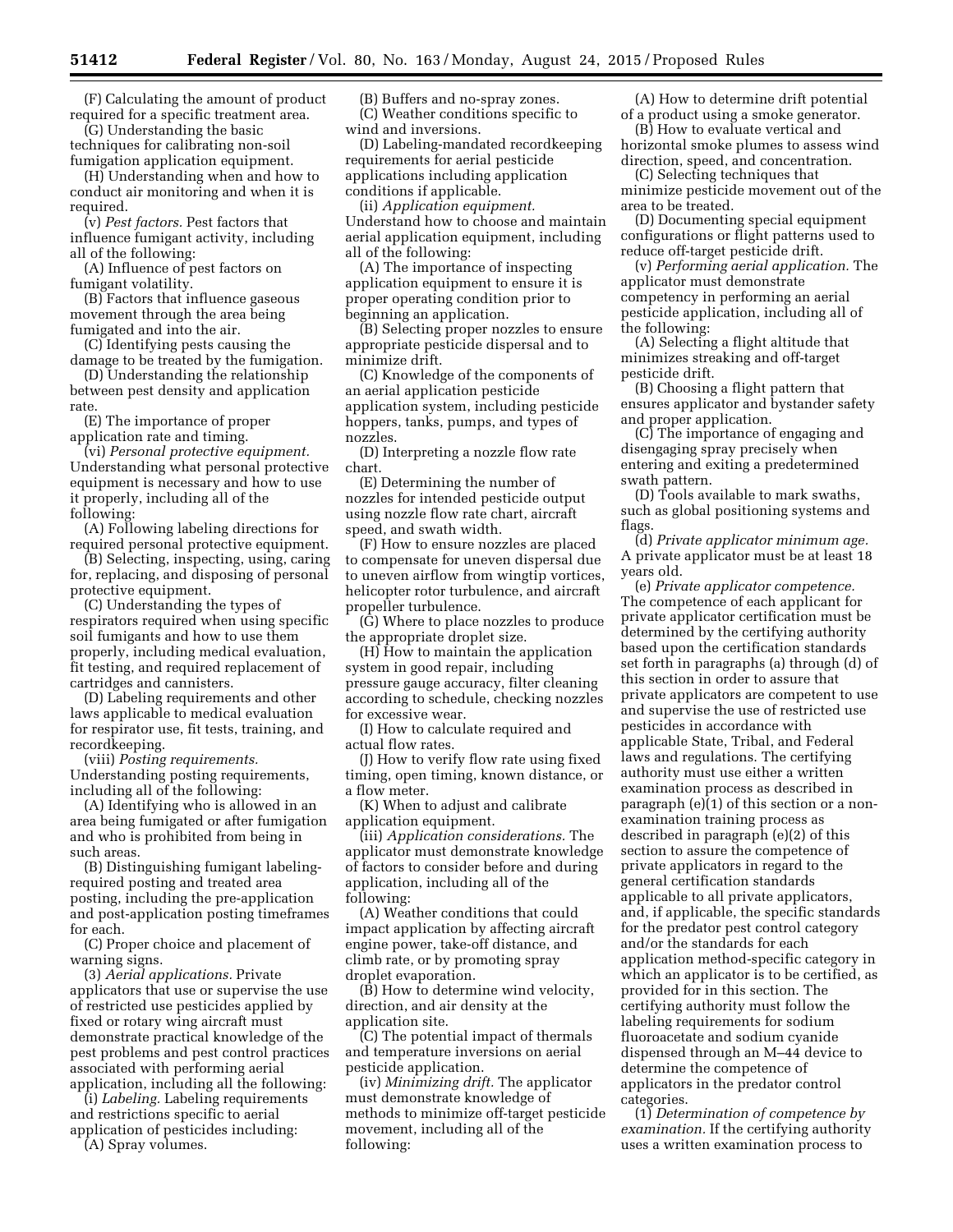determine the competence of private applicators, the examination process must meet all of the requirements of § 171.103(a)(2).

(2) *Becoming competent through training without examination.* Any applicant for certification as a private applicator may become competent by completing a training program approved by the certifying authority. A training program to establish private applicator competence must conform to all of the following criteria:

(i) *Positive photo identification.* Each person seeking certification must present a valid, government-issued photo identification to the certifying authority or designated representative as proof of identity and age at the time of the training program to be eligible for certification.

(ii) *Training programs for private applicator general certification and certification in application methodspecific categories.* The training program for general private applicator certification must cover the competency standards outlined in paragraph (a) of this section. The training program for each application method-specific category for private applicator certification must cover the competency standards outlined in paragraph (c) of this section and must be in addition to the training program required for general private applicator certification.

#### **§ 171.107 Standards for recertification of certified applicators.**

(a) *Determination of continued competency.* Each commercial and private applicator certification shall expire 3 years after issuance, unless the applicator is recertified in accordance with this section. A certifying authority may establish a shorter certification period. In order for a certified applicator's certification to continue without interruption, the certified applicator must be recertified under this section before the expiration of his or her current certification.

(b) *Process for recertification.*  Minimum standards for recertification by written examination, or through continuing education programs, are as follows:

(1) *Written examination.* A certified applicator may be found eligible for recertification upon passing a written examination approved by the certifying authority and that is designed to evaluate whether the certified applicator demonstrates the level of competency required by § 171.103 for commercial applicators or § 171.105 for private applicators. The examination shall conform to the applicable standards for exams set forth in § 171.103(a)(2) of this

chapter and be designed to test the certified applicator's knowledge of current technologies and practices.

(2) *Continuing education programs.* A certified applicator may be found eligible for recertification upon successfully completing a continuing education program approved by the certifying authority and designed to ensure the applicator continues to demonstrate the level of competency required by § 171.103 for commercial applicators or § 171.105 for private applicators. A recertification process that relies on a continuing education program to maintain applicator certification must meet all of the following criteria:

(i) The continuing education program designed for applicator recertification must be approved by the certifying authority as being capable of ensuring continued competency.

(ii) A private applicator continuing education program must require the private applicator to complete six continuing education units specifically related to the standards of competency outlined in § 171.105(a) before the expiration of the applicator's certification to qualify for recertification. To qualify for recertification for application methodspecific categories, a private applicator continuing education program must require the private applicator to complete three continuing education units specifically related to the standards of competency outlined in § 171.105(c) for each relevant application method-specific category certification held by the applicator before the expiration of the applicator's certification.

(iii) A commercial applicator continuing education program must require the commercial applicator to complete six continuing education units specifically related to the core standards of competency for commercial applicators outlined in § 171.103(c) before the expiration of the applicator's certification. In addition, a commercial applicator continuing education program must require the commercial applicator to complete six continuing education units specifically related to the standards of competency outlined in § 171.103(d), (e), and (f) for each relevant pest control category and application method-specific category of certification held by the applicator before the expiration of the applicator's certification in order to qualify for recertification.

(iv) Any education program, including an online or other distance education program, that grants continuing education units must have a

process to verify the applicator's successful completion of the educational objectives of the program and positively identify the applicator taking the continuing education units consistent with the requirements of §§ 171.103(a)(2)(iv) and 171.105(e)(2)(i).

#### **Subpart C—Supervision of Noncertified Applicators**

#### **§ 171.201 Requirements for direct supervision of noncertified applicators by certified applicators.**

(a) *Applicability.* This section applies to any certified applicator who allows or relies on a noncertified applicator to use a restricted use pesticide under the certified applicator's direct supervision.

(b) *General requirements.* 

(1) The certified applicator must have a practical knowledge of applicable Federal, State and Tribal supervisory requirements, including any requirements on the product label and labeling, regarding the use of restricted use pesticides by noncertified applicators.

(2) The certified applicator must be certified in each category as set forth in §§ 171.101(a) and (b) and 171.105(b) and (c) applicable to the supervised pesticide use.

(3) The certified applicator must ensure that any noncertified applicators working under his or her direct supervision have met the training requirements under paragraph (c) of this section.

(4) If the certified applicator is a commercial applicator, the certified applicator must prepare and maintain the records required by paragraph (e) of this section.

(5) The certified applicator must ensure that all noncertified applicators working under his or her direct supervision are at least 18 years of age.

(6) The certified applicator must ensure that a method for immediate communication between the certified applicator and each noncertified applicator working under his or her direct supervision is available.

(7) The certified applicator must ensure that the full labeling for the product(s) used during a supervised use is in the possession of each noncertified applicator during the use.

(8) The certified applicator must be physically present at the site of the use being supervised when required by the product labeling.

(9) The certified applicator must provide use-specific instructions for each application to each noncertified applicator, including labeling directions, precautions, and restrictions mandated by the specific site; the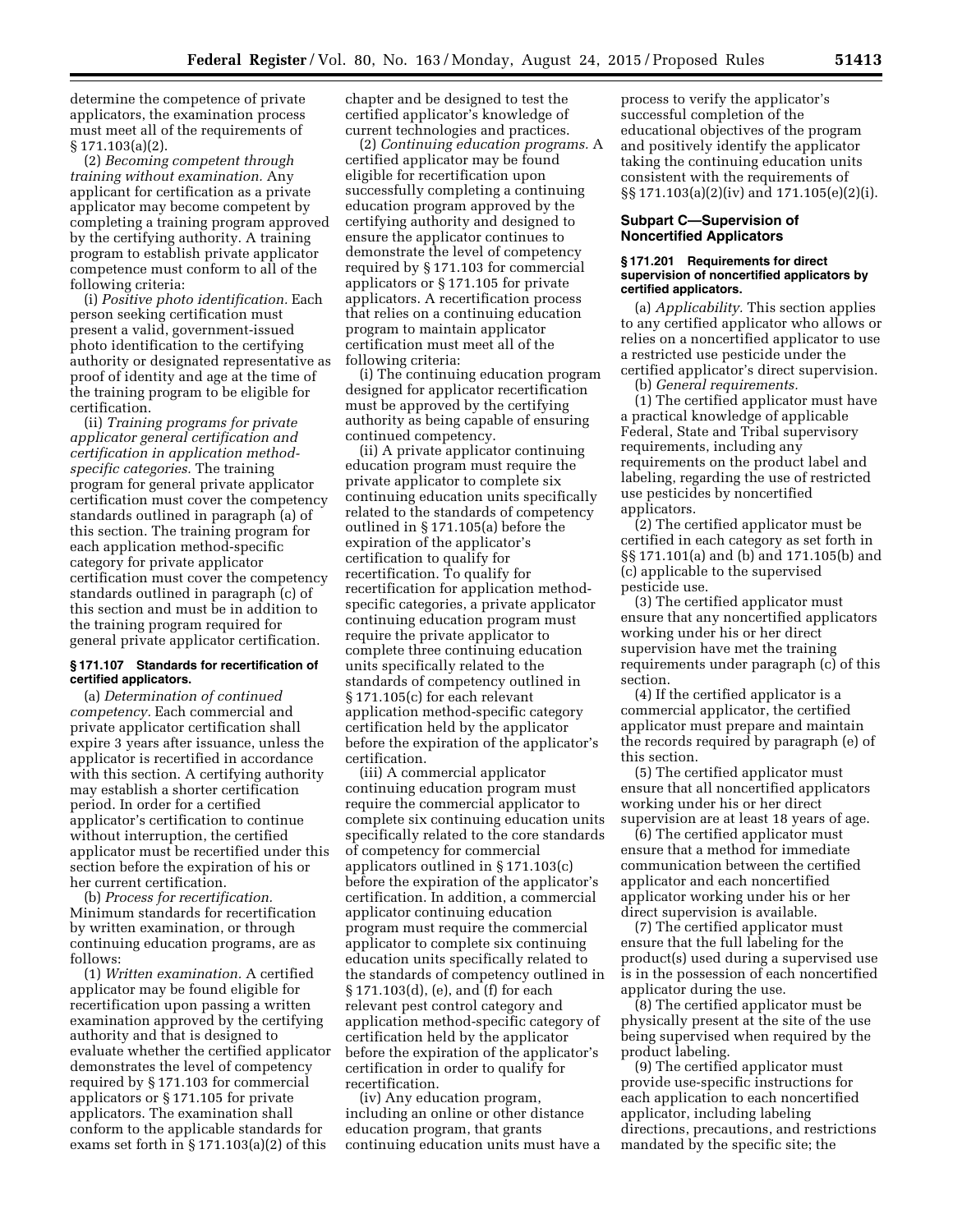interrelationship between the characteristics of the use site (*e.g.,*  surface and ground water, endangered species, local population, and risks) and the conditions of application (*e.g.,*  equipment, method of application, formulation, and risks); and how to use the application equipment.

(10) The certified applicator must ensure that before any noncertified applicator uses any equipment for mixing, loading, transferring, or applying pesticides, the noncertified applicator has been instructed in the safe operation of such equipment within the last 12 months.

(11) The certified applicator must ensure that before each day of use equipment used for mixing, loading, transferring, or applying pesticides is inspected for leaks, clogging, and worn or damaged parts. If worn or damaged parts or equipment are found, the certified applicator must ensure that any damaged equipment is repaired or replaced prior to use.

(12) Where the labeling of a pesticide product requires that personal protective equipment be worn for mixing, loading, application, or any other use activities, the certified applicator must ensure that any noncertified applicator using restricted use pesticides under his or her direct supervision has the label-required personal protective equipment, that the personal protective equipment is worn and used correctly for its intended purpose, and that the personal protective equipment is clean and in proper operating condition.

(c) *Training requirement.* Before any noncertified applicator uses a restricted use pesticide under the direct supervision of the certified applicator, the supervising certified applicator must ensure that the noncertified applicator has met at least one of the following qualifications:

(1) The noncertified applicator has been trained in accordance with paragraph (d) of this section within the last 12 months.

(2) The noncertified applicator has met the training requirements for an agricultural handler under § 170.201(c) within the last 12 months.

(3) The noncertified applicator has passed an examination covering the core standards of competency for commercial applicators outlined in § 171.103(c) within the last 3 years.

(d) *Noncertified applicator training programs.* (1) General noncertified applicator training must be presented to applicators either orally from written materials or audio visually. The information must be presented in a manner that the noncertified applicators

can understand, such as through a translator. The person conducting the training must be present during the entire training program and must respond to the noncertified applicators' questions.

(2) The person who conducts the training must meet at least one of the following criteria:

(i) Be currently certified as an applicator of restricted use pesticides under this part.

(ii) Be currently designated as a trainer of certified applicators or pesticide handlers by a State, Tribal, or Federal agency having jurisdiction.

(iii) Have completed a pesticide safety train-the-trainer program under 40 CFR part 170.

(3) The noncertified applicator training materials must include the information that noncertified applicators need to protect themselves, other people, and the environment before, during, and after making a restricted use pesticide application. The noncertified applicator training materials must include, at a minimum, the following:

(i) Format and meaning of information contained in pesticide labels and labeling, including safety information, such as precautionary statements about human health hazards.

(ii) Hazards of pesticides resulting from toxicity and exposure, including acute and chronic effects, delayed effects, and sensitization.

(iii) Routes by which pesticides can enter the body.

(iv) Signs and symptoms of common types of pesticide poisoning.

(v) Emergency first aid for pesticide injuries or poisonings.

(vi) How to obtain emergency medical care.

(vii) Routine and emergency decontamination procedures.

(viii) Need for and proper use of personal protective equipment.

(ix) Prevention, recognition, and first aid treatment of heat-related illness associated with the use of personal protective equipment.

(x) Safety requirements for handling, transporting, storing, and disposing of pesticides, including general procedures for spill cleanup.

(xi) Environmental concerns such as drift, runoff, and wildlife hazards.

(xii) Warnings against taking pesticides or pesticide containers home.

(xiii) Washing and changing work clothes before physical contact with family.

(xiv) Washing work clothes separately from the family's clothes before wearing them again.

(xv) Precautions required to protect children and pregnant women.

(xvi) How to report suspected pesticide illness to the appropriate State agency.

(xvii) Instructions that the certified applicator must provide use-specific instructions for each application to the noncertified applicator(s), including labeling directions, precautions, and restrictions mandated by the specific site; the interrelationship between the characteristics of the use site (*e.g.,*  surface and ground water, endangered species, local population, and risks) and the conditions of application (*e.g.,*  equipment, method of application, formulation, and risks); and how to use the application equipment.

(e) *Recordkeeping.* For each noncertified applicator who uses a restricted use pesticide under a commercial applicator's direct supervision, the commercial applicator supervising any noncertified applicator must collect and maintain at the commercial applicator's principal place of business for 2 years from the date of meeting the training requirements of paragraph (d) of this section, the following information:

(1) The noncertified applicator's printed name and signature.

(2) The date the training requirement in paragraph (d) of this section was met.

(3) The name of the person who provided the training or the certifying agency, as applicable.

(4) The supervising certified applicator's name.

(f) *Compliance date.* After [*date 2 years and 60 days after date of publication of the final rule in the*  **Federal Register**], any certified applicator who supervises a noncertified applicator using a restricted use pesticide under his or her direct supervision must comply with the requirements of this section.

#### **Subpart D—Certification Plans**

#### **§ 171.301 General.**

(a) *Jurisdiction.* A certification issued under a particular certifying authority's certification plan is only valid within the geographical area covered by the certification plan approved by the Agency.

(b) *Status of certification plans approved before effective date.* A certification plan approved by EPA before the effective date of this part remains approved until [*date 4 years and 60 days after date of publication of the final rule in the* **Federal Register**], except as provided in paragraphs (c)(4) and (5) of this section.

(c) *Compliance dates.* (1) After [*date 4 years and 60 days after date of publication of the final rule in the*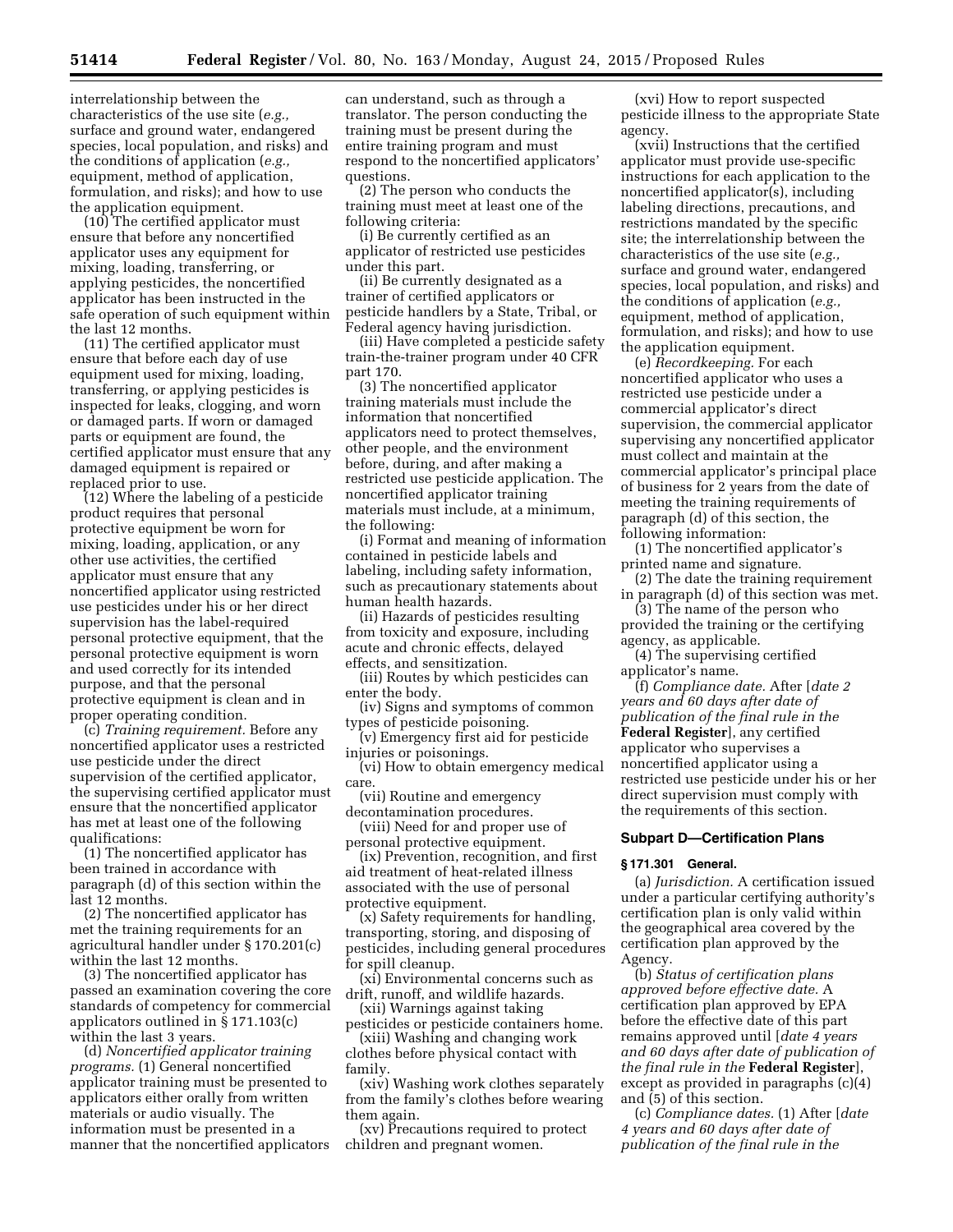**Federal Register**], a State, Tribe or Federal agency may only certify applicators of restricted use pesticides in accordance with a certification plan that meets or exceeds all of the applicable requirements of this part and has been approved by the Agency.

(2) A State, Tribe or Federal agency that currently has an EPA-approved plan for the certification of applicators of restricted use pesticides and that chooses to certify applicators of restricted use pesticides under this part must submit to EPA for review and approval a revised certification plan that meets or exceeds all of the applicable requirements of this part no later than [*date 2 years and 60 days after date of publication of the final rule in the*  **Federal Register**].

(3) If the Agency approves a certification plan submitted no later than [*date 2 years and 60 days after date of publication of the final rule in the*  **Federal Register**], a State, Tribe, or Federal agency may only certify applicators of restricted use pesticides in accordance with the approved revised plan.

(4) If after [*date 2 years and 60 days after date of publication of the final rule in the* **Federal Register**] EPA has received but not yet approved the State, Tribal, or Federal agency certification plan revision submitted no later than [*date 2 years and 60 days after date of publication of the final rule in the*  **Federal Register**], the State, Tribe, or Federal Agency may continue to certify applicators under the certification plan approved before the rule's effective date until such time as EPA approves a revised certification plan that meets or exceeds all applicable requirements of this part.

(5) States, Tribes, or Federal agencies that do not have an EPA-approved certification plan before the effective date of this rule may submit to EPA for review and approval a certification plan that meets or exceeds all of the applicable requirements of this part any time after the effective date of this rule.

#### **§ 171.303 Requirements for State certification plans.**

(a) *Conformance with Federal standards for certification of applicators of restricted use pesticides.* A State may certify applicators of restricted use pesticides only in accordance with a State certification plan submitted to and approved by the Agency.

(1) The State certification plan must include a full description of the proposed process the State will use to assess applicator competency to use or supervise the use of restricted use pesticides in the State.

(2) The State plan must list and describe the categories of certification from the certification categories listed in §§ 171.101(a) and (b) and 171.105(b) and (c), that will be included in the plan except that:

(i) A State may omit any unneeded certification categories.

(ii) A State may designate subcategories within the categories described in §§ 171.101(a) and (b) and 171.105(c) as it deems necessary, with the exception of the predator pest control categories outlined in §§ 171.101(a)(10) and 171.105(b).

(iii) A State may adopt additional certification categories for specific types of pest control or application methods not covered by the existing Federal categories described in §§ 171.101(a) and (b) and 171.105(b) and (c).

(3) For each of the categories adopted pursuant to paragraph (b)(1) of this section, the State plan must include standards for the certification of applicators of restricted use pesticides that meet or exceed those standards prescribed by the Agency under §§ 171.101 through 171.105.

(4) The State standards for the recertification of applicators of restricted use pesticides must meet or exceed those standards prescribed by the Agency under § 171.107.

(5) The State standards for the direct supervision of noncertified applicators by certified private and commercial applicators of restricted use pesticides must meet or exceed those standards prescribed by the Agency under § 171.201.

(6) The State certification plan must contain provisions for issuance of appropriate credentials or documents by the certifying authority verifying certification of applicators. The credential or document must contain all of the following information:

(i) The full name of the certified applicator.

(ii) The certification, license, or credential number of the certified applicator.

(iii) The type of certification (private or commercial).

(iv) The category(ies), including any pest control categories, application method-specific category(ies), and subcategory(ies) in which the applicator is certified.

(v) The expiration date of the certification(s).

(vi) If the certification is based on a certification issued by another State, Tribe or Federal agency, a statement identifying the State, Tribe or Federal agency certification upon which this certification is based.

(7) The State certification plan must explain whether, and if so, under what circumstances, the State will certify applicators based in whole or in part on their holding a valid current certification issued by another State, Tribe or Federal agency. Such certifications are subject to all of the following conditions:

(i) A State may rely only on valid current certifications that are issued directly under an approved State, Tribal or Federal agency certification plan and are not based on another certifying authority's certification.

(ii) The State certification regulations must provide that any certification that is based in whole or in part on the applicator holding a valid current certification issued by another State, Tribe or Federal agency terminates automatically if the certification on which it is based terminates for any reason.

(iii) The State issuing a certification based in whole or in part on the applicator holding a valid current certification issued by another State, Tribe or Federal agency must issue an appropriate State credential or document to the applicator in accordance with paragraph (a)(6) of this section.

(b) *Contents of a request for EPA approval of a State plan for certification of applicators of restricted use pesticides.* 

(1) The application for Agency approval of a State certification plan must list and describe the categories of certification from the certification categories.

(2) The application for Agency approval of a State certification plan must contain satisfactory documentation that the State standards for the certification of applicators of restricted use pesticides meet or exceed those standards prescribed by the Agency under §§ 171.101 through 171.105. Such documentation must include one of the following:

(i) A statement that the State has adopted the same standards for certification prescribed by the Agency under §§ 171.101 through 171.105 and a citation of the specific State laws and/ or regulations demonstrating that the State has adopted such standards.

(ii) A statement that the State has adopted its own standards that meet or exceed the standards for certification prescribed by the Agency under §§ 171.101 through 171.105. If the State selects this option, the certification plan must include both:

(A) A list and detailed description of all the categories, application methodspecific categories, and subcategories to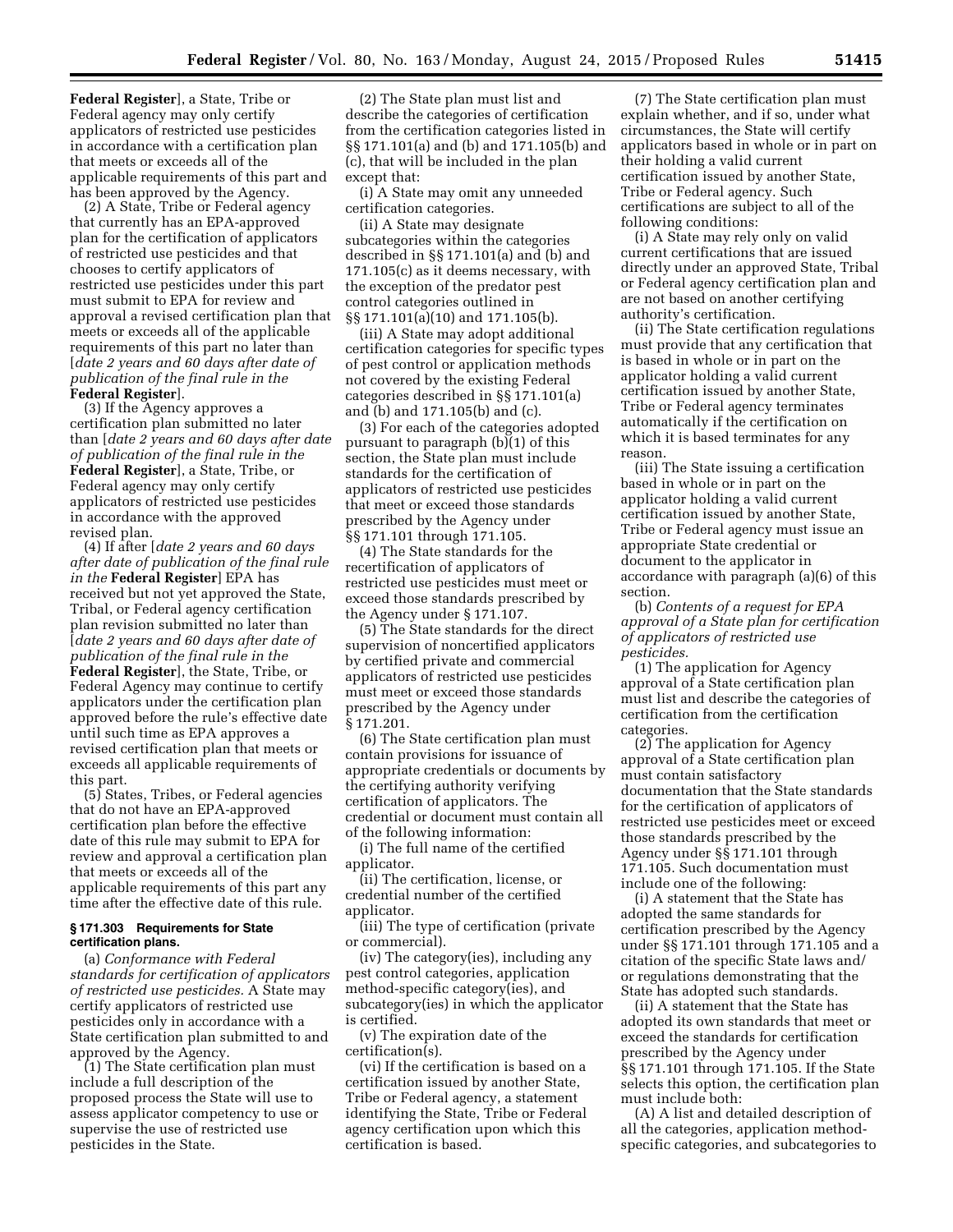be used for certification of private and commercial applicators in the State and a citation to the specific State laws and/ or regulations demonstrating that the State has adopted such categories, application method-specific categories, and subcategories.

(B) A list and detailed description of all of the standards for certification of private and commercial applicators adopted by the State and a citation to the specific State laws and/or regulations demonstrating that the State has adopted such standards. Any additional pest control categories, application-method specific categories, or subcategories established by a State must be included in the application for Agency approval of a State plan and must clearly delineate the standards the State will use to determine if the applicator is competent.

(3) The application for Agency approval of a State certification plan must contain satisfactory documentation that the State standards for the recertification of applicators of restricted use pesticides meet or exceed those standards prescribed by the Agency under § 171.107. Such documentation must include a statement that the State has adopted its own standards that meet or exceed the standards for recertification prescribed by the Agency under § 171.107. The application for Agency approval of a certification plan must include a list and detailed description of all of the State standards for recertification of private and commercial applicators and a citation of the specific State laws and/ or regulations demonstrating that the State has adopted such standards.

(4) The application for Agency approval of a State certification plan must contain satisfactory documentation that the State standards for the direct supervision of noncertified applicators by certified private and commercial applicators of restricted use pesticides meet or exceed those standards prescribed by the Agency under § 171.201. Such documentation must include one or both of the following as applicable:

(i) A statement that the State has met or exceeded the standards for direct supervision of noncertified applicators by certified private and/or commercial applicators prescribed by the Agency under § 171.201 and a citation of the specific State laws and/or regulations demonstrating that the State has adopted such standards.

(ii) A statement that the State prohibits noncertified applicators from using restricted use pesticides under the direct supervision of certified private and/or commercial applicators, and a

citation of the specific State laws and/ or regulations demonstrating that the State has adopted such a prohibition.

(5) The application for Agency approval of a State certification plan must include all of the following:

(i) A written designation of the State agency by the Governor of that State as the lead agency responsible for being the primary certifying authority and administering the certification plan in the State. The lead agency will serve as the central contact point for the Agency. The certification plan must identify the primary point of contact at the lead agency responsible for administering the certification plan and serving as the central contact for the Agency on any issues related to the State certification plan. In the event that more than one agency or organization will be responsible for performing functions under the certification plan, the plan must identify all cooperators and list the functions to be performed by each agency or organization, including compliance monitoring and enforcement responsibilities. The plan must indicate how the plan will be coordinated by the lead agency to ensure consistency of the administration of the certification plan throughout the state.

(ii) A written opinion from the State attorney general or from the legal counsel of the State lead agency that states the lead agency and other cooperating agencies have the legal authority necessary to carry out the plan.

(iii) A listing of the qualified personnel that the lead agency and any cooperating agencies or organizations have to carry out the plan. The list must include the number of staff, job titles, and job functions of such personnel of the lead agency and any cooperating units.

(iv) A commitment by the State that the lead agency and any cooperators will ensure sufficient resources are available to carry out the applicator certification program as detailed in the plan.

(6) The application for Agency approval of a State certification plan must include a complete copy of all State laws and regulations relevant to the certification plan. In addition, the plan must include citations to the specific State laws and regulations that demonstrate specific legal authority for each of the following:

(i) Provisions for and listing of the acts which would constitute grounds for denying, suspending and revoking certification of applicators. Such grounds must include, at a minimum, misuse of a pesticide and falsification of

any records required to be maintained by the certified applicator.

(ii) Provisions for reviewing, and where appropriate, suspending or revoking an applicator's certification based on the applicator's conduct or a criminal conviction under section 14(b) of FIFRA, a final order imposing civil penalty under section 14(a) of FIFRA, or conclusion of a State enforcement action for violations of State laws or regulations relevant to the certification plan.

(iii) Provisions for assessing criminal and civil penalties for violations of State laws or regulations relevant to the certification plan.

(iv) Provisions for right of entry by consent or warrant by State officials at reasonable times for sampling, inspection, and observation purposes.

(v) Provisions making it unlawful for persons other than certified applicators or noncertified applicators working under a certified applicator's direct supervision to use restricted use pesticides.

(vi) Provisions requiring certified commercial applicators to record and maintain for the period of at least two years routine operational records containing information on types, amounts, uses, dates, and places of application of restricted use pesticides and for ensuring that such records will be available to appropriate State officials. Such provisions must require commercial applicators to record and maintain, at a minimum, all of the following:

(A) The name and address of the person for whom the restricted use pesticide was applied.

(B) The location of the restricted use pesticide application.

(C) The size of the area treated.

(D) The crop, commodity, stored product, or site to which the restricted use pesticide was applied.

(E) The time and date of the restricted use pesticide application.

(F) The brand or product name of the restricted use pesticide applied.

(G) The EPA registration number of the restricted use pesticide applied.

(H) The total amount of the restricted use pesticide applied per location per application.

(I) The name and certification number of the certified applicator that made or supervised the application, and, if applicable, the name of any noncertified applicator(s) that made the application under the direct supervision of the certified applicator.

(J) Records required under

§ 171.201(c).

(vii) Provisions requiring persons who distribute or sell restricted use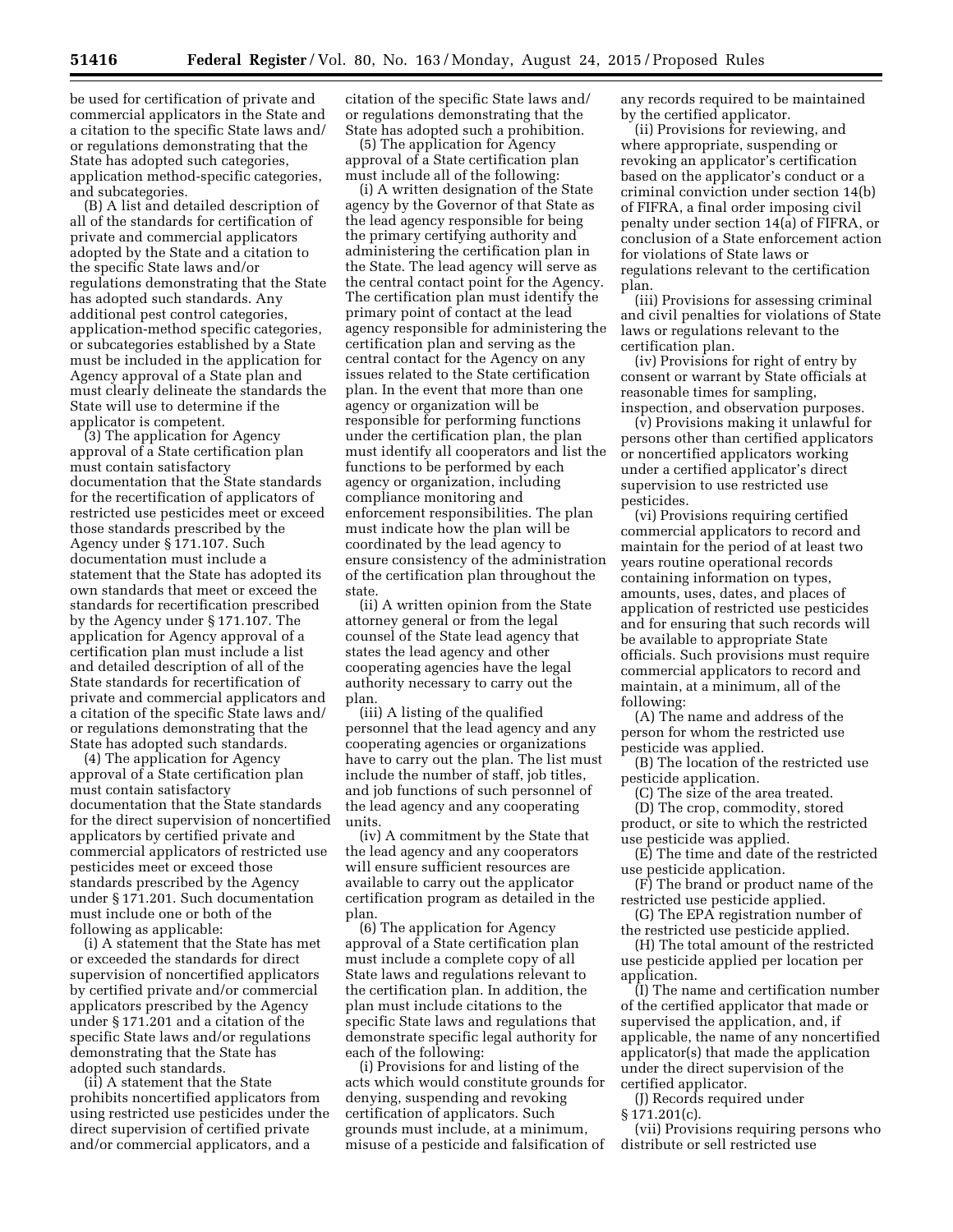pesticides to record and maintain at each individual dealership, for the period of at least 2 years, records of each transaction where a restricted use pesticide is distributed or sold to any person, excluding transactions solely between persons who are pesticide producers, registrants, wholesalers, or retail sellers, acting only in those capacities. Records of each such transaction must include all of the following information:

(A) Name and address of the residence or principal place of business of each certified applicator to whom the restricted use pesticide was distributed or sold, or if applicable, the name and address of the residence or principal place of business of each noncertified person to whom the restricted use pesticide was distributed or sold for application by a certified applicator.

(B) The certification number on the certification document presented to the seller evidencing the valid certification of the certified applicator authorized to purchase the restricted use pesticide, the State, Tribe or Federal agency that issued the certification document, the expiration date of the certified applicator's certification, and the categories in which the applicator is certified.

(C) The product name and EPA registration number of the restricted use pesticide(s) distributed or sold in the transaction, including any applicable emergency exemption or State special local need registration number.

(D) The quantity of the restricted use pesticide(s) distributed or sold in the transaction.

(E) The date of the transaction.

(c) *Requirement to submit reports to the Agency.* The State must submit reports to the Agency in a manner and containing the information that the Agency requires, including all of the following:

(1) An annual report to be submitted by the State lead agency to the Agency by the date established by the Agency that includes all of the following information:

(i) The number of new, recertified, and total applicators holding a valid general private applicator certification at the end of the last 12 month reporting period.

(ii) For each application methodspecific category specified in  $\S 171.105(c)$ , the numbers of new, recertified and total existing private applicators holding valid current certifications at the end of the last 12 month reporting period.

(iii) The numbers of new, recertified, and total commercial applicators certified in at least one certification

category at the end of the last 12 month reporting period.

(iv) For each commercial applicator pest control certification category specified in § 171.101(a), the numbers of new, recertified and total commercial applicators holding a valid certification in each of those categories at the end of the last 12 month reporting period.

(v) For each application methodspecific category specified in § 171.101(b), the numbers of new, recertified and total existing commercial applicators holding valid current certifications at the end of the last 12 month reporting period.

(vi) If a State has established subcategories within any of the commercial categories, the report must include the numbers of new, recertified and total commercial applicators holding valid certifications in each of the subcategories at the end of the last 12 month reporting period.

(vii) A description of any modifications made to the approved certification plan during the last 12 month reporting period that have not been previously evaluated by the Agency under § 171.309(a)(3).

(viii) A description of any proposed changes to the certification plan that the State anticipates making during the next reporting period that may affect the certification program.

(ix) The number and description of enforcement actions taken for any violations of Federal or State laws and regulations involving use of restricted use pesticides during the last 12-month reporting period.

(x) A narrative summary and causal analysis of any misuse incidents or enforcement actions related to use of restricted use pesticides during the last 12 month reporting period. The summary should include the pesticide name and registration number, use or site involved, nature of violation, any adverse effects, most recent date of the certified applicator's certification or recertification and, if applicable, the date of qualification of any noncertified applicator using restricted use pesticides under the direct supervision of the certified applicator. This summary should include a discussion of potential changes in policy or procedure to prevent future incidents or violations.

(2) Any other reports that may be required by the Agency to meet specific needs.

#### **§ 171.305 Requirements for Federal agency certification plans.**

(a) A Federal agency may certify applicators of restricted use pesticides only in accordance with a Federal agency certification plan submitted to

and approved by the Agency. Certification must be limited to the employees of the Federal agency covered by the certification plan and will be valid only for those uses of restricted use pesticides conducted in the performance of the employees' official duties.

(1) The Federal agency certification plan must include a full description of the proposed process the Federal agency will use to assess applicator competency to use or supervise the use of restricted use pesticides.

(2) Employees certified by the Federal agency must meet the standards for commercial applicators.

(3) The Federal agency plan must list and describe the categories of certification from the certification categories listed in §§ 171.101(a) and (b) that will be included in the plan except that:

(i) A Federal agency may omit any unneeded certification categories.

(ii) A Federal agency may designate subcategories within the categories described in §§ 171.101(a) and (b) as it deems necessary, with the exception of the predator pest control categories outlined in §§ 171.101(a)(10).

(iii) A Federal agency may adopt additional certification categories for specific types of pest control or application methods not covered by the existing Federal categories described in §§ 171.101(a) and (b).

(4) For each of the categories adopted pursuant to paragraph (b)(2) of this section, the Federal agency plan must include standards for the certification of applicators of restricted use pesticides that meet or exceed those standards prescribed by the Agency under §§ 171.101 through 171.103.

(5) The Federal agency standards for the recertification of applicators of restricted use pesticides must meet or exceed those standards prescribed by the Agency under § 171.107.

(6) The Federal agency standards for the direct supervision of noncertified applicators by certified private and commercial applicators of restricted use pesticides meet or exceed those standards prescribed by the Agency under § 171.201.

(7) The Federal agency certification plan must contain provisions for issuance of appropriate credentials or documents by the certifying authority verifying certification of applicators. The credential or document must contain all information listed in § 171.303(a)(6), except for the requirement to list the type of certification at  $\S 171.303(a)(6)(iii)$ .

(8) The Federal agency certification plan must explain whether, and if so,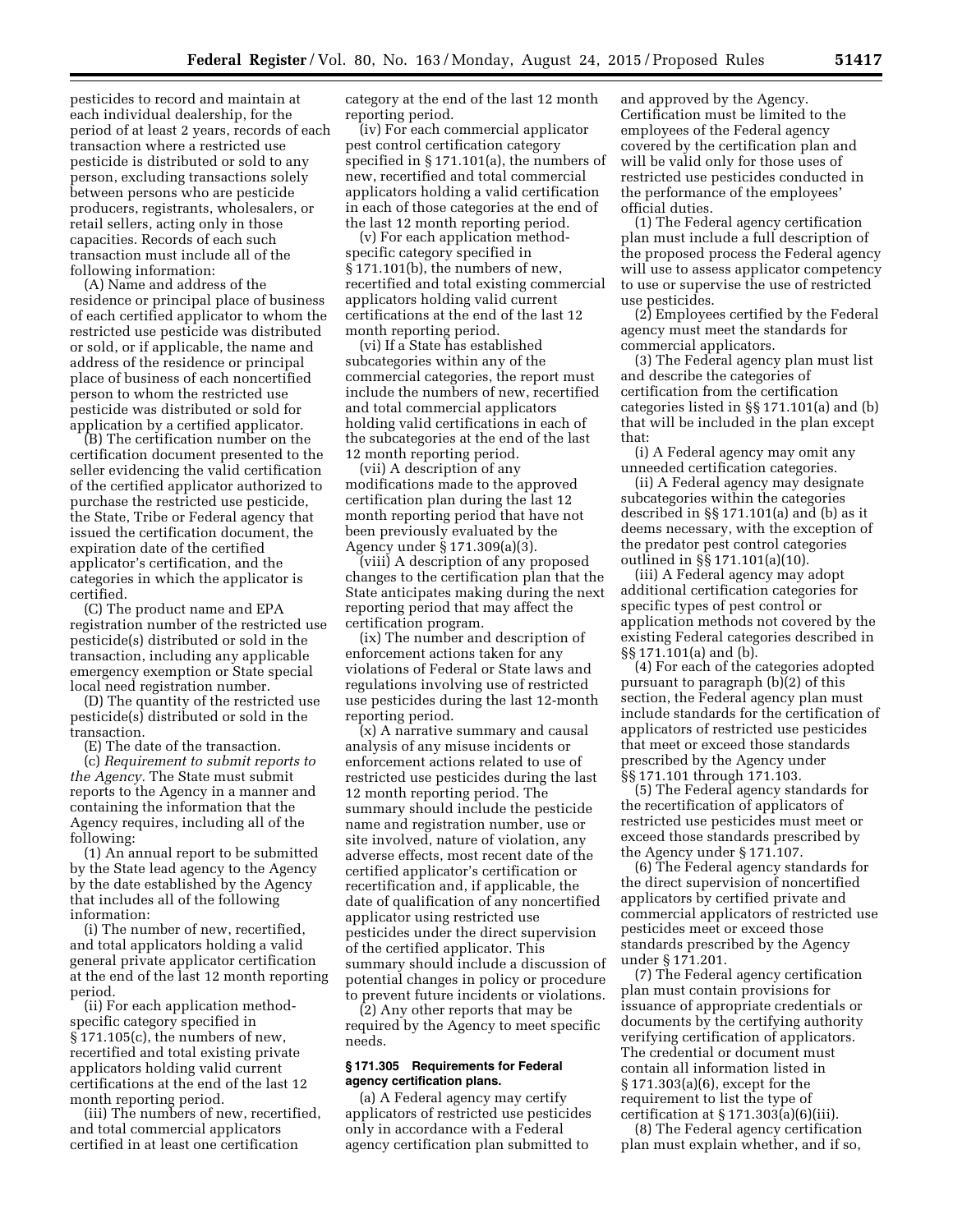under what circumstances, the Federal Agency will certify applicators based in whole or in part on their holding a valid current certification issued by another State, Tribe or Federal agency. Such certifications are subject to all of the conditions listed at § 171.303(a)(7).

(b) *Contents of a request for EPA approval of a Federal agency plan for certification of applicators of restricted use pesticides.* 

(1) The application for Agency approval of a Federal agency certification plan must list and describe the categories of certification from the certification categories.

(2) The application for Agency approval of a Federal Agency certification plan must contain a statement that the Federal agency standards for certification of applicators of restricted use pesticides meet or exceed those standards prescribed by the Agency under §§ 171.101 and 171.103. Such a statement must include one of the following:

(i) A statement that the Federal agency has adopted the same standards for certification prescribed by the Agency under §§ 171.101 through 171.103.

(ii) A statement that the Federal agency has adopted its own standards that meet or exceed the standards for certification prescribed by the Agency under §§ 171.101 through 171.103. If the Federal agency selects this option, the certification plan must include both:

(A) A list and detailed description of all the categories, application methodspecific categories, and subcategories to be used for certification of private and commercial applicators.

(B) A list and detailed description of all of the standards for certification of commercial applicators adopted by the Federal agency. Any additional pest control categories, application-method specific categories, or subcategories established by a Federal agency must be included in the application for Agency approval of a Federal agency plan and must clearly delineate the standards the Federal agency will use to determine if the applicator is competent.

(3) The application for Agency approval of a Federal agency plan must include a statement that the Federal agency has adopted standards for recertification that meet or exceed the standards for certification prescribed by the Agency under § 171.107. If the Federal agency adopts its own standards for recertification, the application for Agency approval of a Federal agency certification plan must include a list and detailed description of all the standards for recertification adopted by the Federal agency.

(4) The application for Agency approval of a Federal Agency certification plan must contain a statement that the Federal agency standards for direct supervision of noncertified applicators by certified commercial applicators meet or exceed those standards prescribed by the Agency under § 171.201, or a statement that the Federal agency prohibits noncertified applicators from using restricted use pesticides under the direct supervision of certified commercial applicators.

(5) The application for Agency approval of a Federal agency certification plan must meet or exceed all of the applicable requirements in § 171.303. However, in place of the legal authorities required in § 171.303(b)(6), the Federal agency may use administrative controls inherent in the employer-employee relationship to accomplish the objectives of § 171.303(b)(6). The application for Agency approval of a Federal agency certification plan must include a detailed description of how the Federal agency will exercise its administrative authority, where appropriate to deny, suspend or revoke certificates of employees who misuse pesticides, falsify records or violate relevant provisions of FIFRA. Similarly, the application for Agency approval of a Federal agency certification plan must include a commitment that the Federal agency will record and maintain for the period of at least two years routine operational records containing information on types, amounts, uses, dates, and places of application of restricted use pesticides and that such records will be available to State and Federal officials. Such recordkeeping requirements must require Federal agency employees certified as commercial applicators to record and maintain, at a minimum, all of the records specified in  $\S 171.303(b)(6)(vi)$ .

(c) *Commitment to do annual reports.*  The application for Agency approval of a Federal agency certification plan must include a commitment by the Federal agency to submit an annual report to the Agency in a manner that the Agency requires that includes all of the following information:

(1) The numbers of new, recertified, and total commercial applicators certified in at least one certification category at the end of the last 12 month reporting period.

(2) For each commercial applicator certification category specified in § 171.101(a), the numbers of new, recertified and total commercial applicators holding a valid certification in each of those categories at the end of the last 12 month reporting period.

(3) For each application methodspecific category specified in § 171.101(b), the numbers of new, recertified and total existing commercial applicators holding valid current certifications at the end of the last 12 month reporting period.

(4) If the Federal agency has established subcategories within any of the commercial categories, the report must include the numbers of new, recertified and total commercial applicators holding valid certifications in each of those subcategories at the end of the last 12 month reporting period.

(5) A description of any modifications made to the approved certification plan during the last 12 month reporting period that have not been previously evaluated under § 171.309(a)(3).

(6) A description of any proposed changes to the certification plan that may affect the certification program that the Federal agency anticipates making during the next reporting period.

(7) The number and description of enforcement actions taken for any violations of Federal or State laws and regulations involving use of restricted use pesticides during the last 12-month reporting period.

(8) A narrative summary of misuse incidents or enforcement activities related to use of restricted use pesticides during the last twelve-month reporting period. This section should include a discussion of potential changes in policy or procedure to prevent future incidents or violations.

(d) *Commitment to do other reports.*  The application for Agency approval of a Federal agency certification plan must include a commitment by the Federal agency to submit any other reports that may be required by the Agency to meet specific needs.

(e) *Additional requirements for certain application.* If applicators certified under the Federal agency plan will make any applications of restricted use pesticides in States or Indian country, the application for Agency approval of a Federal agency certification plan must meet the following additional requirements:

(1) The Federal agency plan must have a provision that affirms Federal agency certified applicators will comply with all applicable State and Tribal pesticide laws and regulations of the jurisdiction in which the restricted pesticide is being used when using restricted use pesticides in States or Indian country, including any substantive State or Tribal standards in regard to qualifications for commercial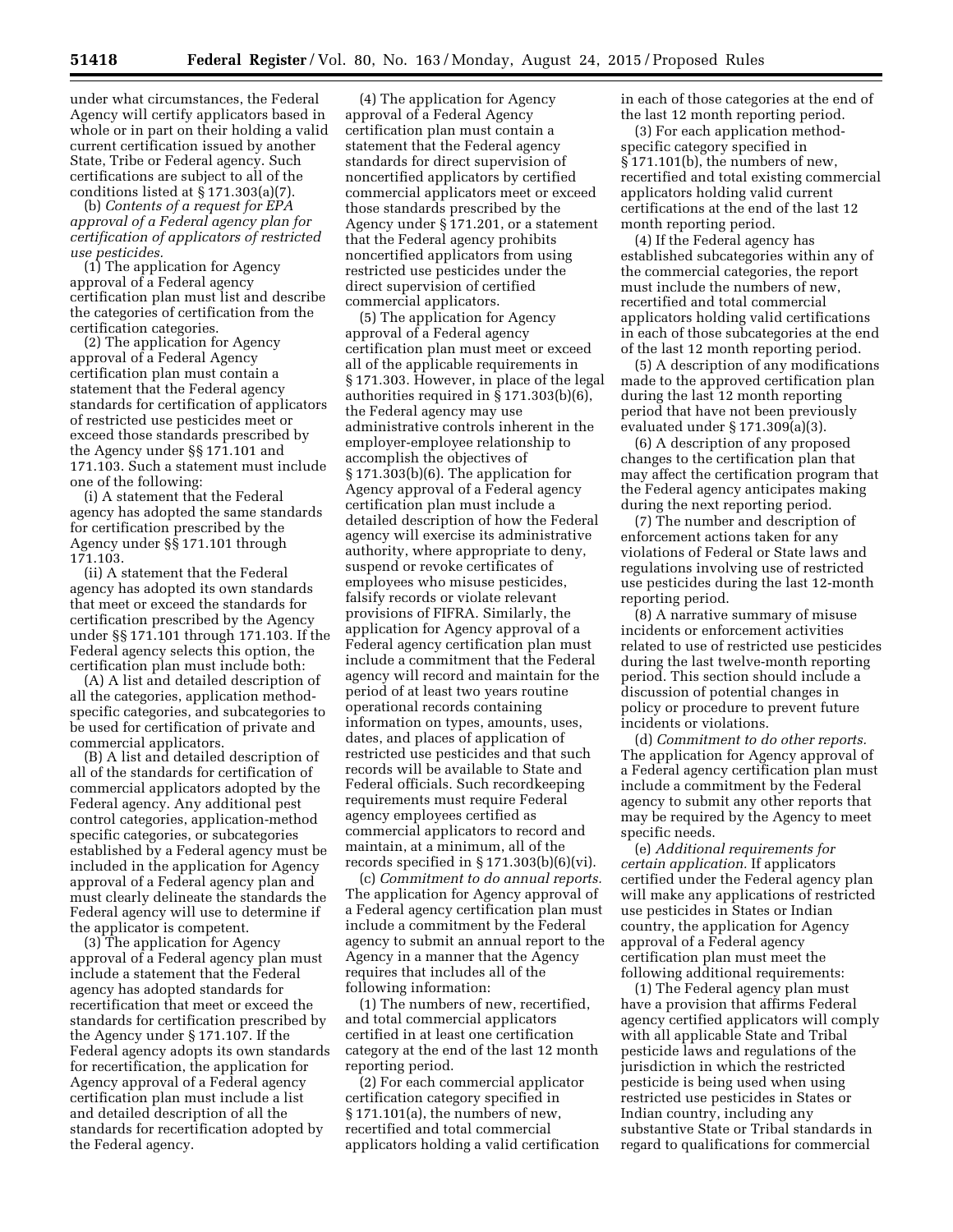applicator certification that exceed the Federal agency's standards.

(2) The Federal agency plan must have a provision for the Federal agency to notify the appropriate EPA regional office and State or Tribal pesticide authority in the event of misuse or suspected misuse of a restricted use pesticide by a Federal agency employee and any pesticide exposure incident involving human or environmental harm that may have been caused by an application of a restricted use pesticide made by a Federal agency employee.

(3) The Federal agency plan must have a provision for the Federal agency to cooperate with the Agency and the State or Tribal pesticide authority in any investigation or enforcement action undertaken in connection with an application of a restricted use pesticide made by a Federal agency employee.

#### **§ 171.307 Certification of applicators in Indian country.**

All applicators of restricted use pesticides in Indian country must hold a certification valid in that area of Indian country, or be working under the direct supervision of a certified applicator whose certification is valid in that area of Indian country. An Indian Tribe may certify applicators of restricted use pesticides in Indian country only pursuant to a certification plan approved by the Agency that meets the requirements of paragraph (a) or (b) of this section. The Agency may implement a Federal certification plan, pursuant to paragraph (c) of this section and § 171.311, for an area of Indian country not covered by an approved plan.

(a) An Indian Tribe may choose to allow persons holding currently valid certifications issued under one or more specified State, Tribal, or Federal agency certification plans to use restricted use pesticides within the Tribe's Indian country.

(1) A certification plan under paragraph (a) must consist of a written agreement between the Tribe and the relevant EPA Region(s) that contains the following information:

(i) A detailed map or legal description of the area(s) of Indian country covered by the plan.

(ii) A listing of the State(s), Tribe(s) or Federal agency(ies) upon whose certifications the Tribe will rely.

(iii) A description of any Tribal law, regulation, or code relating to application of restricted use pesticides in the covered area of Indian country, including a citation to each applicable Tribal law, regulation, or code.

(iv) A description of the procedures and relevant authorities for carrying out compliance monitoring under and enforcement of the plan, including:

(A) A description of the Agency and Tribal roles and procedures for conducting inspections.

(B) A description of the Agency and Tribal roles and procedures for handling case development and enforcement actions and actions on certifications, including procedures for exchange of information.

(C) A description of the Agency and Tribal roles and procedures for handling complaint referrals.

(v) A description and copy of any separate agreements relevant to administering the certification plan and carrying out related compliance monitoring and enforcement activities. The description shall include a listing of all parties involved in the separate agreement and the respective roles, responsibilities, and relevant authorities of those parties.

(2) To the extent that an Indian Tribe is precluded from asserting criminal enforcement authority, the Federal government will exercise primary criminal enforcement authority for certification plans under paragraph (a) of this section. The Tribe and the relevant EPA region(s) shall develop a procedure whereby the Tribe will provide potential investigative leads to EPA and/or other appropriate Federal agencies in an appropriate and timely manner. This procedure shall encompass, at a minimum, all circumstances in which the Tribe is incapable of exercising relevant criminal enforcement requirements. This procedure shall be included as part of the agreement between the Tribe and relevant EPA Region(s) described in paragraph (a)(1) of this section.

(3) A plan for the certification of applicators under paragraph (a) of this section shall not be effective until the agreement between the Tribe and the relevant EPA Region(s) has been signed by the Tribe and the appropriate EPA Regional Administrator(s).

(b) An Indian Tribe may choose to develop its own certification plan for certifying private and commercial applicators to use or supervise the use of restricted use pesticides.

(1) A certification plan under paragraph (b) of this section shall consist of a written plan submitted by the Tribe to the Agency for approval that includes all of the following information:

(i) A detailed map or legal description of the area(s) of Indian country covered by the plan.

(ii) A demonstration that the plan meets all requirements of § 171.303 applicable to State plans, except that the Tribe's plan will not be required to meet the requirements of § 171.303(i)(3) with respect to provisions for criminal penalties, or any other requirement for assessing criminal penalties.

(2) To the extent that an Indian Tribe is precluded from asserting criminal enforcement authority, the Federal government will exercise primary criminal enforcement authority for certification plans under paragraph (b) of this section. The Tribe and the relevant EPA Region(s) shall develop a procedure whereby the Tribe will provide potential investigative leads to EPA and/or other appropriate Federal agencies in an appropriate and timely manner. This procedure shall encompass, at a minimum, all circumstances in which the Tribe is incapable of exercising relevant criminal enforcement requirements and shall be described in a memorandum of agreement signed by the Tribe and the relevant EPA Regional Administrator(s).

(3) A plan for the certification of applicators under paragraph (b) of this section shall not be effective until the memorandum of agreement required under paragraph (b)(2) of this section has been signed by the Tribe and the relevant EPA Region(s) and the plan has been approved by the Agency.

(c) In any area of Indian country not covered by an approved certification plan, the Agency may, in consultation with the Tribe(s) affected, implement an EPA-administered certification plan under § 171.311 for certifying private and commercial applicators to use or supervise the use of restricted use pesticides.

(1) Prior to publishing a notice of a proposed EPA-administered certification plan for an area of Indian country in the **Federal Register** for review and comment under § 171.311(d)(3), the Agency shall notify the relevant Indian Tribe(s) of EPA's intent to propose the plan.

(2) The Agency will not implement an EPA-administered certification plan for any area of Indian country where, prior to the expiration of the notice and comment period provided under § 171.311(d)(3), the chairperson or equivalent elected leader of the relevant Tribe provides the Agency with a written statement of the Tribe's position that the plan should not be implemented.

#### **§ 171.309 Modification and withdrawal of certification plans.**

(a) *Modifications to approved certification plans.* A State, Tribe, or Federal agency may make modifications to its approved certification plan,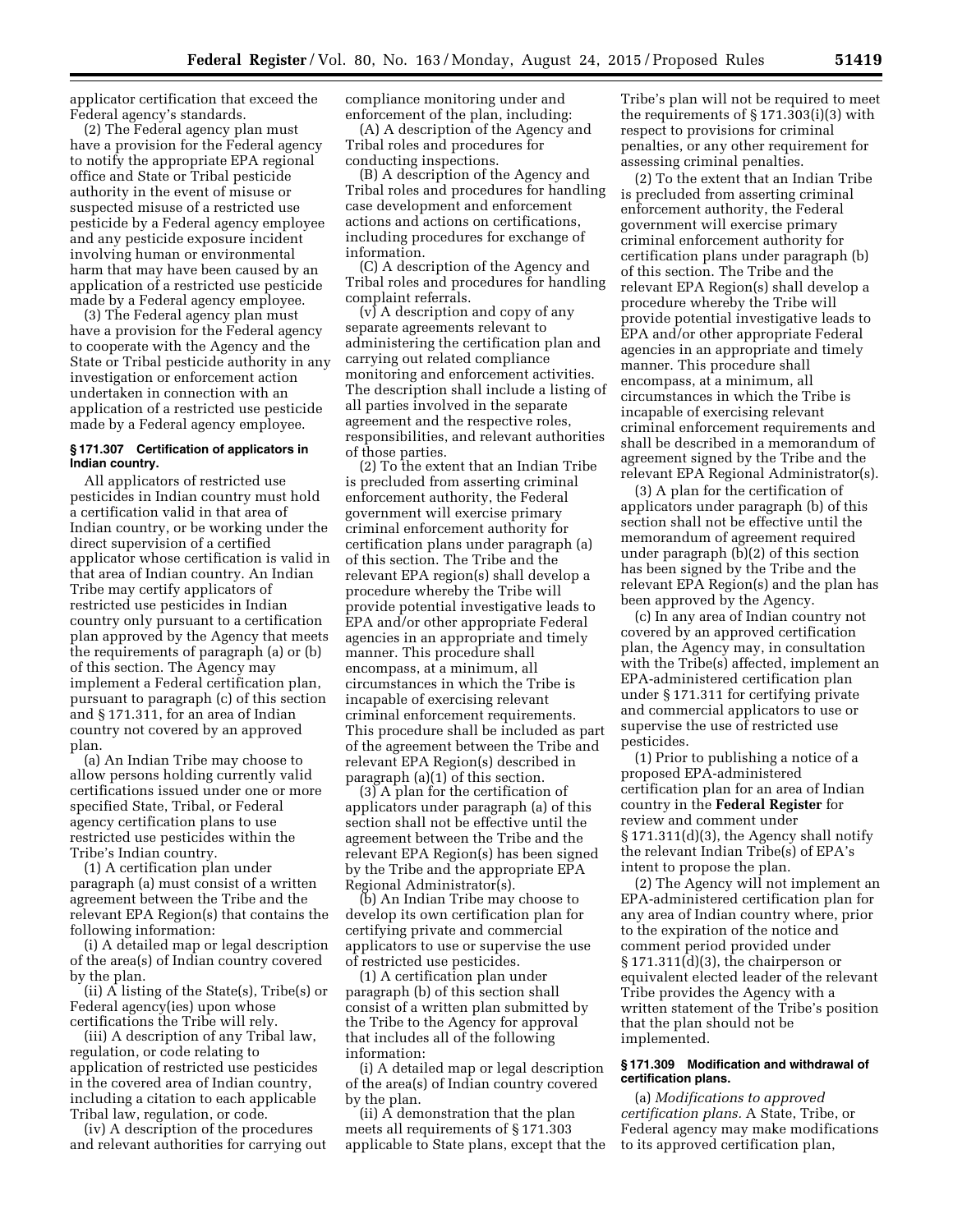provided that all of the following conditions are met:

(1) *Determination of plan compliance.*  Before modifying an approved certification plan, the State, Tribe, or Federal agency must determine that the proposed modifications will not impair the certification plan's compliance with the requirements of this part or any other Federal laws or regulations.

(2) *Requirement for Agency notification.* The State, Tribe, or Federal agency must notify the Agency of any plan modifications within 90 days after the final State, Tribal, or Federal agency modifications become effective or when it submits its required annual report to the Agency, whichever occurs first.

(3) *Additional requirements for substantial modifications to approved certification plans.* Before making any substantial modifications to an approved certification plan, the State, Tribe or Federal agency must consult with the Agency and obtain Agency approval of the proposed modifications. The Agency shall make a written determination regarding the modified certification plan's compliance with the requirements of this part. Substantial modifications include the following:

(i) Deletion of a mechanism for certification and/or recertification.

(ii) Establishment of a new private applicator subcategory, commercial applicator category, or commercial applicator subcategory.

(iii) Any other changes that the Agency has notified the State, Tribal or Federal agency that the Agency considers to be substantial modifications.

(b) *Withdrawal of approval.* If at any time the Agency determines that a State, Tribal, or Federal agency certification plan does not comply with the requirements of this part or any other Federal laws or regulations, or that a State, Tribal, or Federal agency is not administering the certification plan as approved under this part, or that a State is not carrying out a program adequate to ensure compliance with FIFRA section 19(f), the Agency may withdraw approval of the certification plan. Before withdrawing approval of a certification plan, the Agency will notify the State, Tribal, or Federal agency and provide the opportunity for an informal hearing. If appropriate, the Agency may allow the State, Tribe, or Federal agency a reasonable time, not to exceed 90 days, to take corrective action.

#### **§ 171.311 EPA-administered applicator certification programs.**

(a) *Applicability.* This section applies in any State or area of Indian country

where there is no approved State or Tribal certification plan in effect.

(b) *Certification requirement.* In any State or area of Indian country where EPA administers a certification plan, any person who uses or supervises the use of any restricted use pesticide must meet one of the following criteria:

(1) A commercial applicator must be certified in each category and subcategory, if any, and each application method, if any, as described in the EPA-administered plan, for which the applicator is applying or supervising the application of restricted use pesticides.

(2) A private applicator must be certified, including in each application method, if any, as described in the EPAadministered plan, for which the applicator is applying or supervising the application of restricted use pesticides.

(3) A noncertified applicator may only use a restricted use pesticide under the direct supervision of an applicator certified under the EPA-administered plan, in accordance with the requirements in § 171.201, and only for uses authorized by that certified applicator's certification.

(c) *Implementation of EPAadministered plans in States.* (1) In any State where this section is applicable, the Agency, in consultation with the Governor, may implement an EPAadministered plan for the certification of applicators of restricted use pesticides.

(2) Such a plan will meet the applicable requirements of § 171.303. Prior to the implementation of the plan, the Agency will publish in the **Federal Register** for review and comment a summary of the proposed EPAadministered plan for the certification of applicators and will generally make available copies of the proposed plan within the State. The summary will include all of the following:

(i) An outline of the proposed procedures and requirements for private and commercial applicator certification and recertification.

(ii) A description of the proposed categories and subcategories for certification.

(iii) A description of any proposed conditions for the recognition of State, Tribal, or Federal agency certifications.

(iv) An outline of the proposed arrangements for coordination and communication between the Agency and the State regarding applicator certifications and pesticide compliance monitoring and enforcement.

(d) *Implementation of EPAadministered plans in Indian country.* 

(1) In any area of Indian country where this section is applicable, and consistent with the provisions of

§ 171.309(c), the Agency, in consultation with the appropriate Indian Tribe(s), may implement a plan for the certification of applicators of restricted use pesticides.

(2) An EPA-administered plan may be implemented in the Indian country of an individual Tribe or multiple Tribes located within a specified geographic area.

(3) Such a plan will meet the applicable requirements of § 171.309(c). Prior to the implementation of the plan, the Agency will publish in the **Federal Register** for review and comment a summary of the proposed EPAadministered plan for the certification of applicators and will generally make available copies of the proposed plan within the area(s) of Indian country to be covered by the proposed plan. The summary will include all of the following:

(i) A description of the area(s) of Indian country to be covered by the proposed plan.

(ii) An outline of the proposed procedures and requirements for private and commercial applicator certification and recertification.

(iii) A description of the proposed categories and subcategories for certification.

(iv) A description of any proposed conditions for the recognition of State, Tribal, or Federal agency certifications.

(v) An outline of the proposed arrangements for coordination and communication between the Agency and the relevant Tribe(s) regarding applicator certifications and pesticide compliance monitoring and enforcement.

(e) *Denial, suspension, modification, or revocation of a certification.* (1) The Agency may suspend all or part of a certified applicator's certification issued under an EPA-administered plan or, after opportunity for a hearing, may deny issuance of, or revoke or modify, a certified applicator's certification issued under an EPA-administered plan, if the Agency finds that the certified applicator has been convicted under section 14(b) of the Act, has been subject to a final order imposing a civil penalty under section 14(a) of the Act, or has committed any of the following acts:

(i) Used any registered pesticide in a manner inconsistent with its labeling.

(ii) Made available for use, or used, any registered pesticide classified for restricted use other than in accordance with section 3(d) of the Act and any regulations promulgated thereunder.

(iii) Refused to keep and maintain any records required pursuant to this section.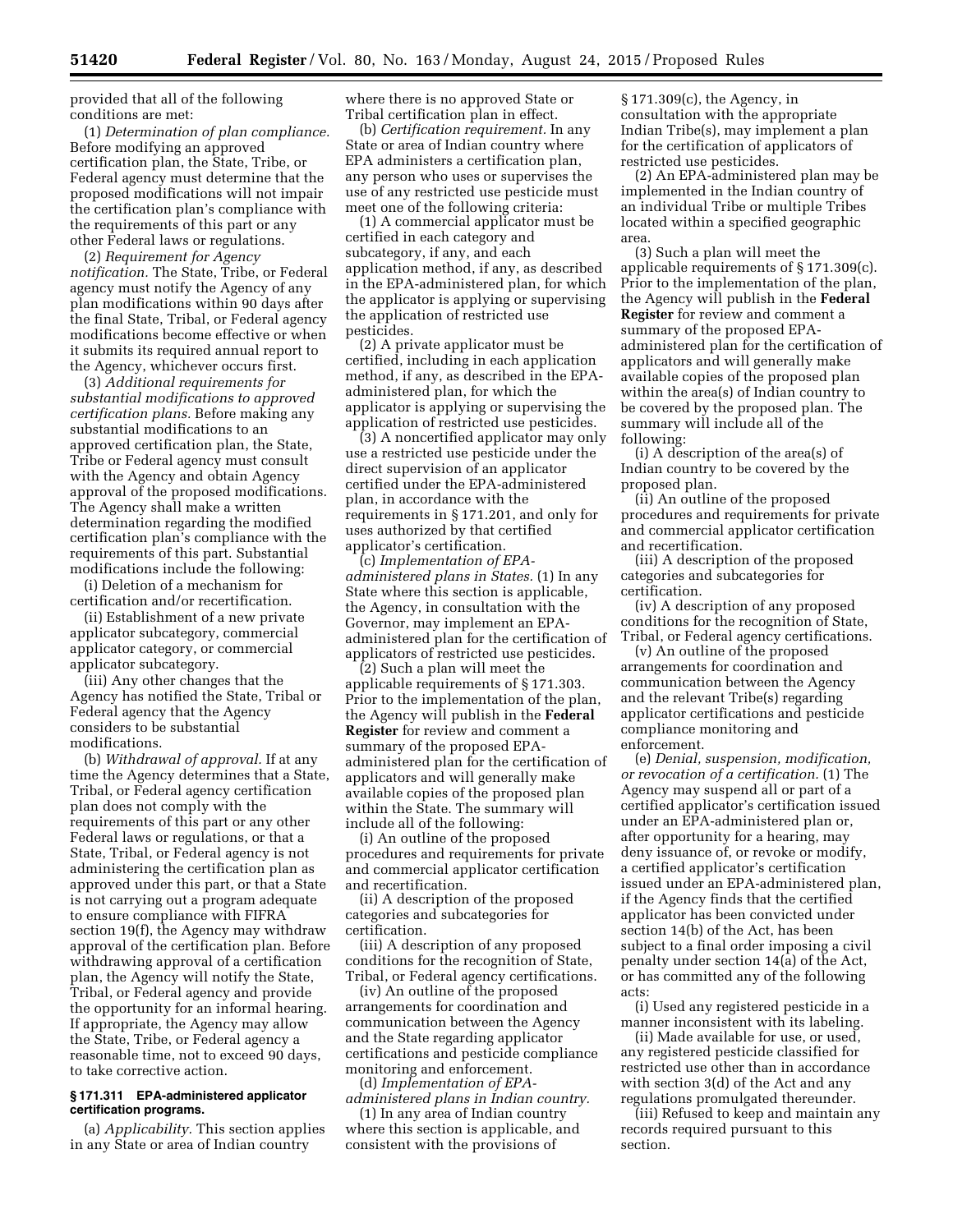(iv) Made false or fraudulent records, invoices or reports.

(v) Failed to comply with any limitations or restrictions on a valid current certificate.

(vi) Violated any other provision of the Act and the regulations promulgated thereunder.

(vii) Allowed a noncertified applicator to use a restricted use pesticide in a manner inconsistent with the requirements in § 171.201.

(viii) Violated any provision of a State, Tribal or Federal agency certification plan or its associated laws or regulations.

(2) If the Agency intends to deny, revoke, or modify a certified applicator's certification, the Agency will:

(i) Notify the certified applicator of all of the following:

(A) The ground(s) upon which the denial, revocation, or modification is based.

(B) The time period during which the denial, revocation or modification is effective, whether permanent or otherwise.

(C) The conditions, if any, under which the certified applicator may become certified or recertified.

(D) Any additional conditions the Agency may impose.

(ii) Provide the certified applicator an opportunity to request an informal hearing prior to final Agency action to deny, revoke or modify the certification.

(3) If a hearing is requested by a certified applicator pursuant to paragraph (e)(2)(ii) of this section, the Agency will do all of the following:

(i) Notify the certified applicator of the legal and factual grounds upon which the action to deny, revoke or modify the certification is based.

(ii) Provide the certified applicator an opportunity to offer written statements of facts, explanations, comments and arguments relevant to the proposed action.

(iii) Provide the certified applicator such other procedural opportunities as the Agency may deem appropriate to ensure a fair and impartial hearing.

(iv) Appoint an attorney in the Agency as Presiding Officer to conduct the hearing. No person shall serve as Presiding Officer if he or she has had any prior connection with the specific case.

(4) The Presiding Officer appointed pursuant to paragraph (e)(3)(iv) of this section shall do all of the following:

(i) Conduct a fair, orderly and impartial hearing, without unnecessary delay.

(ii) Consider all relevant evidence, explanation, comment and argument submitted to the Agency pursuant to

paragraphs (e)(3)(ii) and (iii) of this section.

(iii) Promptly notify the parties of the final decision and order. Such an order is a final Agency action subject to judicial review in accordance with Section 16 of the Act.

(5) If the Agency determines that the public health, interest or welfare warrants immediate action to suspend the certified applicator's certification, the Agency will do all of the following:

(i) Notify the certified applicator of the ground(s) upon which the suspension action is based.

(ii) Notify the certified applicator of the time period during which the suspension is effective.

(iii) Notify the certified applicator of the Agency's intent to revoke or modify the certification, as appropriate, in accord with paragraph (e)(2) of this section. If such revocation or modification notice has not previously been issued, it will be issued at the same time the suspension notice is issued.

(iv) In cases where the act constituting grounds for suspension of a certification is neither willful nor contrary to the public interest, health, or safety, the certified applicator may have additional procedural rights under 5 U.S.C. 558(c).

(6) Any notice, decision or order issued by the Agency under paragraph (e) of this section, and any documents filed by a certified applicator in a hearing under paragraph (e)(2)(ii) of this section, shall be available to the public except as otherwise provided by section 10 of the Act or by part 2 of this chapter. Any such hearing at which oral testimony is presented shall be open to the public, except that the Presiding Officer may exclude the public to the extent necessary to allow presentation of information that may be entitled to confidentiality under section 10 of the Act or under part 2 of this chapter.

(f) *Restricted use pesticide dealer reporting and recordkeeping requirements, availability of records, and failure to comply*—(1) *Reporting requirements.* Each restricted use pesticide retail dealer in a State or area of Indian country where the Agency implements an EPA-administered plan must do both of the following:

(i) Report to the Agency the business name by which the restricted use pesticide retail dealer operates and the name and business address of each of his or her dealerships. This report must be submitted to the appropriate EPA Regional office no later than sixty 60 days after the EPA-administered plan becomes effective or 60 days after the date the person becomes a restricted use pesticide retail dealer in an area where

an EPA-administered plan is in effect, whichever occurs later.

(ii) Submit revisions to the initial report to the appropriate EPA Regional office reflecting any name changes, additions or deletions of dealerships. Revisions must be submitted to the appropriate EPA Regional office within 10 days of the occurrence of such change, addition or deletion.

(2) *Recordkeeping requirement.* A restricted use pesticide retail dealer is required to create and maintain records of each sale of restricted use pesticides to any person, excluding transactions solely between persons who are pesticide producers, registrants, wholesalers, or retail sellers, acting only in those capacities. Each restricted use pesticide retail dealer must maintain at each individual dealership records of each transaction where a restricted use pesticide is distributed or sold by that dealership to any person. Records of each such transaction must be maintained for a period of 2 years after the date of the transaction and must include all of the following information:

(i) Name and address of the residence or principal place of business of each certified applicator to whom the restricted use pesticide was distributed or sold, or if applicable, the name and address of the residence or principal place of business of each noncertified person to whom the restricted use pesticide was distributed or sold, for application by a certified applicator.

(ii) The certification number on the certification document presented to the seller evidencing the valid certification of the certified applicator authorized to purchase the restricted use pesticide, the State, Tribe or Federal agency that issued the certification document, the expiration date of the certified applicator's certification, and the categories in which the certified applicator is certified.

(iii) The product name and EPA registration number of the restricted use pesticide(s) distributed or sold in the transaction, including any applicable emergency exemption or State special local need registration number, if applicable.

(iv) The quantity of the restricted use pesticide(s) distributed or sold in the transaction.

(v) The date of the transaction. (3) *Availability of required records.*  Each restricted use pesticide retail dealer must, upon request of any authorized officer or employee of the

Agency, or other authorized agent or person duly designated by the Agency, furnish or permit such person at all reasonable times to have access to and